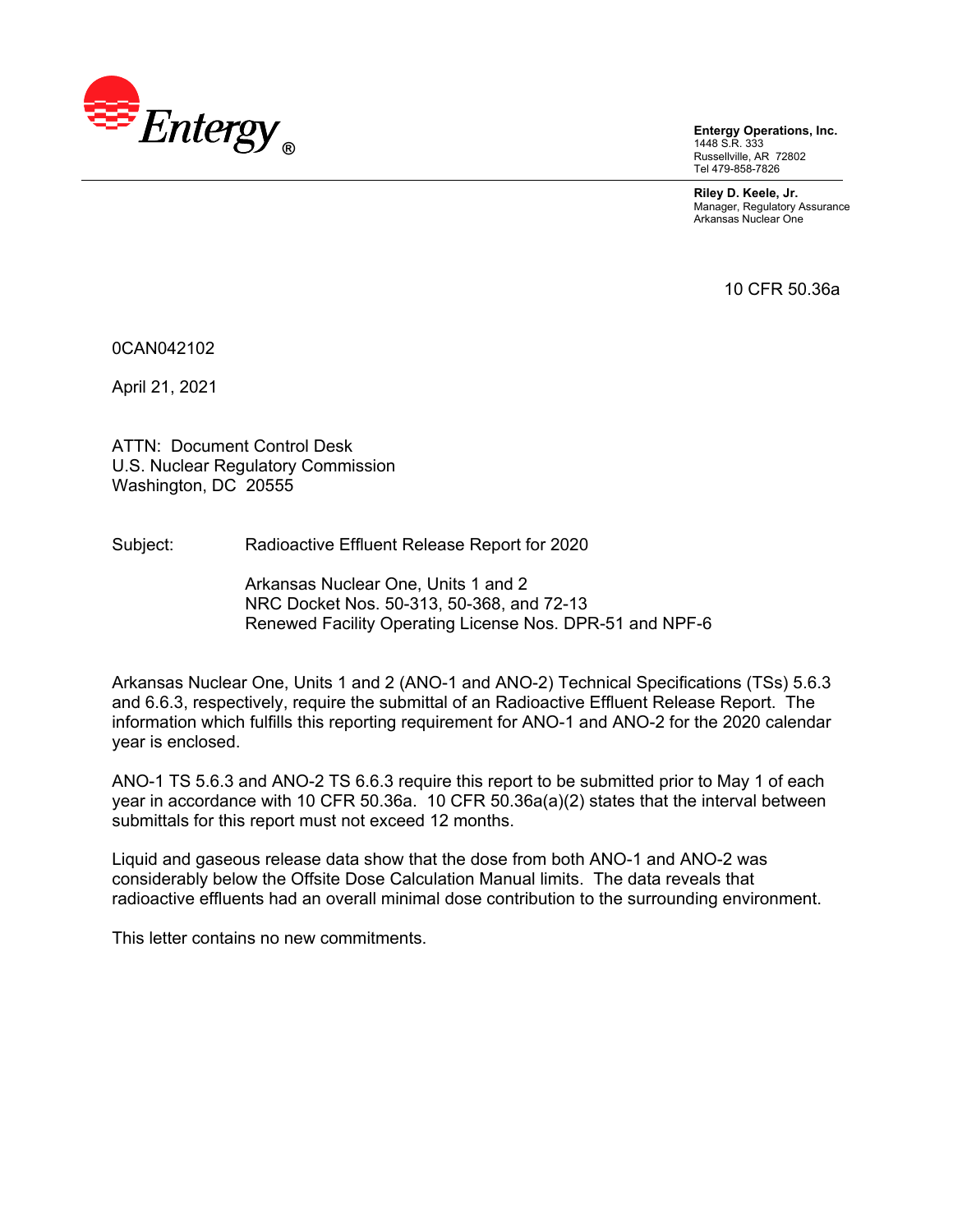0CAN042102 Page 2 of 2

Should you have any questions or require additional information, please contact Riley Keele, Manager, Regulatory Assurance, at (479) 858-7826.

Respectfully,

### **ORIGINAL SIGNED BY RILEY D. KEELE, JR.**

Riley Keele

RDK/rwc

Enclosure: Radioactive Effluent Release Report

Attachment to Enclosure:

- 1. Offsite Dose Calculation Manual
- cc: NRC Region IV Regional Administrator NRC Senior Resident Inspector – Arkansas Nuclear One NRC Project Manager – Arkansas Nuclear One Designated Arkansas State Official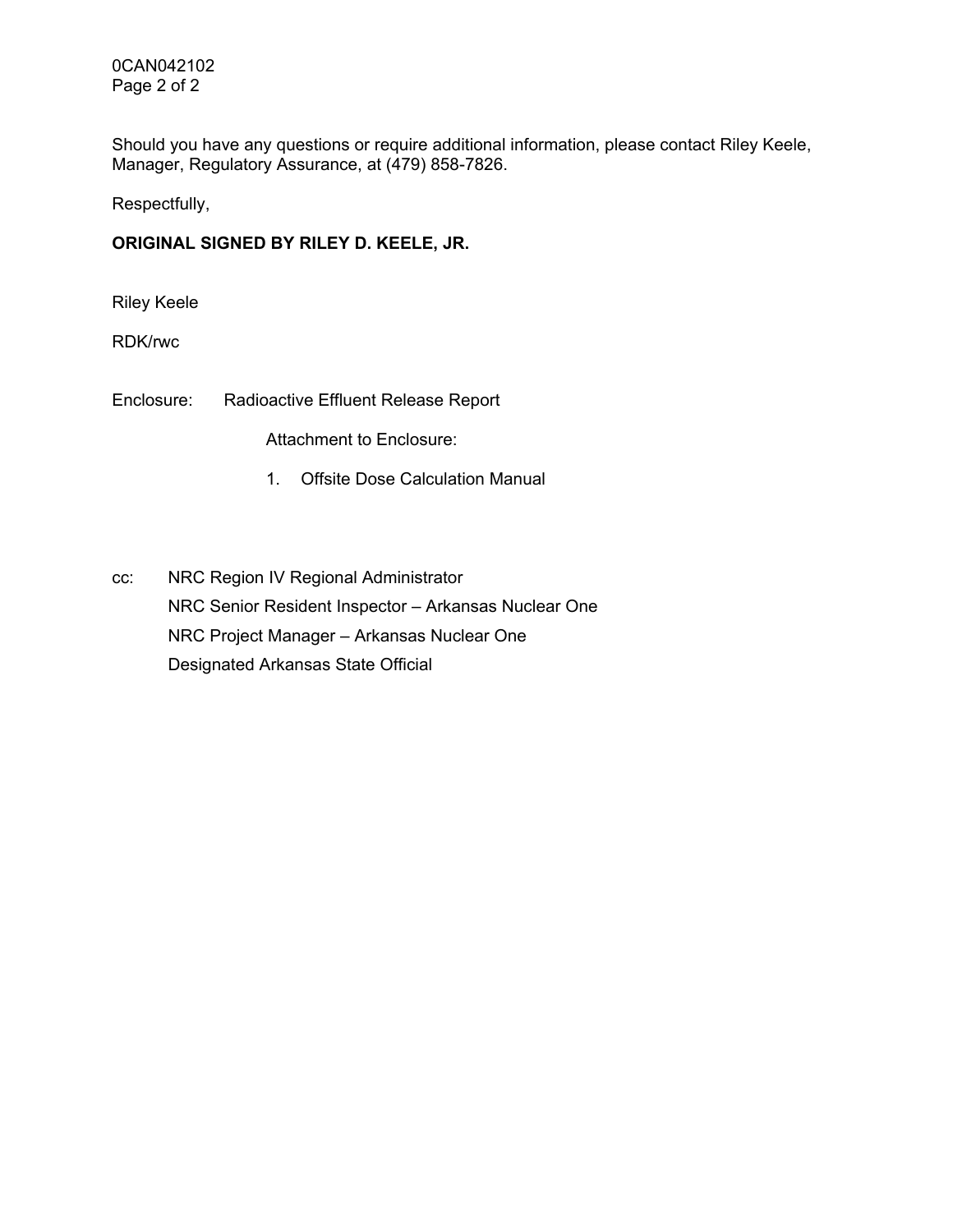**ENCLOSURE** 

**0CAN042102** 

**RADIOACTIVE EFFLUENT RELEASE REPORT**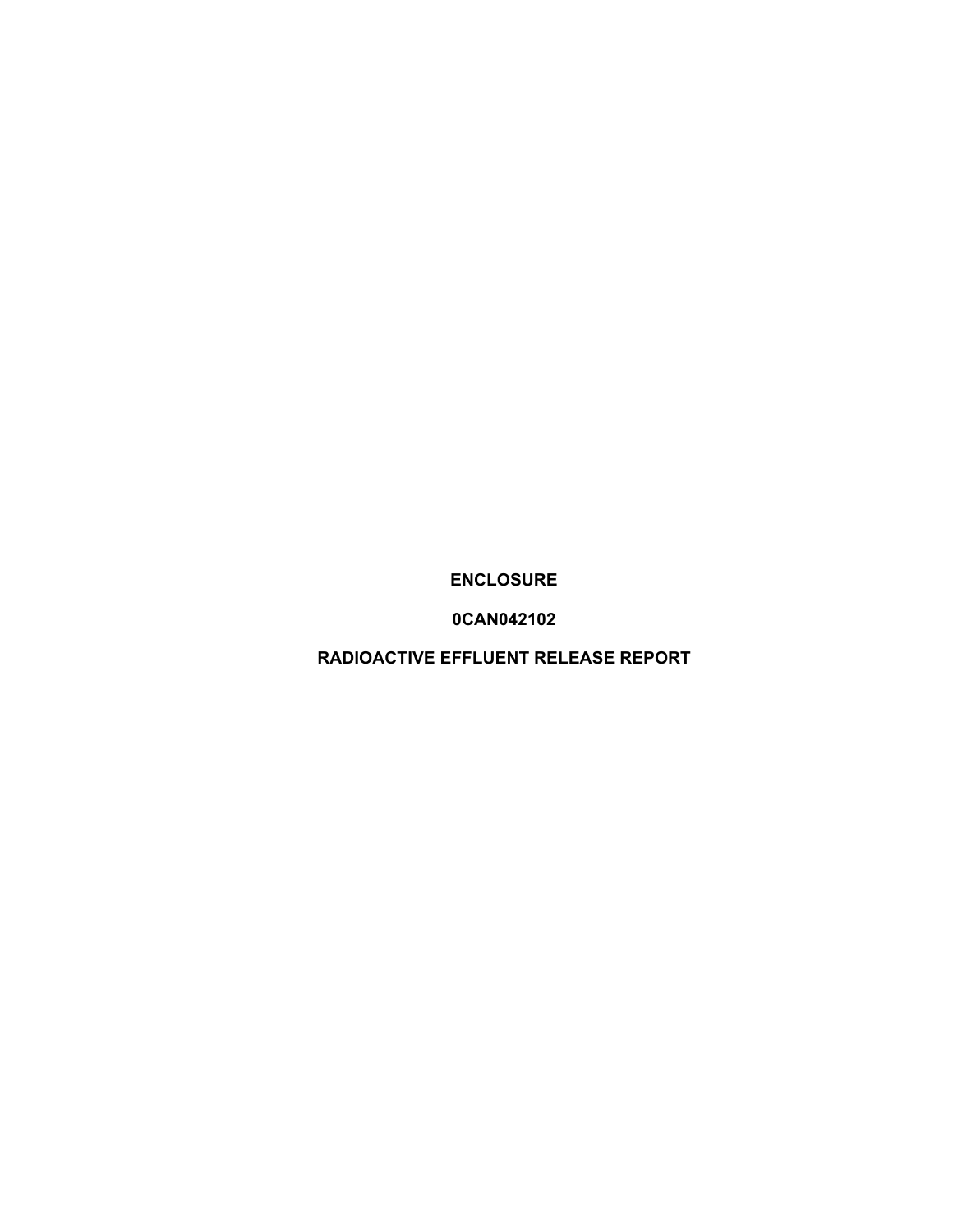

**Page 1 of 33** 

**YEAR: 2020** 

**Document Number: 0CAN042102** 

**Annual Radioactive Effluent Release Report**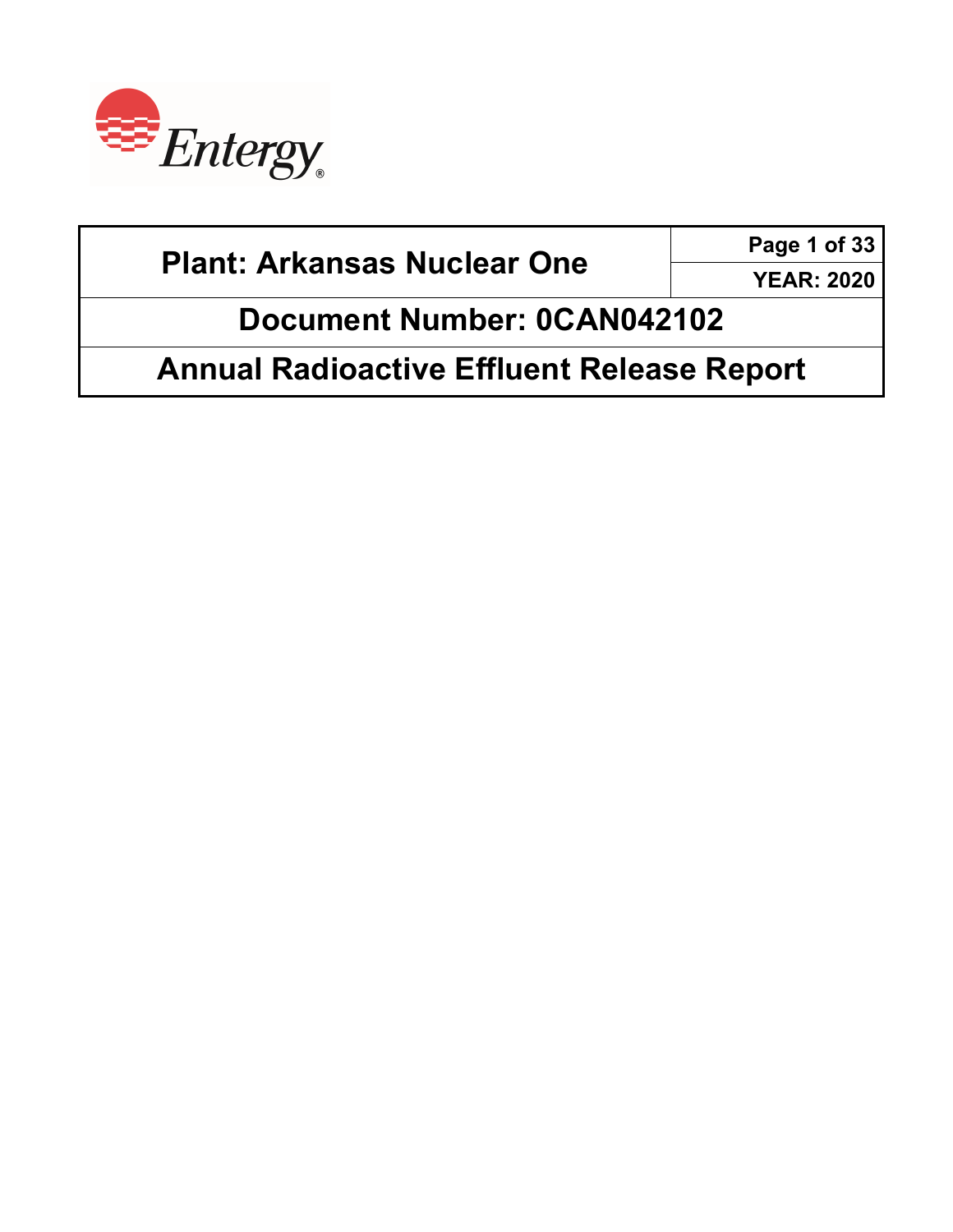| <b>Plant: Arkansas Nuclear One</b>        | <b>Year: 2020</b> | Page 2 of 33 |
|-------------------------------------------|-------------------|--------------|
| August Badianatics FMccaul Balance Baugul |                   |              |

# **TABLE OF CONTENTS**

| 2.0 |                    |  |
|-----|--------------------|--|
| 3.0 |                    |  |
| 4.0 |                    |  |
| 5.0 |                    |  |
| 6.0 |                    |  |
| 7.0 |                    |  |
|     | <b>ATTACHMENTS</b> |  |
|     |                    |  |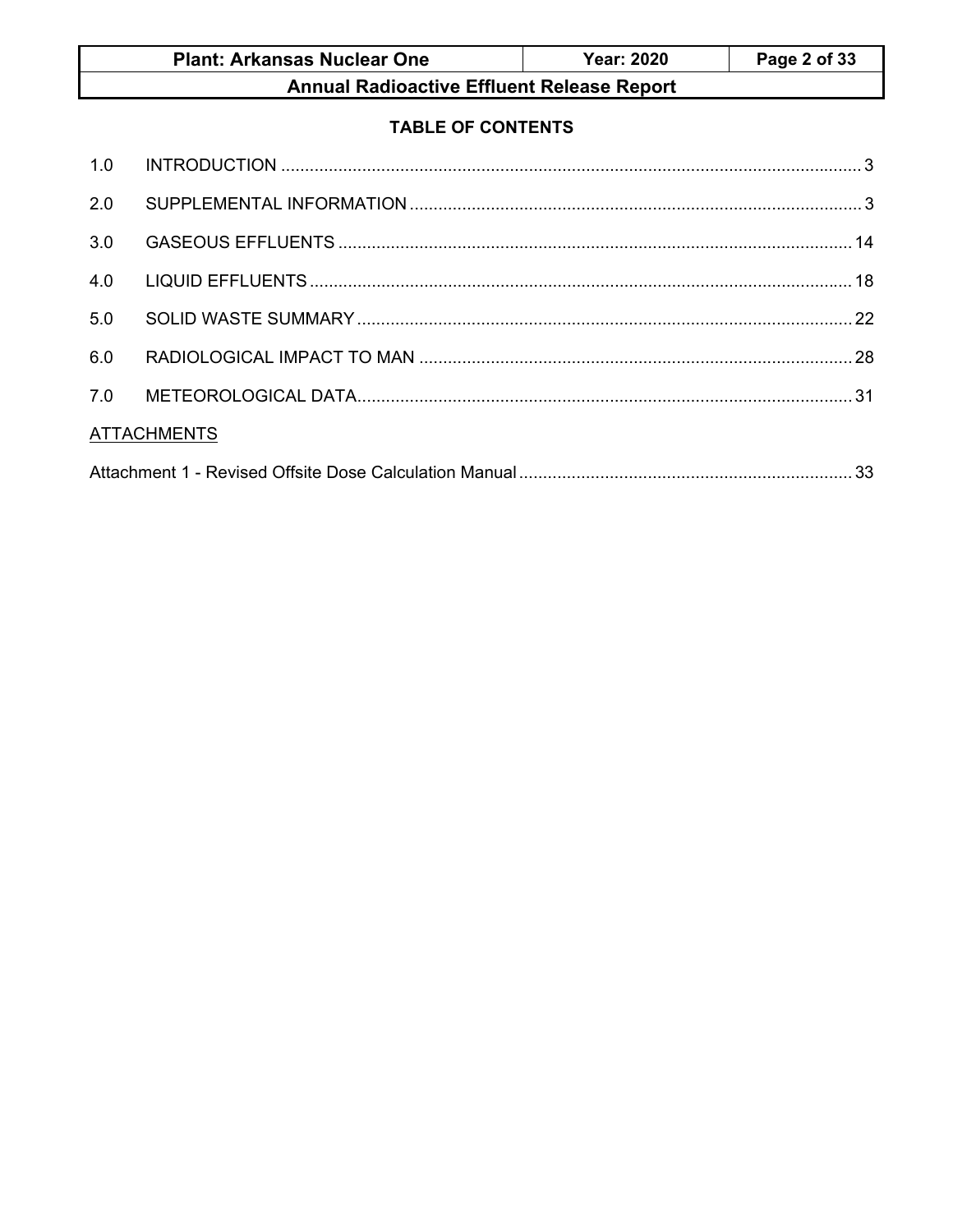### **1.0 INTRODUCTION**

Arkansas Nuclear One (ANO) is a two unit site consisting of a Babcock & Wilcox (Unit 1) and a Combustion Engineering (Unit 2) nuclear steam supply system. Both liquid and gaseous effluents are released in accordance with the Offsite Dose Calculation Manual (ODCM). This report is a summary of the effluent data in accordance with Unit 1 Technical Specification (TS) 5.6.3 and Unit 2 TS 6.6.3. ANO-1 capacity factor for 2020 was 1.00 and ANO-2 was 0.89.

### **2.0 SUPPLEMENTAL INFORMATION**

### **2.1 Regulatory Limits**

The ODCM contains the limits to which Arkansas Nuclear One must adhere. Because of the "as low as reasonably achievable" (ALARA) philosophy at Arkansas Nuclear One, actions are taken to reduce the amount of radiation released to the environment. Liquid and gaseous release data show that the dose from Arkansas Nuclear One is considerably lower than the ODCM limits. This data reveals that the radioactive effluents have an overall minimal dose contribution to the surrounding environment. The following are the limits required by the ODCM:

- 1. Fission and activation gases:
	- a. Noble gases dose rate due to radioactive materials released in gaseous effluents from the areas at and beyond the site boundary shall be limited to the following:
		- Less than or equal to 500 mrem/year to the total body
		- Less than or equal to 3000 mrem/year to the skin
	- b. Noble gas air dose due to noble gases released in gaseous effluents to areas at and beyond the site boundary shall be limited to the following:
		- 1) Quarterly
			- Less than or equal to 5 mrads gamma
			- Less than or equal to 10 mrads beta
		- 2) Yearly
			- Less than or equal to 10 mrads gamma
			- Less than or equal to 20 mrads beta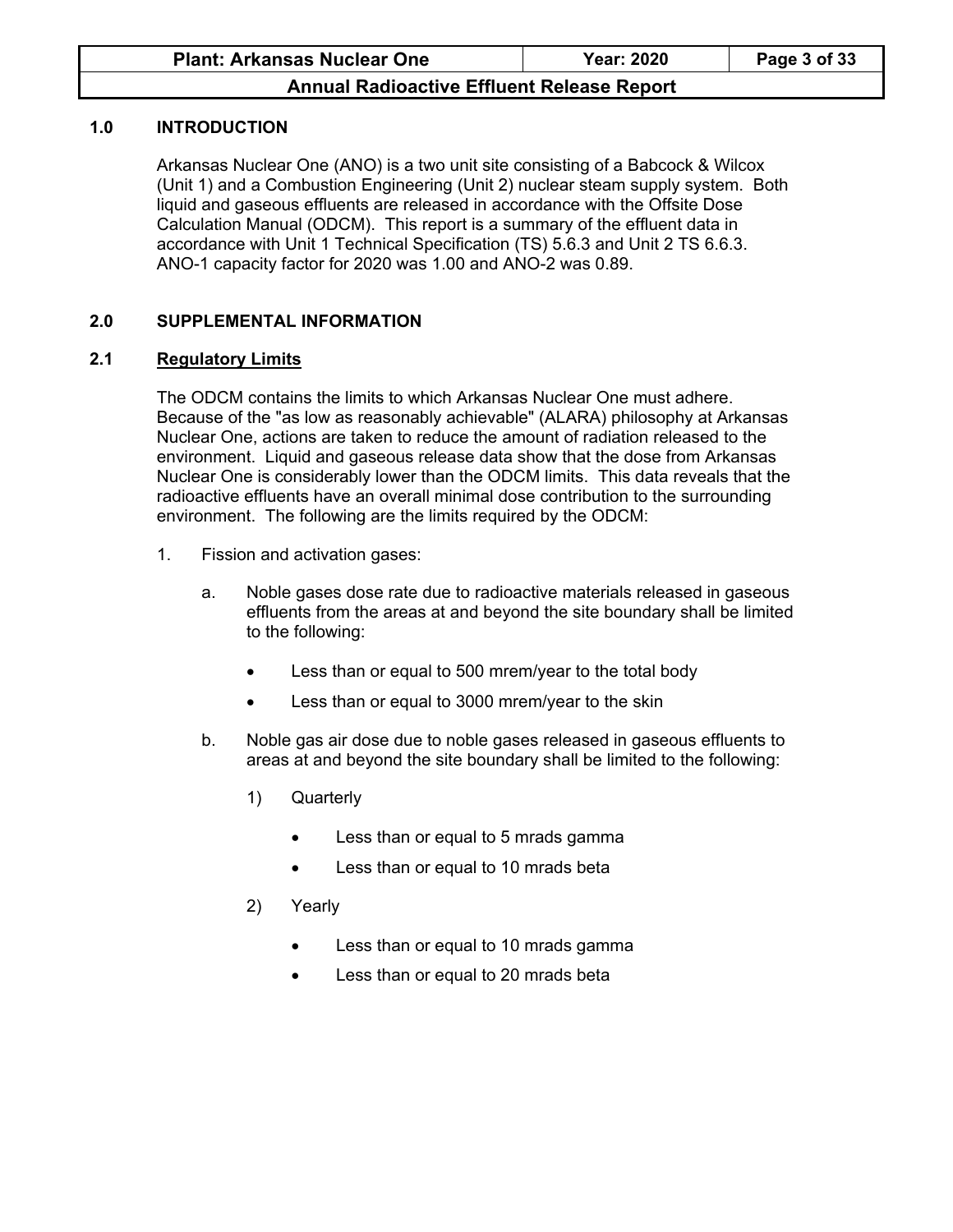| <b>Plant: Arkansas Nuclear One</b>                | <b>Year: 2020</b> | Page 4 of 33 |
|---------------------------------------------------|-------------------|--------------|
| <b>Annual Radioactive Effluent Release Report</b> |                   |              |

- 2. Iodine, tritium, and all radionuclides in particulate form with half-lives greater than 8 days.
	- a. The dose rate for Iodine-131, Iodine-133, tritium, and all radionuclides in particulate form with half-lives greater than 8 days in gaseous effluents released to areas at and beyond the site boundary shall be limited to the following:
		- Less than or equal to 1500 mrem/yr to any organ
	- b. The dose to a MEMBER OF THE PUBLIC from Iodine-131, Iodine-133, tritium, and all radionuclides in particulate form with half-lives greater than 8 days in gaseous effluents released to areas at and beyond the site boundary shall be limited to the following:
		- 1) Quarterly
			- Less than or equal to 7.5 mrem to any organ
		- 2) Yearly
			- Less than or equal to 15 mrem to any organ
- 3. Liquid Effluents Dose
	- a. The dose or dose commitment to a MEMBER OF THE PUBLIC from radioactive materials in liquid effluents released to unrestricted areas shall be limited to the following:
		- 1) Quarterly
			- Less than or equal to 1.5 mrem total body
			- **•** Less than or equal to 5 mrem critical organ
		- 2) Yearly
			- Less than or equal to 3 mrem total body
			- Less than or equal to 10 mrem critical organ
- 4. Total Dose (40CFR190)
	- a. The annual (calendar year) dose or dose commitment to any MEMBER OF THE PUBLIC due to releases of radioactivity and to radiation from uranium fuel cycle sources shall be limited to the following:
		- Less than or equal to 25 mrem, Total Body or any Organ except Thyroid.
		- Less than or equal to 75 mrem, Thyroid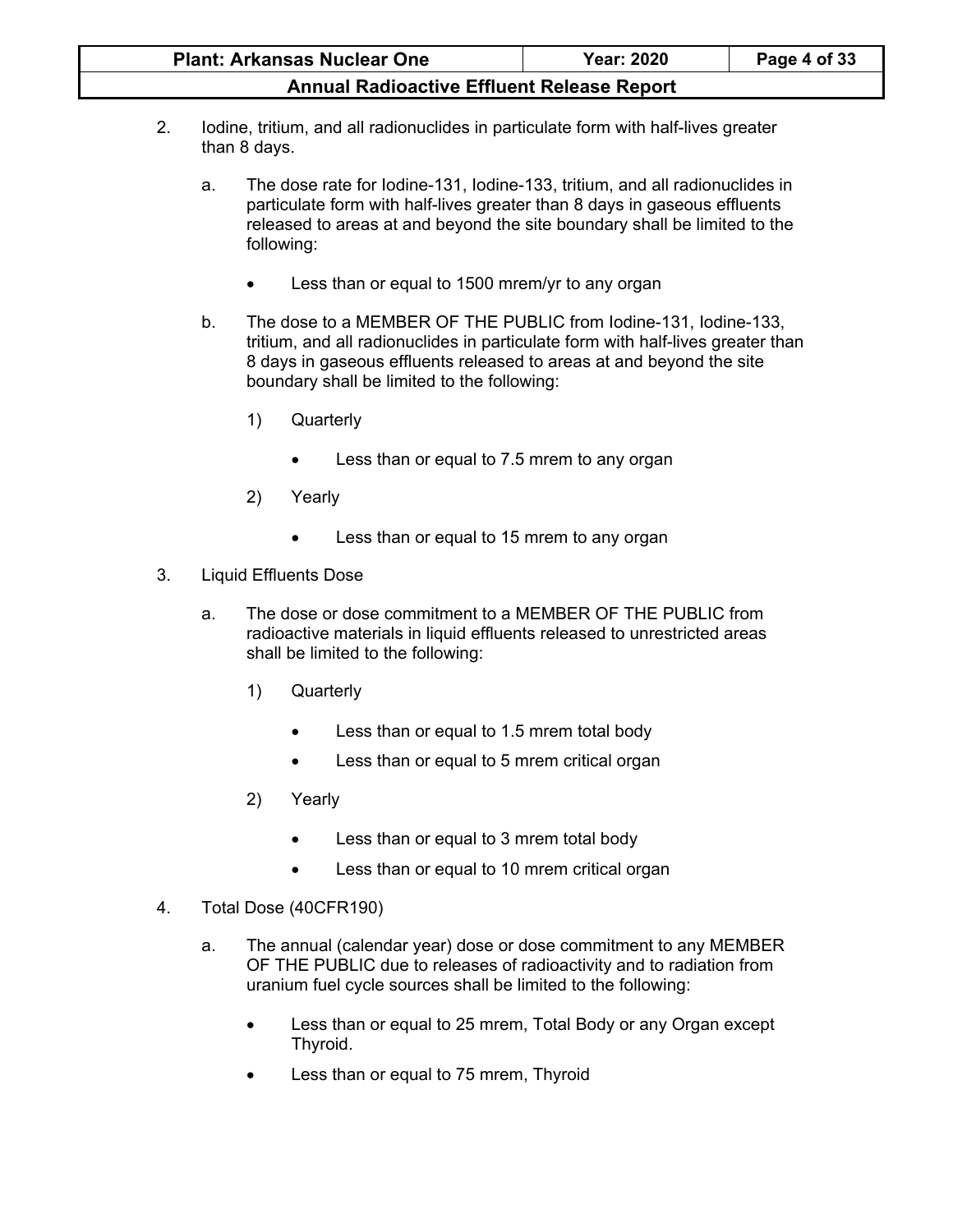#### **2.2 Maximum Permissible Concentrations**

1. Fission & Activation Gases, Iodines, and Particulates With Half Lives > Eight (8) Days

For gaseous effluents, maximum permissible concentrations are not directly used in release rate calculations since the applicable limits are expressed in terms of dose rate at the site boundary.

2. Liquid Effluents

The concentration of radioactive material released shall be limited to the concentration specified in 10 CFR 20, Appendix B, Table 2, Column 2, for radionuclides other than dissolved or entrained noble gases. For dissolved or entrained noble gases, the total concentration released shall be limited to 2.0E-4 microcuries/ml.

#### **2.3 Measurements & Approximations of Total Radioactivity**

- 1. Gaseous Effluents
	- a. Fission & activation gases

Gas samples are collected weekly and are counted on a high purity germanium detector (HPGe) for principal gamma emitters. The samples are collected from the containment vent, auxiliary building, piping penetration room, and spent fuel pool areas for ANO-1 and ANO-2. Additionally, the Aux. Bldg. Extension and low level radwaste storage are sampled. All effluent waste streams are only sampled when the ventilation is active. Technical Specification release points are continuously monitored and the average release flow rates for each release point are used to calculate the total activity released during a given time period.

b. Iodines

Iodine is continuously collected on F&J TE2C cartridge filter via an isokinetic sampling assembly from each release point. Filters are exchanged once per week and then analyzed on an HPGe system. The flow rates for each release point are averaged over the duration of the sampling period and these results - along with specific isotopic concentrations - are then used to determine the total activity released during the time period in question.

c. Particulates (half-lives > 8 days)

Particulates are continuously collected on a filter paper via an isokinetic sampling assembly on each release point. Filters are exchanged once per week and then analyzed on an HPGe system. The flow rates for each release point are averaged over the duration of the sampling period and these results - along with specific isotopic concentrations - are then used to determine the total activity released during the time period in question.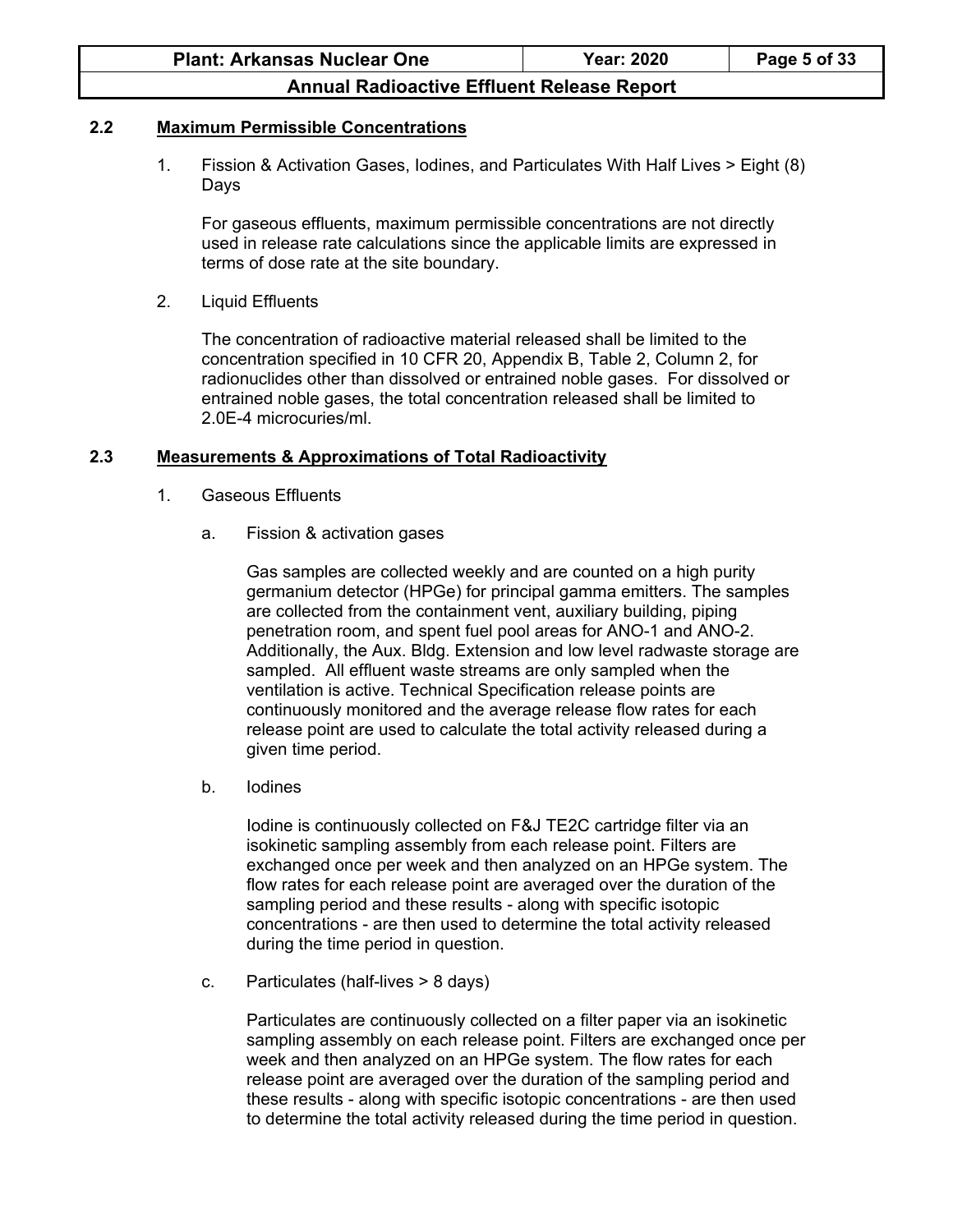Section 2.3 (Continued)

d. Tritium

Tritium is collected by passing a known volume of the sample stream through a calcium chloride desiccant on a weekly basis from each release point. The collected samples are distilled and analyzed by liquid scintillation. The tritium released was calculated for each release point from the measured tritium concentration, the volume of the sample, the tritium collection efficiency, and the respective stack exhaust flow rates.

- e. Carbon-14
	- 1) ANO-1

Carbon-14 release values were estimated using the methodology included in the EPRI Technical Report 1021106, using the 2020 normalized Carbon-14 production rate of 3.4 Ci/GWtyr, a gaseous release fraction of 98 percent, a Carbon-14 carbon dioxide fraction of 30 percent, a reactor power rating 2568 MWt, and equivalent full power operation of 366 days.

2) ANO-2

Carbon-14 release values were estimated using the methodology included in the EPRI Technical Report 1021106, using the 2020 normalized Carbon-14 production rate of 3.9 Ci/GWtyr, a gaseous release fraction of 98 percent, a Carbon-14 carbon dioxide fraction of 30 percent, a reactor power rating of 3026 MWt, and equivalent full power operation of 325 days.

- 2. Liquid Effluents
	- a. Batch Releases

Each tank of liquid radwaste is sampled and analyzed for principal gamma emitters prior to release. Each sample tank is recirculated for a sufficient amount of time prior to sampling ensuring that a representative sample is obtained. Samples are then analyzed on an HPGe system and liquid release permits are generated based upon the values obtained from the isotopic analysis and the most recent values for H3, gross alpha, Fe-55, Sr-89, and Sr-90. An aliquot based on release volume is saved and added to composite containers. The concentrations of composited isotopes and the volumes of the releases associated with these composites establish the proportional relationships that are then utilized for calculating the total activity released for these isotopes.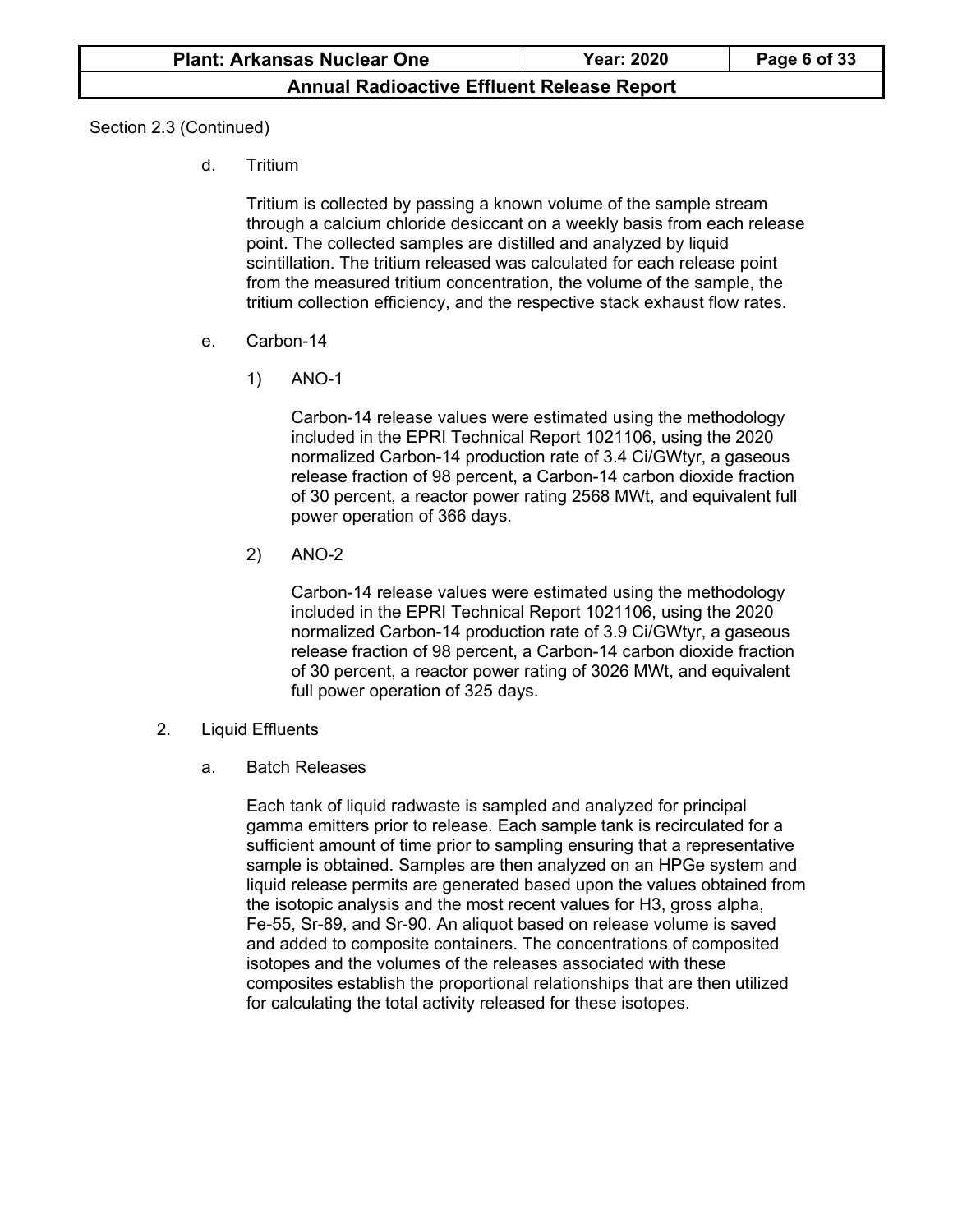Section 2.3 Step 2 (Continued)

b. Continuous Releases

Samples are taken on ANO's two continuous liquid release streams (turbine building sumps) once per 24 hours. Samples are then analyzed on an HPGe system and liquid release permits are generated based upon the values obtained from the isotopic analysis and the most recent values for H3, gross alpha, Fe-55, Sr-89, and Sr-90. An aliquot based on release volume is saved and added to composite containers. The concentrations of composited isotopes and the volumes of the releases associated with these composites establish the proportional relationships that are then utilized for calculating the total activity released for these isotopes.

- 3. Estimated Total Error Present
	- a. Estimates of measurement and analytical error for gaseous and liquid effluents are calculated as follows:

$$
E_T = \sqrt{[(E_1)^2 + (E_2)^2 + \dots + (E_n)^2]}
$$

Where:

 $E_T$  = total percent error

 $E_1$  ...  $E_n$  = percent error due to calibration standards, Laboratory analysis, instruments, sample flow, etc.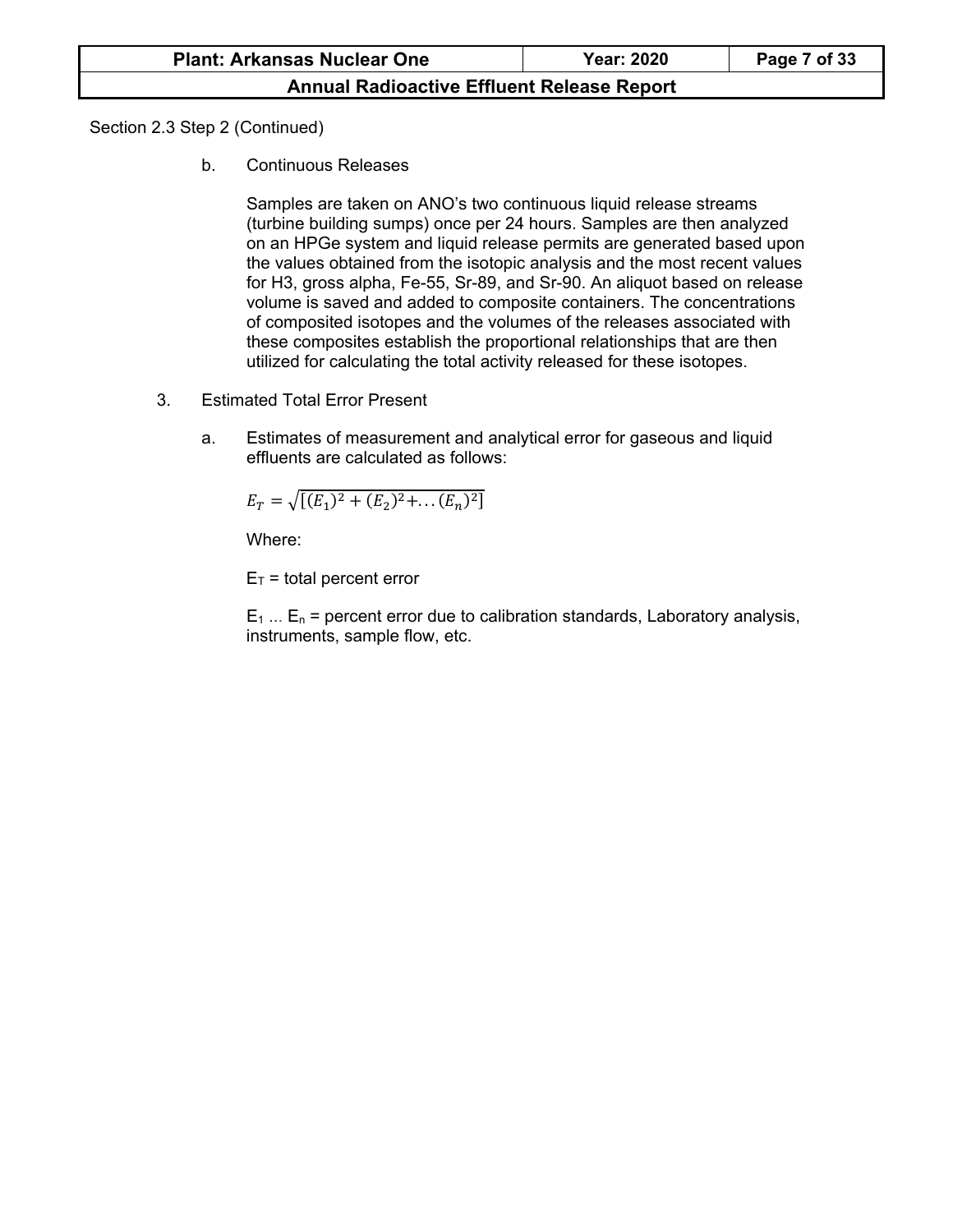# **Plant: Arkansas Nuclear One Year: 2020 Page 8 of 33 Annual Radioactive Effluent Release Report**

### **2.4 Batch Releases**

- 2.4.1 Liquid
- 2.4.2 Unit-1
	- 1. Number of batch releases: 59
	- 2. Total time period for a batch release: 1.32E+04 minutes
	- 3. Maximum time period for a batch release: 7.56E+02 minutes
	- 4. Average time period for a batch release: 2.24E+02 minutes
	- 5. Minimum time period for a batch release: 2.20E+01 minutes

#### 2.4.3 Unit-2

- 1. Number of batch releases: 31
- 2. Total time period for a batch release: 1.05E+04 minutes
- 3. Maximum time period for a batch release: 5.79E+02minutes
- 4. Average time period for a batch release: 3.40E+02 minutes
- 5. Minimum time period for a batch release: 1.13E+02 minutes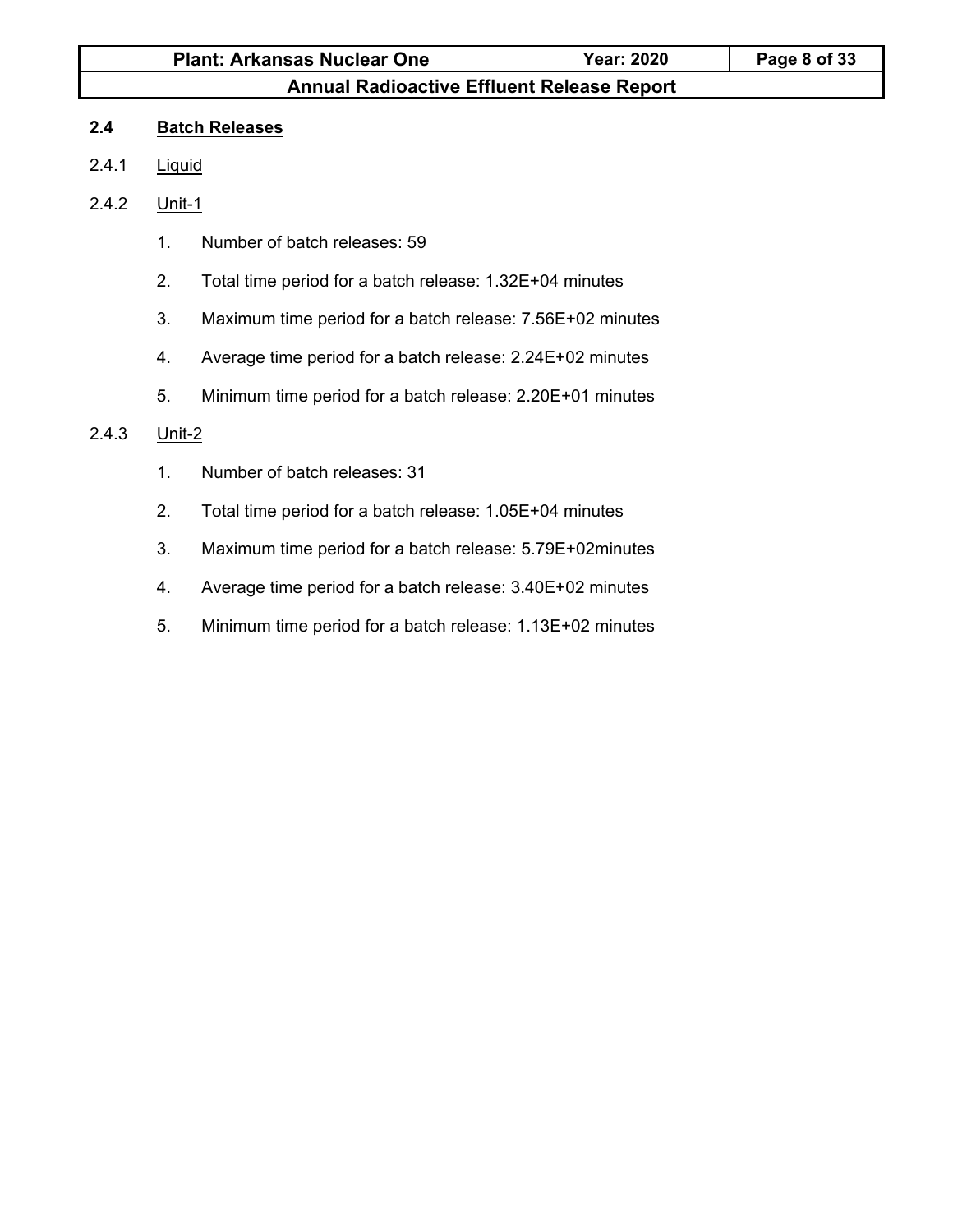#### 2.4.4 Gaseous

#### 2.4.5 Unit 1

- 1. Number of batch releases: 106
- 2. Total time period for a batch release: 8.79E+05 minutes
- 3. Maximum time period for a batch release: 1.06E+04 minutes
- 4. Average time period for a batch release: 8.29E+03 minutes
- 5. Minimum time period for a batch release: 6.10E+01 minutes

#### 2.4.6 Unit 2

- 1. Number of batch releases: 131
- 2. Total time period for a batch release: 1.31E+06 minutes
- 3. Maximum time period for a batch release: 8.64E+04 minutes
- 4. Average time period for a batch release: 1.00E+04 minutes
- 5. Minimum time period for a batch release: 1.00E+00 minutes

#### **2.5 Continuous Releases**

- 2.5.1 Liquid
- 2.5.2 Unit 1
	- 1. There were zero continuous releases.

### 2.5.3 Unit 2

- 1. Number of continuous releases: 18
- 2. Total time period for a continuous release: 1.71E+05 minutes
- 3. Maximum time period for a continuous release: 1.02E+04 minutes
- 4. Average time period for a continuous release: 9.51E+03 minutes
- 5. Minimum time period for a continuous release: 2.67E+03 minutes

### 2.5.4 Gaseous

### 2.5.5 Unit 1:

There were zero continuous releases.

2.5.6 Unit 2:

There were zero continuous releases.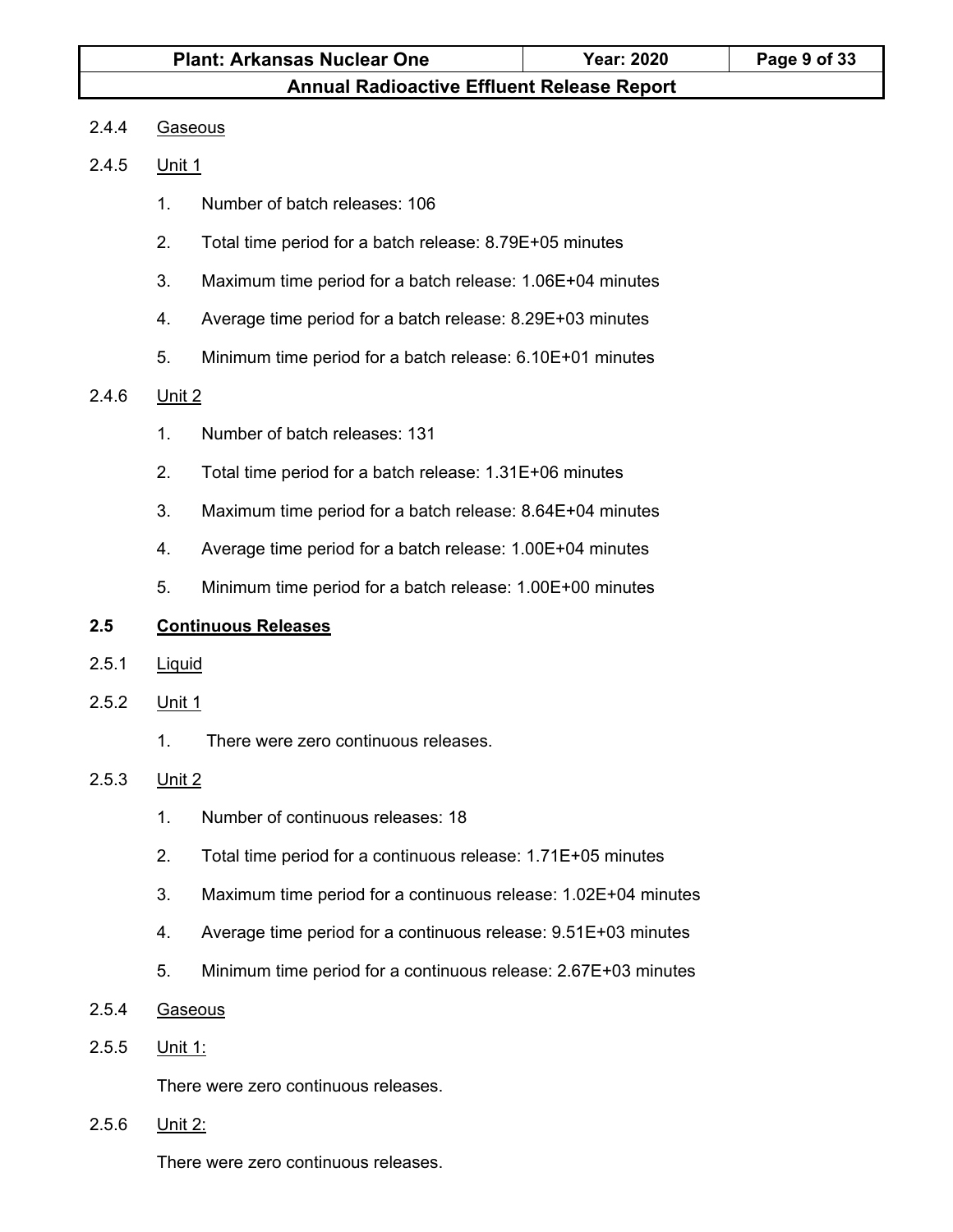| <b>Plant: Arkansas Nuclear One</b>                | <b>Year: 2020</b> | Page 10 of 33 |  |
|---------------------------------------------------|-------------------|---------------|--|
| <b>Annual Radioactive Effluent Release Report</b> |                   |               |  |

#### **2.6 Abnormal Releases**

#### 2.6.1 ANO-1

- 1. Liquid
	- a. Number of releases: 0
- 2. Gaseous
	- a. Number of releases: 0

### 2.6.2 ANO-2

- 1. Liquid
	- a. Number of releases: 0
- 2. Gaseous

Event Description:

CR-ANO-2-2020-01432:

2D22, Vital 125vDC bus was inadvertently de-energized during maintenance WO # 52865410-02, positive pressure was placed on Unit 2 Auxiliary building and caused the Aux. Bldg stairwell hatch to open. During this time the potential existed for air to be released through the hatch. This is not a monitored pathway. The period of release was from 3/28/2020 0127 to 3/28/2020 0215 (48 minutes) until proper ventilation was aligned and the hatch was closed. RP technician was dispatched to the area to take grab samples to identify the activity in the area of the hatch and a tritium activity 6.049E-09 µCi/cc (Reference Sample ID 20-02536) were found. Due to the tritium activity found in the vicinity, a release permit was generated 2GR2020-0030 to document the abnormal release.

- a. Number of releases: 1
- b. Total time period for a continuous release: 4.80E+01 minutes
- c. Maximum time period for a continuous release: 4.80E+01 minutes
- d. Average time period for a continuous release: 4.80E+01 minutes
- e. Minimum time period for a continuous release: 4.80E+01 minutes
- f. Total Activity for abnormal releases: 1.64E-05 Ci of tritium
- g. Met Data: Wind Direction From: 68.7 degrees at 7.7 mph.
- h. ITP (Iodine, Tritium, Particulate) Dose: 3.617E-08 mRem.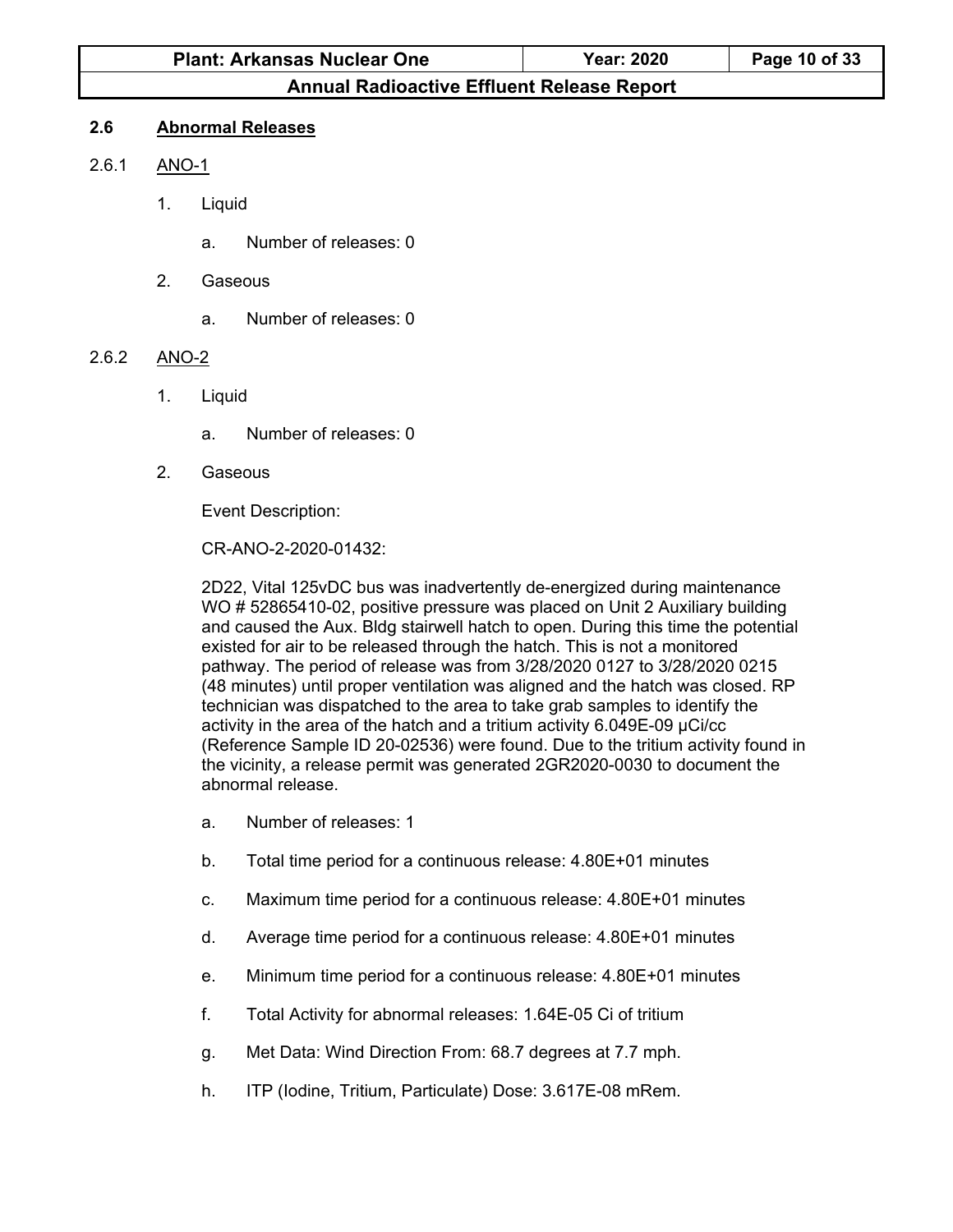#### **2.7 Non-routine, Planned Discharges**

#### 2.7.1 ANO-1 Non-routine Discharges

1. There was zero non-routine discharges for Unit 1.

#### 2.7.2 ANO-2 Non-routine Discharges

- 1. There were two discharge points that are considered non routine because it is not a significant release point for the site (<1 percent total dose) for ANO-2. The discharge point is the steam release off the emergency feedwater pump 2P-7 and steam leak by on 2CV-0301.
	- Later in the operating cycle for ANO-2, tritium concentrations are greater than the minimum detectable activity (MDA) in the secondary water. This is due to the U-tube designed steam generators where the tritium from the reactor coolant migrates across the tubes. When 2P-7 is run for surveillances there is a steam release with tritiated water to the atmosphere. A release permit is generated to capture the dose released.
	- There is approximately 326 CFM leak by valve 2CV-0301 from the steam generating system. Due to tritium concentration in the secondary system a release permit is generated each month to account for this release. Repairs of 2CV-0301 are expected to be completed in the next refueling outage (2R29) in fall of 2021.

#### **2.8 Radioactive Waste Treatment System Changes**

1. There were zero changes to the radioactive waste treatment systems for either liquid or gases.

#### **2.9 Land Use Census Changes**

1. There were zero changes to receptor locations or routes of exposure as a result of the 2019 land use census. ANO performs land use census once every two years.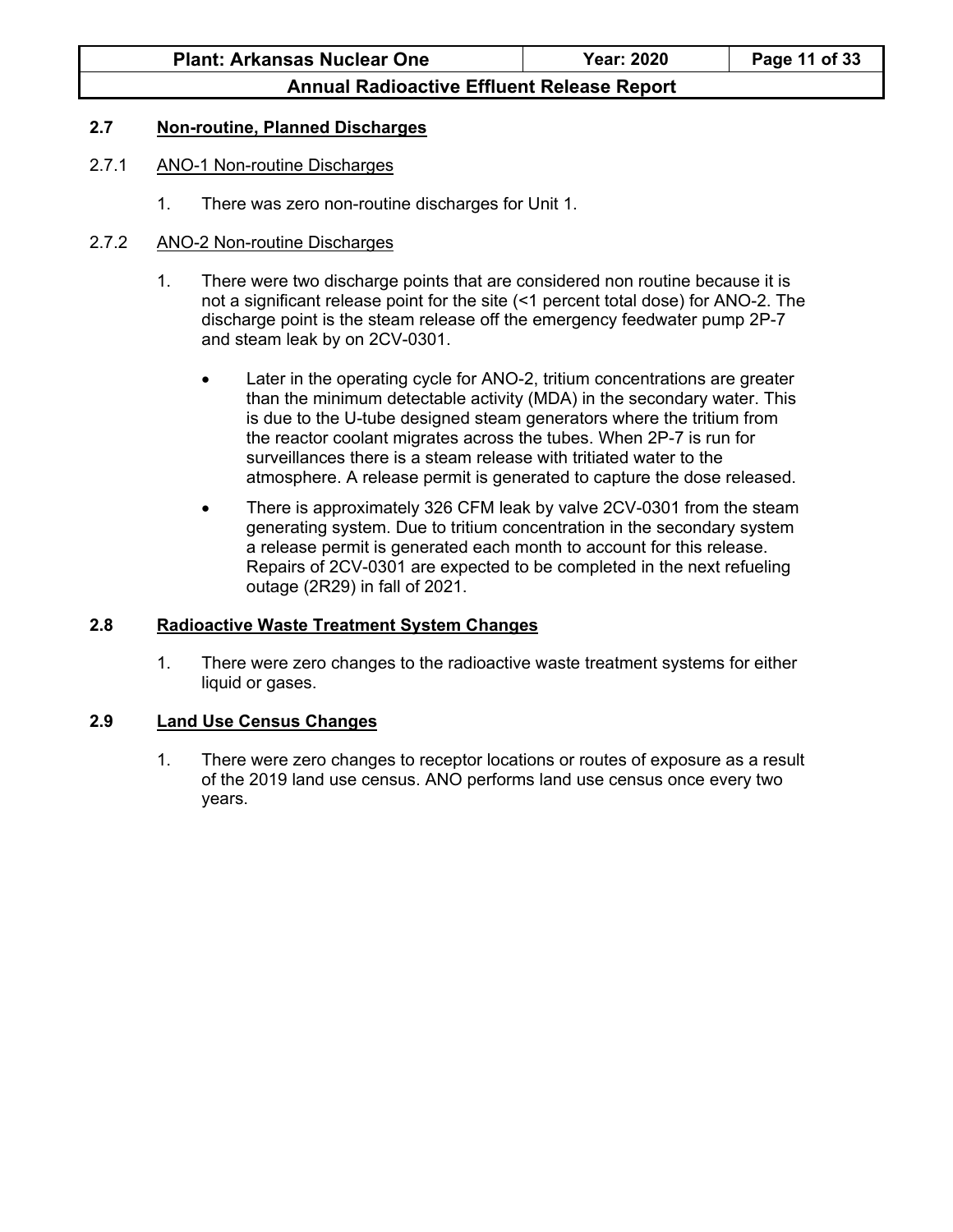### **2.10 Effluent Monitor Instrument Inoperability**

- 1. There was one ventilation stack radmonitor that was out-of-service greater than 30 days (ODCM L2.2.1 Action 'G') for ANO. SPING 8 (Emergency Piping Penetration pathway) was declared non-functional after I&C maintenance due to a high alarm condition that would not clear. Engineering and vendor support were utilized to troubleshoot the issue. It was determined to be an issue with sample line heat trace which was repaired. During the out-of-service time there was alternate sampling setup to ensure effluents released from the site were quantified and the appropriate dose calculated. SPING 8 is not a normally active ventilation pathway but has the ability to auto actuate which requires sampling activities to be available for effluent monitoring. SPING 8 ventilation is run routinely for surveillance checks for approximately an hour each month; therefore, a total of approximately three hours were ran without the SPING being functional but sampling was being conducted via alternate sampling.
- 2. Below is a table that shows the radmonitor equipment ID, common name, time of inoperability and document conditions was corrected under.

| <b>Component ID</b> | <b>Component Noun Name</b>                            | <b>Start Date</b><br>Inoperable | <b>End Date</b><br>Inoperable | <b>Condition Report</b> |
|---------------------|-------------------------------------------------------|---------------------------------|-------------------------------|-------------------------|
| 2RX-9835            | Unit 2 Emergency Piping<br><b>Penetration SPING 8</b> | 7-7-2020                        | $9 - 10 - 2020$               | CR-ANO-2-2020-02972     |

#### **Table 1, Effluent Monitor Instrument Inoperability**

### **2.11 Offsite Dose Calculation Manual Changes**

- 1. The ODCM was revised once on 7/28/2020 under revision 030 to include the following changes:
	- Changed TLD 137 (151 degrees, 8.2 miles from plant) location from the speed limit sign on the road in to the Moore R. Morris Arkansas Nation Guard Amory utility pole. This was performed due to safety concerns with changing out TLDs near the road.
- 2. Attachment 1, Revised Offsite Dose Calculation Manual is the most recent copy of the ODCM.

### **2.12 Process Control Program (PCP) Changes**

1. There were zero changes to Entergy's Process Control Program procedure EN-RW-105 in 2020.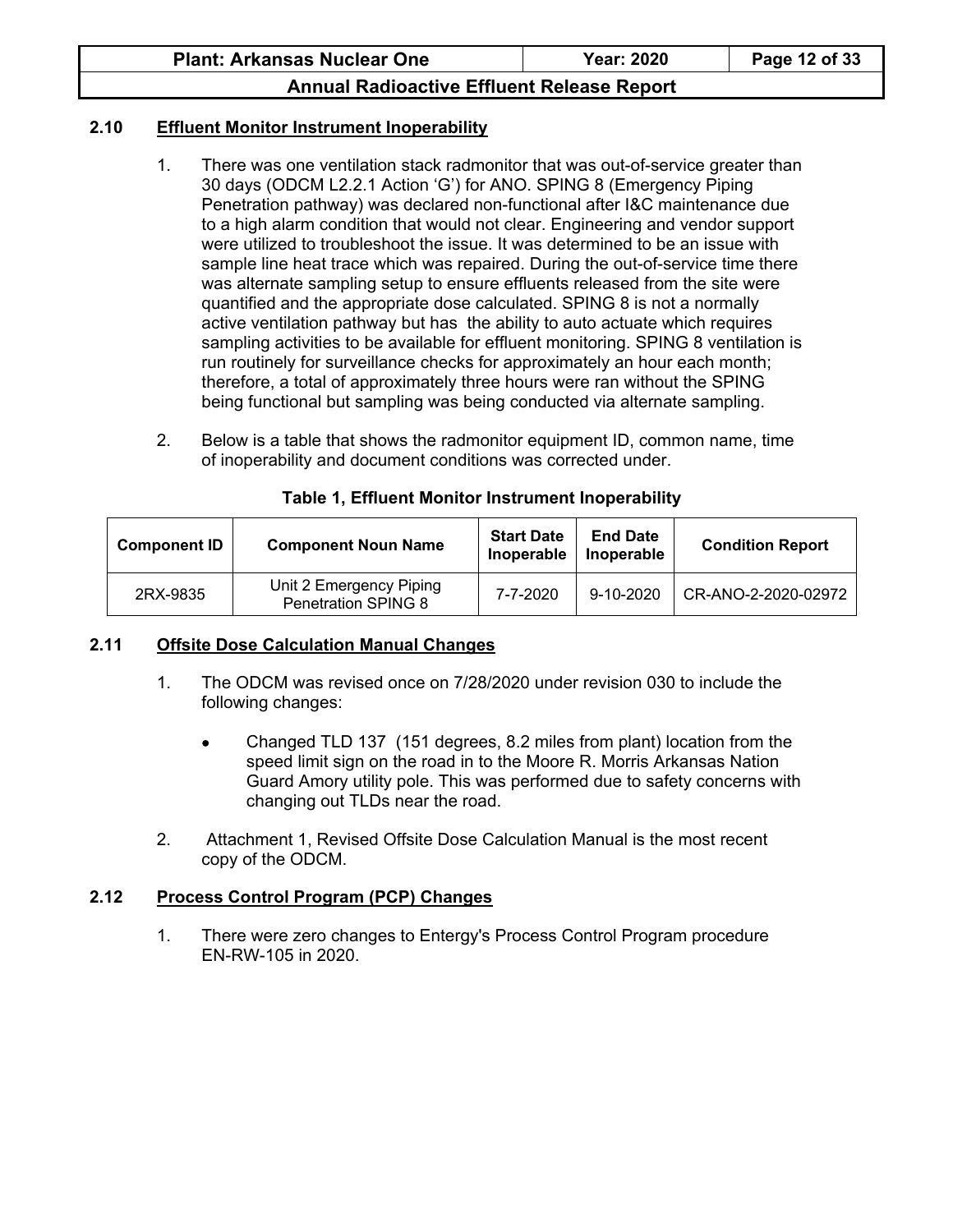#### **2.13 NON-REMP Groundwater Monitoring Results (NEI 07-07)**

- 1. ANO has a total of 16 Non-REMP wells as part of the NEI 07-07 Ground Water Protection Program. There are 11 wells that are sampled on an annual basis and 5 that are performed quarterly. The 5 wells that are performed quarterly have a higher potential to become contaminated due to their proximity to the plant.
- 2. There were a total of 37 (includes duplicates) samples taken in 2020 for predominant gamma emitters (Mn-54, Co-58, Fe-59, Co-60, Zn-65, Nb-95, Zr-95, I-131, Cs-134, Cs-137, Ba-140 and La-140) with zero samples indicating results greater than the minimum detectable concentration.
- 3. There were a total of 37 (includes duplicates) samples taken in 2020 for tritium (H-3) with 3 samples indicating a positive result from Monitoring Well 17. Due to the well location in proximity to the Unit 1 containment building it is most likely tritium recapture from rain water. The sample results are below any reporting criteria or exceedance of any federal limit.

| Well              | <b>Sample Date</b> | <b>Analysis</b> | Result | Error | <b>MDC</b> | Units |
|-------------------|--------------------|-----------------|--------|-------|------------|-------|
| <b>MW-17</b>      | 6/10/2020 9:12     | $H-3$           | 558    | 254   | 330        | pCi/L |
| MW-17 (Duplicate) | 6/10/2020 9:30     | $H-3$           | 576    | 256   | 332        | pCi/L |
| <b>MW-17</b>      | 9/9/2020 8:01      | $H-3$           | 664    | 284   | 374        | pCi/L |
| MW-17 (Duplicate) | 9/9/2020 8:15      | $H-3$           | 554    | 274   | 372        | pCi/L |
| <b>MW-17</b>      | 12/9/2020 7:59     | $H-3$           | 501    | 253   | 338        | pCi/L |
| MW-17 (Duplicate) | 12/9/2020 8:20     | $H-3$           | 498    | 258   | 347        | pCi/L |

#### **Table 2, Positive Well Results**

[MDC – Minimum Detectable Concentration]

4. There were zero spills that required entry into ANO's 10CFR50.75 (g) document for future decommissioning.

### **2.14 LLD Levels**

In accordance with ODCM Appendix 1 lower limits of detection (LLDs) higher than required shall be documented in the ARERR:

1. There were zero instances in which ANO did not meet their required sample LLDs.

### **2.15 Errata/Corrections to Previous ARERRs**

1. The is zero errata to be submitted with the 2020 ARERR.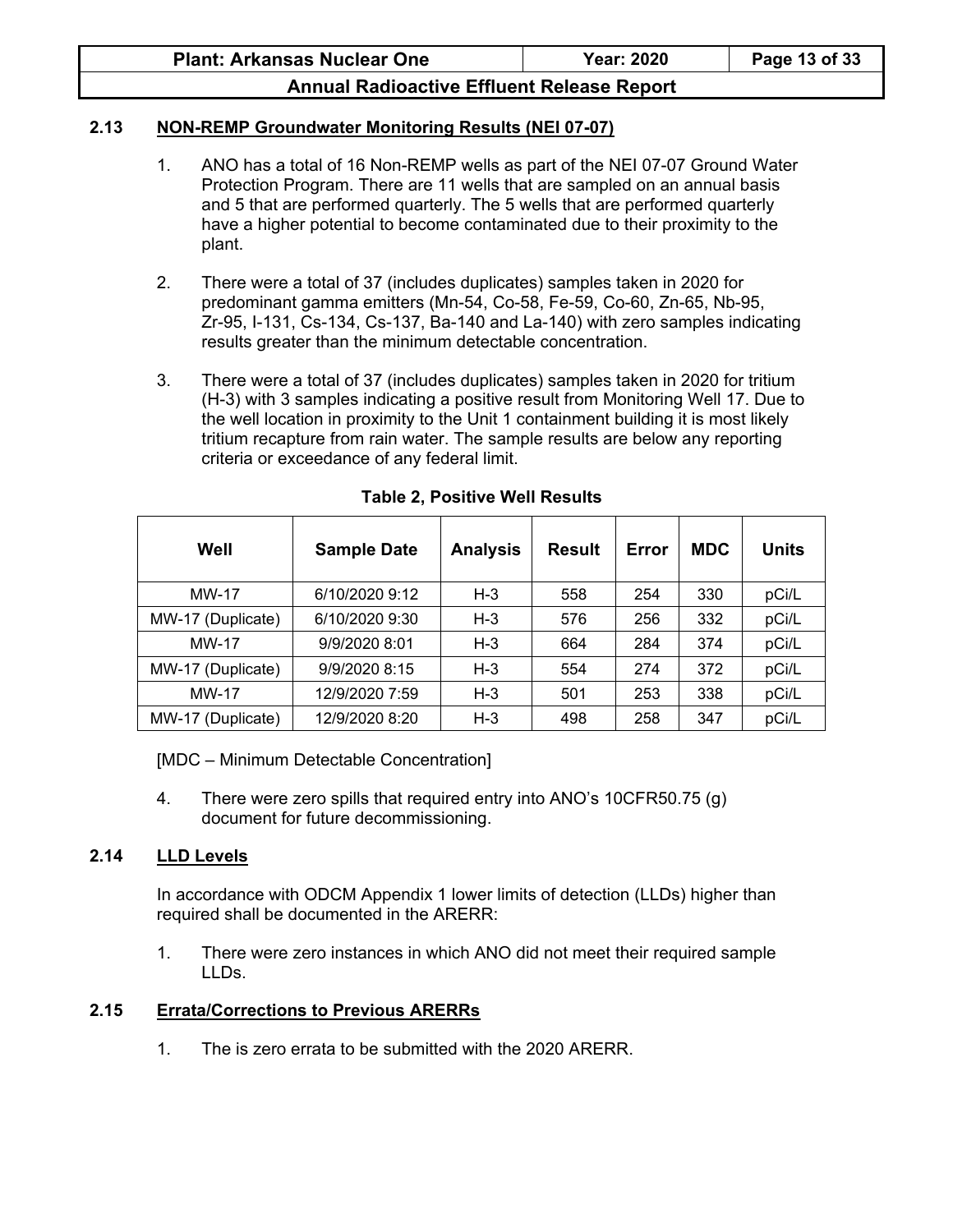| <b>Plant: Arkansas Nuclear One</b> | <b>Year: 2020</b> | Page 14 of 33 |
|------------------------------------|-------------------|---------------|
|                                    |                   |               |

### **3.0 GASEOUS EFFLUENTS**

# **3.1 Gas Effluent and Waste Disposal Report**

### 3.1.1 ANO -1 Data

### **Table 3, Gaseous Effluents-Summation of All Releases (ANO-1)**

| А. | <b>Fission &amp; Activation Gases</b> | <b>Unit</b> | Quarter 1    | Quarter 2 | Quarter 3    | <b>Quarter 4</b> | Est.<br>Total<br>Error % |
|----|---------------------------------------|-------------|--------------|-----------|--------------|------------------|--------------------------|
|    | Total Release                         | Ci          | $0.00E + 00$ | 1.32E-04  | $0.00E + 00$ | $0.00E + 00$     | 24                       |
| 2. | Average release rate for the period   | μCi/sec     | $0.00E + 00$ | 1.68E-05  | $0.00E + 00$ | $0.00E + 00$     |                          |

| В. | <b>lodine</b>                                                                     |    |  |                                      |                 |    |
|----|-----------------------------------------------------------------------------------|----|--|--------------------------------------|-----------------|----|
|    | Total Iodine - 131                                                                | Ci |  | $0.00E+00$   $0.00E+00$   $0.00E+00$ | $\mid$ 0.00E+00 | 20 |
| 2. | Average release rate for the period $\mu$ Ci/sec   0.00E+00   0.00E+00   0.00E+00 |    |  |                                      | l 0.00E+00      |    |

| C.  | <b>Particulates</b>                              |    |              |                       |          |    |
|-----|--------------------------------------------------|----|--------------|-----------------------|----------|----|
|     | Particulates with half-lives > 8 days            | Ci | $0.00E + 00$ | $3.09E-09$ 0.00E+00   | 0.00E+00 | 22 |
| -2. | Average release rate for the period $\mu$ Ci/sec |    | $0.00E + 00$ | $ 3.92E-10 0.00E+00 $ | 0.00E+00 |    |

| D. | Tritium                                          |    |          |                          |                                             |          |    |
|----|--------------------------------------------------|----|----------|--------------------------|---------------------------------------------|----------|----|
|    | <b>Total Release</b>                             | Ci |          |                          | $2.64E+00$   5.30E+00   5.12E+00   3.83E+00 |          | 21 |
| 2. | Average release rate for the period $\mu$ Ci/sec |    | 3.35E-01 | $\mid$ 6.73E-01 6.49E-01 |                                             | 4.86E-01 |    |

| -E. | Gross Alpha                                      |    |              |                  |          |          |    |
|-----|--------------------------------------------------|----|--------------|------------------|----------|----------|----|
|     | Total Release                                    | Ci | $0.00E + 00$ | $  0.00E + 00  $ | 0.00E+00 | 0.00E+00 | 31 |
| 2.  | Average release rate for the period $\mu$ Ci/sec |    | $0.00E + 00$ | $ 0.00E + 00 $   | 0.00E+00 | 0.00E+00 |    |

|    | Carbon-14                                                   |    |              |                   |          |                  |
|----|-------------------------------------------------------------|----|--------------|-------------------|----------|------------------|
|    | <b>Total Release</b>                                        | Ci | $2.13E + 00$ | 2.13E+00 2.16E+00 |          | $\vert$ 2.16E+00 |
| 2. | Average release rate for the period $\mu$ Ci/sec   2.77E-07 |    |              | 2.77E-07          | 2.77E-07 | 2.77E-07         |

% of limit is on the Radiological Impact To Man Table (Section 6.0)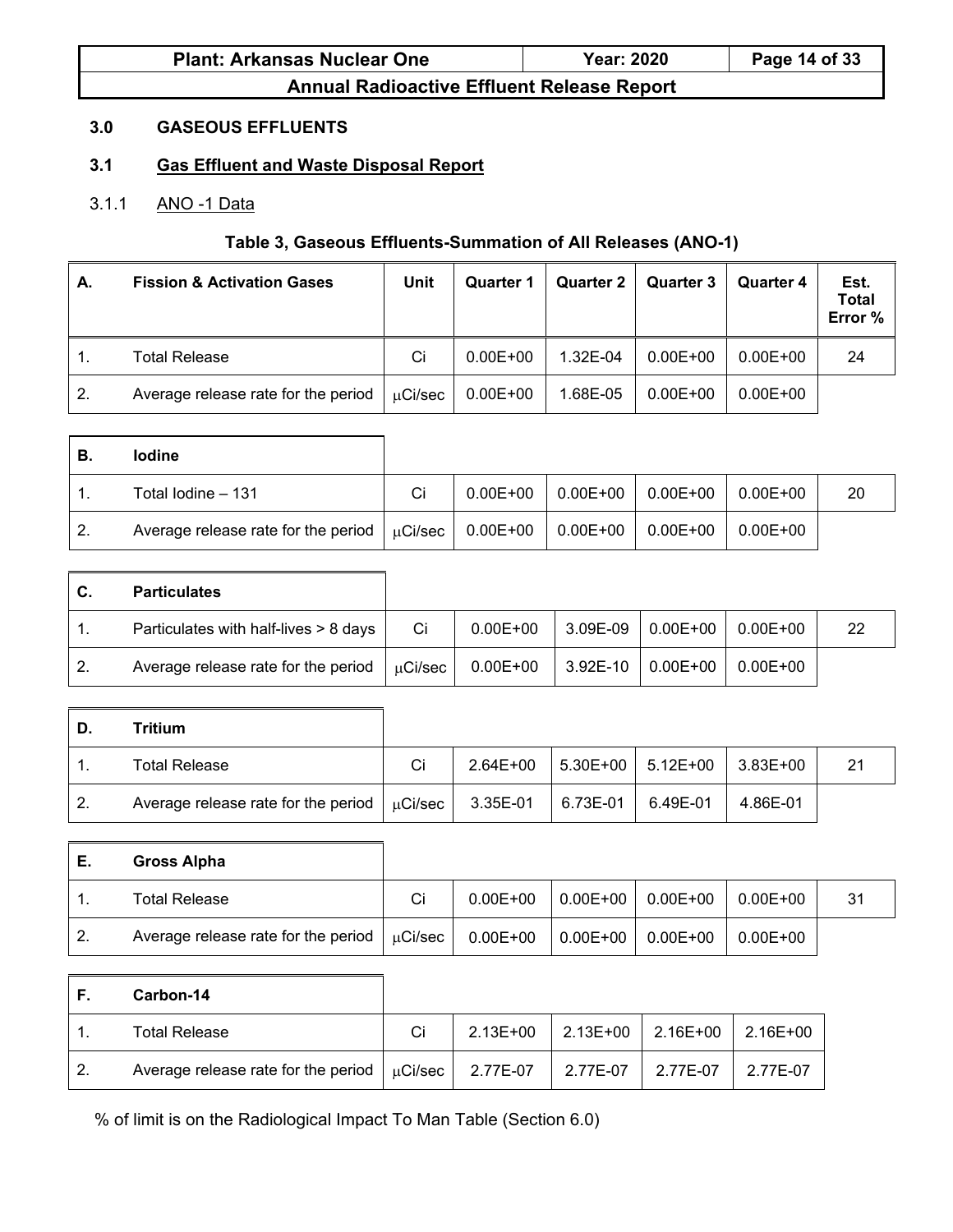| <b>Plant: Arkansas Nuclear One</b>       | <b>Year: 2020</b> | Page 15 of 33 |
|------------------------------------------|-------------------|---------------|
| Apple Dedicative Ffficial Delaces Depart |                   |               |

# **Table 4, Gaseous Effluents – Ground Level Release - Batch Mode (ANO-1)**

| <b>Nuclides Released</b> | <b>Unit</b> | <b>Quarter 1</b> | <b>Quarter 2</b> | <b>Quarter 3</b> | <b>Quarter 4</b> | <b>Total</b> |
|--------------------------|-------------|------------------|------------------|------------------|------------------|--------------|
| <b>Fission Gases</b>     |             |                  |                  |                  |                  |              |
| $Kr-85$                  | Ci          | $0.00E + 00$     | 1.32E-04         | $0.00E + 00$     | $0.00E + 00$     | 1.32E-04     |
| <b>Total for Period</b>  | Ci          | $0.00E + 00$     | 1.32E-04         | $0.00E + 00$     | $0.00E + 00$     | 1.32E-04     |
| lodines                  |             |                  |                  |                  |                  |              |
| $I-131$                  | Ci          | $0.00E + 00$     | $0.00E + 00$     | $0.00E + 00$     | $0.00E + 00$     | $0.00E + 00$ |
| <b>Total for Period</b>  | Ci          | $0.00E + 00$     | $0.00E + 00$     | $0.00E + 00$     | $0.00E + 00$     | $0.00E + 00$ |
| <b>Particulates</b>      |             |                  |                  |                  |                  |              |
| Cs-137                   | Ci          | $0.00E + 00$     | 3.09E-09         | $0.00E + 00$     | $0.00E + 00$     | 3.09E-09     |
| <b>Total for Period</b>  | Ci          | $0.00E + 00$     | 3.09E-09         | $0.00E + 00$     | $0.00E + 00$     | 3.09E-09     |
| <b>Tritium</b>           |             |                  |                  |                  |                  |              |
| $H-3$                    | Ci          | $2.64E + 00$     | 5.30E+00         | $5.12E + 00$     | $3.83E + 00$     | $1.69E + 01$ |
| <b>Gross Alpha</b>       |             |                  |                  |                  |                  |              |
| Alpha                    | Ci          | $0.00E + 00$     | $0.00E + 00$     | $0.00E + 00$     | $0.00E + 00$     | $0.00E + 00$ |
| Carbon-14                |             |                  |                  |                  |                  |              |
| $C-14$                   | Ci          | $2.13E + 00$     | $2.13E+00$       | 2.16E+00         | 2.16E+00         | 8.58E+00     |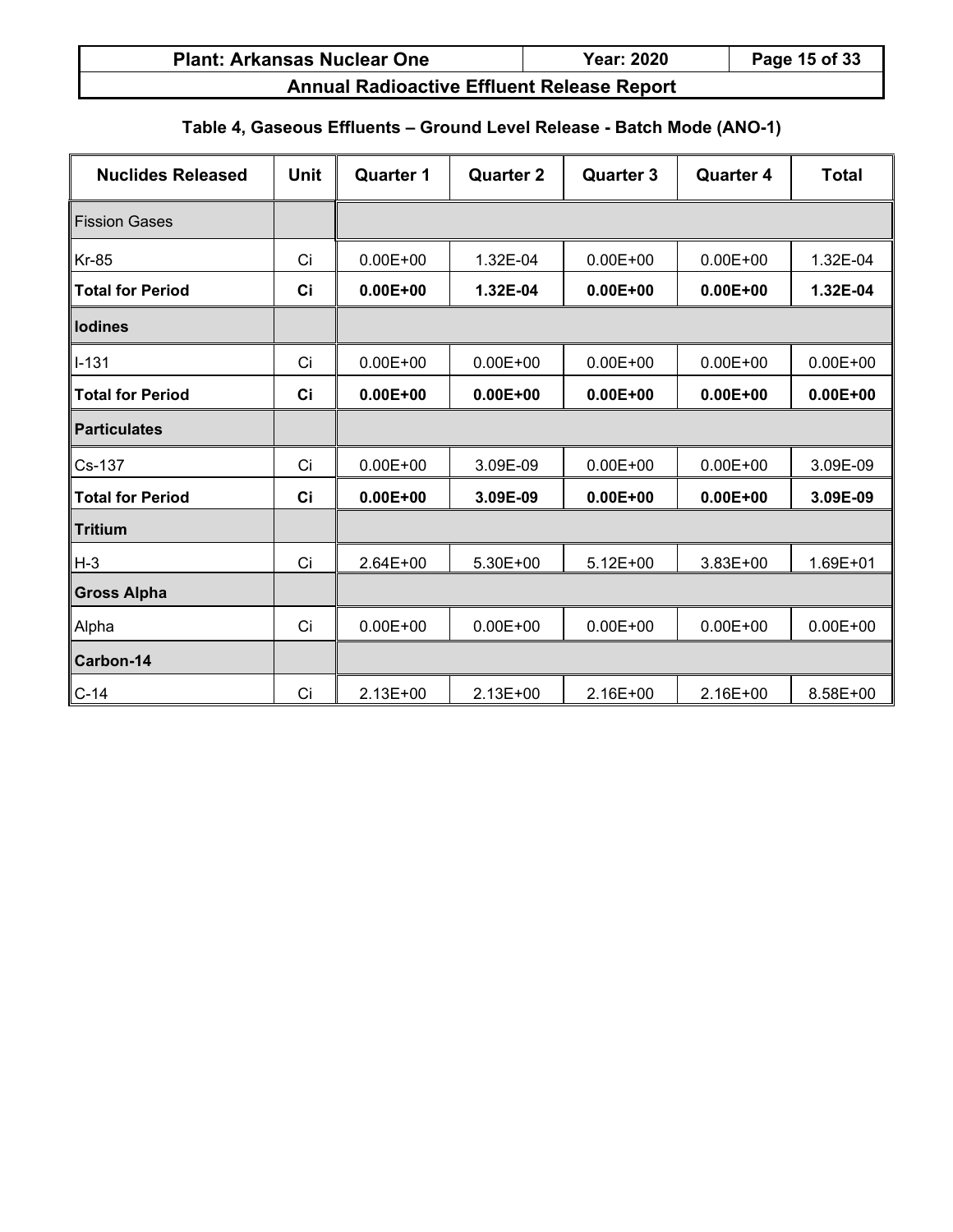| <b>Plant: Arkansas Nuclear One</b>                | <b>Year: 2020</b> | Page 16 of 33 |
|---------------------------------------------------|-------------------|---------------|
| <b>Annual Radioactive Effluent Release Report</b> |                   |               |

### 3.1.2 ANO -2 Data

# **Table 5, Gaseous Effluents-Summation of All Releases (ANO-2)**

| А.               | <b>Fission &amp; Activation Gases</b> | Unit         | Quarter 1 | Quarter 2    | <b>Quarter 3</b> | Quarter 4    | Est.<br><b>Total</b><br>Error % |
|------------------|---------------------------------------|--------------|-----------|--------------|------------------|--------------|---------------------------------|
|                  | <b>Total Release</b>                  | Ci           | 9.27E-02  | $0.00E + 00$ | $0.00E + 00$     | $0.00E + 00$ | 24                              |
| $\overline{2}$ . | Average release rate for the period   | $\mu$ Ci/sec | 1.18E-02  | $0.00E + 00$ | $0.00E + 00$     | $0.00E + 00$ |                                 |

| В. | <b>lodine</b>                                                          |    |                         |              |          |    |
|----|------------------------------------------------------------------------|----|-------------------------|--------------|----------|----|
|    | Total Iodine - 131                                                     | Ci | $0.00E+00$   $0.00E+00$ | $0.00E + 00$ | 0.00E+00 | 20 |
| 2. | Average release rate for the period $\mu$ Ci/sec   0.00E+00   0.00E+00 |    |                         | $0.00E + 00$ | 0.00E+00 |    |

| С. | <b>Particulates</b>                   |    |  |                                                            |              |    |
|----|---------------------------------------|----|--|------------------------------------------------------------|--------------|----|
|    | Particulates with half-lives > 8 days | Ci |  | $\vert 0.00E + 00 \vert 0.00E + 00 \vert 0.00E + 00 \vert$ | l 0.00E+00   | 22 |
|    | Average release rate for the period   |    |  | $\mu$ Ci/sec   0.00E+00   0.00E+00   0.00E+00              | $0.00E + 00$ |    |

| D.  | <b>Tritium</b>                      |  |                                               |                  |    |
|-----|-------------------------------------|--|-----------------------------------------------|------------------|----|
|     | <b>Total Release</b>                |  | 8.09E+00   6.60E+00   1.08E+01                | $17.23E + 00$    | 21 |
| -2. | Average release rate for the period |  | $\mu$ Ci/sec   1.03E+00   8.37E-01   1.37E+00 | $\vert$ 9.17E-01 |    |

| Е.  | Gross Alpha                         |    |                                    |              |              |    |
|-----|-------------------------------------|----|------------------------------------|--------------|--------------|----|
|     | <b>Total Release</b>                | Сi | $0.00E+00$   $0.00E+00$            | $0.00E + 00$ | $0.00E + 00$ | 31 |
| -2. | Average release rate for the period |    | $\mu$ Ci/sec   0.00E+00   0.00E+00 | 0.00E+00     | $0.00E + 00$ |    |

| F. | Carbon-14                           |    |                                    |                                |                      |          |
|----|-------------------------------------|----|------------------------------------|--------------------------------|----------------------|----------|
|    | Total Release                       | Ci |                                    | 2.34E+00   2.25E+00   2.92E+00 |                      | 2.79E+00 |
| 2. | Average release rate for the period |    | $\mu$ Ci/sec   3.04E-07   2.92E-07 |                                | $\parallel$ 3.74E-07 | 3.58E-07 |

% of limit is on the Radiological Impact To Man Table (Section 6.0)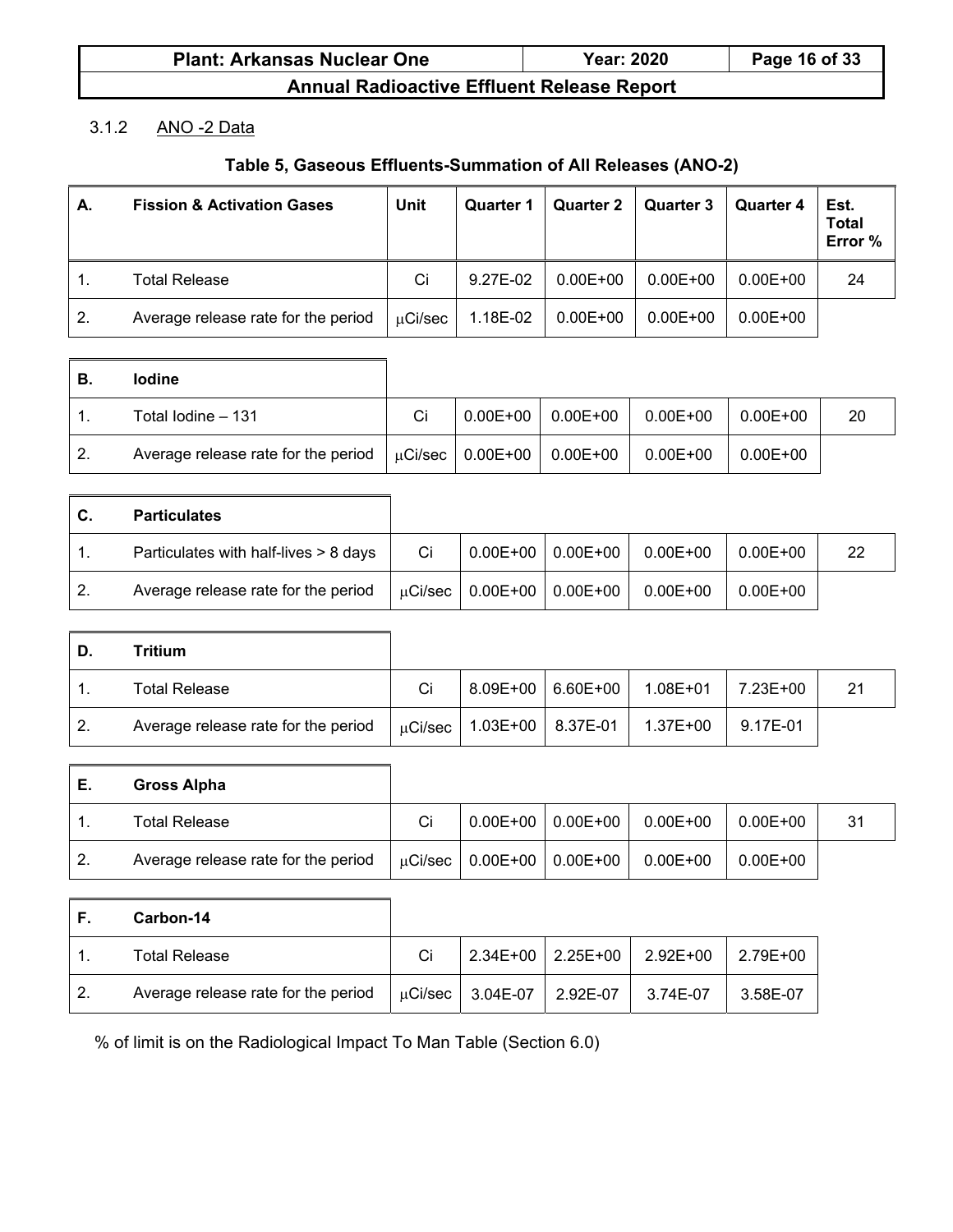| <b>Plant: Arkansas Nuclear One</b>                | <b>Year: 2020</b> | Page 17 of 33 |
|---------------------------------------------------|-------------------|---------------|
| <b>Annual Radioactive Effluent Release Report</b> |                   |               |

# **Table 6, Gaseous Effluents – Ground Level Release - Batch Mode (ANO-2)**

| <b>Nuclides Released</b> | <b>Unit</b> | <b>Quarter 1</b> | <b>Quarter 2</b> | <b>Quarter 3</b> | <b>Quarter 4</b> | <b>Total</b> |
|--------------------------|-------------|------------------|------------------|------------------|------------------|--------------|
| <b>Fission Gases</b>     |             |                  |                  |                  |                  |              |
| Ar-41                    | Ci          | 9.27E-02         | $0.00E + 00$     | $0.00E + 00$     | $0.00E + 00$     | 9.27E-02     |
| <b>Total for Period</b>  | Ci          | 9.27E-02         | $0.00E + 00$     | $0.00E + 00$     | $0.00E + 00$     | 9.27E-02     |
| lodines                  |             |                  |                  |                  |                  |              |
| $I - 131$                | Ci          | $0.00E + 00$     | $0.00E + 00$     | $0.00E + 00$     | $0.00E + 00$     | $0.00E + 00$ |
| <b>Total for Period</b>  | Ci          | $0.00E + 00$     | $0.00E + 00$     | $0.00E + 00$     | $0.00E + 00$     | $0.00E + 00$ |
| Particulates             |             |                  |                  |                  |                  |              |
| <b>Total for Period</b>  | Ci          | $0.00E + 00$     | $0.00E + 00$     | $0.00E + 00$     | $0.00E + 00$     | $0.00E + 00$ |
| <b>Tritium</b>           |             |                  |                  |                  |                  |              |
| $H-3$                    | Ci          | 8.09E+00         | $6.60E + 00$     | 1.08E+01         | 7.23E+00         | $3.27E + 01$ |
| Gross Alpha              |             |                  |                  |                  |                  |              |
| Alpha                    | Ci          | $0.00E + 00$     | $0.00E + 00$     | $0.00E + 00$     | $0.00E + 00$     | $0.00E + 00$ |
| Carbon-14                |             |                  |                  |                  |                  |              |
| $C-14$                   | Ci          | $2.34E + 00$     | $2.25E+00$       | $2.92E+00$       | $2.79E + 00$     | $1.03E + 01$ |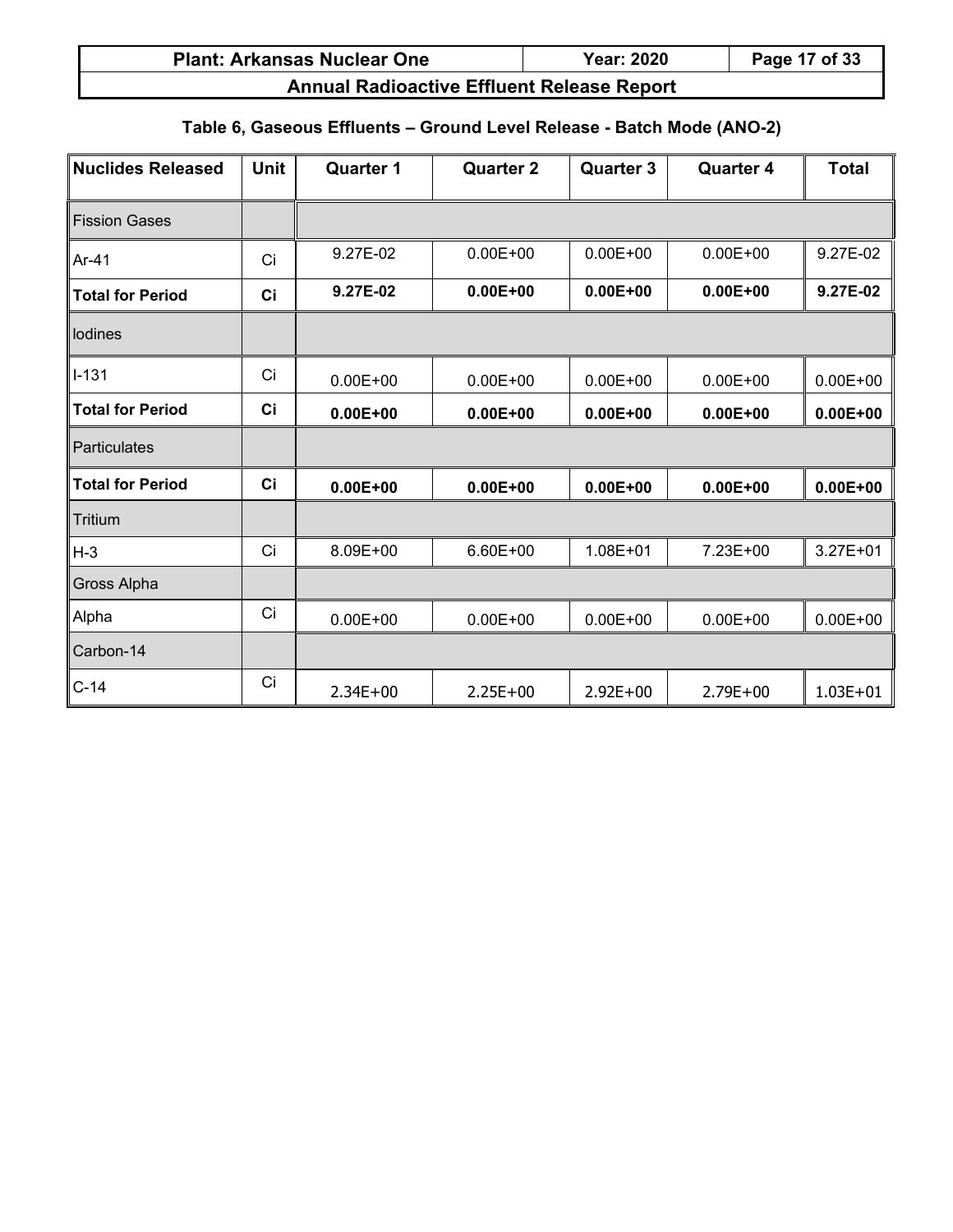| <b>Plant: Arkansas Nuclear One</b> | <b>Year: 2020</b> | Page 18 of 33 |
|------------------------------------|-------------------|---------------|
|                                    |                   |               |

# **4.0 LIQUID EFFLUENTS**

# **4.1 Liquid Effluent and Waste Disposal Report**

# 4.1.1 ANO-1

### **Table 7, Liquid Effluents-Summation of All Releases (ANO-1)**

| А. | <b>Fission &amp; Activation Products</b>                 | Unit        | Quarter 1 | <b>Quarter 2</b> | Quarter 3 | <b>Quarter 4</b> | Est.<br><b>Total</b><br>Error % |
|----|----------------------------------------------------------|-------------|-----------|------------------|-----------|------------------|---------------------------------|
|    | Total Release (not including<br>tritium, gases or alpha) | Ci          | 4.04E-03  | $5.13E-03$       | 4.24E-03  | 9.83E-03         | 21                              |
| 2  | Average diluted concentration<br>during period           | $\mu$ Ci/mL | 1.26E-11  | 1.43E-11         | 1.09E-11  | 2.73E-11         |                                 |

| В.  | Tritium                                         |             |              |          |          |          |    |
|-----|-------------------------------------------------|-------------|--------------|----------|----------|----------|----|
|     | Total Release                                   | Ci          | $1.89E + 01$ | 1.06E+02 | 1.21E+02 | 1.90E+02 | 12 |
| -2. | Average diluted concentration<br>during period. | $\mu$ Ci/mL | 5.89E-08     | 2.96E-07 | 3.09E-07 | 5.28E-07 |    |

| C.           | <b>Dissolved &amp; Entrained Gases</b>         |        |              |          |          |          |    |
|--------------|------------------------------------------------|--------|--------------|----------|----------|----------|----|
|              | Total Release                                  | Ci     | $0.00E + 00$ | 1.67E-04 | 1.95E-04 | 1.04E-03 | 22 |
| $\mathbf{2}$ | Average diluted concentration<br>during period | µCi/mL | $0.00E + 00$ | 4.63E-13 | 5.00E-13 | 2.88E-12 |    |

| D. | <b>Gross Alpha Activity</b>                           |        |              |               |              |              |    |
|----|-------------------------------------------------------|--------|--------------|---------------|--------------|--------------|----|
| 1. | <b>Total Release</b>                                  | Ci     | $0.00E + 00$ | $0.00E + 00$  | $0.00E + 00$ | $0.00E + 00$ | 27 |
|    |                                                       |        |              |               |              |              |    |
| Е. | Volume Of Waste Released (prior<br>to dilution)       | Liters | $1.11E + 06$ | $5.70E + 0.5$ | $8.21E + 05$ | $1.01E + 06$ |    |
| F. | Volume Of Dilution Water Used<br><b>During Period</b> | Liters | $3.21E+11$   | $3.60E+11$    | $3.90E+11$   | $3.60E+11$   |    |

% of limit is on the Radiological Impact To Man Table (Section 6.0)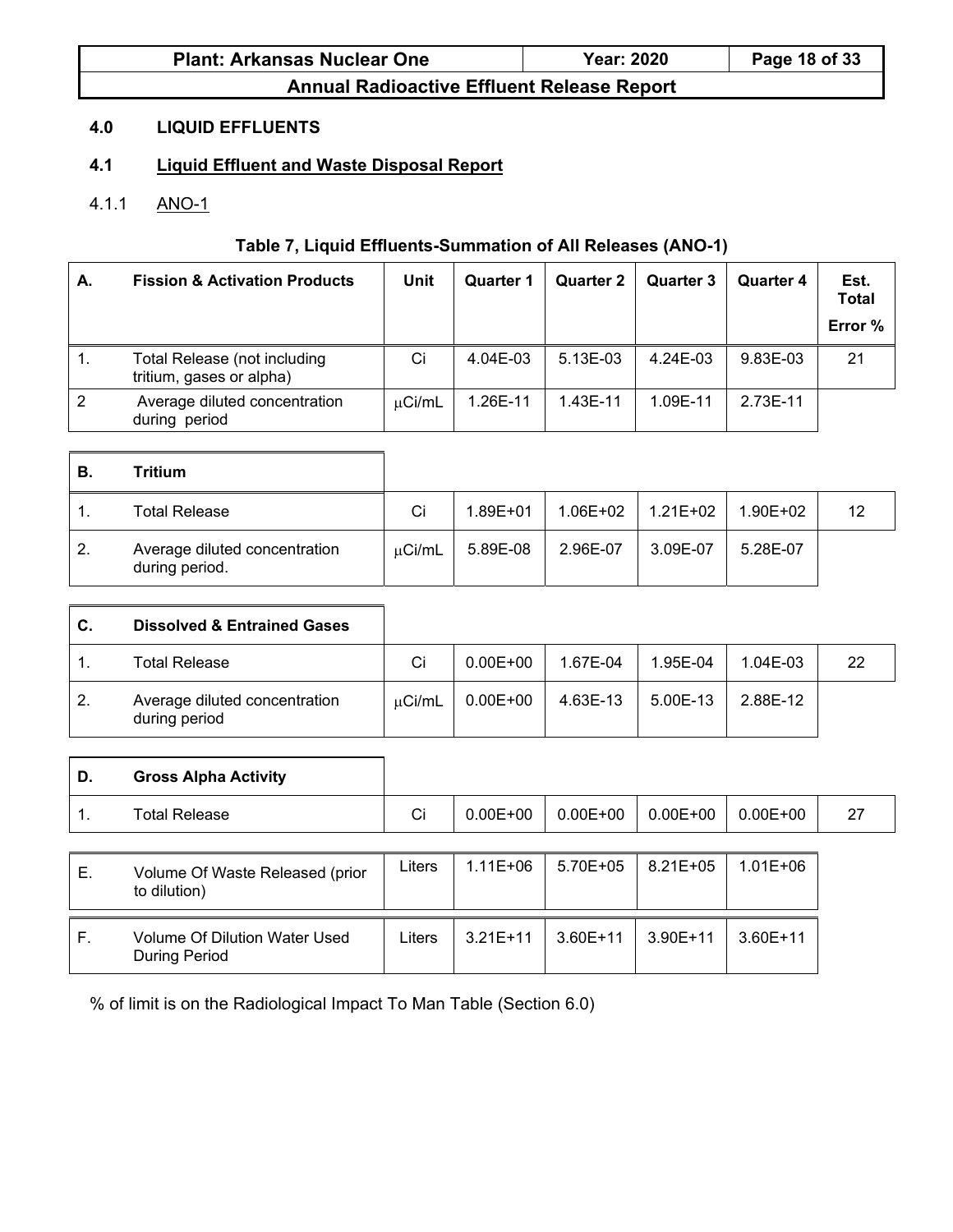| <b>Plant: Arkansas Nuclear One</b> | <b>Year: 2020</b> | Page 19 of 33 |
|------------------------------------|-------------------|---------------|
|------------------------------------|-------------------|---------------|

| <b>Nuclides Released</b> |      |                  |                  | <b>Batch Mode</b> |                  |              |
|--------------------------|------|------------------|------------------|-------------------|------------------|--------------|
|                          | Unit | <b>Quarter 1</b> | <b>Quarter 2</b> | <b>Quarter 3</b>  | <b>Quarter 4</b> | <b>Total</b> |
| $Cr-51$                  | Ci   | $0.00E + 00$     | 4.35E-05         | $0.00E + 00$      | 9.75E-04         | 1.02E-03     |
| Mn-54                    | Ci   | $0.00E + 00$     | $0.00E + 00$     | $0.00E + 00$      | 6.61E-05         | 6.61E-05     |
| Fe-55                    | Ci   | $0.00E + 00$     | 3.07E-04         | $0.00E + 00$      | $0.00E + 00$     | 3.07E-04     |
| Co-58                    | Ci   | 8.85E-04         | 1.04E-03         | 2.54E-03          | 4.84E-03         | 9.31E-03     |
| $Co-60$                  | Ci   | 1.89E-03         | 9.37E-04         | 1.26E-03          | 2.01E-03         | 6.10E-03     |
| $Sr-92$                  | Ci   | 4.98E-06         | $0.00E + 00$     | 3.16E-06          | 9.78E-06         | 1.79E-05     |
| $Zr-95$                  | Ci   | $0.00E + 00$     | 5.30E-05         | 8.22E-06          | 3.66E-04         | 4.27E-04     |
| <b>Nb-95</b>             | Ci   | 5.10E-06         | 1.03E-04         | 8.30E-05          | 7.36E-04         | 9.27E-04     |
| <b>Nb-97</b>             | Ci   | 5.82E-06         | $0.00E + 00$     | $0.00E + 00$      | $0.00E + 00$     | 5.82E-06     |
| Mo-99                    | Ci   | $0.00E + 00$     | 4.22E-05         | 4.27E-05          | 2.52E-05         | 1.10E-04     |
| Tc-99m                   | Ci   | $0.00E + 00$     | 4.30E-05         | 4.35E-05          | 2.56E-05         | 1.12E-04     |
| Ru-105                   | Ci   | $0.00E + 00$     | 1.11E-05         | 2.31E-05          | 3.34E-05         | 6.77E-05     |
| Ag-110m                  | Ci   | 2.54E-04         | 5.13E-04         | 7.52E-05          | 6.23E-04         | 1.46E-03     |
| Sb-124                   | Ci   | 1.50E-04         | 2.20E-04         | 8.59E-05          | 1.06E-04         | 5.62E-04     |
| Sb-125                   | Ci   | 1.07E-04         | 6.35E-05         | 3.62E-05          | $0.00E + 00$     | 2.07E-04     |
| Cs-134                   | Ci   | 7.39E-05         | 3.69E-04         | $0.00E + 00$      | $0.00E + 00$     | 4.43E-04     |
| Cs-137                   | Ci   | 6.62E-04         | 1.36E-03         | 3.23E-05          | 8.54E-06         | 2.06E-03     |
| Cs-138                   | Ci   | $0.00E + 00$     | 2.75E-05         | $0.00E + 00$      | $0.00E + 00$     | 2.75E-05     |
| W-187                    | Ci   | $0.00E + 00$     | $0.00E + 00$     | $0.00E + 00$      | 1.15E-05         | 1.15E-05     |
| <b>Total For Period</b>  | Ci   | 4.04E-03         | 5.13E-03         | 4.24E-03          | 9.83E-03         | 2.32E-02     |
|                          |      |                  |                  |                   |                  |              |
| $H-3$                    | Ci   | 1.89E+01         | 1.06E+02         | $1.21E + 02$      | 1.90E+02         | 4.36E+02     |
| <b>Total For Period</b>  | Ci   | 1.89E+01         | 1.06E+02         | $1.21E + 02$      | 1.90E+02         | 4.36E+02     |
|                          |      |                  |                  |                   |                  |              |
| Xe-133                   | Ci   | $0.00E + 00$     | 1.53E-04         | 1.95E-04          | 1.04E-03         | 1.39E-03     |
| Xe-135                   | Ci   | $0.00E + 00$     | 1.39E-05         | $0.00E + 00$      | $0.00E + 00$     | 1.39E-05     |
| <b>Total For Period</b>  | Ci   | $0.00E + 00$     | 1.67E-04         | 1.95E-04          | 1.04E-03         | 1.40E-03     |

# **Table 8, Batch Mode Liquid Effluents (ANO-1)**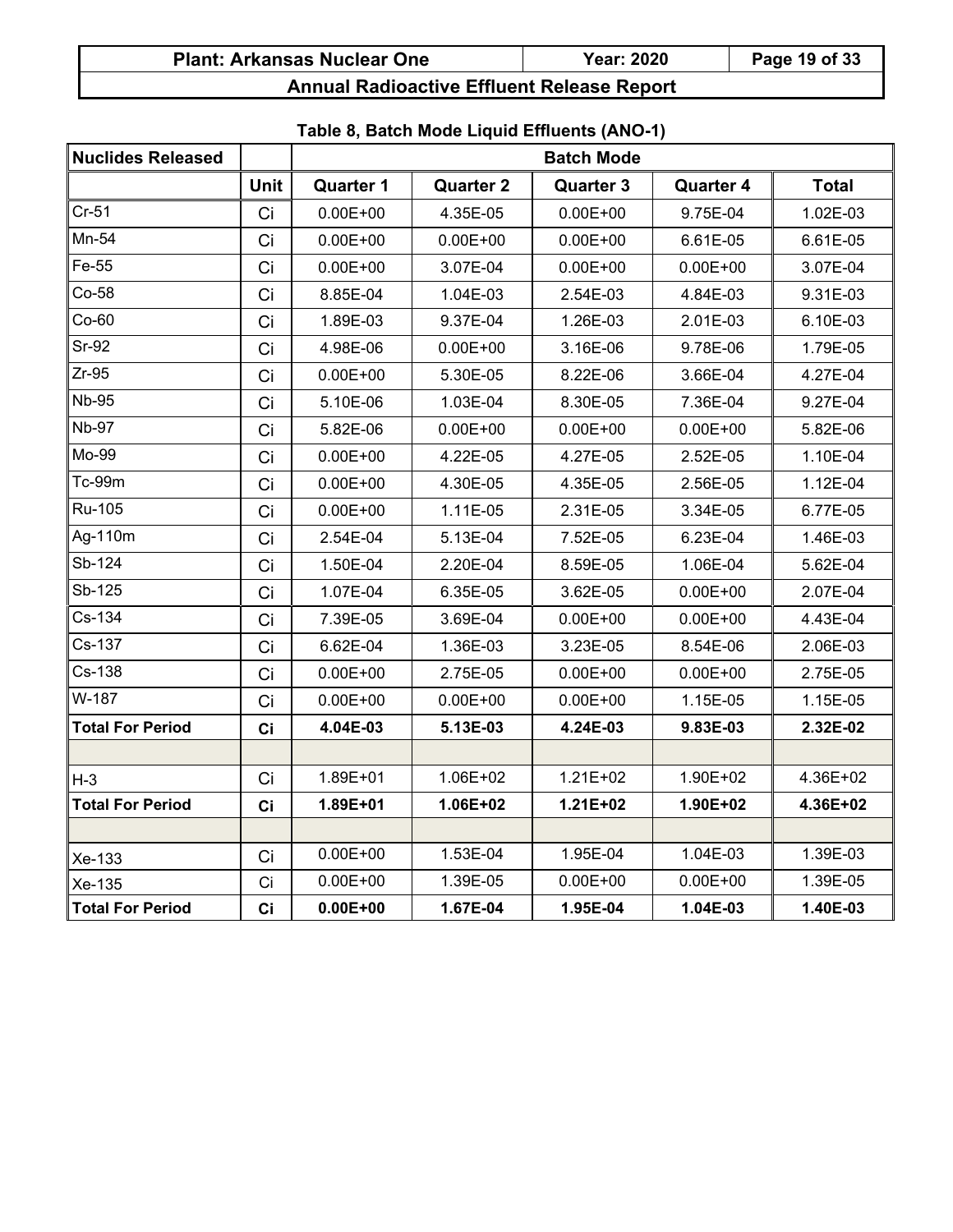| <b>Plant: Arkansas Nuclear One</b>                   | <b>Year: 2020</b> | Page 20 of 33 |
|------------------------------------------------------|-------------------|---------------|
| Americal Basilian office Fifteenat Balances, Barrant |                   |               |

# 4.1.2 ANO-2

# **Table 9, Liquid Effluents-Summation of All Releases (ANO-2)**

| А. | <b>Fission &amp; Activation Products</b>                        | Unit        | <b>Quarter 1</b> | <b>Quarter 2</b> | <b>Quarter 3</b> | Quarter 4 | Est.<br><b>Total</b><br>Error % |
|----|-----------------------------------------------------------------|-------------|------------------|------------------|------------------|-----------|---------------------------------|
|    | <b>Total Release (not including</b><br>tritium, gases or alpha) | Ci          | 1.38E-03         | 3.30E-03         | $0.00E + 00$     | 4.86E-03  | 21                              |
| 2  | Average diluted concentration<br>during period                  | $\mu$ Ci/mL | 4.30E-12         | 9.16E-12         | $0.00E + 00$     | 1.35E-11  |                                 |

| В. | <b>Tritium</b>                                  |        |             |          |          |              |  |
|----|-------------------------------------------------|--------|-------------|----------|----------|--------------|--|
|    | <b>Total Release</b>                            | Ci     | $.10E + 02$ | 1.87E+02 | 6.54E-02 | $1.34E + 02$ |  |
| 2. | Average diluted concentration<br>during period. | μCi/mL | 3.44E-07    | 5.20E-07 | 1.67E-10 | 3.71E-07     |  |

| C. | <b>Dissolved &amp; Entrained Gases</b>         |        |          |          |              |          |  |
|----|------------------------------------------------|--------|----------|----------|--------------|----------|--|
|    | Total Release                                  |        | 9.98E-04 | 5.76E-04 | $0.00E + 00$ | 2.76E-04 |  |
|    | Average diluted concentration<br>during period | uCi/mL | 3.11E-12 | 1.60E-12 | $0.00E + 00$ | 7.67E-13 |  |

| D. | <b>Gross Alpha Activity</b>                           |        |              |              |              |              |    |
|----|-------------------------------------------------------|--------|--------------|--------------|--------------|--------------|----|
|    | <b>Total Release</b>                                  | Ci     | $0.00E + 00$ | $0.00E + 00$ | $0.00E + 00$ | $0.00E + 00$ | 27 |
|    |                                                       |        |              |              |              |              |    |
| Е. | Volume Of Waste Released (prior<br>to dilution)       | Liters | $3.37E + 05$ | $1.17E + 07$ | $1.73E + 07$ | 1.04E+06     |    |
|    |                                                       |        |              |              |              |              |    |
| F. | Volume Of Dilution Water Used<br><b>During Period</b> | Liters | $3.21E+11$   | $3.60E + 11$ | $3.90E+11$   | $3.60E+11$   |    |

% of limit is on the Radiological Impact To Man Table (Section 6.0)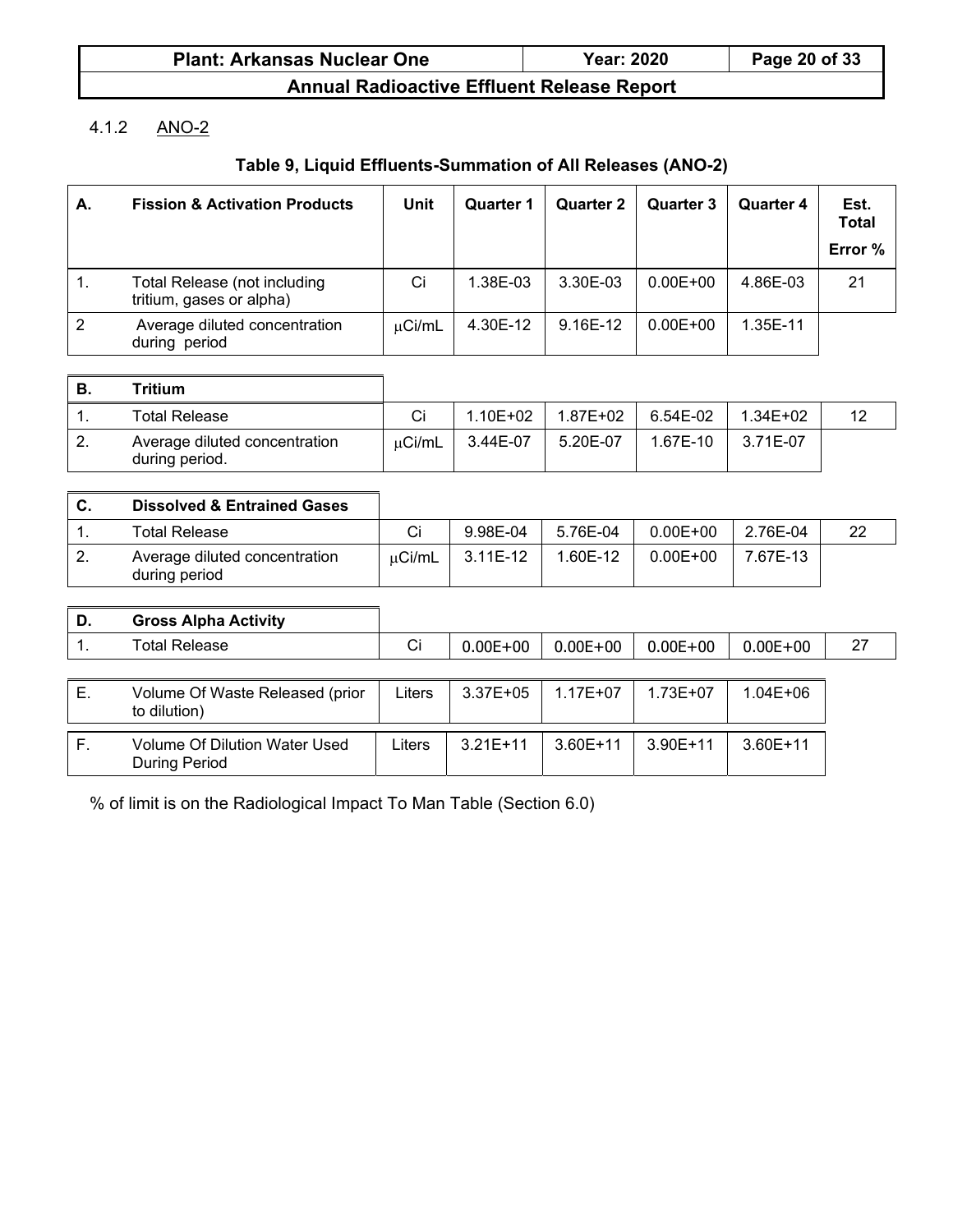| <b>Plant: Arkansas Nuclear One</b> | <b>Year: 2020</b> | Page 21 of 33 |
|------------------------------------|-------------------|---------------|
|------------------------------------|-------------------|---------------|

| <b>Nuclides Released</b> |             | <b>Batch Mode</b> |                  |                  |                  |              |
|--------------------------|-------------|-------------------|------------------|------------------|------------------|--------------|
|                          | <b>Unit</b> | <b>Quarter 1</b>  | <b>Quarter 2</b> | <b>Quarter 3</b> | <b>Quarter 4</b> | <b>Total</b> |
| $Cr-51$                  | Ci          | $0.00E + 00$      | 9.04E-04         | $0.00E + 00$     | $0.00E + 00$     | 9.04E-04     |
| Fe-59                    | Ci          | 1.49E-05          | 8.49E-06         | $0.00E + 00$     | $0.00E + 00$     | 2.34E-05     |
| $Co-58$                  | Ci          | 2.87E-05          | 1.19E-04         | $0.00E + 00$     | $0.00E + 00$     | 1.47E-04     |
| $Co-60$                  | Ci          | 1.96E-04          | 1.15E-04         | $0.00E + 00$     | 1.84E-05         | 3.29E-04     |
| <b>Nb-95</b>             | Ci          | $0.00E + 00$      | 1.86E-05         | $0.00E + 00$     | $0.00E + 00$     | 1.86E-05     |
| <b>Nb-97</b>             | Ci          | $0.00E + 00$      | 8.09E-06         | $0.00E + 00$     | 4.00E-06         | 1.21E-05     |
| Ag-110m                  | Ci          | 9.26E-05          | 1.34E-05         | $0.00E + 00$     | 4.06E-06         | 1.10E-04     |
| Sn-113                   | Ci          | 8.25E-06          | $0.00E + 00$     | $0.00E + 00$     | $0.00E + 00$     | 8.25E-06     |
| Sb-124                   | Ci          | 9.48E-05          | 6.84E-04         | $0.00E + 00$     | 8.44E-05         | 8.63E-04     |
| Sb-125                   | Ci          | 8.53E-04          | 1.25E-03         | $0.00E + 00$     | 1.06E-03         | 3.17E-03     |
| Cs-137                   | Ci          | 9.12E-05          | 1.74E-04         | $0.00E + 00$     | 3.69E-03         | 3.95E-03     |
| <b>Total For Period</b>  | Ci          | 1.38E-03          | 3.30E-03         | $0.00E + 00$     | 4.86E-03         | 9.54E-03     |
|                          |             |                   |                  |                  |                  |              |
| $H-3$                    | Ci          | $1.10E + 02$      | 1.87E+02         | $0.00E + 00$     | $1.34E + 02$     | $4.31E + 02$ |
| <b>Total For Period</b>  | Ci          | $1.10E + 02$      | 1.87E+02         | $0.00E + 00$     | 1.34E+02         | 4.31E+02     |
|                          |             |                   |                  |                  |                  |              |
| Xe-133                   | Ci          | 9.98E-04          | 5.76E-04         | $0.00E + 00$     | 2.76E-04         | 1.85E-03     |
| <b>Total For Period</b>  | Ci          | 9.98E-04          | 5.76E-04         | $0.00E + 00$     | 2.76E-04         | 1.85E-03     |

# **Table 10, Batch Mode Liquid Effluents (ANO-2)**

### **Table 11, Continuous Mode Liquid Effluents (ANO-2)**

| <b>Nuclides Released</b> |      | <b>Continuous Mode</b> |           |           |              |          |  |
|--------------------------|------|------------------------|-----------|-----------|--------------|----------|--|
|                          | Unit | Quarter 1              | Quarter 2 | Quarter 3 | Quarter 4    | Total    |  |
| H-3                      | Сi   | $0.00E + 00$           | 5.76E-02  | 6.54E-02  | $0.00E + 00$ | 1.23E-01 |  |
| l Total For Period       | Сi   | $0.00E + 00$           | 5.76E-02  | 6.54E-02  | $0.00E + 00$ | 1.23E-01 |  |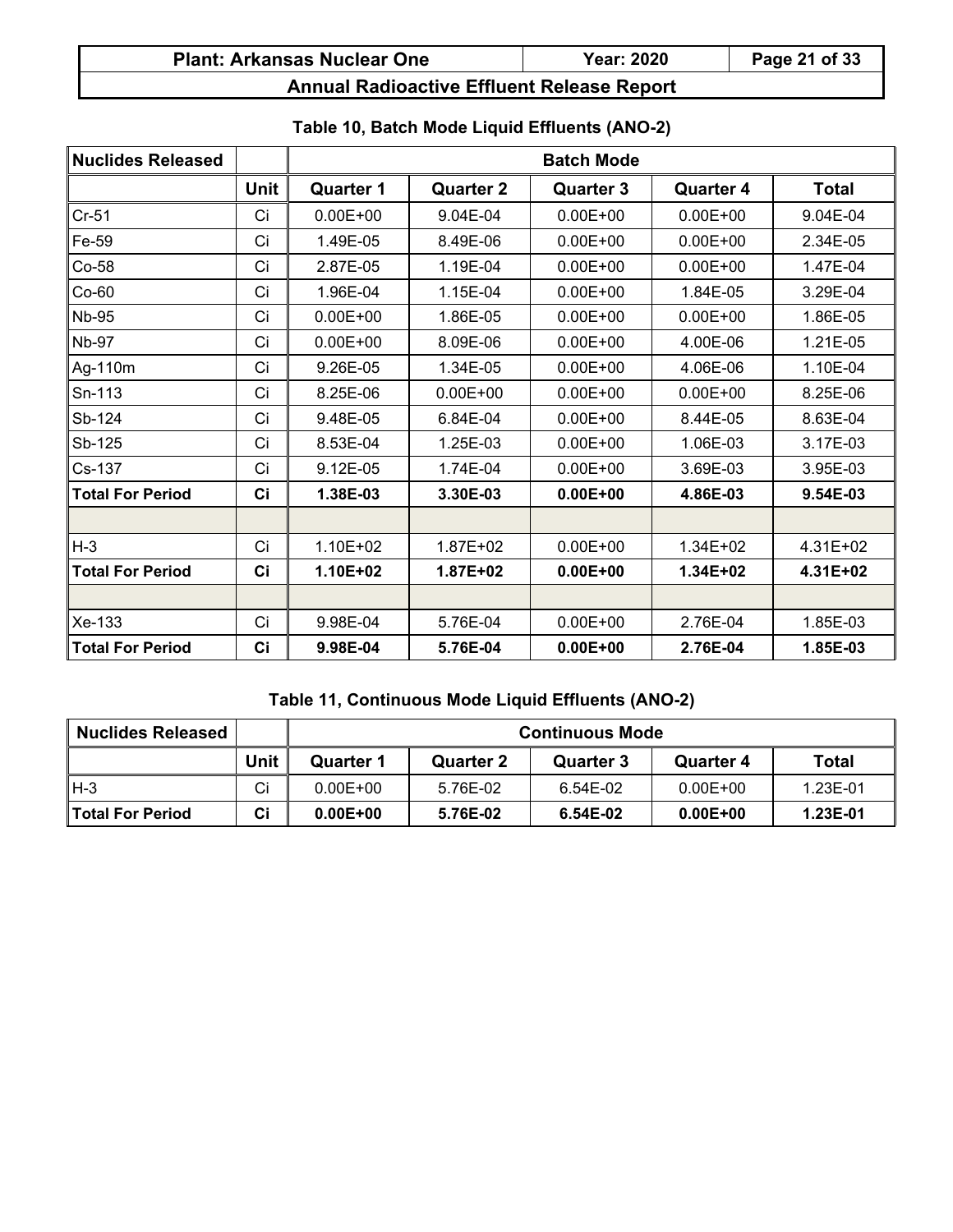| <b>Plant: Arkansas Nuclear One</b>                | <b>Year: 2020</b> | Page 22 of 33 |
|---------------------------------------------------|-------------------|---------------|
| <b>Annual Radioactive Effluent Release Report</b> |                   |               |

#### **5.0 SOLID WASTE SUMMARY**

### **5.1 Solid Waste Shipped Offsite for Burial or Disposal (Not Irradiated Fuel) ANO-1**

# 5.1.1 Types of Waste Summary

| Table 12, Types of Solid Waste Summary (ANO-1)                                                                                            |              |              |    |  |  |  |
|-------------------------------------------------------------------------------------------------------------------------------------------|--------------|--------------|----|--|--|--|
| <b>Total Activity</b><br><b>Types of Waste</b><br><b>Total Quantity</b><br><b>Est. Total</b><br>(m <sup>3</sup> )<br>Error $(\%)$<br>(Ci) |              |              |    |  |  |  |
| a. Spent resins, filter sludges, evaporator bottoms, etc.                                                                                 | $0.00E + 00$ | $0.00E + 00$ |    |  |  |  |
| b. Dry compressible waste, contaminated equip, etc.                                                                                       | $4.52E + 00$ | 7.70E-01     | 25 |  |  |  |
| c. Irradiated components, control rods, etc.                                                                                              | $0.00E + 00$ | $0.00E + 00$ |    |  |  |  |
| d. Other                                                                                                                                  | $0.00E + 00$ | $0.00E + 00$ | 25 |  |  |  |

# 5.1.2 Estimate of major nuclide composition (by waste type) only >1% [Note 1} are reported.

| Table 13, Major Nuclides Summary (ANO-1)                  |               |                |  |  |  |  |
|-----------------------------------------------------------|---------------|----------------|--|--|--|--|
| <b>Major Nuclide Composition</b>                          | %             | <b>Curies</b>  |  |  |  |  |
| a. Spent resins, filter sludges, evaporator bottoms, etc. |               |                |  |  |  |  |
| None                                                      |               |                |  |  |  |  |
| b. Dry compressible waste, contaminated equip, etc.       | $\%$          | <b>Curies</b>  |  |  |  |  |
| Fe-55                                                     | 38.31         | 2.95E-01       |  |  |  |  |
| $Co-60$                                                   | 26.14         | 2.02E-01       |  |  |  |  |
| Ni-63                                                     | 17.83         | 1.37E-01       |  |  |  |  |
| <b>Nb-95</b>                                              | 1.06          | 8.17E-03       |  |  |  |  |
| Cs-137                                                    | 12.36         | 9.53E-02       |  |  |  |  |
| c. Irradiated components, control rods, etc.              | %             | <b>Curies</b>  |  |  |  |  |
| None                                                      |               | $\blacksquare$ |  |  |  |  |
| d. Other                                                  | $\frac{0}{0}$ | <b>Curies</b>  |  |  |  |  |
| None                                                      |               |                |  |  |  |  |

[Note 1] – "Major" radionuclide is equivalent to a "principle" radionuclide, i.e. greater than 1 percent of total activity.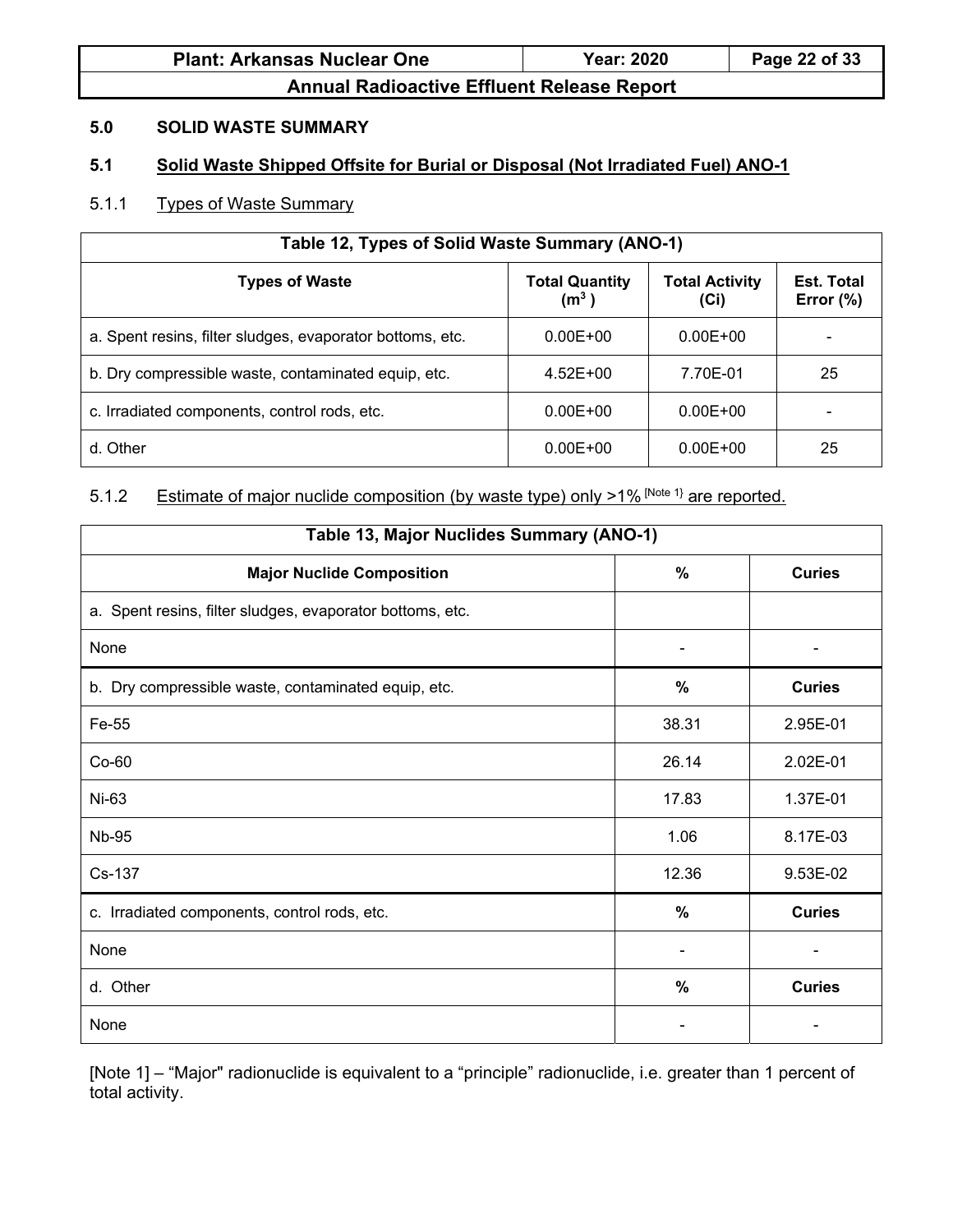| <b>Plant: Arkansas Nuclear One</b>                | <b>Year: 2020</b> | Page 23 of 33 |
|---------------------------------------------------|-------------------|---------------|
| <b>Annual Radioactive Effluent Release Report</b> |                   |               |

### 5.1.3 Solid Waste Disposition

| Table 14, Solid Waste Disposition (ANO-1) |                               |                    |  |  |  |  |
|-------------------------------------------|-------------------------------|--------------------|--|--|--|--|
| Number of<br><b>Shipments</b>             | <b>Mode of Transportation</b> | <b>Destination</b> |  |  |  |  |
|                                           | <b>Hittman Transport</b>      | <b>Bear Creek</b>  |  |  |  |  |

| Table 15, Irradiated Fuel Shipments Disposition (ANO-1) |                               |                    |  |  |  |  |
|---------------------------------------------------------|-------------------------------|--------------------|--|--|--|--|
| Number of<br><b>Shipments</b>                           | <b>Mode of Transportation</b> | <b>Destination</b> |  |  |  |  |
|                                                         | $\overline{\phantom{0}}$      | $\blacksquare$     |  |  |  |  |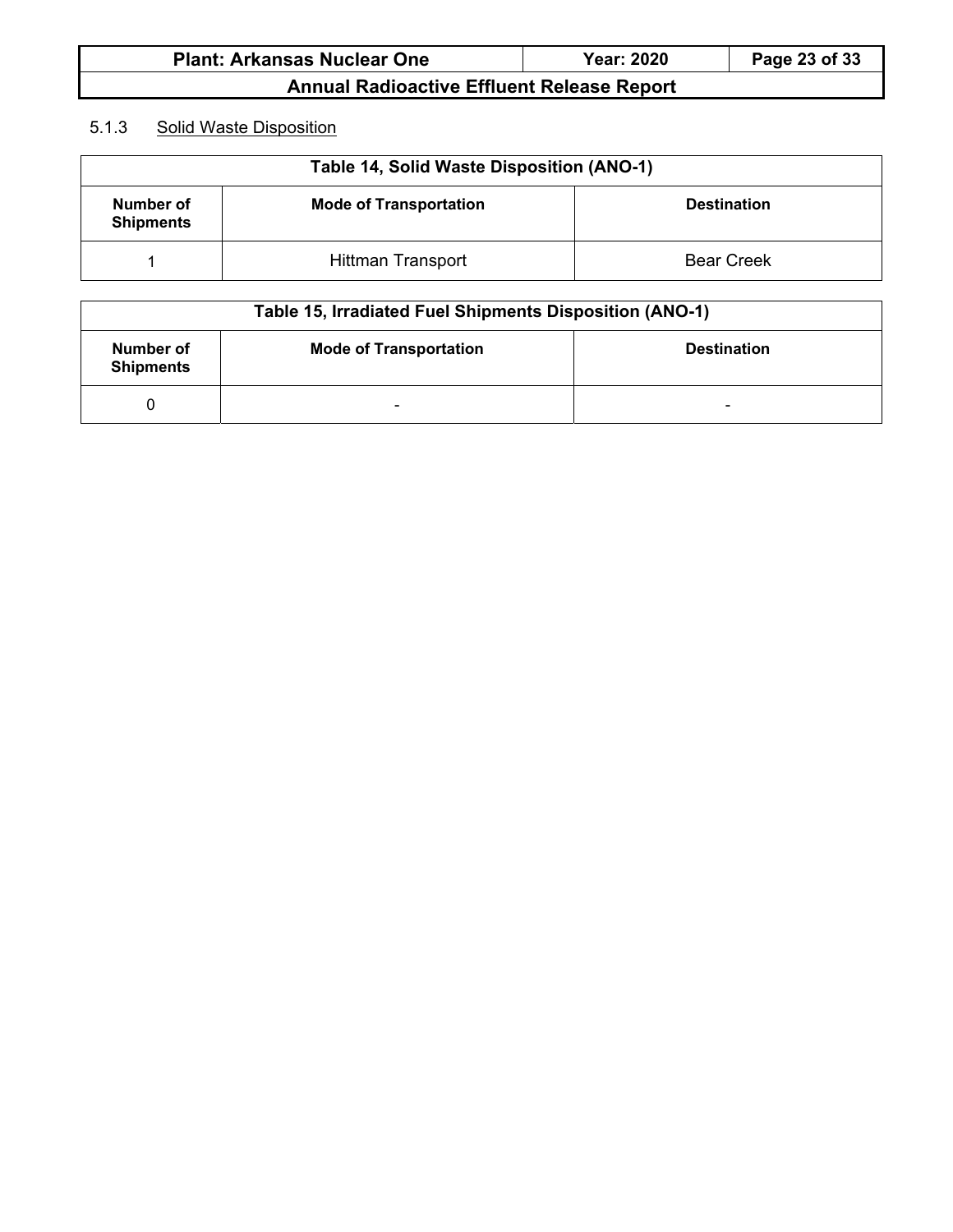| <b>Plant: Arkansas Nuclear One</b> | <b>Year: 2020</b> | Page 24 of 33 |
|------------------------------------|-------------------|---------------|
|------------------------------------|-------------------|---------------|

# **5.2 Solid Waste Shipped Offsite for Burial or Disposal (Not Irradiated Fuel) ANO-2**

### 5.2.1 Types of Waste

| Table 16, Types of Solid Waste Summary (ANO-2)            |                                            |                               |                                   |  |  |  |
|-----------------------------------------------------------|--------------------------------------------|-------------------------------|-----------------------------------|--|--|--|
| <b>Types of Waste</b>                                     | <b>Total Quantity</b><br>(m <sup>3</sup> ) | <b>Total Activity</b><br>(Ci) | <b>Est. Total</b><br>Error $(\%)$ |  |  |  |
| a. Spent resins, filter sludges, evaporator bottoms, etc. | $2.89E + 01$                               | 1.09E-02                      | 25                                |  |  |  |
| b. Dry compressible waste, contaminated equip, etc.       | $2.57E+02$                                 | 3.18E-01                      | 25                                |  |  |  |
| c. Irradiated components, control rods, etc.              | $0.00E + 00$                               | $0.00E + 00$                  |                                   |  |  |  |
| d. Other                                                  | $0.00E + 00$                               | $0.00E + 00$                  |                                   |  |  |  |

# 5.2.2 Estimate of major nuclide composition (by waste type) only >1% [Note 1} are reported.

| Table 17, Major Nuclides (ANO-2)                          |       |               |  |
|-----------------------------------------------------------|-------|---------------|--|
| <b>Major Nuclide Composition</b>                          | $\%$  | <b>Curies</b> |  |
| a. Spent resins, filter sludges, evaporator bottoms, etc. |       |               |  |
| $Co-60$                                                   | 42.61 | 4.65E-03      |  |
| Cs-137                                                    | 57.39 | 6.26E-03      |  |
| b. Dry compressible waste, contaminated equip, etc.       | $\%$  | <b>Curies</b> |  |
| Fe-55                                                     | 38.29 | 1.22E-01      |  |
| $Co-60$                                                   | 26.17 | 8.33E-02      |  |
| Ni-63                                                     | 17.88 | 5.69E-02      |  |
| <b>Nb-95</b>                                              | 1.05  | 3.34E-03      |  |
| Cs-137                                                    | 12.40 | 3.95E-02      |  |
| c. Irradiated components, control rods, etc.              | $\%$  | <b>Curies</b> |  |
| None                                                      |       |               |  |
| d. Other                                                  | $\%$  | <b>Curies</b> |  |
| None                                                      |       |               |  |

[Note 1] – "Major" radionuclide is equivalent to a "principle" radionuclide, i.e. greater than 1 percent of total activity.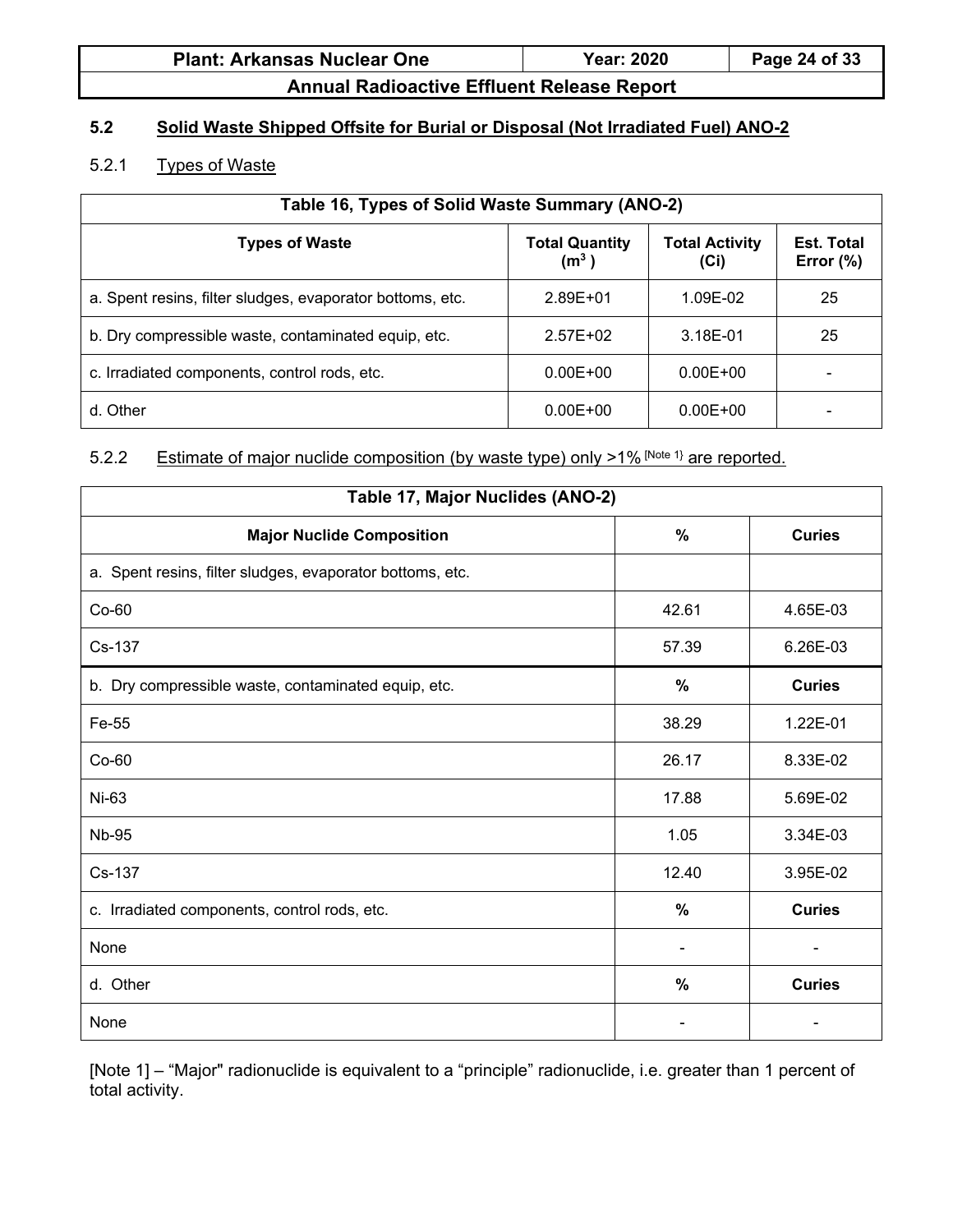| <b>Plant: Arkansas Nuclear One</b> | <b>Year: 2020</b> | Page 25 of 33 |
|------------------------------------|-------------------|---------------|
|                                    |                   |               |

# 5.2.3 Solid Waste Disposition

| Table 18, Solid Waste Disposition (ANO-2)                                                   |                          |                   |  |
|---------------------------------------------------------------------------------------------|--------------------------|-------------------|--|
| <b>Number of</b><br><b>Mode of Transportation</b><br><b>Destination</b><br><b>Shipments</b> |                          |                   |  |
| 8                                                                                           | <b>Hittman Transport</b> | <b>Bear Creek</b> |  |
| 2                                                                                           | Hittman Transport        | Gallaher Road     |  |
| $\overline{2}$                                                                              | <b>Hittman Transport</b> | Memphis           |  |

| Table 19, Irradiated Fuel Shipments Disposition (ANO-2) |                               |                          |  |
|---------------------------------------------------------|-------------------------------|--------------------------|--|
| Number of<br><b>Shipments</b>                           | <b>Mode of Transportation</b> | <b>Destination</b>       |  |
|                                                         | $\overline{\phantom{a}}$      | $\overline{\phantom{0}}$ |  |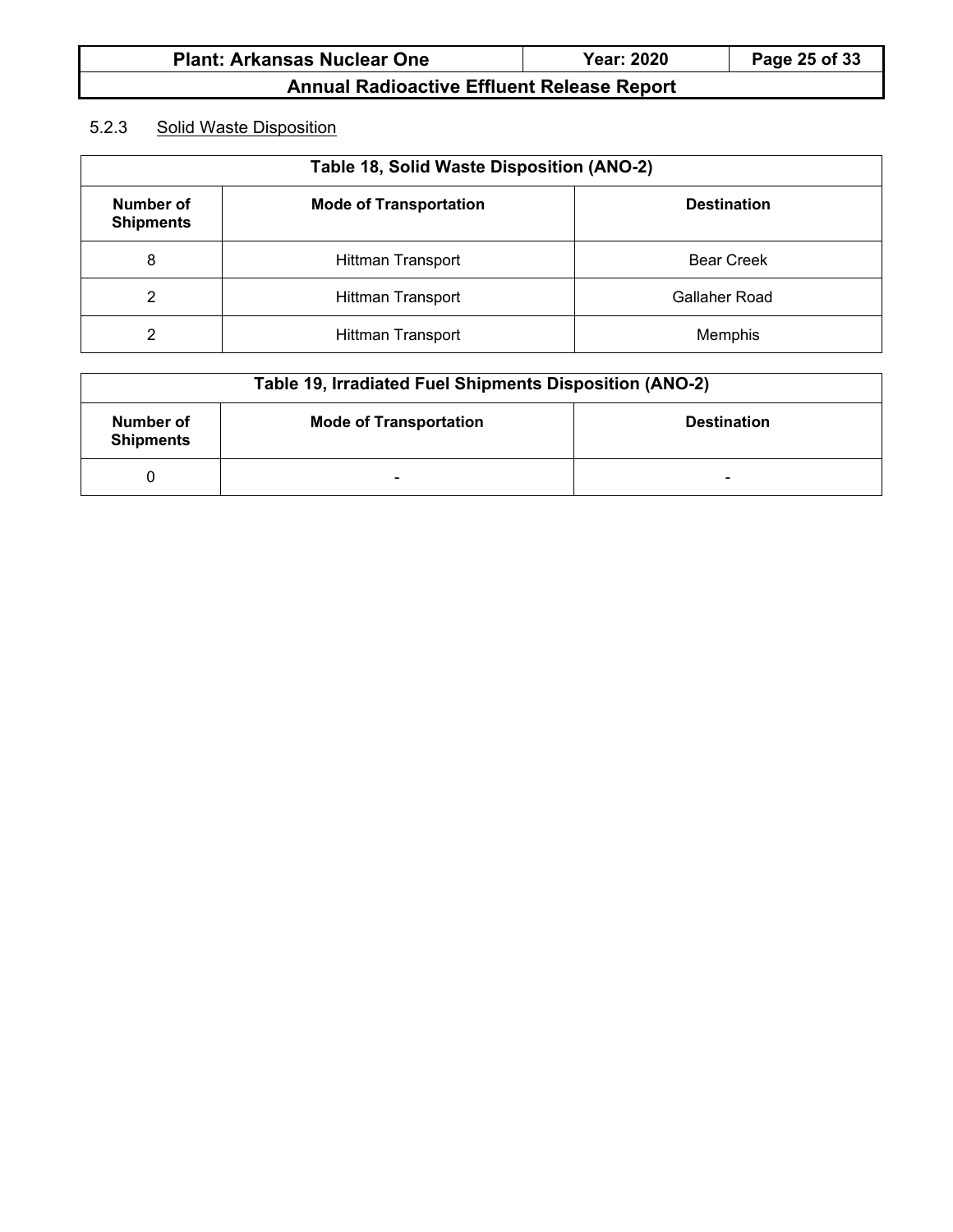| <b>Plant: Arkansas Nuclear One</b> | <b>Year: 2020</b> | Page 26 of 33 |
|------------------------------------|-------------------|---------------|
|------------------------------------|-------------------|---------------|

### **5.3 Solid Waste Shipped Offsite for Burial or Disposal (Not Irradiated Fuel) ANO-Common**

# 5.3.1 Types of Waste

| Table 20, Types of Solid Waste Summary (ANO-Common)                                                                                |              |              |    |  |  |
|------------------------------------------------------------------------------------------------------------------------------------|--------------|--------------|----|--|--|
| <b>Types of Waste</b><br><b>Total Quantity</b><br><b>Total Activity</b><br>Est. Total<br>(m <sup>3</sup> )<br>Error $(\%)$<br>(Ci) |              |              |    |  |  |
| a. Spent resins, filter sludges, evaporator bottoms, etc.                                                                          | $2.57E + 01$ | $2.95E + 02$ | 25 |  |  |
| b. Dry compressible waste, contaminated equip, etc.                                                                                | $1.74E + 02$ | 8.29E-02     | 25 |  |  |
| c. Irradiated components, control rods, etc.                                                                                       | $0.00E + 00$ | $0.00E + 00$ |    |  |  |
| d. Other                                                                                                                           | $3.59E + 00$ | 1.66E-06     | 25 |  |  |

### 5.3.2 Estimate of major nuclide composition (by waste type) only >1% [Note 1} are reported.

| Table 21, Major Nuclides (ANO-Common)                     |       |               |  |
|-----------------------------------------------------------|-------|---------------|--|
| <b>Major Nuclide Composition</b>                          | $\%$  | <b>Curies</b> |  |
| a. Spent resins, filter sludges, evaporator bottoms, etc. |       |               |  |
| $C-14$                                                    | 1.35  | 3.97E+00      |  |
| Mn-54                                                     | 1.41  | 4.16E+00      |  |
| Fe-55                                                     | 16.18 | 4.77E+01      |  |
| $Co-60$                                                   | 45.73 | 1.35E+02      |  |
| Ni-63                                                     | 17.25 | 5.09E+01      |  |
| Cs-134                                                    | 3.98  | $1.17E + 01$  |  |
| Cs-137                                                    | 12.35 | $3.64E + 01$  |  |
| b. Dry compressible waste, contaminated equip, etc.       | $\%$  | <b>Curies</b> |  |
| $C-14$                                                    | 1.42  | 1.18E-03      |  |
| $Cr-51$                                                   | 2.36  | 1.96E-03      |  |
| Fe-55                                                     | 31.37 | 2.60E-02      |  |
| Co-58                                                     | 3.12  | 2.59E-03      |  |
| $Co-60$                                                   | 29.11 | 2.41E-02      |  |
| Ni-63                                                     | 16.68 | 1.38E-02      |  |
| $Zr-95$                                                   | 1.19  | 9.82E-04      |  |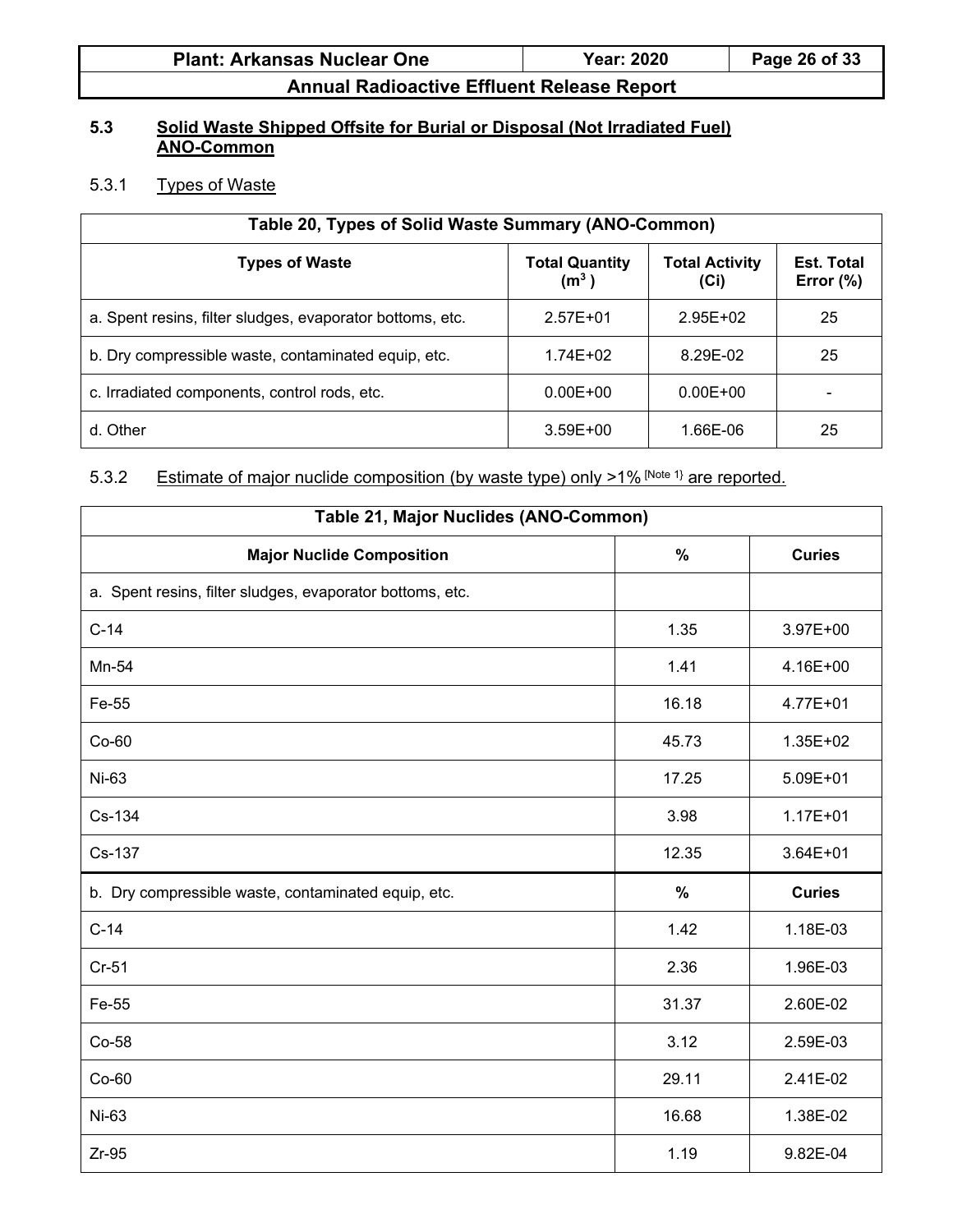# **Plant: Arkansas Nuclear One Year: 2020 Page 27 of 33**

**Annual Radioactive Effluent Release Report**

| Table 21, Major Nuclides (ANO-Common)        |                          |               |  |
|----------------------------------------------|--------------------------|---------------|--|
| <b>Nb-95</b>                                 | 2.10                     | 1.74E-03      |  |
| Cs-137                                       | 10.18                    | 8.44E-03      |  |
| c. Irradiated components, control rods, etc. | $\%$                     | <b>Curies</b> |  |
| None                                         | $\overline{\phantom{0}}$ |               |  |
| d. Other                                     | %                        | <b>Curies</b> |  |
| $Co-60$                                      | 2.95                     | 4.90E-08      |  |
| Cs-137                                       | 97.05                    | 1.61E-06      |  |

[Note 1] – "Major" radionuclide is equivalent to a "principle" radionuclide, i.e. greater than 1 percent of total activity.

### 5.3.3 Solid Waste Disposition

| <b>Table 22, Solid Waste Disposition (ANO-Common)</b>                                |                          |                   |  |  |
|--------------------------------------------------------------------------------------|--------------------------|-------------------|--|--|
| Number of<br><b>Mode of Transportation</b><br><b>Destination</b><br><b>Shipments</b> |                          |                   |  |  |
| 14                                                                                   | <b>Hittman Transport</b> | <b>Bear Creek</b> |  |  |
| 8                                                                                    | Hittman Transport        | Erwin             |  |  |

| Table 23, Irradiated Fuel Shipments Disposition (ANO-Common) |                               |                          |  |
|--------------------------------------------------------------|-------------------------------|--------------------------|--|
| Number of<br><b>Shipments</b>                                | <b>Mode of Transportation</b> | <b>Destination</b>       |  |
|                                                              | -                             | $\overline{\phantom{0}}$ |  |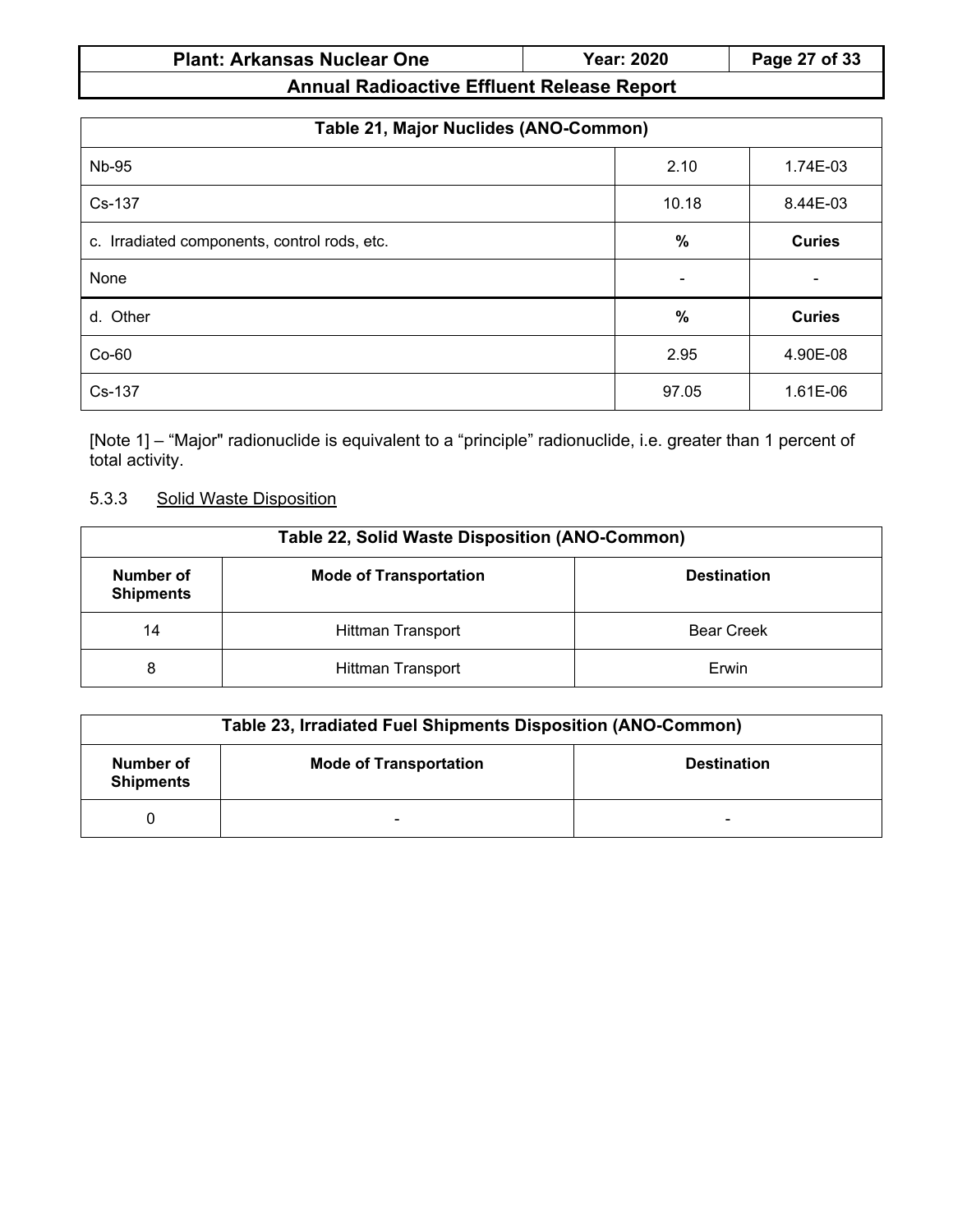| <b>Plant: Arkansas Nuclear One</b> | <b>Year: 2020</b> | Page 28 of 33 |
|------------------------------------|-------------------|---------------|
|------------------------------------|-------------------|---------------|

# **6.0 RADIOLOGICAL IMPACT TO MAN**

# **6.1 10CFR Part 50, Appendix I Evaluation**

# 6.1.1  $ANO - 1$  Assessment

| Table 24, Dose Assessment (ANO-1)                                                                        |                  |                  |                  |                  |               |
|----------------------------------------------------------------------------------------------------------|------------------|------------------|------------------|------------------|---------------|
|                                                                                                          | <b>Quarter 1</b> | <b>Quarter 2</b> | <b>Quarter 3</b> | <b>Quarter 4</b> | <b>Annual</b> |
| Liquid Effluent Dose Limit,<br><b>Total Body</b>                                                         | $1.5$ mrem       | $1.5$ mrem       | $1.5$ mrem       | $1.5$ mrem       | 3 mrem        |
| <b>Total Body Dose</b>                                                                                   | 4.16E-04         | 1.08E-03         | 1.75E-04         | 2.75E-04         | 1.94E-03      |
| % of Limit                                                                                               | 2.77E-02         | 7.18E-02         | 1.17E-02         | 1.83E-02         | 6.48E-02      |
| Liquid Effluent Dose Limit,<br>Any Organ                                                                 | 5 mrem           | 5 mrem           | 5 mrem           | 5 mrem           | 10 mrem       |
| Maximum Organ Dose                                                                                       | 5.92E-04         | 1.47E-03         | 1.78E-04         | 2.71E-04         | 2.51E-03      |
| % of Limit                                                                                               | 1.18E-02         | 2.94E-02         | 3.55E-03         | 5.42E-03         | 2.51E-02      |
| <b>Gaseous Effluent Dose</b><br>Limit, Gamma Air                                                         | 5 mrad           | 5 mrad           | 5 mrad           | 5 mrad           | 10 mrad       |
| Gamma Air Dose                                                                                           | $0.00E + 00$     | 1.44E-09         | $0.00E + 00$     | $0.00E + 00$     | 1.44E-09      |
| % of Limit                                                                                               | $0.00E + 00$     | 2.88E-08         | $0.00E + 00$     | $0.00E + 00$     | 1.44E-08      |
| <b>Gaseous Effluent Dose</b><br>Limit, Beta Air                                                          | 10 mrad          | 10 mrad          | 10 mrad          | 10 mrad          | 20 mrad       |
| <b>Beta Air Dose</b>                                                                                     | $0.00E + 00$     | 1.63E-07         | $0.00E + 00$     | $0.00E + 00$     | 1.63E-07      |
| % of Limit                                                                                               | $0.00E + 00$     | 1.63E-06         | $0.00E + 00$     | $0.00E + 00$     | 8.17E-07      |
| <b>Gaseous Effluent Organ</b><br>Dose Limit (Iodine, Tritium,<br>Particulates with > 8 day<br>half-life) | 7.5 mrem         | 7.5 mrem         | 7.5 mrem         | 7.5 mrem         | 15 mrem       |
| Gaseous Effluent Organ<br>Dose (Iodine, Tritium,<br>Particulates with > 8 day<br>half-life)              | 1.16E-02         | 2.33E-02         | 2.25E-02         | 1.69E-02         | 7.43E-02      |
| % of Limit                                                                                               | 1.55E-01         | 3.11E-01         | 3.00E-01         | 2.25E-01         | 4.95E-01      |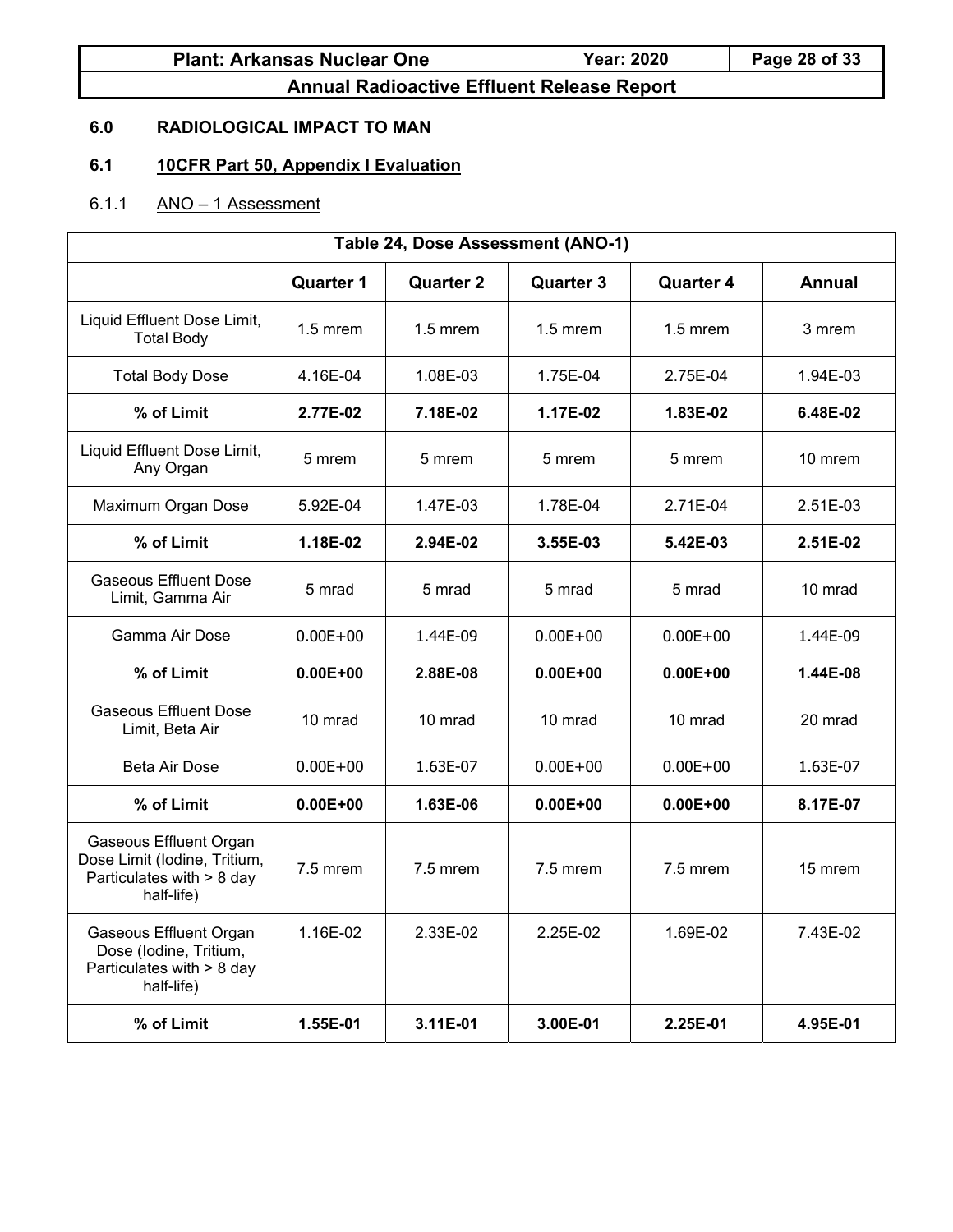# $6.1.2$  ANO – 2 Assessment

| Table 25, Dose Assessment (ANO-2)                                                                  |                                                                                               |              |              |              |          |  |  |  |
|----------------------------------------------------------------------------------------------------|-----------------------------------------------------------------------------------------------|--------------|--------------|--------------|----------|--|--|--|
|                                                                                                    | <b>Quarter 1</b><br><b>Quarter 2</b><br><b>Quarter 3</b><br><b>Quarter 4</b><br><b>Annual</b> |              |              |              |          |  |  |  |
| Liquid Effluent Dose Limit,<br><b>Total Body</b>                                                   | $1.5$ mrem                                                                                    | $1.5$ mrem   | $1.5$ mrem   | $1.5$ mrem   | 3 mrem   |  |  |  |
| <b>Total Body Dose</b>                                                                             | 2.17E-04                                                                                      | 3.63E-04     | 8.24E-08     | $1.71E-03$   | 2.29E-03 |  |  |  |
| % of Limit                                                                                         | 1.45E-02                                                                                      | 2.42E-02     | 5.50E-06     | 1.14E-01     | 7.64E-02 |  |  |  |
| Liquid Effluent Dose Limit,<br>Any Organ                                                           | 5 mrem                                                                                        | 5 mrem       | 5 mrem       | 5 mrem       | 10 mrem  |  |  |  |
| Maximum Organ Dose                                                                                 | 2.40E-04                                                                                      | 4.04E-04     | 8.24E-08     | 2.52E-03     | 3.16E-03 |  |  |  |
| % of Limit                                                                                         | 4.80E-03                                                                                      | 8.08E-03     | 1.65E-06     | 5.04E-02     | 3.16E-02 |  |  |  |
| <b>Gaseous Effluent Dose</b><br>Limit, Gamma Air                                                   | 5 mrad                                                                                        | 5 mrad       | 5 mrad       | 5 mrad       | 10 mrad  |  |  |  |
| Gamma Air Dose                                                                                     | 5.47E-04                                                                                      | $0.00E + 00$ | $0.00E + 00$ | $0.00E + 00$ | 5.47E-04 |  |  |  |
| % of Limit                                                                                         | 1.09E-02                                                                                      | $0.00E + 00$ | $0.00E + 00$ | $0.00E + 00$ | 5.47E-03 |  |  |  |
| <b>Gaseous Effluent Dose</b><br>Limit, Beta Air                                                    | 10 mrad                                                                                       | 10 mrad      | 10 mrad      | 10 mrad      | 20 mrad  |  |  |  |
| Beta Air Dose                                                                                      | 1.93E-04                                                                                      | $0.00E + 00$ | $0.00E + 00$ | $0.00E + 00$ | 1.93E-04 |  |  |  |
| % of Limit                                                                                         | 1.93E-03                                                                                      | $0.00E + 00$ | $0.00E + 00$ | $0.00E + 00$ | 9.64E-04 |  |  |  |
| Gaseous Effluent Organ<br>Dose Limit (Iodine, Tritium,<br>Particulates with > 8 day<br>half-life)  | 7.5 mrem                                                                                      | 7.5 mrem     | 7.5 mrem     | 7.5 mrem     | 15 mrem  |  |  |  |
| <b>Gaseous Effluent Organ</b><br>Dose (Iodine, Tritium,<br>Particulates with > 8 day<br>half-life) | 3.56E-02                                                                                      | 2.90E-02     | 4.75E-02     | 3.18E-02     | 1.44E-01 |  |  |  |
| % of Limit                                                                                         | 4.75E-01                                                                                      | 3.87E-01     | 6.34E-01     | 4.24E-01     | 9.60E-01 |  |  |  |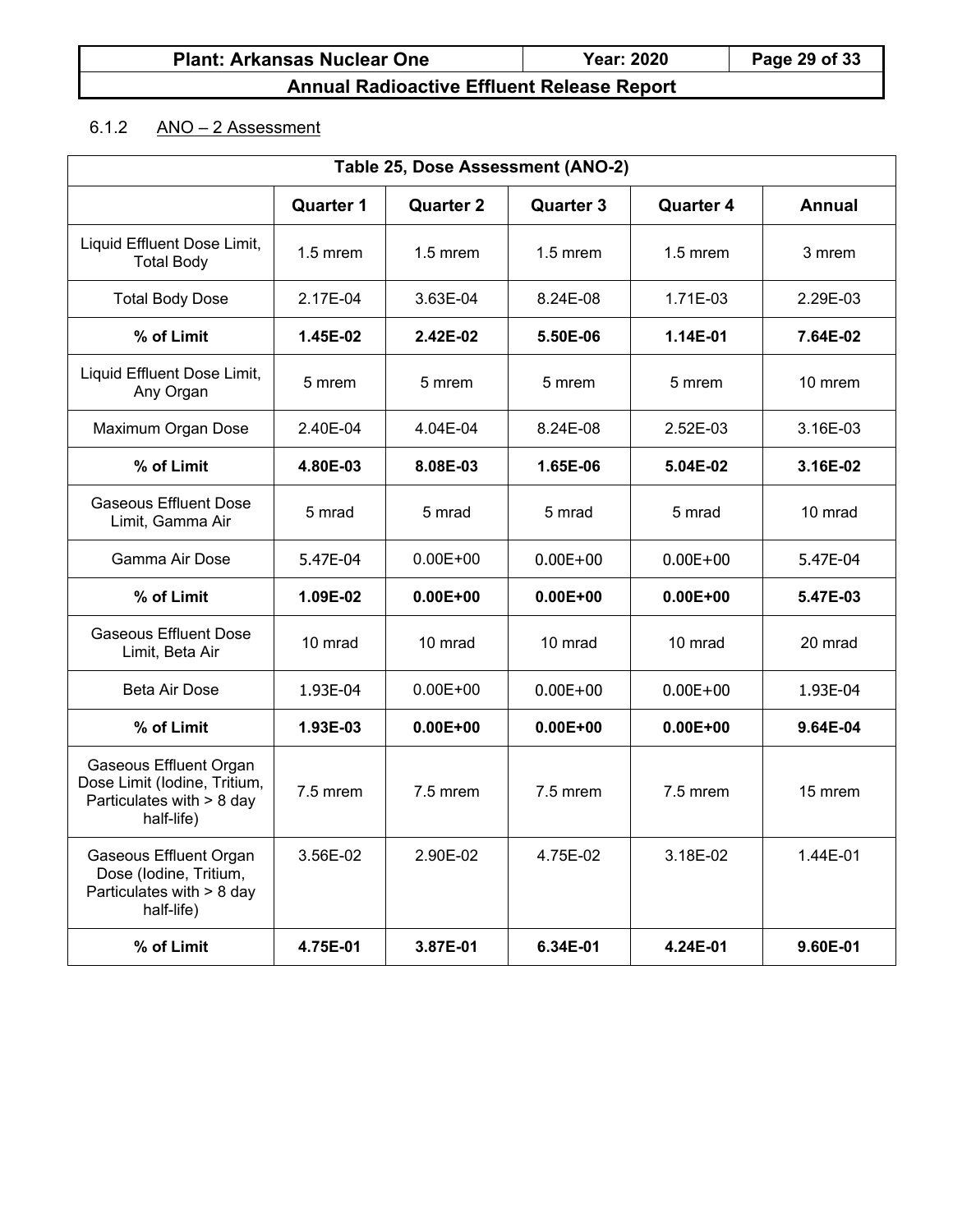| <b>Plant: Arkansas Nuclear One</b> | <b>Year: 2020</b> | Page 30 of 33 |
|------------------------------------|-------------------|---------------|
|------------------------------------|-------------------|---------------|

### **6.2 40CFR Part 190 Evaluation for an Individual in the Unrestricted Area**

| Table 26, EPA 40 CFR PART 190 Evaluation |                   |                |                        |  |  |  |
|------------------------------------------|-------------------|----------------|------------------------|--|--|--|
|                                          | <b>Whole Body</b> | <b>Thyroid</b> | <b>Any Other Organ</b> |  |  |  |
| Dose Limit                               | 25 mrem           | 75 mrem        | 25 mrem                |  |  |  |
| Dose                                     | $1.69E + 00$      | 1.69E+00       | $2.38E+00$             |  |  |  |
| % of Limit                               | $6.75E+00$        | $2.25E+00$     | $9.51E+00$             |  |  |  |

Liquid dose, gaseous dose including C14, direct shine from each unit, ISFSI and any other nuclear power related facility within 5 miles of the station are considered when calculating dose compliance with 40 CFR 190

#### **6.3 40CFR Part 190 Calculation**

| Table 27, EPA 40 CFR Part 190 Calculation                                                              |             |                   |                |                  |  |  |  |
|--------------------------------------------------------------------------------------------------------|-------------|-------------------|----------------|------------------|--|--|--|
|                                                                                                        | Unit        | <b>Total Body</b> | <b>Thyroid</b> | <b>Max Organ</b> |  |  |  |
| Routine Airborne Effluents[Note 1]                                                                     | Unit 1      | 9.44E-10          |                | 1.13E-07         |  |  |  |
| Routine Airborne Effluents ITP                                                                         | Unit 1      | 7.43E-02          | 7.43E-02       | 7.43E-02         |  |  |  |
| Routine Liquid Effluents                                                                               | Unit 1      | 1.94E-03          | 5.97E-04       | 2.51E-03         |  |  |  |
| Airborne Releases of C <sup>14</sup>                                                                   | Unit 1      | 3.66E-02          | 3.66E-02       | 1.95E-01         |  |  |  |
| Routine Airborne Effluents <sup>[Note 1]</sup>                                                         | Unit 2      | 3.64E-04          |                | 5.83E-04         |  |  |  |
| Routine Airborne Effluents ITP                                                                         | Unit 2      | 1.44E-01          | 1.44E-01       | 1.44E-01         |  |  |  |
| Routine Liquid Effluents                                                                               | Unit 2      | 2.29E-03          | 6.39E-04       | 3.16E-03         |  |  |  |
| Airborne Releases of C <sup>14</sup>                                                                   | Unit 2      | 1.29E-01          | 1.29E-01       | 6.58E-01         |  |  |  |
| Ground Water & Storm Drain Totals                                                                      | Site        | $0.00E + 00$      | $0.00E + 00$   | $0.00E + 00$     |  |  |  |
| Direct Shine from areas such as dry<br>cask storage, radwaste storage,<br>Equipment Mausoleums[Note 2] | <b>Site</b> | $1.30E + 00$      | $1.30E + 00$   | $1.30E + 00$     |  |  |  |
| Total 40 CFR 190 Dose                                                                                  | Site        | 1.69E+00          | 1.69E+00       | $2.38E + 00$     |  |  |  |

[Note 1]: Routine airborne dose in this table is mrad expressed as mrem. This addition does not represent a real dose and is listed here solely to help demonstrate compliance with 40 CFR 190.

[Note 2]: Average direct radiation control location TLD was compared to the average area of an "actual" person TLD monitoring area [Reeves E. Richie Training Center (RERTC)] to determine yearly dose from direct shine to an actual member of the public. Since constant occupation is unrealistic, a value of 52 weeks a year \* 40 hours in a week occupying results in a total of 2080 hours. Control Value= 23.30 mrem/yr. RERTC Value= 28.80 mrem/yr. Weighted = 2080/8784(hrs.) = 23.68%. Actual Dose = (28.80 – 23.30) \* 0.237 = 1.30 mrem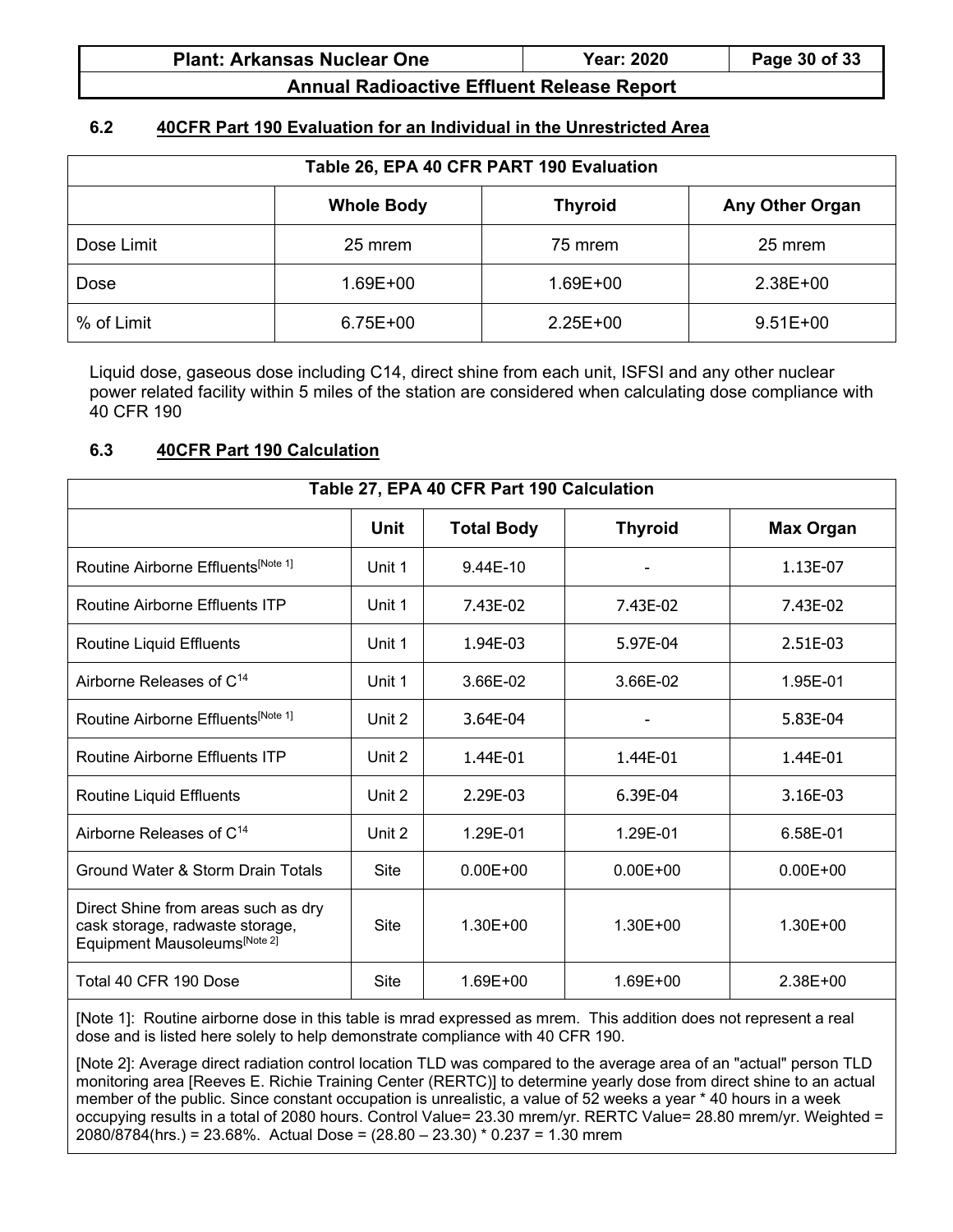| <b>Plant: Arkansas Nuclear One</b>                | <b>Year: 2020</b> | Page 31 of 33 |
|---------------------------------------------------|-------------------|---------------|
| <b>Annual Radioactive Effluent Release Report</b> |                   |               |

### **7.0 METEOROLOGICAL DATA**

### **7.1 Joint Frequency Distributions**

- 1. Period of Record: 01/01/2020 12/31/2020
- 2. Elevation: 57 m

### **Table 28, Percentage of Each Wind Speed/Direction**

| <b>Wind Speed (mph)</b> |         |         |         |         |          |           |           |      |              |
|-------------------------|---------|---------|---------|---------|----------|-----------|-----------|------|--------------|
| <b>Wind Direction</b>   | $0 - 2$ | $2 - 4$ | $4 - 6$ | $6 - 8$ | $8 - 10$ | $10 - 15$ | $15 - 20$ | >20  | <b>Total</b> |
| N                       | 0.47    | 0.28    | 0.35    | 0.24    | 0.30     | 1.28      | 0.25      | 0.00 | 3.18         |
| <b>NNE</b>              | 0.53    | 0.59    | 0.57    | 0.63    | 1.48     | 0.97      | 0.04      | 0.00 | 4.81         |
| <b>NE</b>               | 1.34    | 1.04    | 1.90    | 2.06    | 0.91     | 0.29      | 0.01      | 0.00 | 7.55         |
| <b>ENE</b>              | 5.74    | 5.17    | 7.41    | 7.34    | 4.20     | 1.65      | 0.12      | 0.01 | 31.63        |
| E                       | 1.50    | 1.19    | 3.03    | 4.19    | 3.00     | 2.59      | 0.11      | 0.04 | 15.64        |
| <b>ESE</b>              | 1.07    | 0.87    | 1.11    | 1.44    | 1.28     | 0.79      | 0.01      | 0.00 | 6.57         |
| <b>SE</b>               | 0.84    | 0.68    | 1.15    | 1.04    | 0.73     | 0.44      | 0.01      | 0.00 | 4.88         |
| <b>SSE</b>              | 0.52    | 0.68    | 1.20    | 1.51    | 0.74     | 0.46      | 0.02      | 0.00 | 5.13         |
| S                       | 0.31    | 0.23    | 0.63    | 0.71    | 0.39     | 0.24      | 0.01      | 0.00 | 2.53         |
| <b>SSW</b>              | 0.28    | 0.22    | 0.33    | 0.33    | 0.16     | 0.08      | 0.02      | 0.00 | 1.42         |
| <b>SW</b>               | 0.19    | 0.22    | 0.24    | 0.15    | 0.11     | 0.06      | 0.00      | 0.00 | 0.97         |
| <b>WSW</b>              | 0.47    | 0.38    | 0.27    | 0.17    | 0.10     | 0.11      | 0.01      | 0.00 | 1.50         |
| W                       | 0.59    | 0.42    | 0.36    | 0.35    | 0.22     | 0.56      | 0.25      | 0.06 | 2.82         |
| <b>WNW</b>              | 0.64    | 0.65    | 0.76    | 0.96    | 1.14     | 1.96      | 0.59      | 0.22 | 6.92         |
| <b>NW</b>               | 0.38    | 0.35    | 0.30    | 0.33    | 0.39     | 0.51      | 0.18      | 0.12 | 2.55         |
| <b>NNW</b>              | 0.42    | 0.19    | 0.19    | 0.17    | 0.12     | 0.34      | 0.39      | 0.05 | 1.88         |

### 3. Variable

- a. Total period of calm hours: 2.60%
- b. Percentage of missing data: 5.72%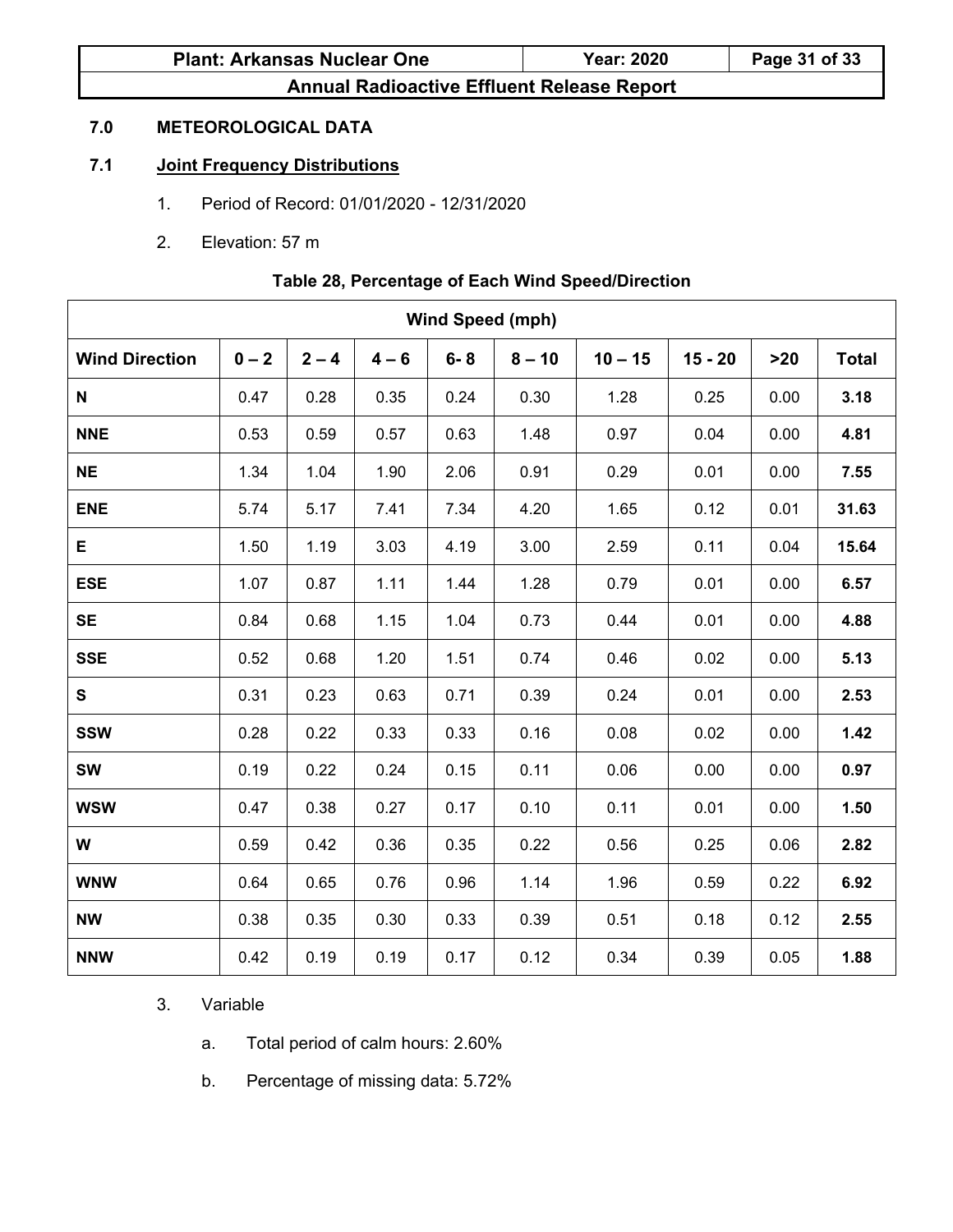# **7.2 Stability Class**

# **Table 29, Classification of Atmospheric Stability**

| <b>Stability Condition</b> | <b>Pasquill Categories</b> | Percentage |
|----------------------------|----------------------------|------------|
| <b>Extremely Unstable</b>  | A                          | 0.06       |
| <b>Moderately Stable</b>   | в                          | 0.01       |
| <b>Slightly Unstable</b>   | C                          | 0.00       |
| <b>Neutral</b>             | D                          | 11.73      |
| <b>Slightly Stable</b>     | Е                          | 72.63      |
| <b>Moderately Stable</b>   | F                          | 13.73      |
| <b>Extremely Stable</b>    | G                          | 1.84       |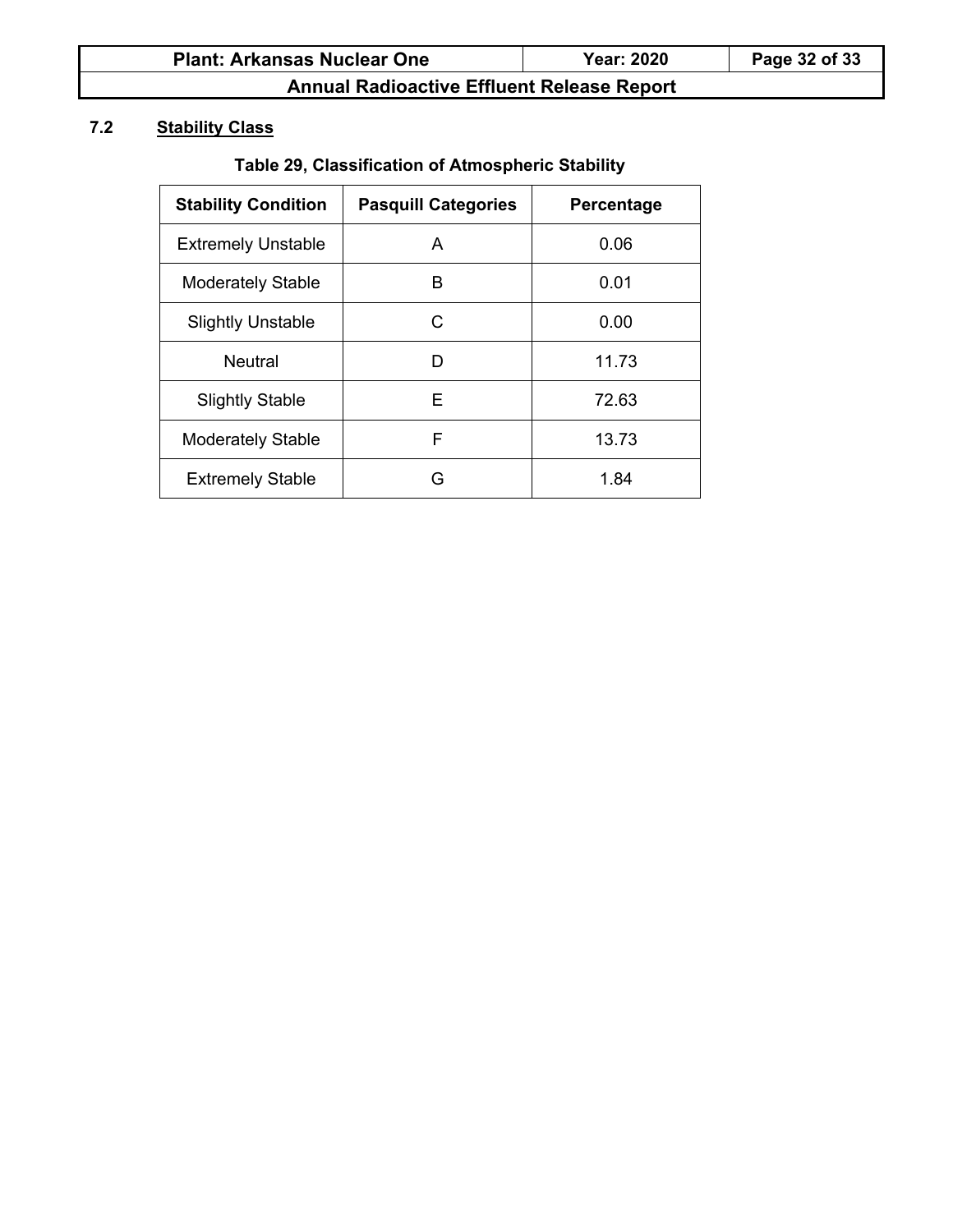| <b>Plant Name: Arkansas Nuclear One</b>                               | <b>Year: 2020</b> | Page 33 of 33 |  |  |  |
|-----------------------------------------------------------------------|-------------------|---------------|--|--|--|
| <b>Annual Radioactive Effluent Release Report</b>                     |                   |               |  |  |  |
| <b>Attachment 1</b><br><b>Revised Offsite Dose Calculation Manual</b> |                   | Page 1 of 1   |  |  |  |

Offsite Dose Calculation Manual Revision 030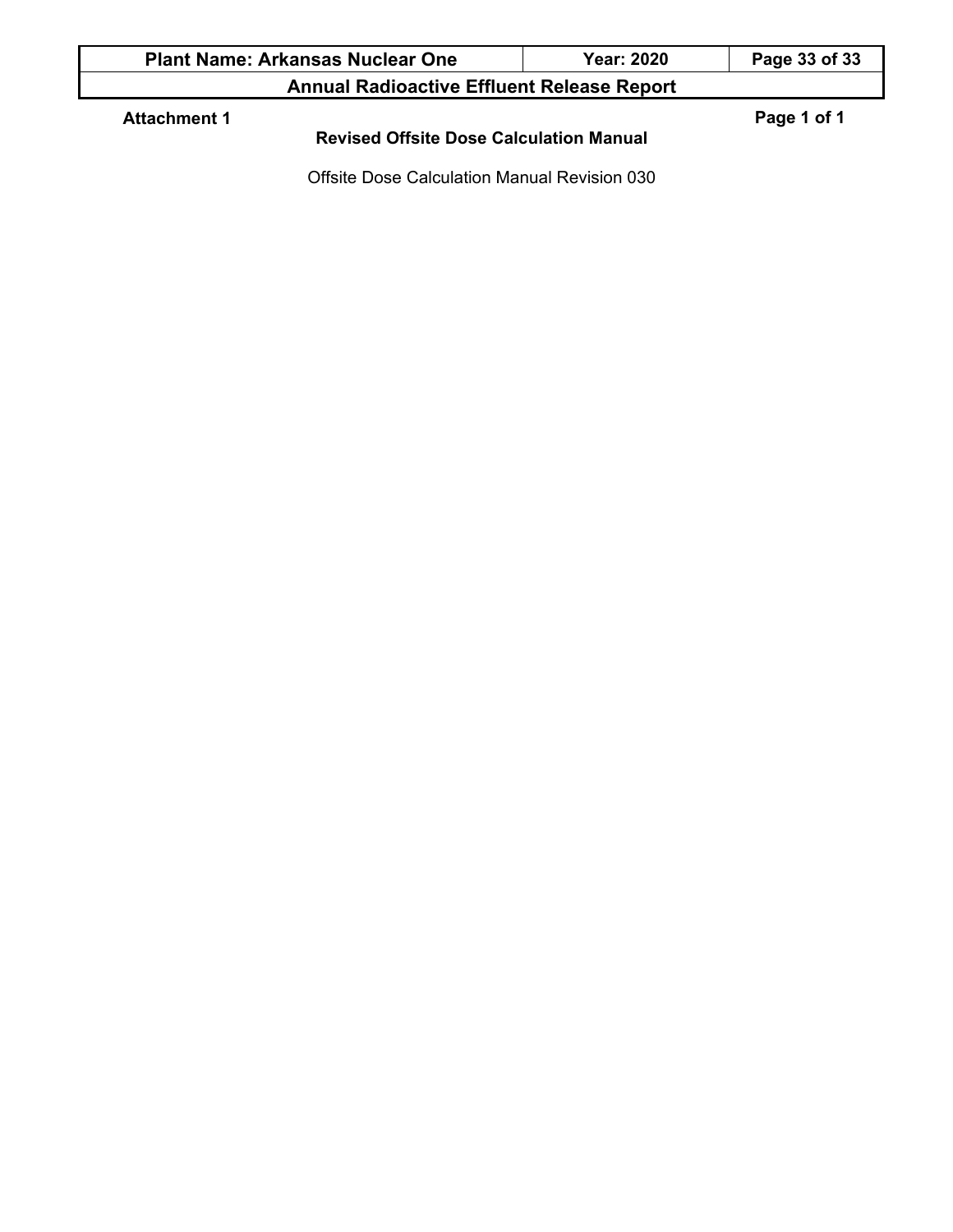# **ENCLOSURE, ATTACHMENT 1**

**0CAN042102** 

**OFFSITE DOSE CALCULATION MANUAL**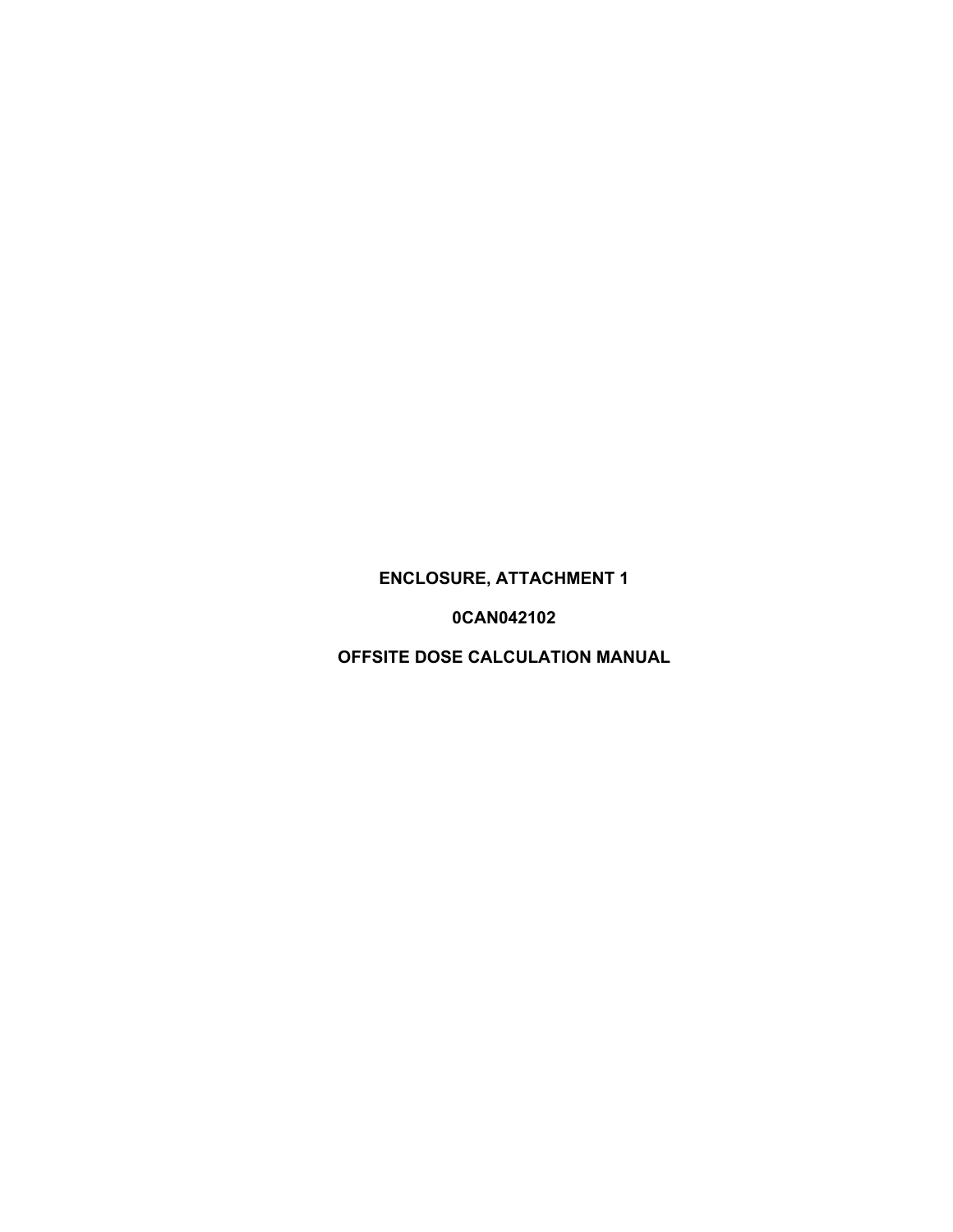#### OFFSITE DOSE CALCULATION MANUAL

#### REVISION 30

Changes are indicated by beginning the affected information with a revision bar on the right side of the page which stops at the end of the change. Deletions of entire paragraphs or sections have a revision bar to the right of the page where text was deleted. The amendment number is indicated at the bottom of the affected page near the left margin and indicates the latest revision to the information contained on that page. Absence of a revision bar on a replacement page means the page was reprinted for word processing purposes only. However, general formatting changes may have been made to all pages.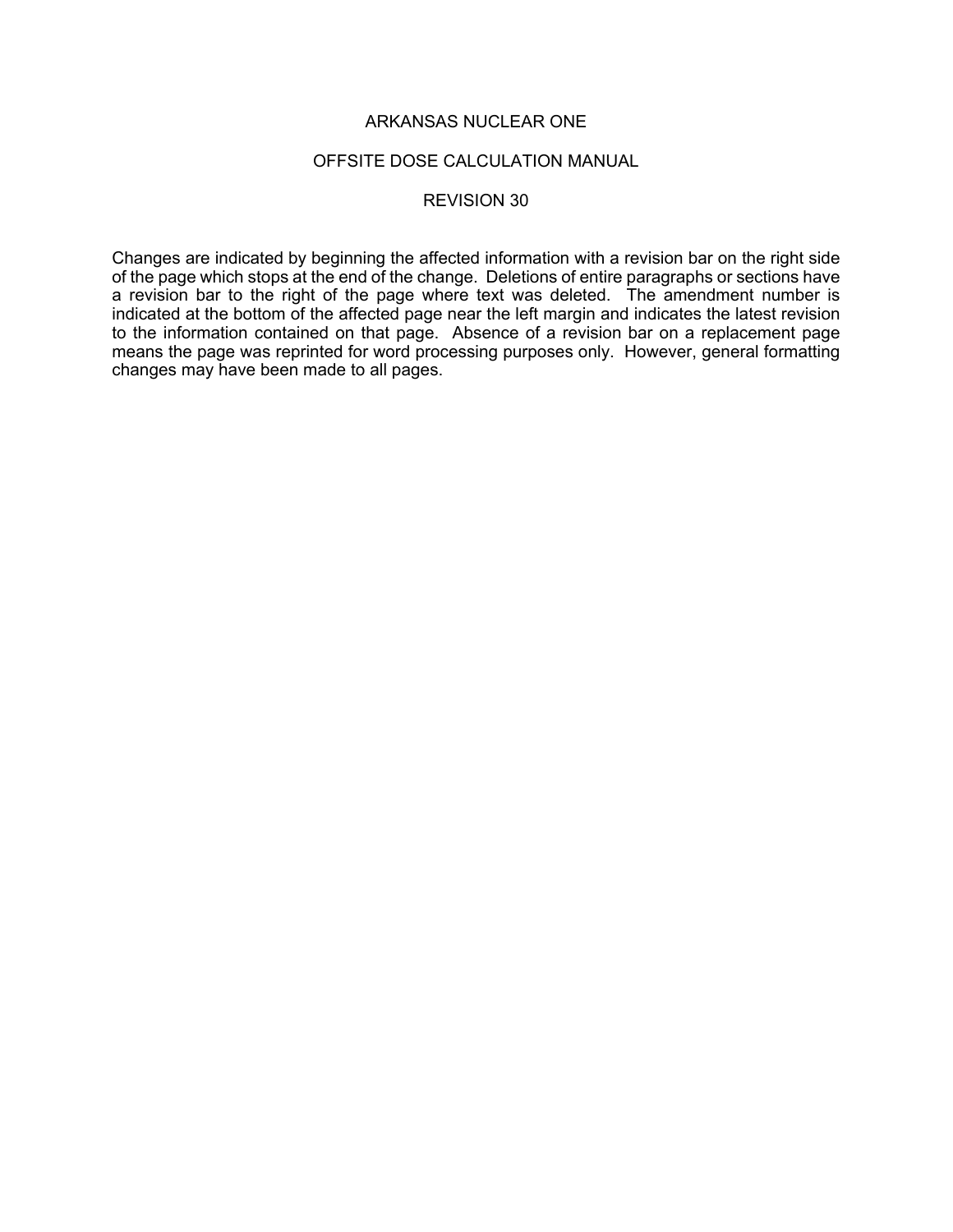## ODCM

# TABLE OF CONTENTS

| Section |     |       | <u>Title</u>                                                        | Page |  |
|---------|-----|-------|---------------------------------------------------------------------|------|--|
| 1.0     |     |       |                                                                     |      |  |
| 2.0     |     |       |                                                                     |      |  |
|         | 2.1 |       |                                                                     |      |  |
|         | 2.2 |       |                                                                     |      |  |
|         |     | 2.2.1 |                                                                     |      |  |
|         |     | 2.2.2 |                                                                     |      |  |
|         | 2.3 |       |                                                                     |      |  |
| 3.0     |     |       |                                                                     |      |  |
|         | 3.1 |       |                                                                     |      |  |
|         |     | 3.1.1 |                                                                     |      |  |
|         |     | 3.1.2 | SPING (Final Effluent) Monitor Setpoint Calculations 11             |      |  |
|         | 3.2 |       |                                                                     |      |  |
|         |     | 3.2.1 |                                                                     |      |  |
|         |     | 3.2.2 | I-131, Tritium and Particulate Release Dose Rate Effects 15         |      |  |
|         | 3.3 |       |                                                                     |      |  |
|         |     | 3.3.1 |                                                                     |      |  |
|         | 3.4 |       | Dose Due to I-131, Tritium and Particulates in Gaseous Effluents 16 |      |  |
|         |     | 3.4.1 | Total Dose from Atmospherically Released Radionuclide17             |      |  |
|         | 3.5 |       |                                                                     |      |  |
|         | 3.6 |       |                                                                     |      |  |
|         |     | 3.6.1 |                                                                     |      |  |
|         |     | 3.6.2 |                                                                     |      |  |
| 4.0     |     |       | ENVIRONMENTAL SAMPLING STATIONS - RADIOLOGICAL26                    |      |  |
| 5.0     |     |       |                                                                     |      |  |
|         | 5.1 |       |                                                                     |      |  |
|         | 5.2 |       |                                                                     |      |  |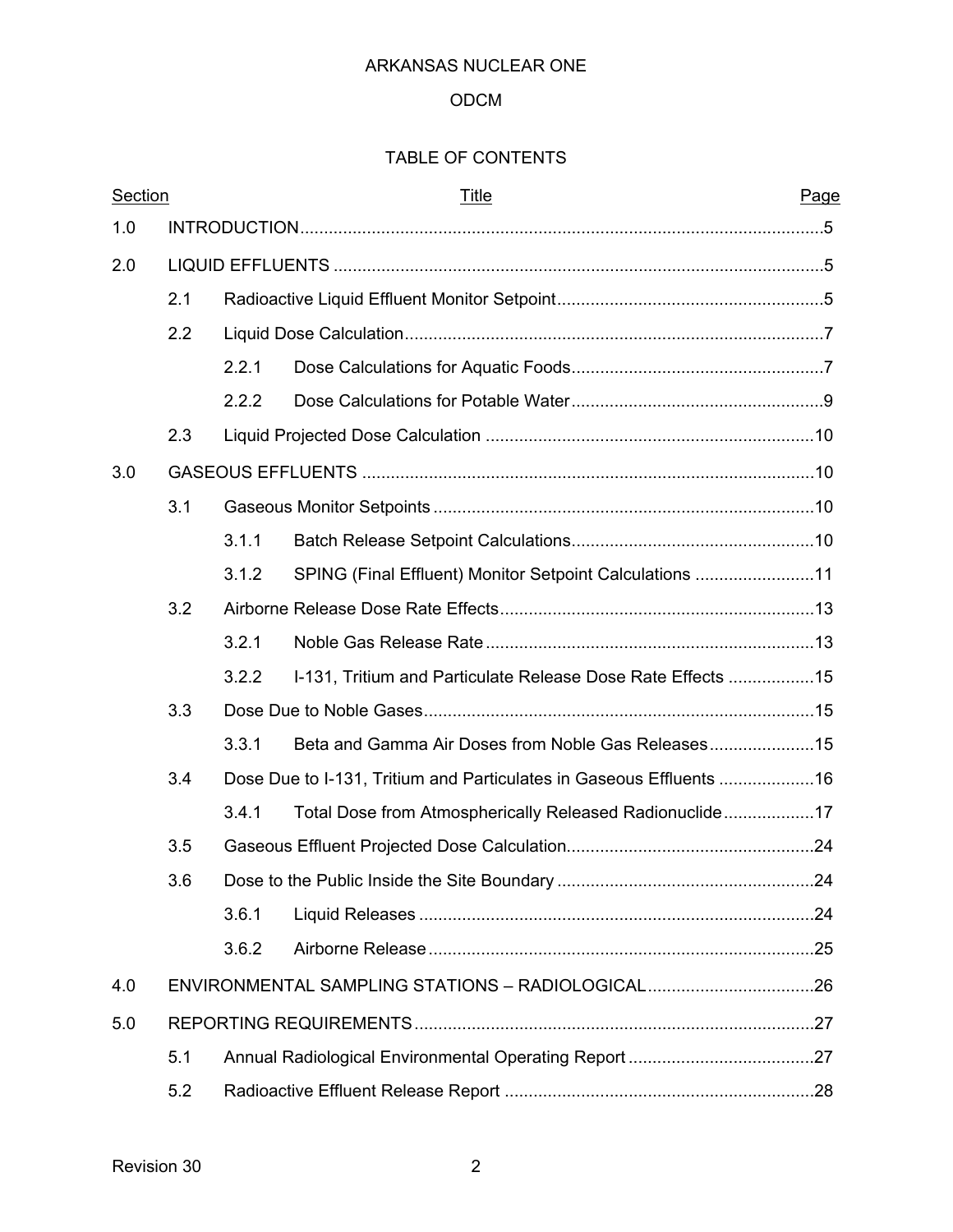## ODCM

# TABLE OF CONTENTS *(continued)*

| <b>Figure</b>     |     |       | <b>Title</b>                                               | Page |  |
|-------------------|-----|-------|------------------------------------------------------------|------|--|
| FIGURE 4-1        |     |       |                                                            |      |  |
| FIGURE 4-1A       |     |       |                                                            |      |  |
| FIGURE 4-1B       |     |       |                                                            |      |  |
| FIGURE 4-2        |     |       | Maximum Area Boundary for Radioactive Release Calculation  |      |  |
| <b>Table</b>      |     |       | Title                                                      | Page |  |
| TABLE 4-1         |     |       |                                                            |      |  |
| <b>APPENDIX 1</b> |     |       | RADIOLOGICAL EFFLUENT CONTROLS                             |      |  |
| <b>Section</b>    |     |       | Title                                                      | Page |  |
| 1.0               |     |       |                                                            |      |  |
| 2.0               |     |       |                                                            |      |  |
|                   | 2.1 |       | RADIOACTIVE LIQUID EFFLUENT MONITORING INSTRUMENTATION 45  |      |  |
|                   |     | 2.1.1 | Radioactive Liquid Effluent Monitoring Instrumentation45   |      |  |
|                   | 2.2 |       | RADIOACTIVE GASEOUS EFFLUENT MONITORING INSTRUMENTATION 48 |      |  |
|                   |     | 2.2.1 | Radioactive Gaseous Effluent Monitoring Instrumentation48  |      |  |
|                   | 2.3 |       |                                                            |      |  |
|                   |     | 2.3.1 |                                                            |      |  |
|                   | 2.4 |       |                                                            |      |  |
|                   |     | 2.4.1 |                                                            |      |  |
|                   | 2.5 |       |                                                            |      |  |
|                   |     | 2.5.1 |                                                            |      |  |
|                   |     | 2.5.2 |                                                            |      |  |
|                   |     | 2.5.2 |                                                            |      |  |
| <b>APPENDIX 1</b> |     |       | RADIOLOGICAL EFFLUENT CONTROLS BASES                       |      |  |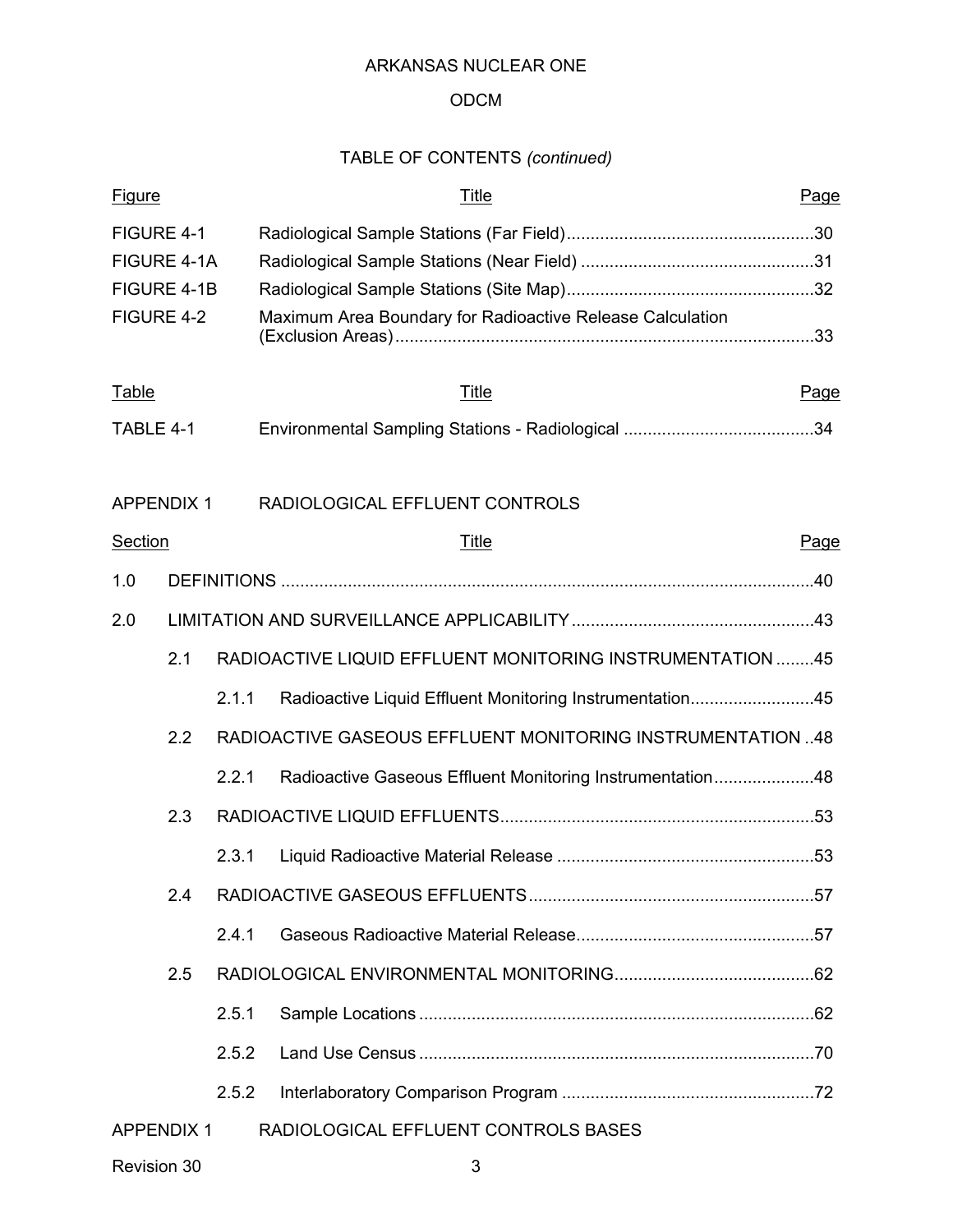## ODCM

| Section |       |         | <u>Title</u>                                              | Page |
|---------|-------|---------|-----------------------------------------------------------|------|
| B 2.0   |       |         |                                                           |      |
|         | B 2.1 |         | RADIOACTIVE LIQUID EFFLUENT MONITORING INSTRUMENTATION76  |      |
|         |       | B 2.1.1 | Radioactive Liquid Effluent Monitoring Instrumentation76  |      |
|         | B 2.2 |         | RADIOACTIVE GASEOUS EFFLUENT                              |      |
|         |       | B 2.2.1 | Radioactive Gaseous Effluent Monitoring Instrumentation81 |      |
|         | B 2.3 |         |                                                           |      |
|         |       | B 2.3.1 |                                                           |      |
|         | B 2.4 |         |                                                           |      |
|         |       | B 2.4.1 |                                                           |      |
|         | B 2.5 |         |                                                           |      |
|         |       | B 2.5.1 |                                                           |      |
|         |       | B 2.5.2 |                                                           |      |
|         |       | B 2.5.3 |                                                           |      |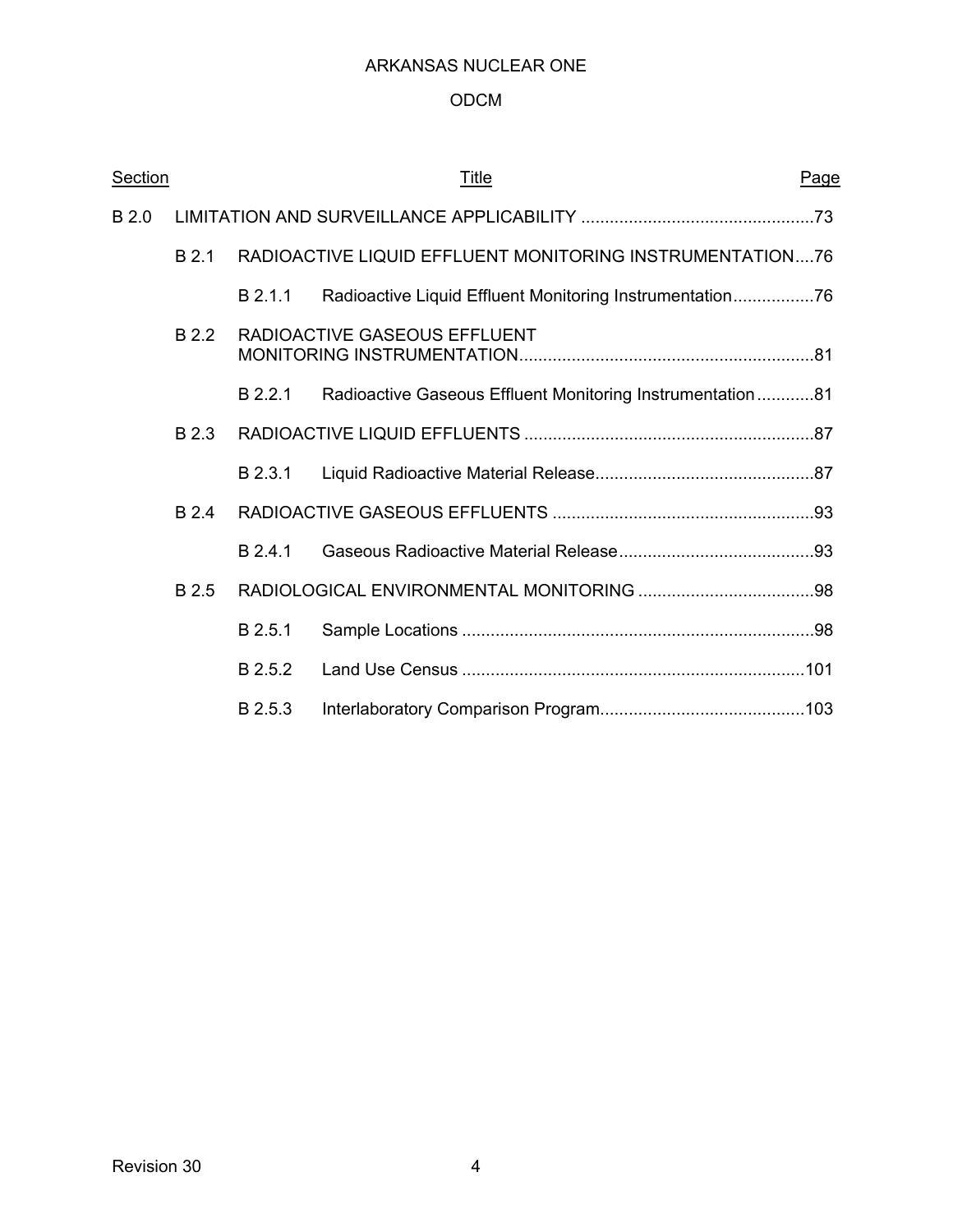## ODCM

## 1.0 INTRODUCTION

The Offsite Dose Calculation Manual (ODCM) provides guidance for making release rate and dose calculations for radioactive liquid and gaseous effluents from Arkansas Nuclear One – Units 1 and 2 (ANO-1 and ANO-2). The methodology is drawn from NUREG-0133, Rev. 0. Parameters contained within this manual were taken from NUREG-0133 and Regulatory Guide (RG) 1.109 except as noted for site specific values. These numbers and the calculational method may be changed as provided for in the Technical Specifications (TSs).

The following references are utilized in conjunction with the limitations included in this manual concerning the indicated subjects:

| Subject                                             | ANO-1            | ANO-2            |
|-----------------------------------------------------|------------------|------------------|
| Process Control Program (PCP)                       | <b>EN RW-105</b> | <b>EN RW-105</b> |
| Radioactive Effluent Controls Program               | TS 5.5.4         | TS 6.5.4         |
| Annual Radiological Environmental Monitoring Report | TS 5.6.2         | TS 6.6.2         |
| Radioactive Effluent Release Report                 | TS 5.6.3         | TS 6.6.3         |
| <b>ODCM</b>                                         | TS 5.5.1         | TS 6.5.1         |

#### 2.0 LIQUID EFFLUENTS

#### 2.1 Radioactive Liquid Effluent Monitor Setpoint

ODCM Limitation L 2.1.1, "Radioactive Liquid Effluent Instrumentation," requires that the radioactive liquid effluents be monitored with the alarm/trip setpoints adjusted to ensure that the limits of the radioactive liquid effluent concentration limitations are not exceeded. These concentrations are for the site. The alarm/trip setpoint on the liquid effluent monitor is dependent upon the dilution water flow rate, radwaste tank flow rate, isotopic composition of the radioactive liquid to be discharged, a gross gamma count of the liquid to be discharged, background count rate of the monitor, and the efficiency of the monitor. Due to the fact that these are variables, an adjustable setpoint is used. The setpoint must be calculated and the monitor setpoint set prior to the release of each batch of radioactive liquid effluents. The following methodology is used for the setpoint determination for the following monitors.

ANO-1: RE-4642 – Liquid Radwaste Monitor

ANO-2: 2RE-2330 – Liquid Radwaste Monitor

2RE-4423 – Liquid Radwaste Monitor

- 1) A sample from each tank (batch) to be discharged is obtained and counted for gross gamma (Cs-137 equivalent) and a gamma isotopic analysis is performed.
- 2) A dilution factor (DF) for the tank is calculated based upon the results of the gamma isotopic analysis and the Maximum Permissible Concentration (MPC) of each detected radionuclide.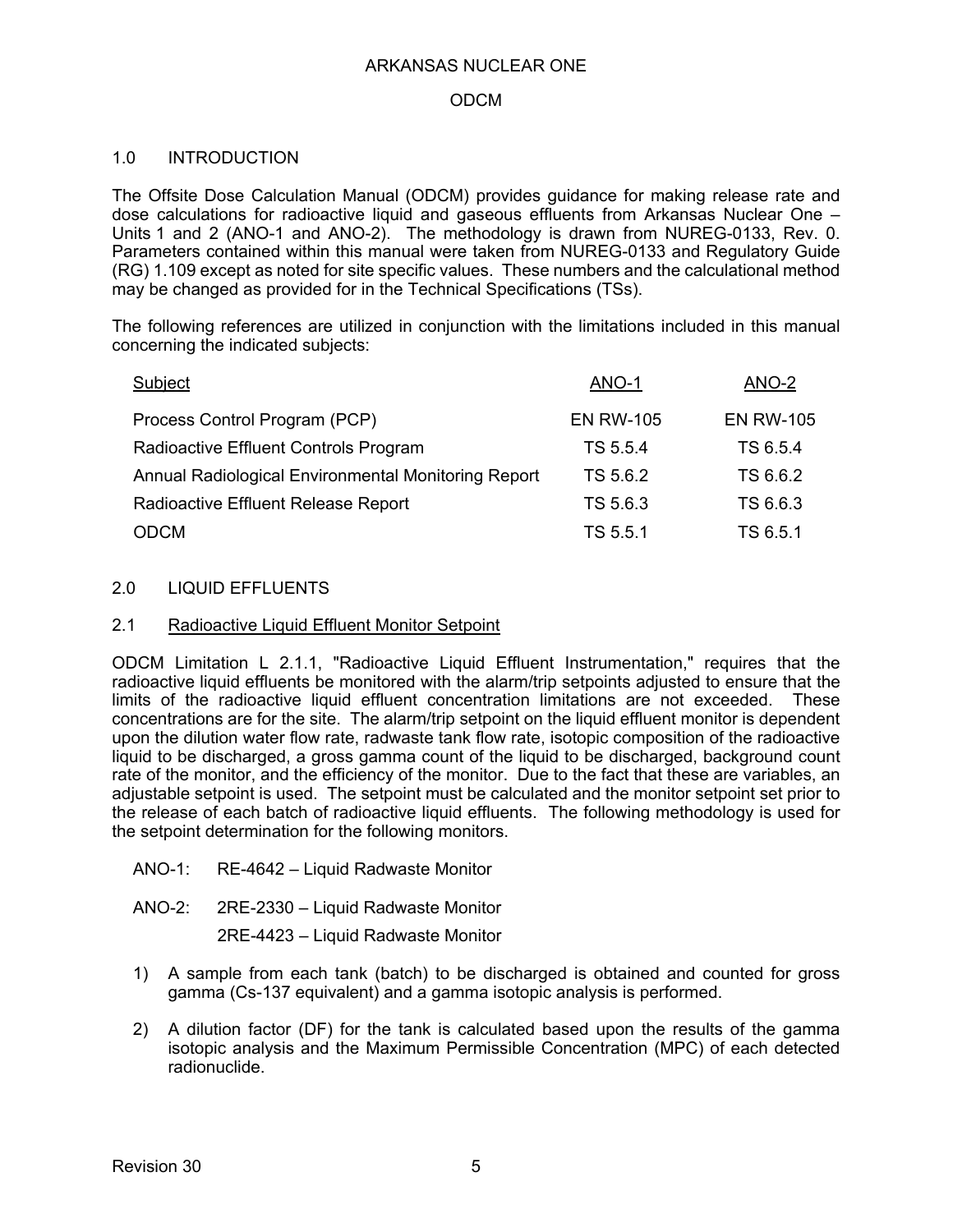## ODCM

DF is calculated as follows:

 $DF = \Sigma_i(C_i/MPC_i) + C_{TNG}/MPC_{TNG}$ 

where:

| DF               | $=$ dilution factor;                                                                                               |
|------------------|--------------------------------------------------------------------------------------------------------------------|
| $C_i$            | $=$ concentration of isotope "i", ( $\mu$ Ci/ml);                                                                  |
| MPC <sub>i</sub> | = maximum permissible concentration of isotope "i",<br>(from 10 CFR 20, Appendix B, Table II, Column 2 in µCi/ml); |
| C <sub>TNG</sub> | $=$ total concentration of noble gases ( $\mu$ Ci/ml); and                                                         |
|                  | MPC <sub>TNG</sub> = $2 \times 10^{-4}$ (µCi/ml) per Limitation L 2.3.1.a                                          |

- 3) The dilution water flowrate is normally the number of ANO-1 circulating water pumps in operation at the time of release. Each circulating water pump has an approximate flowrate of 191,500 gallons per minute (gpm) (this flowrate may be reduced due to throttling of circulating water pump flow and/or circulating water bay configuration). However, under specific conditions and under strict controls, lower dilution water flowrates utilizing service water and cooling tower blowdown flowrates may be used.
- 4) The theoretical release rate,  $F_m$ , of the tank (batch) to be released is expressed in terms of the dilution water flowrate, such that for each volume of dilution water released, a given volume of liquid radwaste may be combined. This may be expressed as follows:

$$
F_m = DV/DF
$$

- $F_m$  = theoretical release rate (gpm);
- DV = Dilution volume (gpm). When ANO-1 circulating water pumps are running, DV is the number of ANO-1 circulating water pumps in operation multiplied by the approximate flowrate of an ANO-1 circulating water pump (normally 191,500 gpm) or an indicated flow rate. The minimum total flow rate shall be greater than or equal to 100,000 gpm. Otherwise DV is dilution volume provided by service water and cooling tower blowdown flowrate; and
- $DF =$  dilution factor as calculated in Step 2 above.
- Note: In the above equation, the theoretical release rate  $(F_m)$  approaches zero as the dilution factor increases. The actual flowrate  $(F_A)$  will normally be equal to the theoretical release rate for high activity releases. For low activity releases, the theoretical release rate becomes large and may exceed the capacity of the pump discharging the tank. In these cases, the actual release rate may be set to the maximum flowrate of the discharge pump.
- 5) The monitor setpoint is calculated by incorporating the monitor reading prior to starting the release (i.e., background countrate), and a factor which is the amount of increase in the release concentration that would be needed to exceed the radioactive liquid concentration limitation. The monitor setpoint is expressed as follows: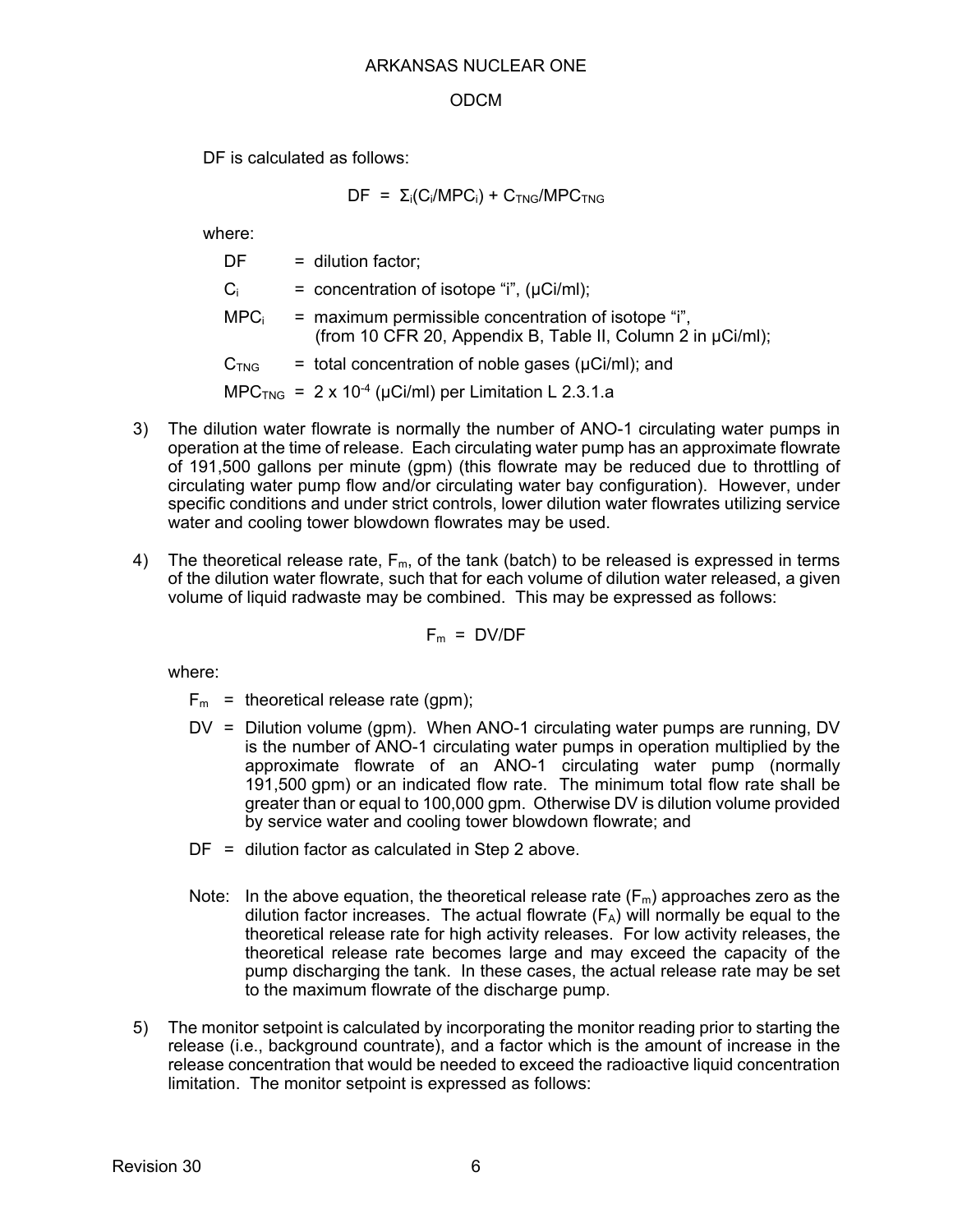## $M_L$  =  $A^*(K^*F_M/F_A) + B$

where:

- $M_L$  = monitor setpoint (counts per minute or "cpm");
- $A =$  allocation fraction for the specific unit. (Typically, these values are set at 0.45, but may be adjusted up or down as needed. However, the total site allocation can not exceed 1.0.)
- $K =$  monitor countrate (cpm) expected based on the gross activity of the release (this value is obtained from a graph of activity (µCi/ml) versus output countrate for the monitor (cpm));
- $F_M/F_A$  = number of times the activity would have to increase to exceed the radioactive liquid effluent-concentration limitation; and
- $B =$  background countrate (cpm) prior to the release.

To permit the computer to calculate the setpoint, an equation for the expected countrate (K) is expressed as follows:

$$
K = \text{Offset} \cdot S_A^{\text{Slope}}
$$

where:

 $Slope = Log of the detector response in  $cpm$$ Log of activity concentration in  $\mu$ Ci/ml

 $S_A$  = Gross gamma (Cs-137 equivalent) activity for the tank ( $\mu$ Ci/ml); and

- Offset = detector response (cpm) for the minimum detectable sample activity calculated from the calibration data.
	- Note: I&C personnel use varying concentrations of Cs-137 to determine the response curve; therefore, a Cs-137 equivalent activity must be used to accurately predict the countrate.

Combining terms, the equation for determining the monitor setpoint may be expressed as follows:

$$
M_L
$$
 = A[(Offset \* S<sub>A</sub><sup>Slope</sup>) $F_M/F_A$ ] + B

## 2.2 Liquid Dose Calculation

The "dose" or "dose commitment" to an individual in the unrestricted area shall be less than or equal to the limits specified in 'Radioactive Liquid Effluents – Dose' Limitations. The dose limits are on a per reactor basis. This value is calculated using the adult as the maximum exposed individual via the aquatic foods (Sport Freshwater Fish) and the potable water pathways.

2.2.1 Dose Calculations for Aquatic Foods

The concentrations of radionuclides in aquatic foods are assumed to be directly related to the concentrations in water. The equilibrium ratios between the two concentrations are called "bioaccumulation factors."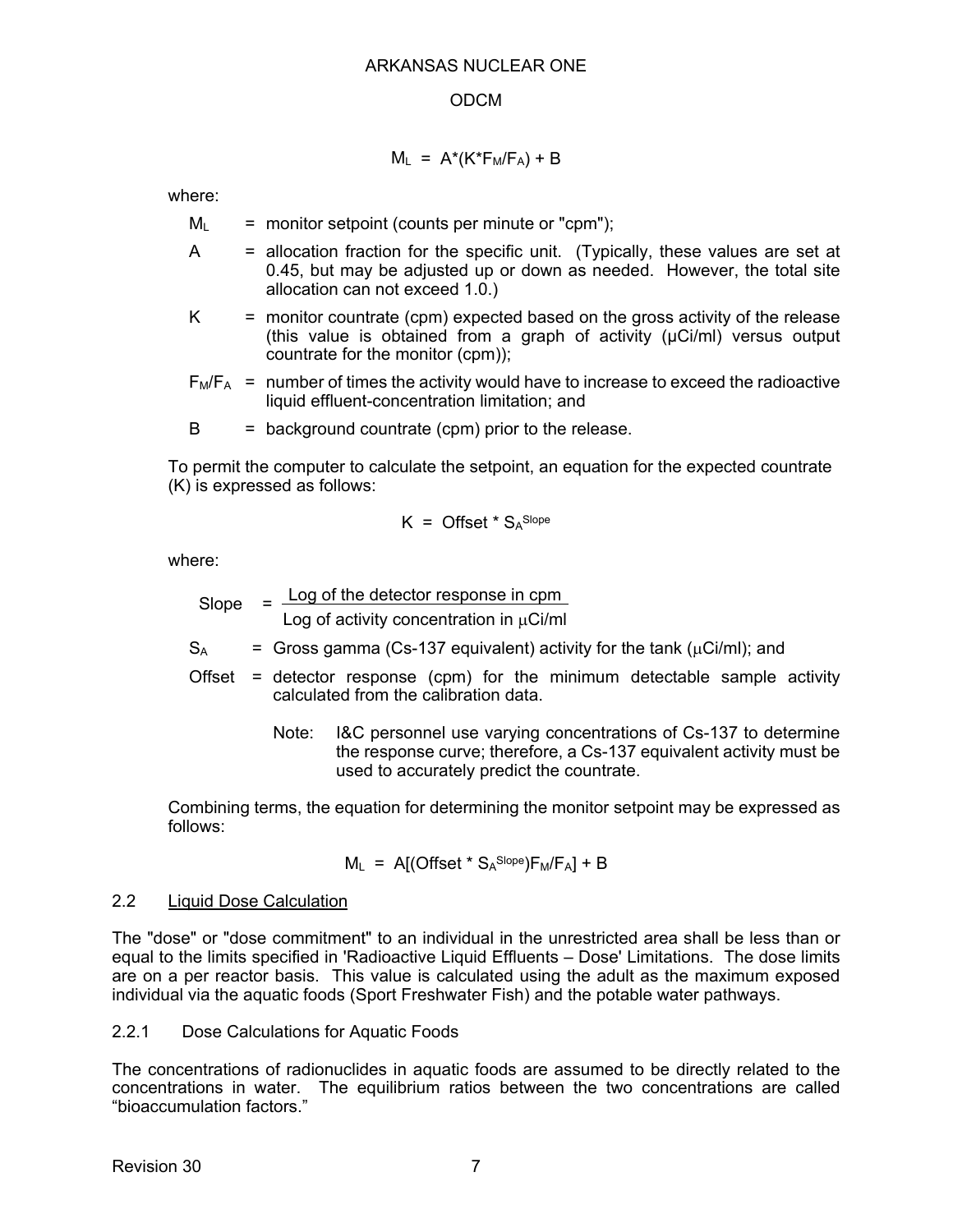#### ODCM

Two different pathways are calculated for aquatic foods: sport and commercial freshwater fish.

The internal dose "d" from the consumption of aquatic foods in pathway "p" to organ "j" of individuals of age group "a" from all nuclides "I" is computed as follows (see Chapter 4 of NUREG-0133 and RG 1.109-12, equation A-3):

$$
d_p(r,\theta,a,j) = \Sigma_i[{(1100)(e^{-\lambda_i t_p})(B_i)}(M)(U_a)(F)^{-1}(Q_i)(D_{aij})]
$$

The total dose from both aquatic food pathways is then:

$$
D(r,\theta,a,j) = \sum_{P} d_{p} (r,\theta,a,j)
$$

- $r =$  user-selected distance from the release point to the receptor location, in kilometers. It may be different from the controlling distance specified for the potable water pathway (0.4 km);
- $\theta$  = user-selected sector (one of sixteen 22.5° sectors surrounding the reactor site, designated N, NNE, NE, etc.). This sector may be different from the controlling sector specified for the potable water pathway (S);
- $A =$  user-selected age group: infant, child, teen, adult. It is the same controlling age group used in the potable water pathway (adult);
- J = user-selected organ: bone, liver, total body, thyroid, kidney, lung, GI-LLI. It is the same controlling organ used in the potable water pathway (liver);
- $\{\}$  = represents the concentration factor stored in the database;
	- Note: Only one concentration factor is needed to represent the two pathways since sport and commercial use the same bioaccumulation factor for a given pathway.
- 1100 = factor to convert from  $\frac{C_i}{y}$  (ft<sup>3</sup>/sec) to  $\frac{\rho}{c}$  Ci/liter;
- $\lambda_i$  = decay constant of nuclide "I" in hr<sup>-1</sup>;
- $t<sub>p</sub>$  = environmental transit time, release to receptor;
	- Note: This value should be set to 0 hours (i.e., no decay correction) for the above equation in order to be consistent with the equation presented in Chapter 4 of NUREG-0133. For maximum individual dose calculations, this value is set to 24 hours, which is the minimum transit time recommended by RG 1.109, Appendix A, 2.b.
- $B_i$  = bioaccumulation factor for nuclide "I", in  $\rho Ci/kg$  per  $\rho Ci/l$ iter. Cesium has a site specific number based on carnivorous and bottom feeder sport fish of 400 pCi/kg per Ci/liter (0CAN048408, dated April 13, 1984); Niobium has a site specific number based upon freshwater fish of 300  $p$ Ci/kg per  $p$ Ci/liter.
- $M =$  dimensionless mixing ratio (reciprocal of the dilution factor) at the point of exposure;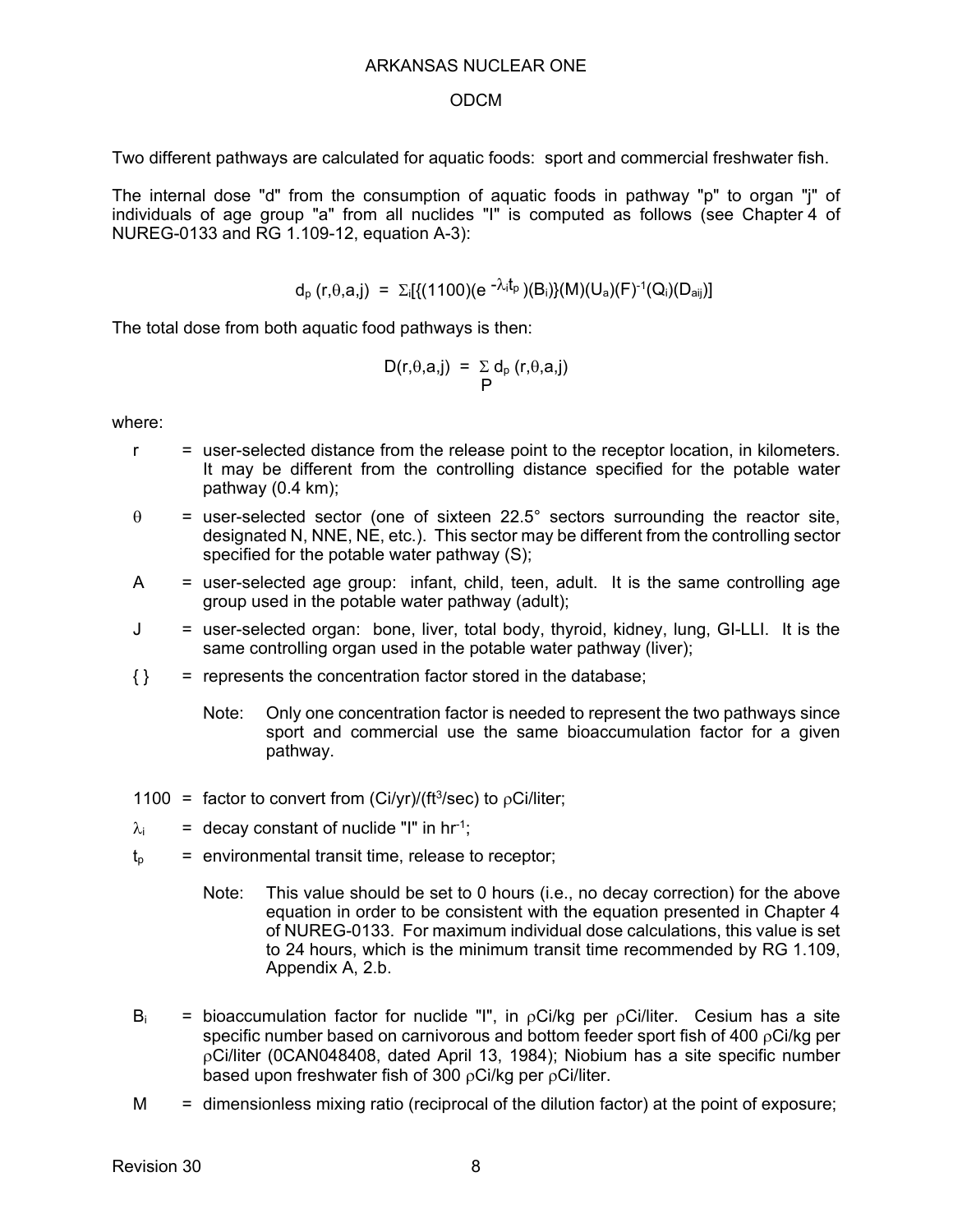- $U_a$  = annual usage factor that specifies the intake rate for an individual of age group "a", in kilograms/year. The program selects this usage factor in accordance with the controlling age group "a" as specified previously by the user;
- $F =$  average flow rate in ft<sup>3</sup>/sec. This value is based on total dilution volume for the quarter divided by time into the quarter;
- $Q_i$  = number of curies of nuclide "I" released: and
- $D_{\text{air}}$  = ingestion dose factor for age group "a", nuclide "I", and organ "j", in mrem per  $pCi$ ingested. The program selects the ingestion dose factor according to the userspecified controlling age group "a" and controlling organ "j".
- 2.2.2 Dose Calculations for Potable Water

The dose "D" from ingestion of water to organ "j" of individuals of age group "a" due to all nuclides "I" is calculated as follows (See Chapter 4 of NUREG-0133 and NRC RG 1.109-12, equation A-2):

Note: The potable water pathway is used only during the time that the Russellville Water System is using the Arkansas River as a water source. The Russellville Water Works will notify ANO when they are using the Arkansas River as a water source.

D 
$$
(r, \theta, a, j) = \sum_i \left[ \{(1100)(e^{-\lambda_i t_p})\}(M)(U_a)(F^{-1})(Q_i)(D_{aij}) \right]
$$

where:

- $r =$  user-selected distance (0.4 km) from the release point to the receptor location, in kilometers. It may be different from the controlling distance selected for the aquatic food pathway;
- $\theta$  = user-selected sector; (one of the sixteen 22.5° sectors surrounding the reactor site, designated N, NNE, NE, etc.). It may be different from the controlling sector for the aquatic food pathway;
- a = user-selected age group (infant, child, teen, adult). The same controlling age group is used for all liquid pathways (adult);
- $j =$  user-selected organ (bone, liver, total body, thyroid, kidney, lung, GI-LLI). The same controlling organ is used for all liquid pathways (liver).
- $\{\}$  = the expression in brackets represents the concentration factor stored in the database;
- 1100 = factor to convert from (Ci/yr)/(ft<sup>3</sup>/sec) to  $p$ Ci/liter;
- $M =$  dimensionless mixing ratio (reciprocal of the dilution factor) at the point of exposure;
- $\lambda_i$  = decay constant of nuclide "I" in hr<sup>-1</sup>; and
- $t<sub>p</sub>$  = environmental transit time, release to receptor.

Note: This value is set to 0 hours (i.e., no decay correction) for the above equation to be consistent with the equation presented in Chapter 4 of NUREG-0133.

 $U_a$  = annual usage factor that specifies the intake rate for an individual of age group "a", in liters/year. The program selects this usage factor according to the user-specified controlling age group "a";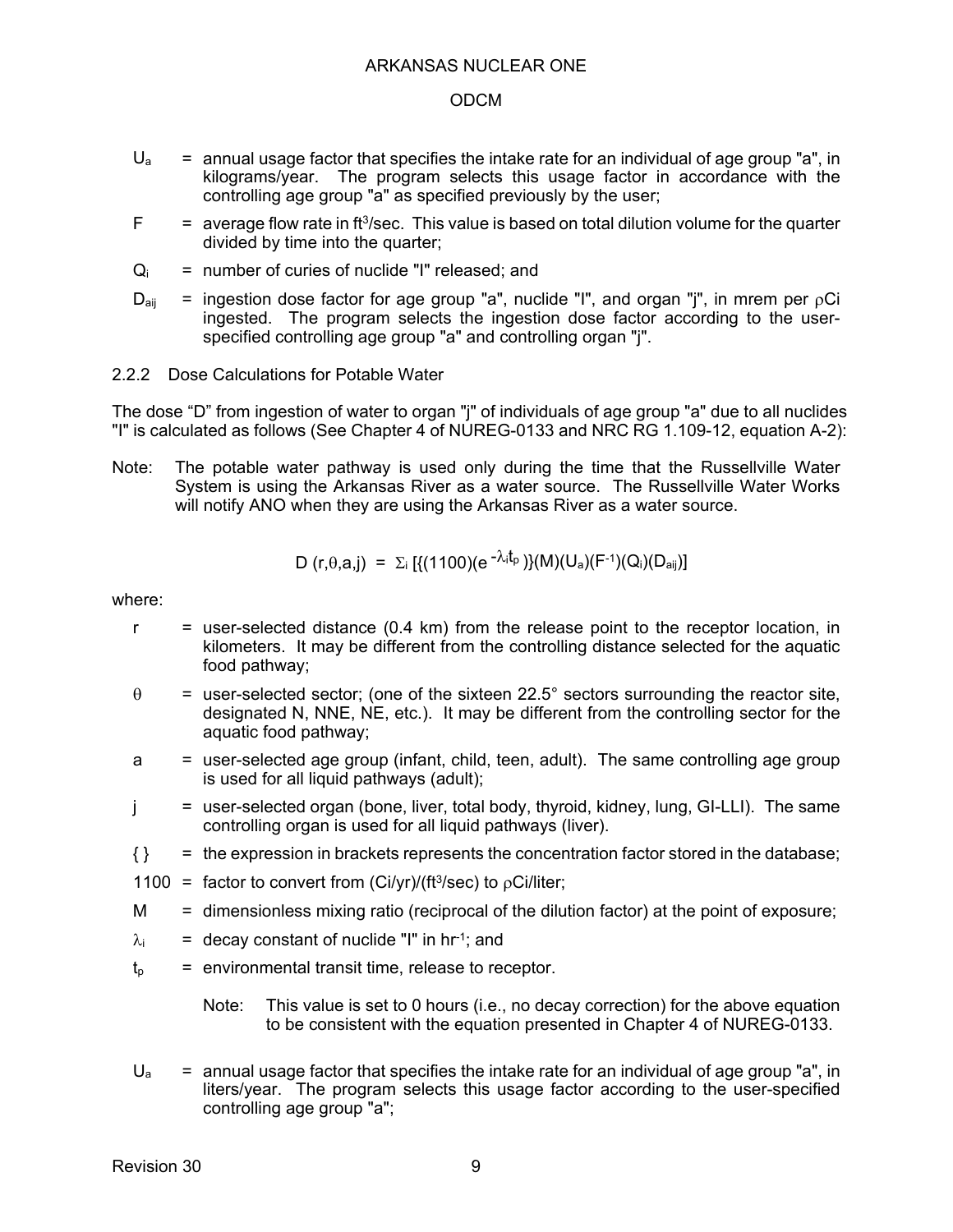- $F =$  average flow rate in ft<sup>3</sup>/sec; this value is based on total dilution volume for one quarter divided by time into the quarter;
- $Q_i$  = number of curies of nuclide "I" in the release; and
- $D_{\text{ai}}$  = ingestion dose factor, for age group "a", nuclide "I", and organ "j", in mrem per  $\rho$ Ci ingested. The program selects the ingestion dose factor according to the userspecified controlling age group "a" and controlling organ "j".

## 2.3 Liquid Projected Dose Calculation

The quarterly projected dose is based upon the methodology of Section 2.2 and is expressed as follows:

$$
D_{QP} = 92(D_{QC} + D_{RP})/T
$$

where:

- $D_{QP}$  = quarterly projected dose (mrem);
- 92 = number of days per quarter;
- $D_{\text{OC}}$  = cumulative dose for the quarter (mrem);
- $D_{RP}$  = dose for current release (mrem); and
- $T =$  current days into quarter;

## 3.0 GASEOUS EFFLUENTS

- 3.1 Gaseous Monitor Setpoints
- Note: Sections 3.1.1 and 3.1.2 below detail two methods of calculating setpoints at ANO. These methods cover two different sets of monitors of which only one will be in-service at any one time.
- 3.1.1 Batch Release Setpoint Calculations
- 3.1.1.a This section applies to the following gaseous radiation monitors (these releases are also monitored by the SPING monitors in Section 3.1.2):
	- ANO-1: RE-4830 Waste Gas Holdup System Monitor\*

RX-9820 – Reactor Building Purge and Ventilation SPING

ANO-2: 2RE-8233 – Containment Building Purge Monitor\*

2RE-2429 – Waste Gas Holdup System Monitor\*

2RX-9820 – Containment Building Purge and Ventilation SPING

\* These monitors provide automatic isolation.

The setpoints to be used during a batch type of release (i.e., Reactor Building [Containment] Purge, release from the Waste Gas Holdup System or any other non-routine release) will be calculated for each release before it occurs.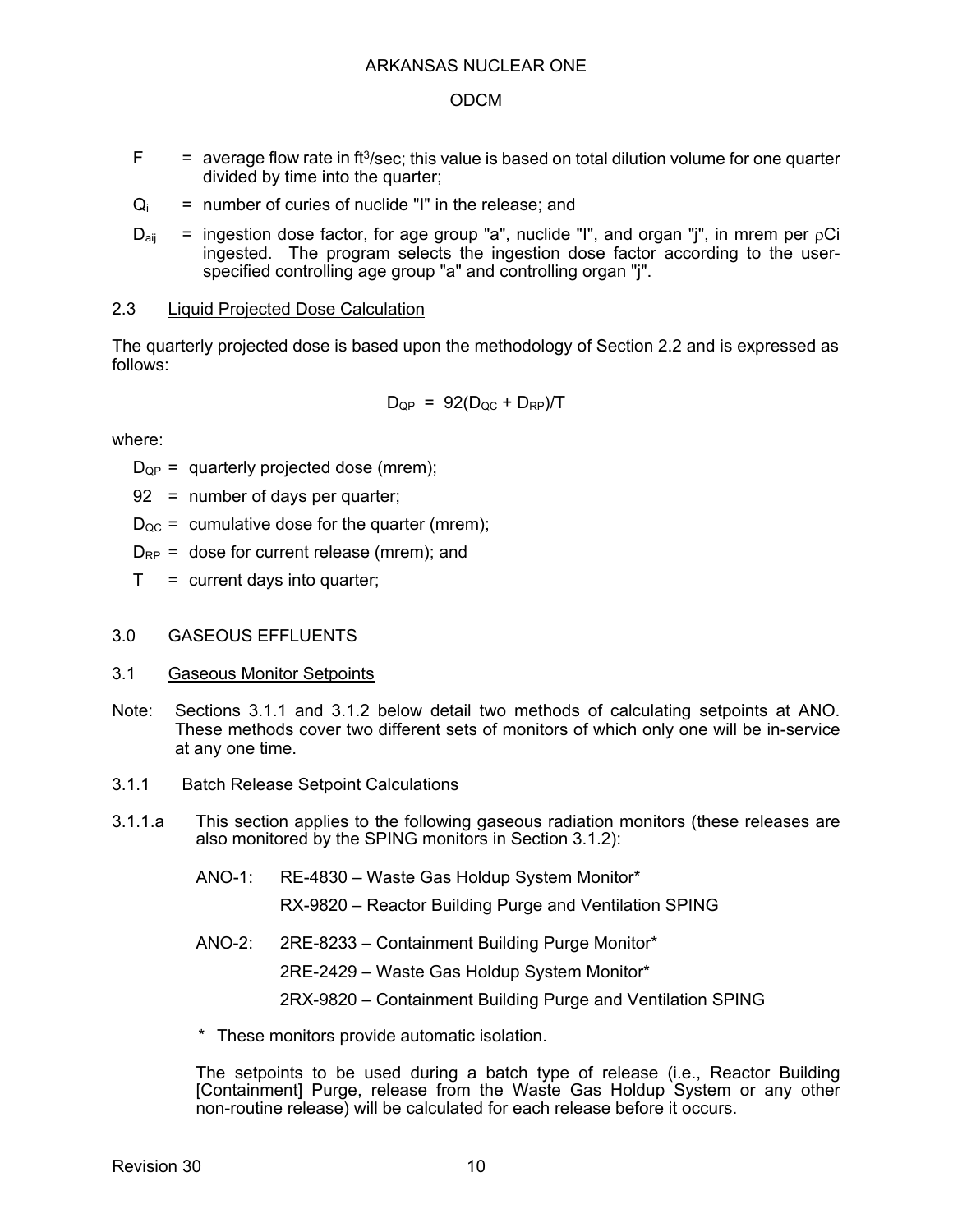#### ODCM

3.1.1.b The basic methodology for determining a monitor setpoint is based upon the expected concentration at the monitor  $(C_M)$ . This is in turn based upon the fraction of an MPC assigned to this release point. Batch releases are maintained below the assigned MPC fraction by controlling the release rate. The calculated value of S may not exceed the equivalent of 1 MPC at site boundary. If value of S for RX (2RX) -9820 is less than SPING Channel 5 high alarm setpoint, then the high alarm setpoint may be used as a default value. If the value of S for RE-4830 and 2RE-2429 is less than 50,000 cpm, then 50,000 cpm may be used as a minimum setpoint. If the value of S for 2RE-8233 is less than 1,000 cpm, then 1,000 cpm may be used as a minimum setpoint.

$$
S = 1.2(C_M)(K) + (2.0)(B)
$$

where:

- S = monitor setpoint (cpm or  $\mu$ Ci/cc);
- $C_M$  = Xe-133 equivalent concentration at the monitor ( $\mu$ Ci/cc);
- K = conversion factor determined from response curve of monitor (cpm per  $\mu$ Ci/cc). This value is 1.0 when calculating S for RX (2RX) -9820.
- 2.0 = factor to accommodate random count rate fluctuations;
- $B =$  background count rate at the monitor (cpm (or  $\mu$ Ci/cc for RX-9820)).
- 1.2 = Safety Factor to correct for instrument uncertainties.
- 3.1.2 SPING (Final Effluent) Monitor Setpoint Calculations
- 3.1.2.a This section applies to the following gaseous radiation monitors:
	- ANO-1: RX-9820 Reactor Building Purge and Ventilation SPING
		- RX-9825 Auxiliary Building Ventilation SPING
		- RX-9830 Spent Fuel Pool Area Ventilation SPING
		- RX-9835 Emergency Penetration Room Ventilation SPING
	- ANO-2: 2RX-9820 Containment Building Purge and Ventilation SPING
		- 2RX-9825 Auxiliary Building Ventilation SPING
		- 2RX-9830 Spent Fuel Pool Area Ventilation SPING
		- 2RX-9835 Emergency Penetration Room Ventilation SPING
		- 2RX-9845 Auxiliary Building Extension Ventilation SPING
		- 2RX-9850 Radwaste Storage Building Ventilation SPING

The determination of setpoints for the above monitors is based on an assigned fraction of the MPC of noble gas activity at the site boundary (Xe-133 equivalent) released from the above release points. The total of these fractions is always less than 1.00. The assigned fractions are based on the vent flow rates, atmospheric dilution rate, and the ventilation system(s) in operation.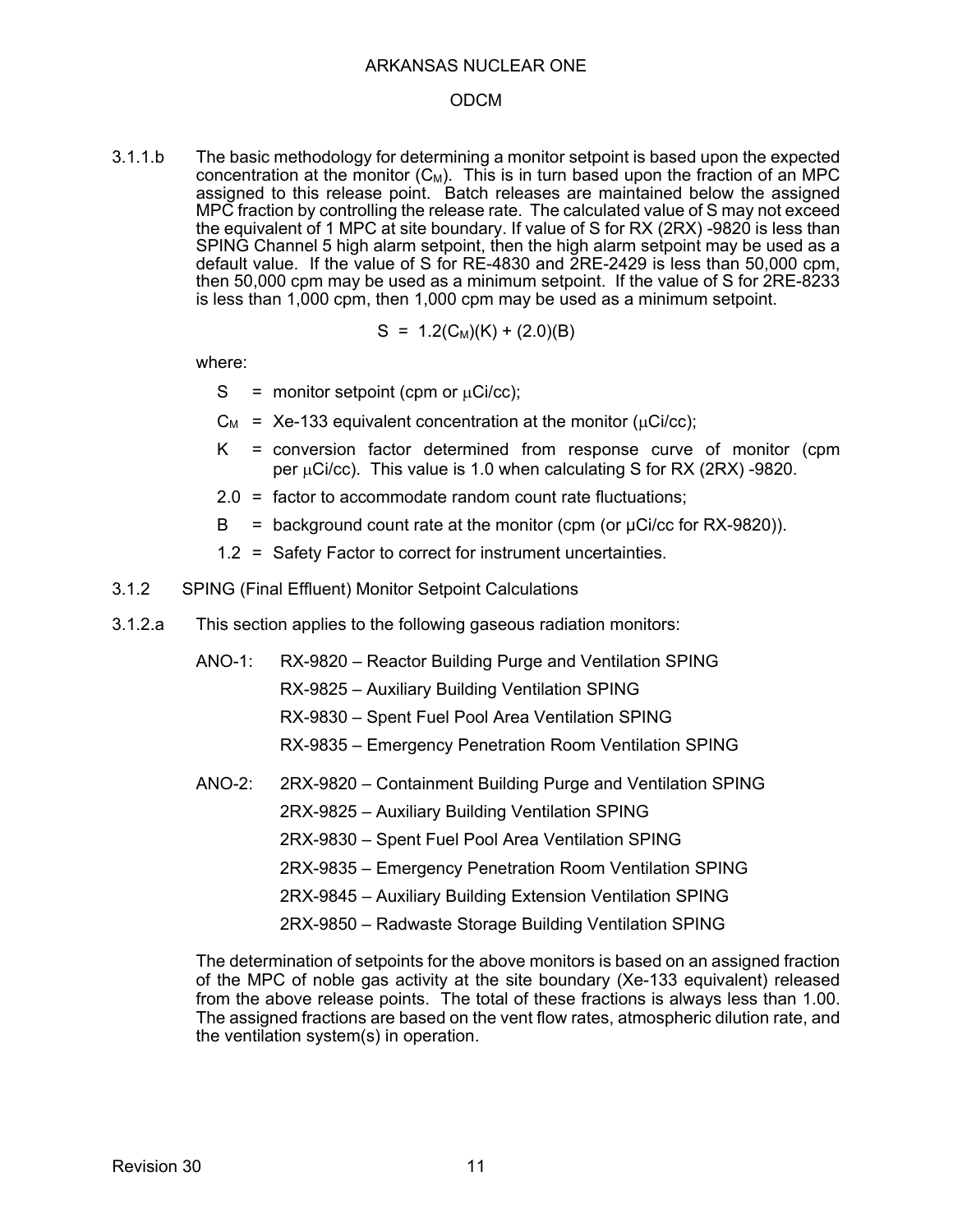#### ODCM

Note: The fact that an effluent monitor is in alarm does not necessarily mean that radioactive gases are being released at such a rate that the MPC limit is being exceeded. The alarm would indicate that radioactive gases are being released at a rate that is exceeding the fractional allocation of an MPC allotted to that particular release point. Consideration must be given to the release rate of radioactive gases via all of the release pathways.

The initial fractions of an MPC allocated to the release points are given below. The allocations may be changed as needed, to allow for operational transients, but may not exceed a site total of 1.00.

| <b>Monitor Number</b> | <b>Monitor Name</b>                               | <b>Fractional Allocation</b> |
|-----------------------|---------------------------------------------------|------------------------------|
| RX-9820               | <b>Reactor Building Purge and Ventilation</b>     | 0.1000                       |
| RX-9825               | <b>Auxiliary Building Ventilation</b>             | 0.2000                       |
| RX-9830               | <b>Spent Fuel Pool Area Ventilation</b>           | 0.1500                       |
| RX-9835               | <b>Emergency Penetration Room Ventilation</b>     | 0.0001                       |
| <b>Monitor Number</b> | <b>Monitor Name</b>                               | <b>Fractional Allocation</b> |
| 2RX-9820              | <b>Containment Building Purge and Ventilation</b> | 0.1000                       |
| 2RX-9825              | <b>Auxiliary Building Ventilation</b>             | 0.2000                       |
| 2RX-9830              | <b>Spent Fuel Pool Area Ventilation</b>           | 0.1500                       |
| 2RX-9835              | <b>Emergency Penetration Room Ventilation</b>     | 0.0001                       |
| 2RX-9845              | <b>Auxiliary Building Extension Ventilation</b>   | 0.0100                       |
| 2RX-9850              | Radwaste Storage Building Ventilation             | 0.0100                       |
|                       |                                                   |                              |

- Note: The setpoints to be used during a batch release (i.e., Reactor Building [Containment] Purge or Waste Gas Holdup System) will be calculated for each release before it occurs.
- 3.1.2.b SPING monitor setpoints may be calculated as follows:

$$
Setpoint (\mu Ci/cc) = A \left( \frac{Xe-133 \text{ eq } (\mu Ci/cc)}{F(9.4390E-9)(TMPC)} \right)
$$

- $A =$  allocation fraction (the fraction of an MPC at the site boundary (of noble gas Xe-133 eq activity) assigned to the particular release point);
- $Xe-133$  eq = Xenon-133 equivalent concentration;
- $F =$  discharge flow of the particular release point in cubic feet per minute (cfm)

$$
9.4390E-9 = 2.8317E-2(cm/cf) \left(\frac{2.0E-5(\text{sec/m}^3)}{60(\text{sec/min})}\right)
$$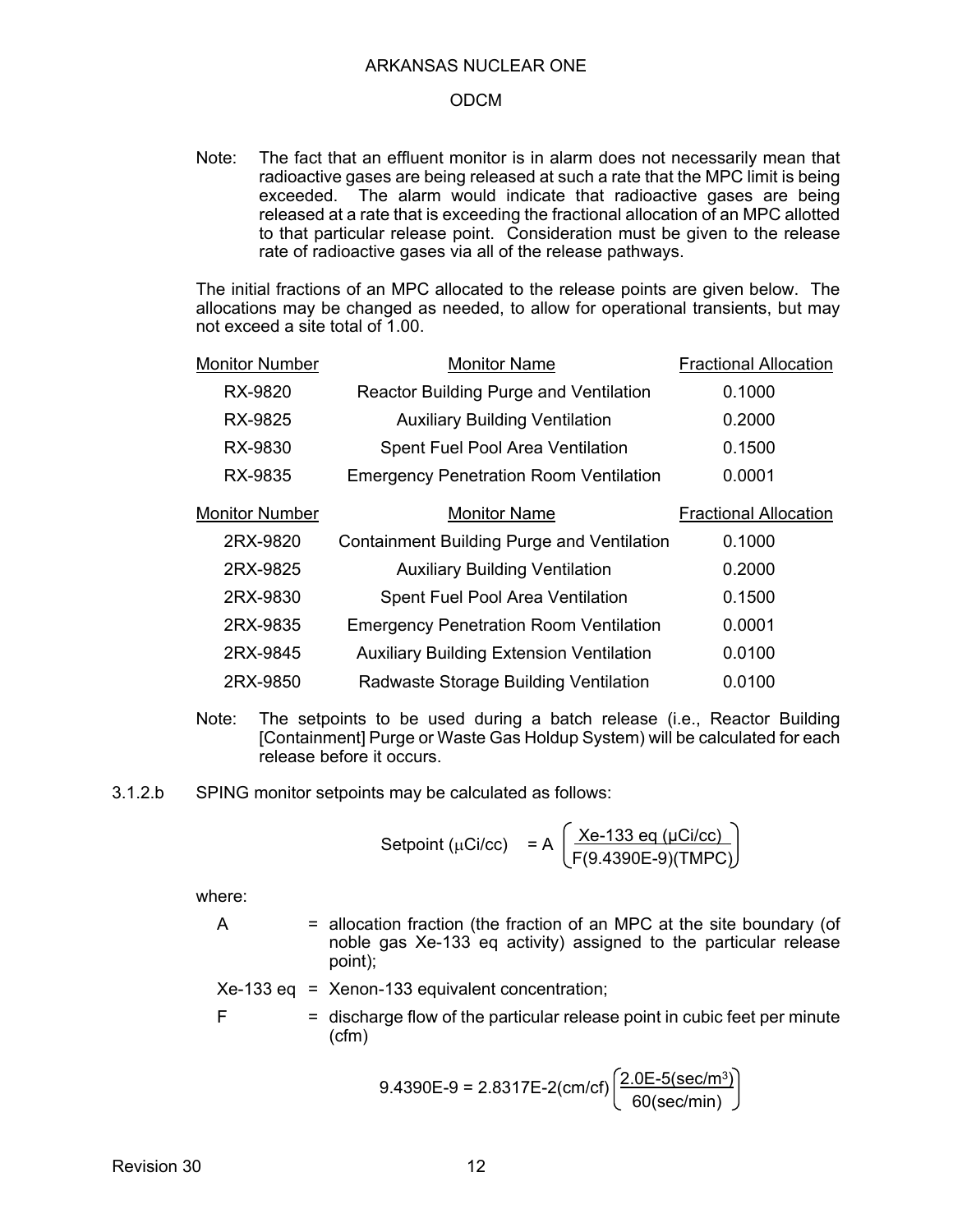where:

2.0E-5 = the annual average gaseous dispersion factor (corrected for radioactive decay) as defined in Section 2.3 of the ANO-1/ANO-2 Safety Analysis Report (SAR); and

TMPC = total MPCs at site boundary.

### 3.2 Airborne Release Dose Rate Effects

- 3.2.1 Noble Gas Release Rate
- 3.2.1.a To calculate the noble gas release dose rate, the average ground-level concentration of radionuclide "I" at the receptor location must first be determined from the following equation (see RG 1.109-20 equation B-4).

$$
x_i (\theta) = (3.17 \times 10^4)(Q_i)[D1X/Q(\theta)]
$$

where:

- $x_i(\theta)$  = average ground level concentration in  $\rho Ci/m^3$  of nuclide "I" at the user-specified controlling distance in sector  $\theta$  (1.05 km);
- $(0)$  = one of the sixteen 22.5° sectors surrounding the reactor site, designated N, NNE, NE, etc. (WNW);
- $3.17 \times 10^4$  = number of  $\rho$ Ci per Ci divided by the number of seconds/year;
- $Q_i$  = release rate of nuclide "I" in curies/yr and
- $D1X/Q(\theta)$  = annual average gaseous dispersion factor (corrected for radioactive decay) in the sector at angle " $\theta$ " at the receptor location in sec/m<sup>3</sup>. This value is 2.0E-5 sec/m<sup>3</sup> for short term releases.

The annual dose to the total body and skin due to noble gas can be calculated according to Sections 3.1.2.b and 3.2.1.c.

## 3.2.1.b Annual Total Body Dose Rate

The annual average total body dose rate to the maximally exposed individual is calculated as follows:

$$
D^{T}(\theta) = (RBPF)(S_F)(\Sigma_i [x_i(\theta) * DFB_i])
$$

- $D^{T}(\theta)$  = total body dose rate due to immersion in a semi-infinite cloud of gas at the controlling distance in sector " $\theta$ ", in mrem/yr. The program computes one total body dose rate value for each sector in which the user has specified a controlling distance and reports only the maximum value;
- $\theta$  = one of sixteen 22.5° sectors surrounding the reactor site, designated N, NNE, NE, etc. (WNW);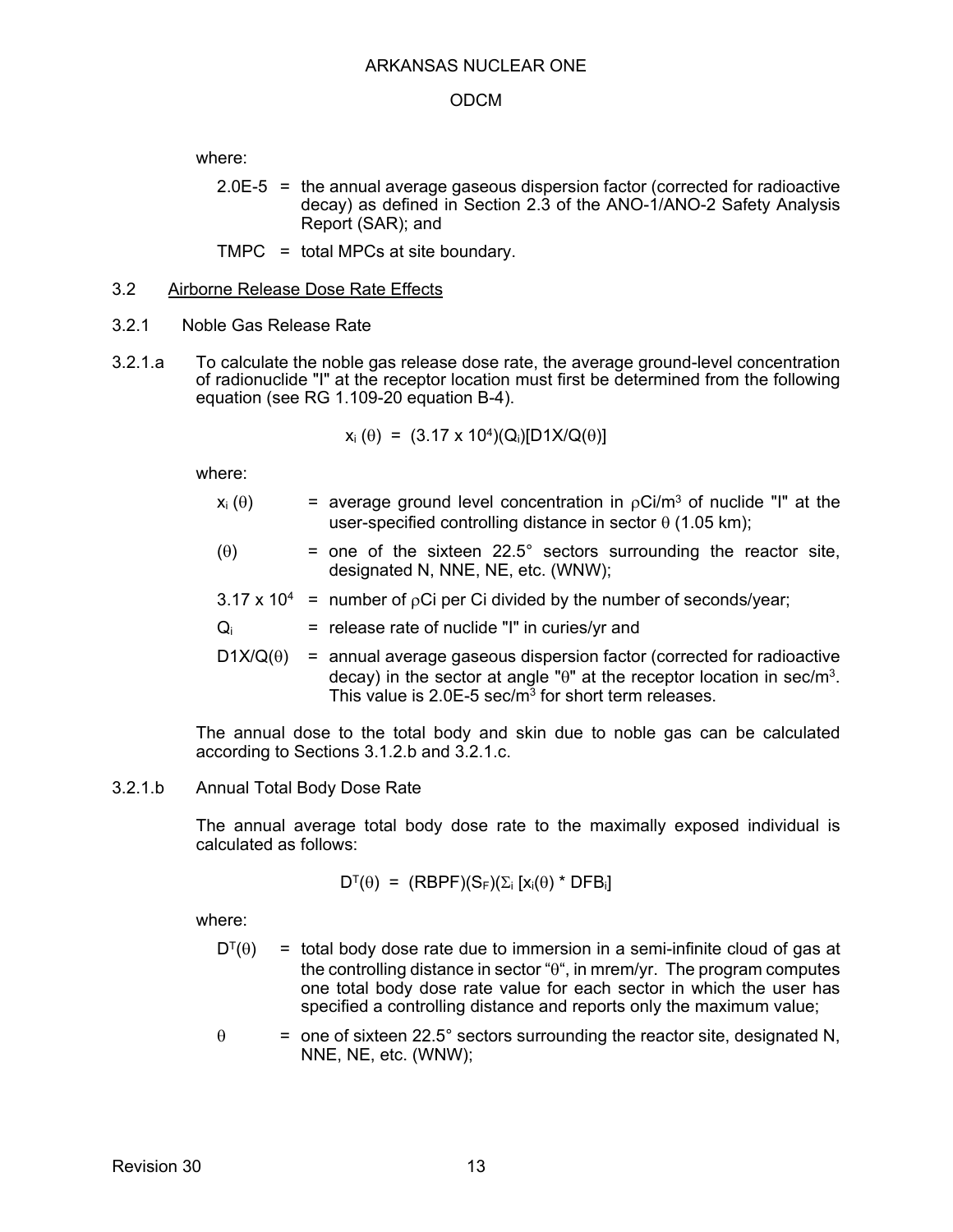#### ODCM

- RBPF = Reactor Building (Containment) Purge Factor This factor is used to calculate the length of time (fractional duty cycle) that the purge fans will be in operation. It is calculated by comparing the highest dose rate (DOSER) to its applicable release limit, taking into account the allocation factor for the release point (RBPF = Allocation \* Limit/DOSER). This factor is calculated only for ANO-1 and ANO-2 Reactor Building (Containment) purges. For all other releases, this factor is set to 1.0;
- $S<sub>F</sub>$  = dimensionless attenuation factor accounting for the dose reduction due to shielding by residential structures. The NRC recommended value is 0.7 (for maximum individual)
- $x_i(\theta)$  = average ground-level concentration of nuclide "I" at the receptor location in the sector at angle " $\theta$ " from the release point, as defined in Section 3.2.1.a; and
- $DFB_i$  = total body dose factor for a semi-infinite cloud of radionuclide "I", which includes the attenuation of 5 g/cm<sup>2</sup> of tissue, in mrem-m $\frac{3}{6}$ Ci-yr
- 3.2.1.c Annual Skin Dose Rate

The annual dose rate to the skin of the maximally exposed individual due to noble gases is calculated as follows (see RG 1.109-20 equation B-9):

$$
D^{S}(\theta) = RBPF[(1.11)(S_F)(\Sigma_i(x_i(\theta))(DF_i^{\gamma}) + \Sigma_i(x_i(\theta))(DFS_i)]
$$

- $D^{S}(\theta)$  = skin dose due to immersion in a semi-infinite cloud of gas at the userspecified controlling distance in sector " $\theta$ ", in mrem;
	- Note: The program computes a skin dose value for each sector in which the user as specified a controlling distance, but prints out only the maximum value.
- RBPF = Reactor Building [Containment] Purge Factor as defined in Section 3.2.1.b.
- $1.11$  = average ratio of tissue to air energy absorption coefficient;
- $S<sub>F</sub>$  = dimensionless attenuation factor accounting for the dose reduction due to shielding by residential structures. The value is 0.7 (for maximum individual);
- $x_i(\theta)$  = is the average ground-level concentration of nuclide "i" at the receptor location in the sector at angle " $\theta$ " from the release point, as defined in Section 3.2.1;
- $\theta$  = one of sixteen 22.5° sectors surrounding the reactor site, designated N, NNE, NE, etc. (WNW);
- $DF^{\gamma}$  = gamma air dose factor for a semi-infinite cloud of radionuclide "I", in mrad-m $\frac{3}{6}$ Ci-yr; and
- $DFS_i$  = beta skin dose factor for a semi-infinite cloud of radionuclide "I", which includes the attenuation by the outer "dead" layer of skin, in mrem-m $\frac{3}{6}$ Ci-yr.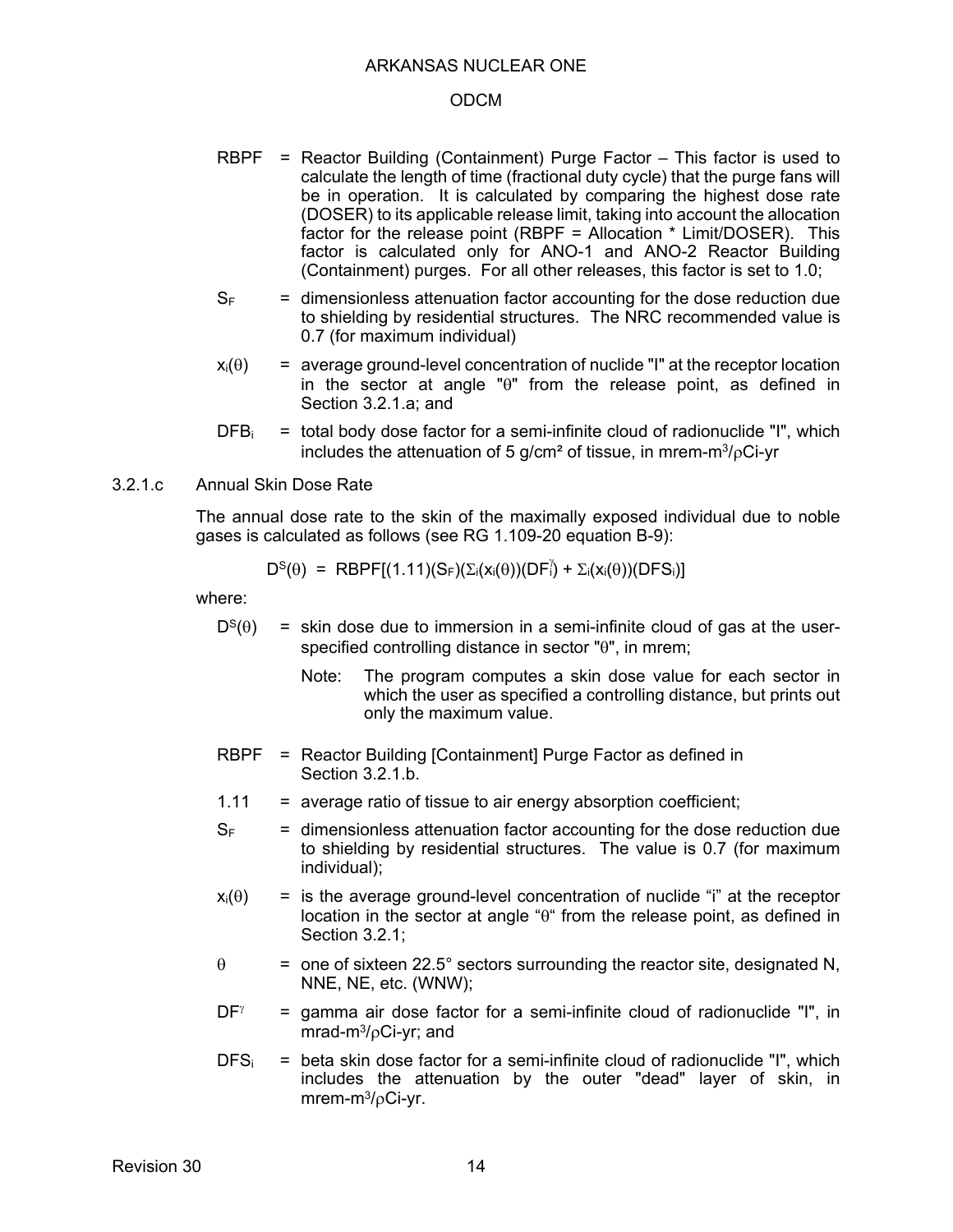## ODCM

## 3.2.2 I-131, Tritium and Particulate Release Dose Rate Effects

The annual dose rate to the maximally exposed individual for I-131, tritium and radionuclides in particulate form with half-lives greater than eight days is calculated as follows:

 $\mathsf{DR}^{\mathsf{TOT}} = (\mathsf{RBPF})(\mathsf{DR}^{\mathsf{I}} + \mathsf{DR}^{\mathsf{G}} + \mathsf{DR}^{\mathsf{M}})$ 

where:

- RBPF = Reactor Building (Containment) Purge Factor as defined in Section 3.2.1.b;
- DR<sup>I</sup> = dose rate to the controlling age group (infant) associated with the inhalation of radioiodines and particulates, as calculated in Section 3.4.1.b;
- $DR<sup>G</sup>$  = dose rate from direct exposure to activity deposited on the ground plane, as calculated in Section 3.4.1.a; and
- $DR<sup>M</sup>$  = dose rate to the controlling age group (infant) and the controlling organ for ingestion of food (milk), as calculated in Section 3.4.1.d.

Calculation of the annual dose rate considers the infant as the most restrictive age group. The organs that are considered as contributing to the dose rate are: skin, bone, liver, total body, thyroid, kidney, lung, and GI-LLI. The food pathway for the infant is considered to be from milk only. All three pathways will contribute to the total body dose, while the skin will be affected by only the ground plane pathway. The other organs are affected only by the inhalation and food pathways.

### 3.3 Dose Due to Noble Gases

The air dose in unrestricted areas due to noble gases released in gaseous effluents shall be less than or equal to 5 mrad for gamma radiation and 10 mrad for beta radiation for any calendar quarter for each unit. The objective of less than or equal to 10 mrad of gamma radiation and 20 mrad of beta radiation for a calendar year per unit (2.5 mrad and 5 mrad respectively per quarter) should be used for planning releases.

Note: The following equations have been simplified from equations in NUREG-0133, Revision 0, in that there are no free-standing stacks at ANO. The equations were further simplified in that there are no long term (i.e., continuous) releases. The individual stack vents are sampled weekly, or are assigned a release period of 168 hours per sample (i.e., considered as short term (batch) releases). Individual samples are to be taken for each waste gas release and Reactor (Containment) Building purge.

## 3.3.1 Beta and Gamma Air Doses from Noble Gas Releases

Using the average ground level concentration of radionuclide "I" at the receptor location calculated in Section 3.2.1.a, the associated annual gamma or beta air dose may be calculated by the following equation (see RG 1.109-20 equation B-5).

$$
D^{\gamma}(\theta) \text{ or } D^{\beta}(\theta) = \Sigma_i [(x_i(\theta))(DF^{\gamma} \text{ or } DF^{\beta})]
$$

where:

- D<sup>*i*</sup>( $\theta$ ) or D<sup>β</sup>( $\theta$ ) = the gamma or beta air dose for the controlling distance in sector " $\theta$ " (only the maximum value is reported), and
- $=$  gamma or beta air dose factors for a uniform semi-annual infinite cloud of nuclide  $"I"$ , in mrad-m $3/6$ Ci-vr.  $DF_i^{\gamma}$ or DF $_i^{\beta}$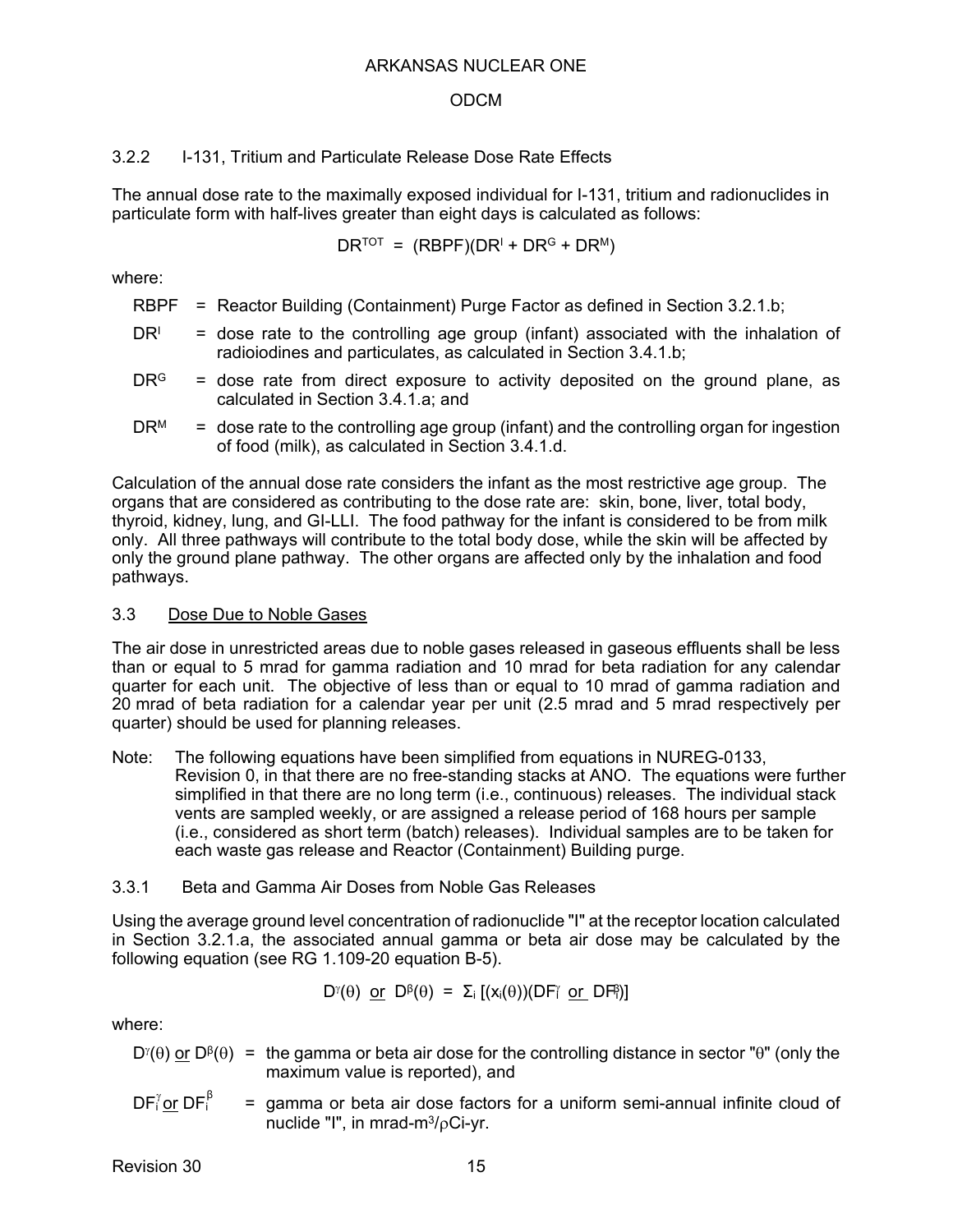## ODCM

## 3.4 Dose Due to I-131, Tritium, and Particulates in Gaseous Effluents

The calculational methodology for determining the dose to an individual from I-131, tritium, and radionuclides in particulate form with half-lives greater than 8 days in gaseous effluents released to unrestricted areas as specified in the Limitations is in this section.

The child is the controlling age group unless stated otherwise.

The inhalation and ground plane pathways are considered to exist at all locations. The grasscow-milk, grass-cow-meat, and vegetation pathways are used where applicable.

It is assumed that iodines are in the elemental form.

A dispersion parameter of  $2.0E-5$  sec/m<sup>3</sup> (per ANO-1/ANO-2 SAR, Section 2.3) is used for "w" in the inhalation pathway since the majority of gaseous activity released from the site is within the 8 to 24 hours time frame (i.e., Reactor Building [Containment] purges and Waste Gas Decay tanks).

The equation is:

$$
\mathsf{D}^\text{TOT}~=~\mathsf{D}^\text{G} + \mathsf{D}^\text{l} + \mathsf{D}^\text{V} + \mathsf{D}^\text{L} + \mathsf{D}^\text{M} + \mathsf{D}^\text{F}
$$

- $D^{TOT}$  = total dose:
- $D^G$  = dose contribution from ground plane deposition as calculated in Section 3.4.1.a;
- DI = dose contribution from inhalation of radioiodines, tritium, and particulates (> 8 days) as calculated in Section 3.4.1.b;
- $D^V$  = dose contributions from consumption of vegetation (defined as produce) for humans and stored feed for cattle. See Section 3.4.1.c for calculations;
- $D<sup>L</sup>$  dose contributions from consumption of fresh leafy vegetables (defined as garden products) for humans and pasture grass for cattle. See Section 3.4.1.c for calculations;
- $D^M$  = dose contribution from consumption of cow's milk; and
	- Note: Consumption by the cow of both stored feeds and pasture grasses is taken into account when calculating this dose contribution. Concentration factors for both food sources are calculated.
- $D<sup>F</sup>$  = dose contribution from consumption of meat.
	- Note: Consumption by the cow of both stored feeds and pasture grasses is taken into account when calculating this dose contribution. Concentration factors for both types of animal are calculated.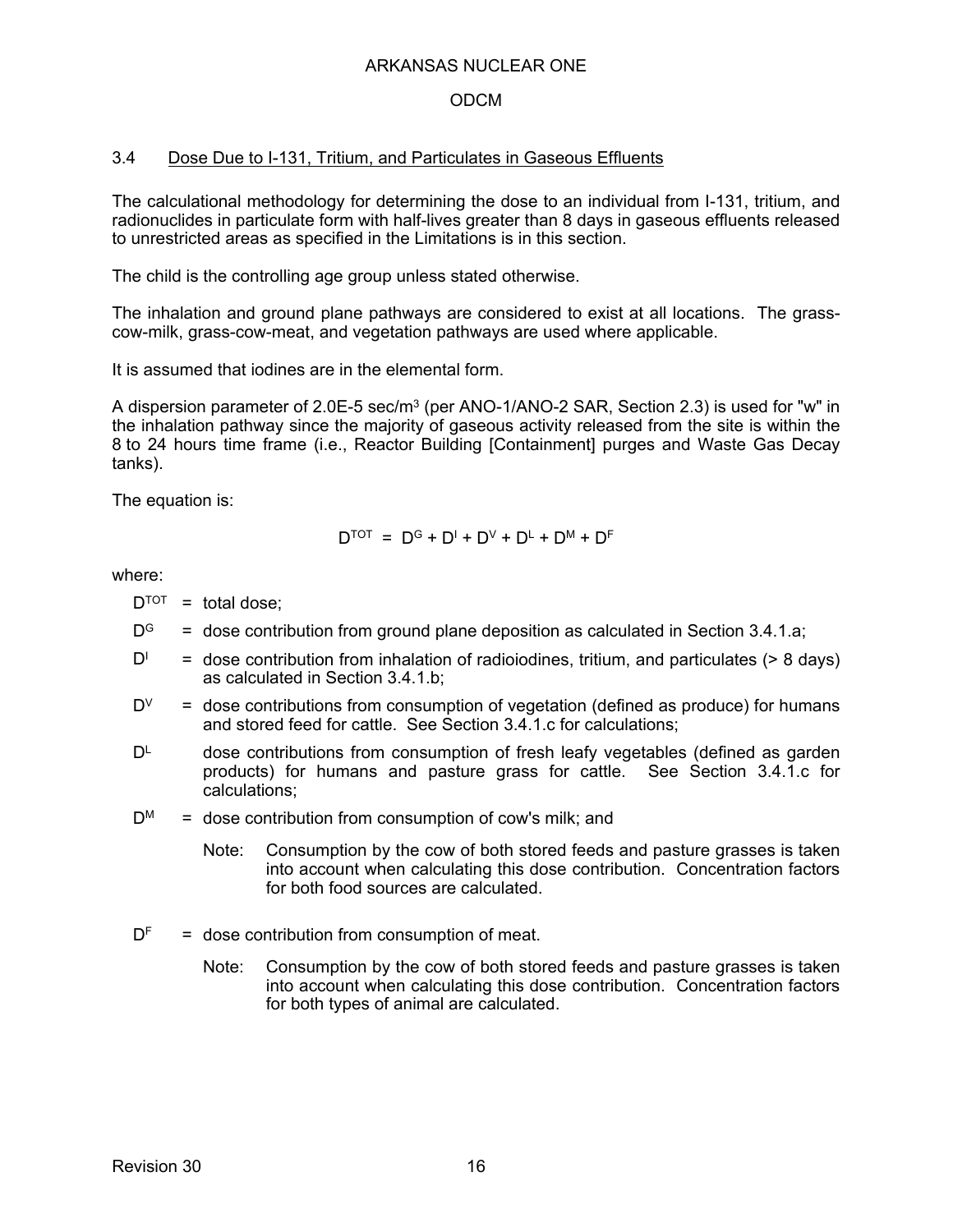## 3.4.1 Total Dose from Atmospherically Released Radionuclide

After the calculation of the concentration factors from the applicable parts of Section 3.4.1, the maximum individual dose as calculated for controlling age group "a" and controlling organ "j", in sector  $\theta$  at the controlling distance "r" is given from:

| $\mathsf{D}^\mathsf{G}(\mathsf{r},\theta,\mathsf{j},\mathsf{a})$   | (Section 3.4.1.a)                                                                  | for ground plane deposition |
|--------------------------------------------------------------------|------------------------------------------------------------------------------------|-----------------------------|
| $\mathsf{D}^{\mathsf{I}}(\mathsf{r},\theta,\mathsf{j},\mathsf{a})$ | (Section 3.4.1.b)                                                                  | for inhalation              |
|                                                                    | $D^{V}(r,\theta,j,a) = \sum_{i} DFI_{ija}U_{a}^{V}C_{i}^{V}(r,\theta)$             | for produce                 |
|                                                                    | $D^{\perp}(r,\theta,j,a) = \sum_{i} DFI_{ija}U_{a}^{\perp}C_{i}^{\perp}(r,\theta)$ | for leafy vegetables        |
|                                                                    | $D^{M}(r, \theta, j, a) = \sum_{i} DFI_{ija}U_{a}^{M}C_{i}^{M}(r, \theta)$         | for cow's milk              |
|                                                                    | $D^{F}(r, \theta, j, a)$ = $\sum_{i} DFI_{ija}U_{a}^{F}C_{i}^{F}(r, \theta)$       | for meat                    |

| a                                     | = controlling age group (infant, child, teen, or adult);                                                                                                                                                                                                                                                                                                                                              |  |  |
|---------------------------------------|-------------------------------------------------------------------------------------------------------------------------------------------------------------------------------------------------------------------------------------------------------------------------------------------------------------------------------------------------------------------------------------------------------|--|--|
| j                                     | = controlling organ (bone, liver, total body, thyroid, kidney, lung, or GI-LLI);                                                                                                                                                                                                                                                                                                                      |  |  |
| r                                     | = user-selected distance from the release point to the receptor location in a<br>particular sector, in kilometers (the controlling distance is the same for all<br>airborne pathways, 1.05 km);                                                                                                                                                                                                       |  |  |
| $\theta$                              | = one of sixteen $22.5^{\circ}$ sectors surrounding the reactor site, designated N,<br>NNE, NE, etc. (WNW);                                                                                                                                                                                                                                                                                           |  |  |
| $DFI_{\text{ija}}$                    | = dose conversion factor for ingestion of nuclide "I", organ "j", and age group<br>"a", in mrem/ $\rho$ Ci;                                                                                                                                                                                                                                                                                           |  |  |
|                                       | Note:<br>Values used in these tables are taken from Tables E-11 through<br>E-14 of RG 1.109. DFI $_{\text{lia}}$ is selected according to the controlling<br>organ and age group as specified in the database.                                                                                                                                                                                        |  |  |
| $U_a^V$ , $U_a^L$ , $U_a^M$ , $U_a^F$ | = ingestion rates for produce, leafy vegetables, cow's milk, and meat,<br>respectively, for individuals in age group "a". Values used are taken from<br>Table E-5 of RG 1.109.);                                                                                                                                                                                                                      |  |  |
| $C_i^V$ , $D_i^L$ , $C_i^M$ , $D_i^F$ | = concentration of nuclide "I" for produce, leafy vegetables, cow's milk, and<br>meat, respectively, in $\rho Ci/kg$ or $\rho Ci/liter$ .                                                                                                                                                                                                                                                             |  |  |
|                                       | The program calculates that maximum individual dose for each sector<br>surrounding the plant in which the user has specified a controlling distance<br>for each of the following pathways: A) ground plane deposition;<br>B) inhalation and the ingestion of; C) produce; D) leafy vegetables;<br>E) cow's milk; and F) meat. Only the receptor point receiving the maximum<br>dose value is printed. |  |  |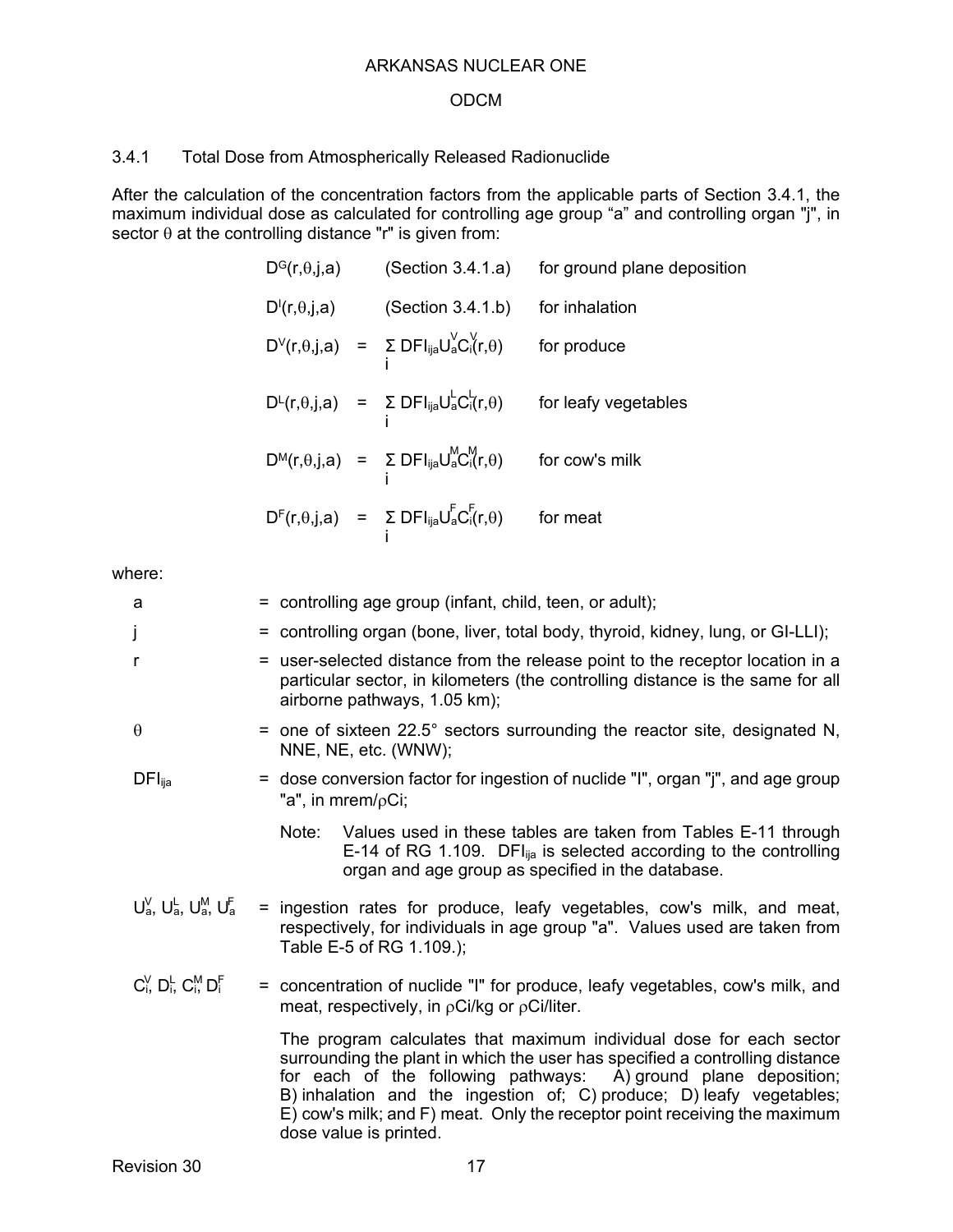#### ODCM

### 3.4.1.a Dose from Ground Plane Deposition

The dose  $D<sup>G</sup>$  from direct exposure to activity deposited on the ground plane is calculated as follows (see RG 1.109-24, equations C-1 and C-2):

$$
D^{G}(R,\theta,j,a) = \{(S_{F})(1.0 \times 10^{12})(\Sigma_{i}[(\lambda_{i}^{-1})(1 - e^{-\lambda_{i}^{+}b})]\}(DOQ(r,\theta))(Q_{i})(DFG_{ij})
$$

where:

| r                | = user-selected distance from the release point to the receptor location in a<br>particular sector, in kilometers. The controlling distance is the same for all<br>airborne pathways (1.05 km);                                                                          |
|------------------|--------------------------------------------------------------------------------------------------------------------------------------------------------------------------------------------------------------------------------------------------------------------------|
| $\theta$         | = one of sixteen 22.5° sectors surrounding the reactor site, designated N, NNE,<br>NE, etc. (WNW);                                                                                                                                                                       |
| a                | = user-selected age group (infant, child, teen, adult) which is the same controlling<br>age group used for all airborne pathways (child);                                                                                                                                |
| J                | = user-selected organ (bone, liver, total body, thyroid, kidney, lung, GI-LLI) which<br>is the same controlling organ used for all airborne pathways;                                                                                                                    |
| $\{\}$           | = represents the concentration factor stored in the database;                                                                                                                                                                                                            |
| $S_F$            | = dimensionless attenuation factor accounting for the dose reduction due to<br>shielding by residential structures. The value is 0.7 (for maximum individual);                                                                                                           |
|                  | 1.0 x 10 <sup>12</sup> = number of $pCi$ per Ci;                                                                                                                                                                                                                         |
| $\lambda_i$      | $=$ decay constant of nuclide "I" in hr <sup>-1</sup> ;                                                                                                                                                                                                                  |
| $t_{\rm b}$      | = length of time over which the accumulation is evaluated (nominally 15 years<br>which is the approximate midpoint of facility operating life or $1.31 \times 10^5$ hours);                                                                                              |
| $DOQ(r, \theta)$ | = average relative deposition of the effluent at the receptor location "r" in sector<br>" $\theta$ ", considering depletion of the plume during transport, in m <sup>2</sup> (1.7E-8/m <sup>2</sup> );                                                                   |
| Qi               | = release of nuclide "I" in curies, and                                                                                                                                                                                                                                  |
| $DFG_{ii}$       | = open field ground plane dose conversion factor for organ "j" (total body or skin)<br>from radionuclide "I", in mrem-m <sup>2</sup> / $\rho$ Ci-hr. The dose factor is selected according<br>to the user-specified controlling age group "a" and controlling organ "j". |
| 3.4.1.b          | Dose from Inhalation of Radionuclides in Air                                                                                                                                                                                                                             |

The dose DI to organ "j" of age group "a" associated via inhalation of radioiodines and particulates is (see RG 1.109-25, Equations C-3 and C-4):

$$
D^i(r, \theta, j, a) = (3.17 \times 10^4)(R_a)(\Sigma_i[(Q_i)(D2DPX/Q(r, \theta))(DFA_{ija})]
$$

where:

- r = user-selected distance from the release point to the receptor location in a particular sector, in kilometers. The controlling distance is the same for all airborne pathways (1.05 km);
- $\theta$  = one of sixteen 22.5° sectors surrounding the reactor site, designated N,
	-

NNE, NE, etc. (WNW);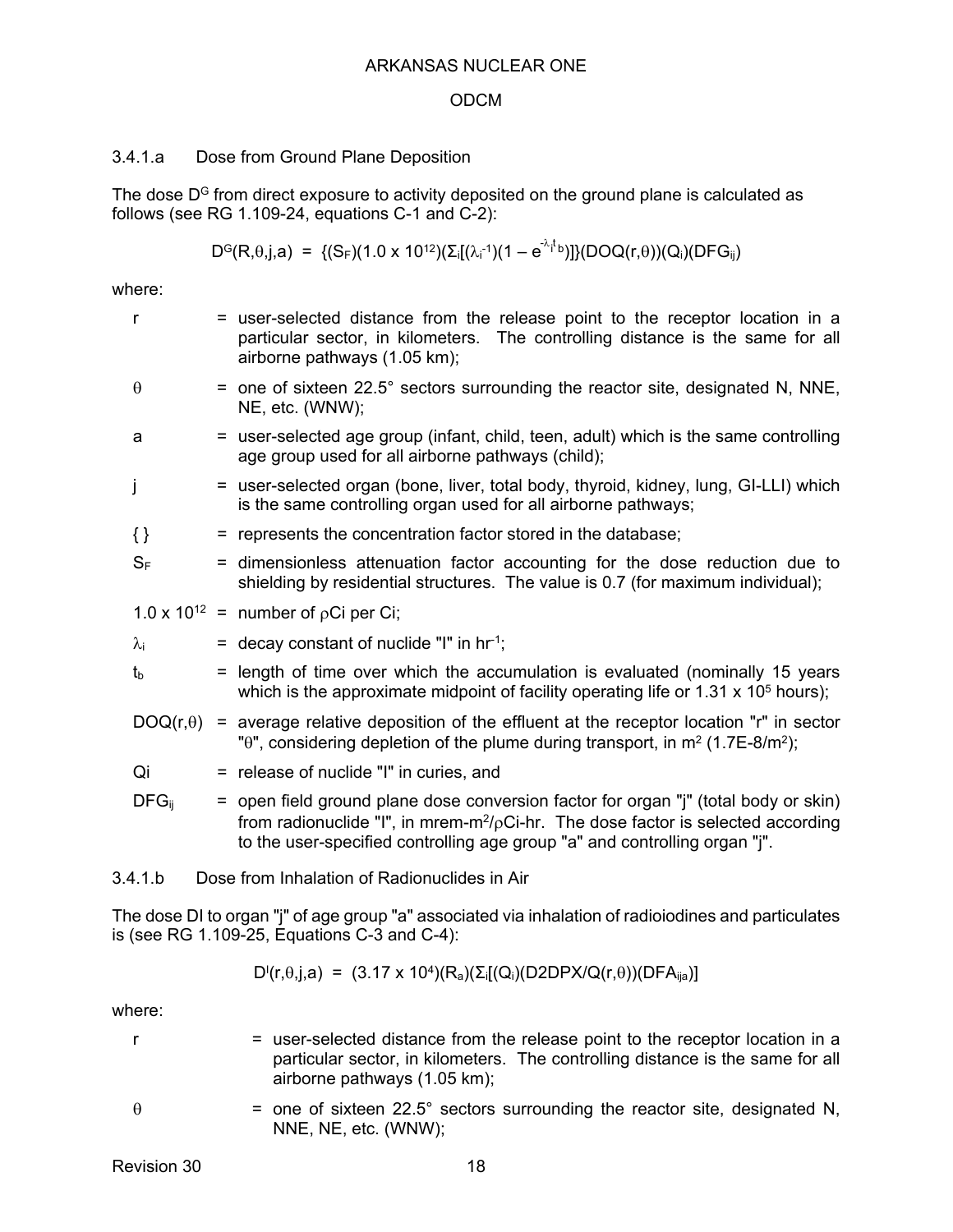### ODCM

- j = user-selected organ (bone, liver, total body, thyroid, kidney, lung, GI-LLI) and is the same controlling organ as that used for all airborne pathways;
- 
- a = user-selected age group (infant, child, teen, adult) and is the same controlling age group as that used for all airborne pathways;
- $3.17 \times 10^4$  = number of  $p$ Ci/Ci divided by the number of seconds/year;
- $R_a$  = annual air intake for individuals in age group "a" (in m<sup>3</sup>/year). The air intake factor is selected in accordance with the user-specified controlling age group;
- $Q_i$  = release of nuclide "I" in curies;
- $D2DPX/Q(r,\theta)$  = annual average atmospheric dispersion factor of the radionuclide at the receptor location "r" in sector " $\theta$ " (in sec/m<sup>3</sup>) as calculated; and
	- Note: This includes depletion (for radioiodines and particulates) and radioactive decay of the plume.
- $DFA_{\text{lia}}$  = inhalation dose factor for radionuclide "I", organ "j", and age group "a". The inhalation dose factor is selected in accordance with the user-specified controlling age group "a" and controlling organ "j".
- 3.4.1.c Dose from Nuclide Concentrations in Vegetation
- Note: To reduce the computational overhead of the computer, the calculations for dose resulting from nuclide concentrations in forage, produce and leafy vegetables is performed in three steps.

First, the concentration factors (CF) are computed and stored in the database. The concentration factor includes all the parameters that are considered constant for each nuclide and agricultural activity, such as the radioactive decay constant, removal rate constant, exposure time, etc.

Second, the deposition rate from the plume is multiplied by the concentration factor and the nuclide activity to produce the nuclide concentration as follows:

$$
C_{i}^{V}(r,\theta) = (CF_{i})(DOQ(r,\theta))(Q_{i})
$$

where:

= concentration of nuclide "I" at the receptor location  $(r,\theta)$ ;  $C_i(r, \theta)$ 

 $CF_i$  = concentration factor of nuclide "I";

V

 $DOQ(r, \theta)$  = relative deposition of nuclide "I". For the short term dispersion option, DOQ is replaced by (F x DOQ), where F is the short term dispersion correction factor;

$$
Q_i
$$
 = quantity of nuclide "I" released in curies.

For carbon-14 and tritium, the nuclide concentration is calculated from the concentration factor times the decayed and depleted X/Q for radioiodines and particulates (D2DPX/Q), times the quantity of nuclide "I" released in curies. For the short term dispersion option, D2DPX/Q is replaced by F x D2DPX/Q, where F is the short term dispersion correction factor.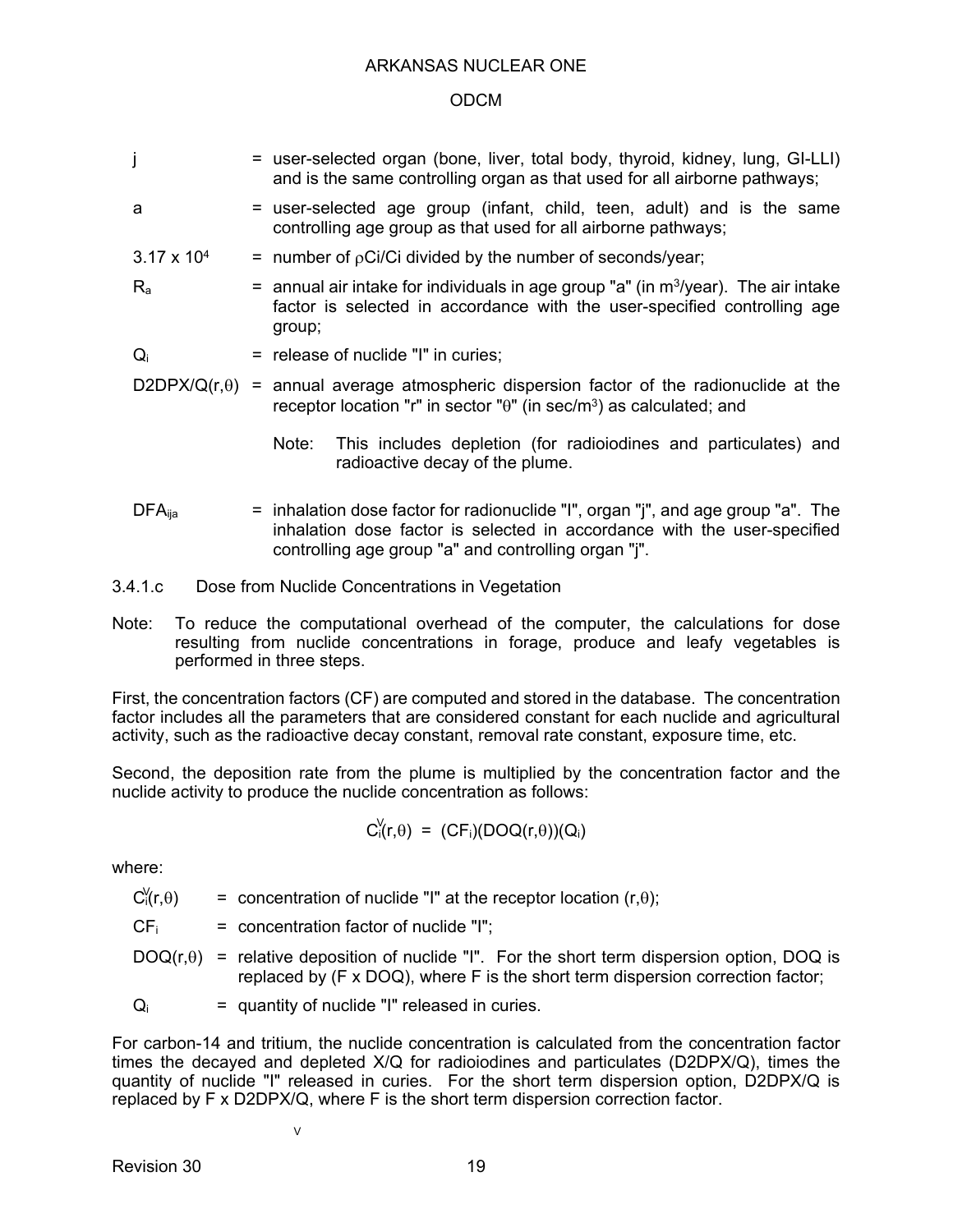#### ODCM

$$
C_T(r,\theta) = (CF_T)(D2DPX/Q(r,\theta))(Q_T) \text{ for tritium, and}
$$

 $CFV_{14}(r,\theta) = (CF_{14})(D2DPX/Q(r,\theta))(Q_{14})$  for carbon-14

Third, the nuclide concentrations for a particular pathway (produce, leafy vegetables, cow's milk, and meat) are summed and multiplied by: 1) the ingestion rate for a particular age group and 2) the dose conversion factor:

$$
D(r,\theta,j,a) = \Sigma_i [(DFI_{ija})(U_a)(C'(r,\theta))]
$$

where:

- r = user-selected distance from the release point to the receptor location in a particular sector, in kilometers (1.05 km);
- $\theta$  = one of sixteen 22.5° sectors surrounding the reactor site, designated N, NNE, NE, etc. (WNW);

j = user-selected organ (bone, liver, total body, thyroid, kidney, lung, GI-LLI), and is the same controlling organ as that used for all airborne pathways;

a = user-selected age group (infant, child, teen, adult), and is the same controlling age group as that used for all airborne pathways;

- $DFI<sub>lia</sub>$  = dose conversion factor for ingestion of nuclide "I", organ "j", and age group "a", in mrem/oCi, according to the controlling organ and age group;
- Ua  $=$  annual ingestion rate of food in a particular pathway (kilograms/year or liters/year) for individuals in age group "a", according to the controlling age group; and
- $C''_1(r,\theta)$  = concentration of nuclide "I" at the receptor location (r, $\theta$ ).
- 3.4.1.c.1 Calculating Vegetation Concentration Factors

NUREG-0133 calculations for radioiodines and particulate radionuclides (except tritium and carbon-14), the concentration factor of nuclide "I" in and on vegetation is estimated as follows:

$$
CF_i^V = (CONST)(\frac{r}{(Y_v)(\lambda_i)}) (\overset{\lambda_i}{e}^{t + h})(f)
$$

where:

- = concentration factor of radionuclide "I" in vegetation (forage, produce, or leafy vegetables), in m2-hr/kg;  $CFY$
- CONST = 1.14 x 10<sup>8</sup> number of <sub>p</sub>Ci per Ci (10<sup>12</sup>) divided by the number of hours per year (8760);
- $r =$  is the fraction of deposited activity retained on crops, leafy vegetables, or pasture grass, from airborne radioiodine and particulate deposition:

 $r = 1.00$  for radioiodines

 $r = 0.20$  for particulates

 $Y_v$  = agricultural productivity (yield or vegetation area density), in kg (wet weight)/m<sup>2</sup>:

 $Y_s$  = 2.0 kg/m<sup>2</sup> for stored animal feed for grass-animal-man pathways

 $Y_{o}$  = 0.7 kg/m<sup>2</sup> for pasture grass for grass-animal-man pathways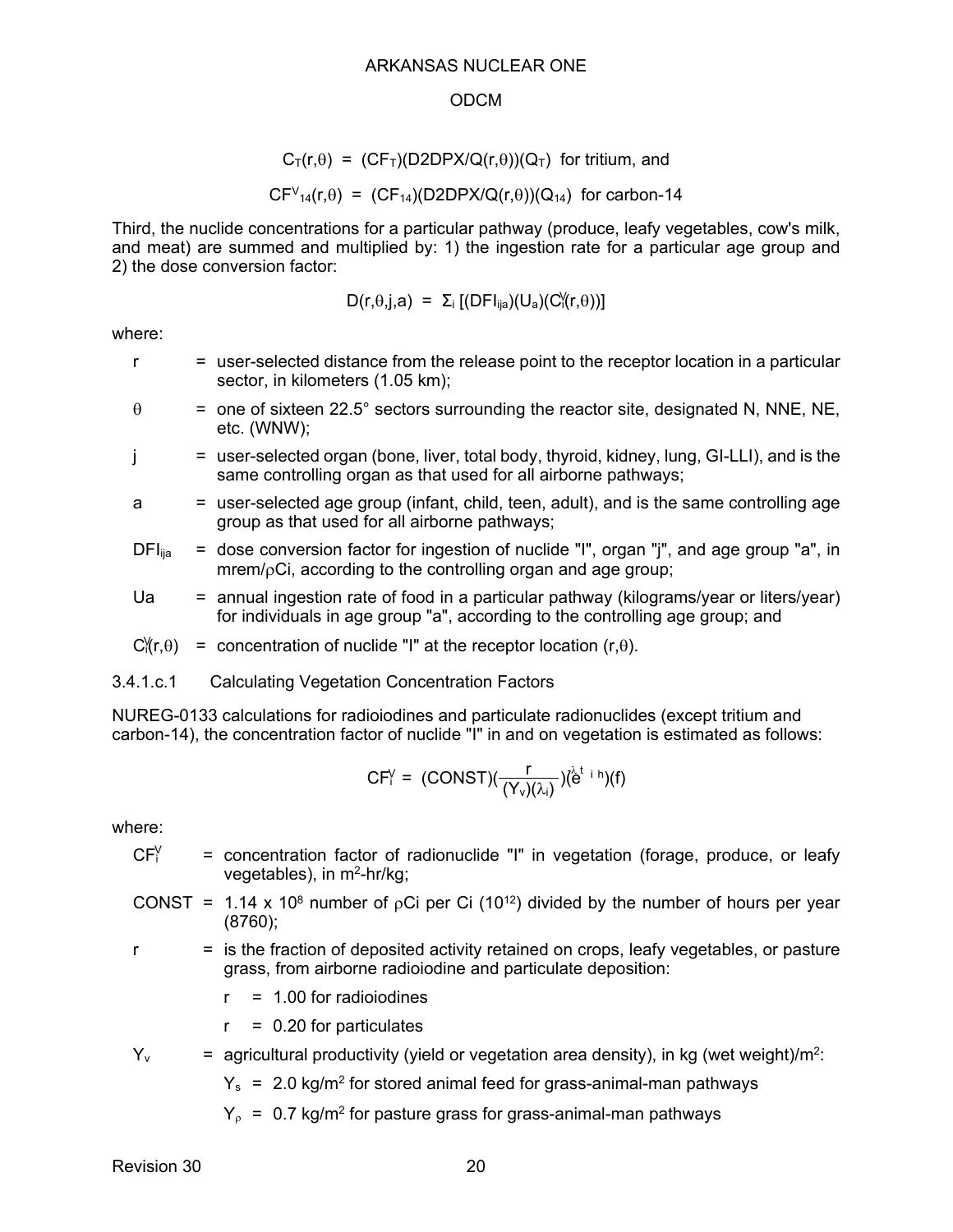- $Y_1$  = 2.0 kg/m<sup>2</sup> for leafy vegetation (fresh) for crop/vegetation-man pathways
- $Y<sub>q</sub> = 2.0$  kg/m<sup>2</sup> for garden produce (stored vegetables) for crop/vegetation-man pathways
- $\lambda_i$  = is the decay constant of nuclide "I" in hr<sup>-1</sup>;
- $t<sub>h</sub>$  = is a holdup time that represents the time interval between harvest and consumption of the food, in hours:
	- $t<sub>h</sub> = 0$  hours for pasture grass consumed by animals
	- $t<sub>h</sub>$  = 2160 hours for stored feed consumed by animals
	- $t<sub>h</sub>$  = 24 hours for leafy vegetables consumed by humans
	- $t<sub>h</sub>$  = 1440 hours for produce consumed by humans
- $f =$  is the fraction of leafy vegetables or produce grown in garden of interest:
	- $f = 0.76$  for the fraction of produce ingested, grown in garden of interest (this is  $f<sub>q</sub>$  in equation C-13 of RG 1.109)
	- $f = 1.00$  for the fraction of leafy vegetables grown in garden of interest (this is  $f_1$  in equation C-13 of RG 1.109)
	- $f = 1.00$  for all other pathways

3.4.1.c.2 Concentration Factor for Carbon-14

For carbon-14, the concentration factor in and on vegetation is estimated as follows (see RG 1.109-26, equation C-8):

$$
CFV_{14} = (2.2 \times 10^7)(\rho)
$$

where:

- $CFV_{14}$  = concentration factor of carbon-14 in and on vegetation, in m<sup>2</sup>-hr/kg; and
- $\rho$  = is defined as the ratio of total annual release time (for C-14 atmospheric releases) to the total annual time during which photosynthesis occurs (taken to be 4400 hours), under the condition that the value of " $\rho$ " should never exceed unity. For continuous C-14 releases, " $p$ " is taken to be unity (thus, the value of 2.2 x 10<sup>7</sup> is stored for CF $v_{14}$ in lieu of a site specific value for " $\rho$ ").

## 3.4.1.c.3 Concentration Factor for Tritium

The concentration factor for tritium in vegetation is calculated from the tritium concentration in air surrounding the vegetation (see RG 1.109-27, equation C-9):

$$
CF_{T}^{V} = \frac{1.2 \times 10^{7}}{H}
$$

where:

- $CF_{T}^{\vee}$  = concentration factor for tritium in vegetation (in m<sup>2</sup>-hr/kg); and
- H  $=$  absolute humidity at the location of the vegetation, in g/m<sup>3</sup> (the regulatory default value for "H" is  $8.0$  grams/m<sup>3</sup>).

Thus, the value 1.5 x 10<sup>6</sup> is stored for CF $_Y^V$  in lieu of a site specific value for "H".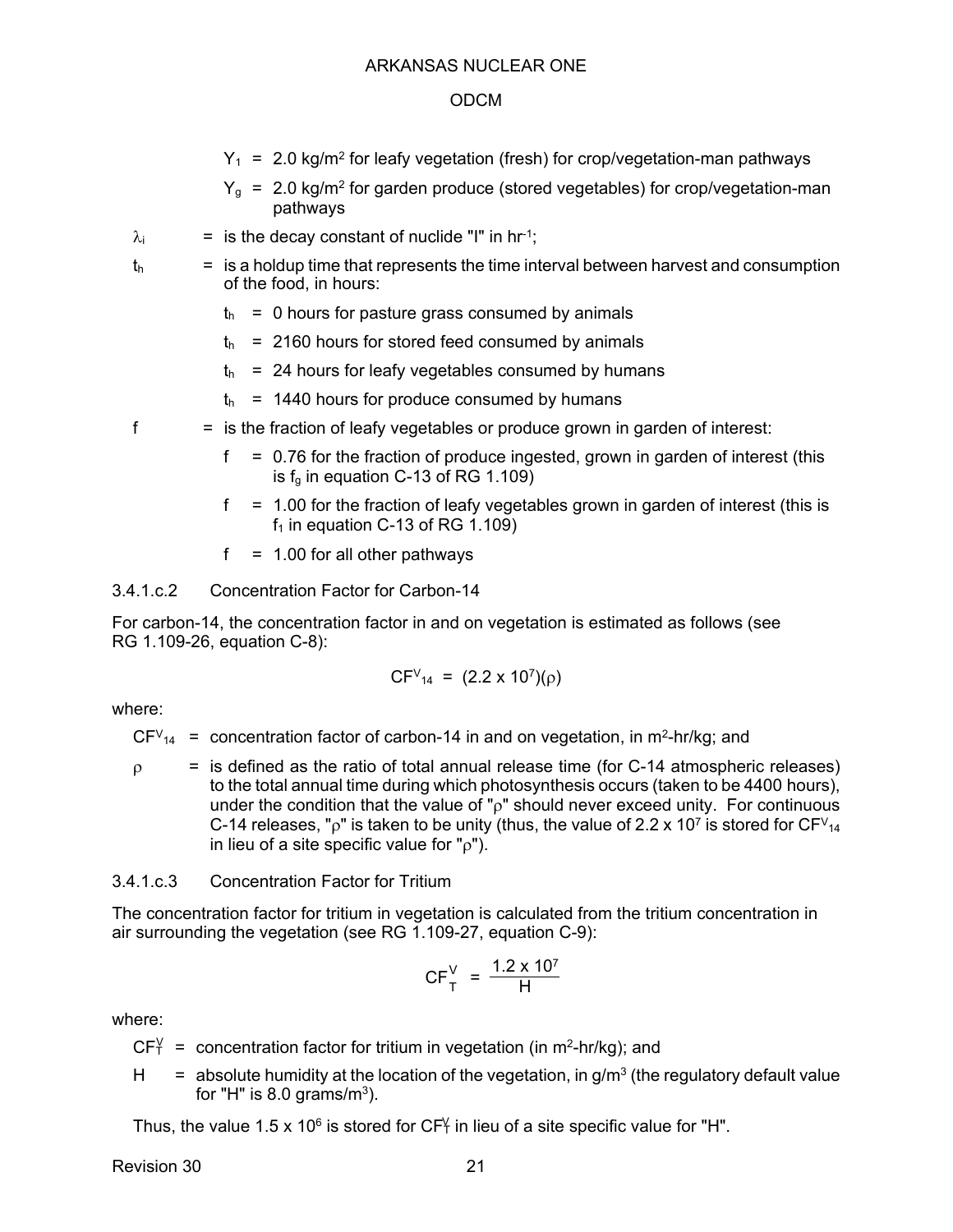#### ODCM

#### 3.4.1.c.4 Nuclide Concentrations in Produce and Leafy Vegetables

The concentrations in and on produce and leafy vegetables of all radioiodine and particulate nulcides "I" (except carbon-14 and tritium) are calculated as follows:

 $C_1^{\vee}(r,\theta) = (CF_1^{\vee})(DOQ(r,\theta))(Q_i)$  for produce; and

 $C_1^L(r,\theta) = (CF_1^L)(DOQ(r,\theta))(Q_i)$  for leafy vegetables

where:

= concentration factor of nuclide "I" in produce;  $CF<sup>V</sup>$ 

= concentration factor of nuclide "I" in leafy vegetables;  $CF<sup>L</sup>$ 

Note that the difference between CF $_1^\prime$  and CF $_1^\prime$  are the values for t $_\text{h}$  and f $_\text{1.}$ 

 $DOQ(r,\theta)$  = relative deposition of the radionuclide "I" at the receptor  $(r,\theta)$ ; and  $Q_i$  = release of nuclide "I" (in curies).

The C-14 and H-3 nuclide concentrations are calculated from the concentration factors times the decayed and depleted radioiodine relative deposition D2DPX/Q times the fraction grown in the garden of interest ( $f_g = 0.76$ ,  $f_1 = 1.0$ ):

> $C_T^V(r,\theta) = (CF_T^V)(D2DPX/Q(r,\theta))(Q_T)(f_g)$  $C^{\perp}_{\tau}(r,\theta) = (CF^{\perp}_{\tau})(D2DPX/Q(r,\theta))(Q_{\tau})(f_{1})$  for tritium  $C_{14}^{V}(r,\theta) = (CF_{14}^{V}(D2DPX/Q(r,\theta))(Q_{14})(f_g)$  $C_{14}^{L}(r,\theta) = (CF_{14}^{L})(D2DPX/Q(r,\theta))(Q_{14})(f_{1})$  for carbon-14

3.4.1.d Nuclide Concentration in Cow's Milk

The radionuclide concentration in cow's milk is dependent upon the quantity and contamination level of feed consumed by the animal. The concentration is estimated (see RG 1.109-27, equations C-10 and C-11) as follows:

$$
C_{i}^{m}(r,\theta) \; = \; \{ (F_{m})(Q_{F})(e^{ - \lambda_{i} t_{f}})[(f_{p})(f_{s})(CF^{V}_{i}) + (1 - f_{p})(CF^{V}_{i}) + (f_{p})(1 - f_{s})(CF^{V}_{i}) ] \} (D(r,\theta)(Q_{i})
$$

where:

 $C_0^m(r,\theta)$  = is the concentration of nuclide "I" in cow's milk at the receptor location (r, $\theta$ ), in Ci/liter;

- $\{\}$  = the expression in brackets represents the concentration factor (note that the concentration factor for cow's milk involves two different vegetation concentration factors (see below));
- $F_m$  = average fraction of the cow's daily intake of radionuclide "I" (which appears in each liter of milk), in days/liter;

 $Q_F$  = amount of feed consumed by the cow per day, in kg/day (wet weight);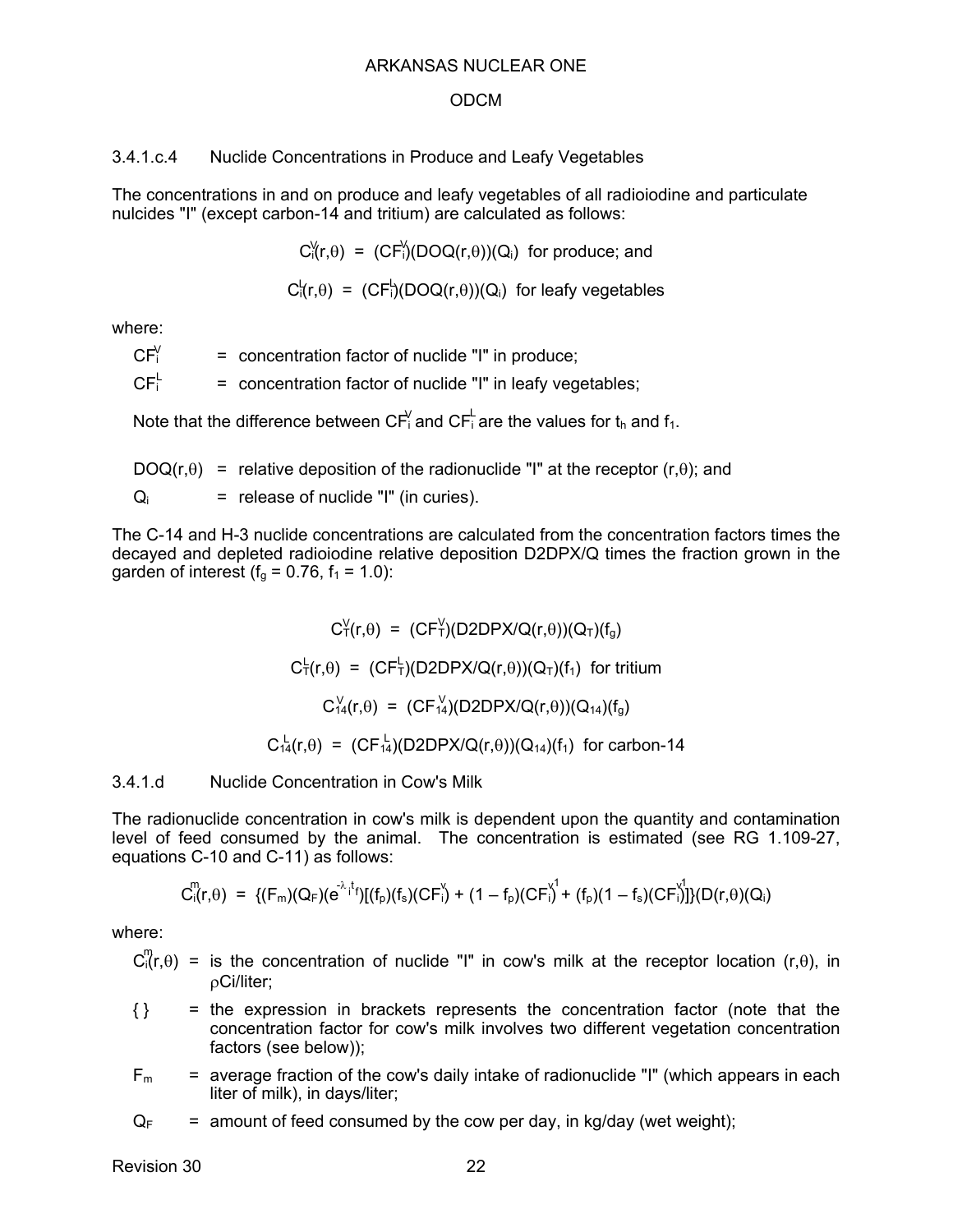- $\lambda_i$  = decay constant of nuclide "I" in hr<sup>-1</sup>;
- $t_f$  = average transport time of the activity from the feed into the milk and to the receptor (a value of 2 days is assumed);
- $fp = fraction of the year that cows graze on pasture;$
- $f<sub>s</sub>$  = fraction of daily feed that is pasture grass when the cow grazes on pasture;
- $=$  vegetation concentration factor of nuclide "I" on pasture grass with the holdup time  $t<sub>h</sub> = 0$  days, in  $\rho Ci/kg$  (refer to the explanation of the vegetation concentration factor calculation);  $CF_i^v$
- = vegetation concentration factor of nuclide "i" in stored feeds with the holdup time  $t_h$  = 90 days, in  $pCi/kg$  (refer to the explanation of the vegetation concentration factor calculations);  $CF_i^{\vee 1}$
- $D(r,\theta)$  = relative deposition DOQ(r, $\theta$ ) of the radionuclides, except carbon-14 and tritium. For carbon-14 and tritium, the decayed and depleted dispersion factor  $D2DPX/Q(r,\theta)$  for radioiodines and particulates (in sec/m<sup>3</sup>) is used; and
- $Q_i$  = is the release of nuclide "I" in curies.

## 3.4.1.e Nuclide Concentration in Meat

The radionuclide concentration in meat is dependent upon the quantity and contamination level of feed consumed by the animal. The concentration is estimated (see RG 1.109-27, equations C-11 and C-12) as follows:

$$
C_i^f(r,\theta) \; = \; \{(F_f)(Q_F)(e^{-\lambda_i t}s)[(f_p)(f_s)(CF_i^{\vee}) + (1-f_p)(CF_i^{\vee}) + (f_p)(1-f_s)(CF_i^{\vee})]\}(D(r,\theta)(Q_i)
$$

where:

Note: All parameters used in this pathway are for beef cattle.

- $C_i^f(r,\theta)$  = concentration of nuclide "I" in animal flesh at the receptor location (r, $\theta$ ) in  $\rho$ Ci/liter;
- $\{\}$  = the expression in brackets represents the concentration factor (note that the concentration factor for meat involves two different vegetation concentration factors);
- $F_f$  = average fraction of the animal's daily intake of radionuclide "I" which appears in each kilogram of flesh (in days/kg);
- $Q_f$  = amount of feed consumed by the animal per day in kg/day (wet weight);
- $\lambda_i$  = decay constant of nuclide "I" in hr<sup>-1</sup>;
- $t_s$  = average time from slaughter of the animal to consumption by humans (20 days);
- $f<sub>p</sub>$  = fraction of the year that animals graze on pasture;
- $f_s$  = fraction of daily feed that is pasture grass when the animal grazes on pasture;
- $=$  vegetation concentration factor of nuclide "I" on pasture grass with the holdup time  $t<sub>h</sub> = 0$  days in  $pCi/kg$  (refer to the explanation of the vegetation concentration factor calculation); v 1
- = vegetation concentration factor of nuclide "I" in stored feeds with the holdup time  $t_h$  = 90 days, in  $pCi/kg$  (refer to the explanation of the vegetation concentration factor calculation); v 1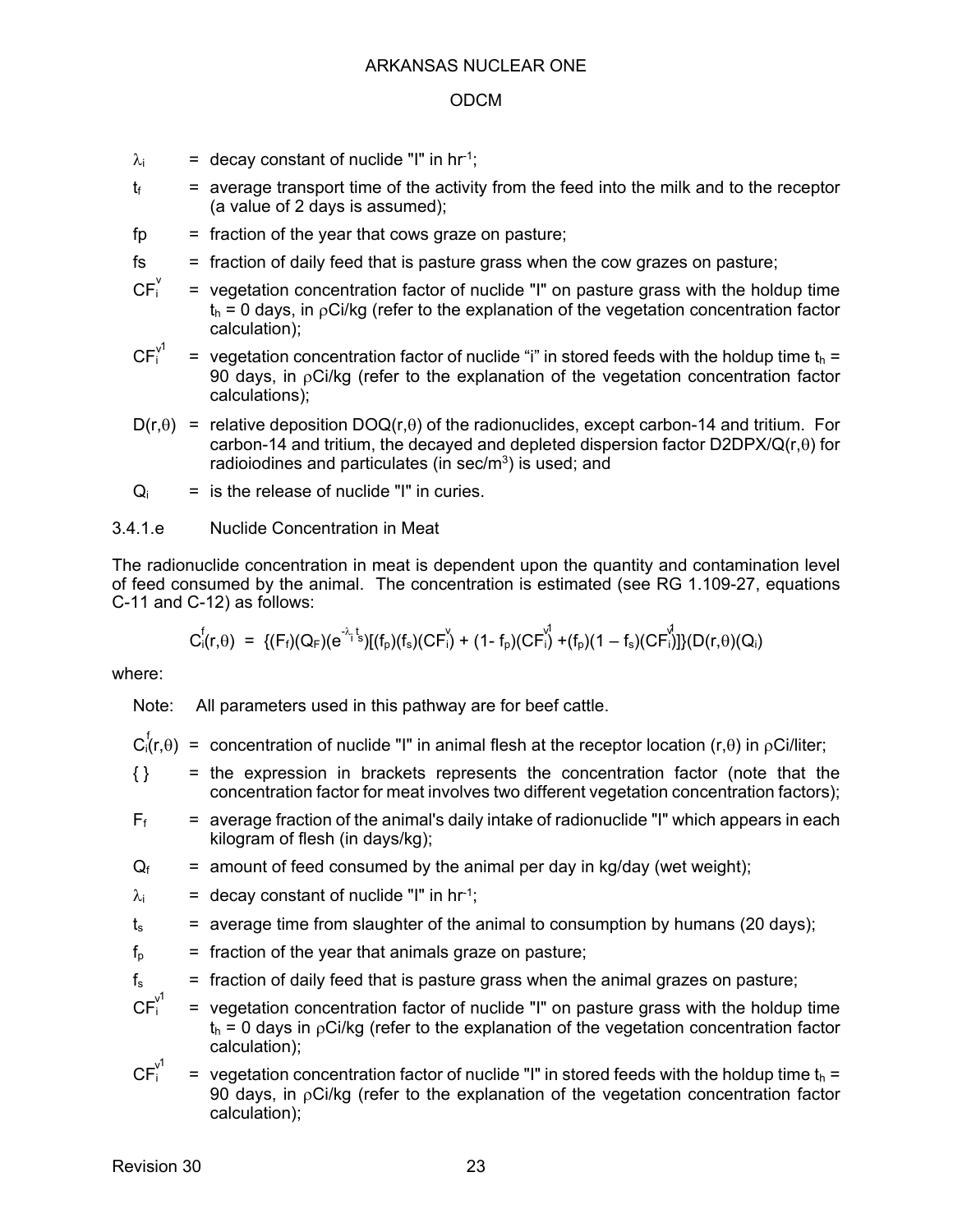### ODCM

- $D(r,\theta)$  = relative deposition DOQ(r, $\theta$ ) of the radionuclides, except carbon-14 and tritium. For carbon-14 and tritium, the decayed and depleted dispersion factor  $D2DPX/Q(r,\theta)$  for radioiodines and particulates (in sec/ $m<sup>3</sup>$ ) is used;
- $Q_i$  = is the release of nuclide "I" (in curies).

### 3.5 Gaseous Effluent Projected Dose Calculation

3.5.1 The quarterly projected dose is based upon the methodology of Sections 3.3 and 3.4, and is expressed as follows:

$$
D_{\text{QP}} = (\frac{D_{\text{QC}} + D_{\text{RP}}}{T})(92)
$$

where:

 $D_{\text{OP}}$  = Quarterly projected dose (mrem);

- $D_{\text{OC}}$  = cumulative dose for the quarter (mrem);
- $D_{RP}$  = dose for current release (mrem);
- $T =$  current days into quarter; and
- 92 = number of days per quarter.

## 3.6 Dose to the Public Inside the Site Boundary

3.6.1 Liquid Releases

Dose to the public inside the site boundary due to liquid releases will be due to ingestion of fish caught from the discharge canal and exposure to sediment along the discharge canal bank while fishing.

3.6.1.a Dose Due to Ingestion of Fish

Dose due to ingestion of fish is calculated using the methodology given in Section 2.2, Liquid Dose Calculation.

3.6.1.b Dose Due to Exposure to Shoreline Sediments

Dose from external exposure to shoreline sediments is calculated from equation A-7 of RG 1.109, Rev. 1, 10/77.

$$
R_{\text{apj}} = 110,000 \big( \frac{(U_{\text{ap}})(M_{\text{p}})(W)}{F} (\Sigma_{i} [(Q_{i})(T_{i})(D_{\text{aipj}})(e^{\lambda_{i}t_{p}})(1-e^{\lambda_{i}t_{b}})]
$$

- $R_{\text{api}}$  = is the total annual dose to organ "j" of individuals of age group "a" from all of the nuclides "I" in pathway in mrem/yr;
- $U_{\text{an}}$  = is the usage factor that specifies exposure time for the maximum individual of age group "a" in hours from Table E-5 of RG 1.109. Sixty-seven hours for shoreline recreation for a teen was chosen. Adult is the controlling age group for ingestion but the maximum usage factor (teen) was used rather than the adult factor to ensure a conservative dose estimate;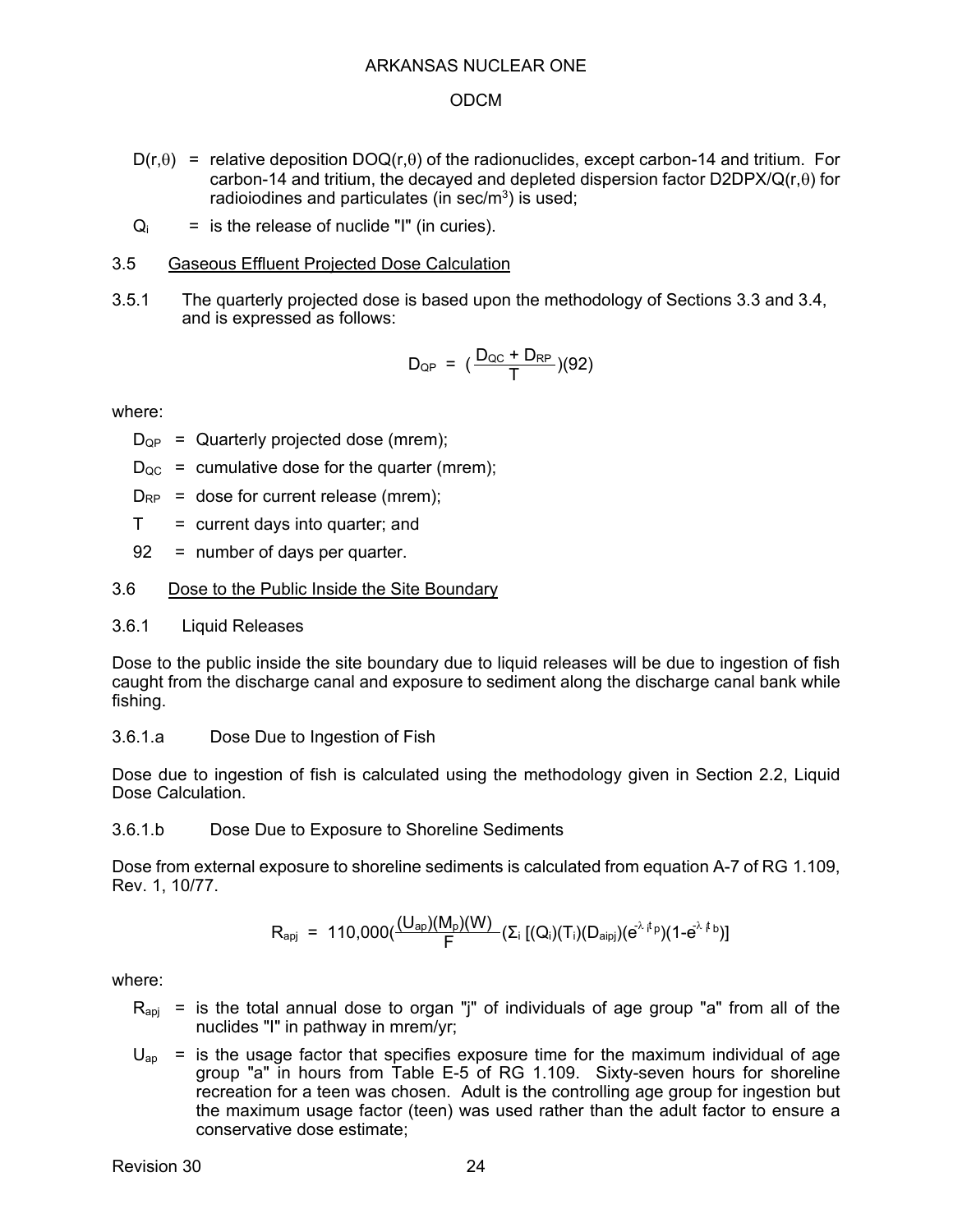- $M<sub>p</sub>$  = is the mixing ratio (reciprocal of dilution factor);
- $W =$  is the shoreline width factor from Table A-2 of RG 1.109. The discharge canal value of 0.1 was chosen;
- $F =$  is the flow rate of the liquid effluent in ft<sup>3</sup>/sec. This was determined by:

F(ft<sup>3</sup>/sec) = waste volume (gal/yr) \* 
$$
\frac{.134 \text{ ft}^3}{1 \text{ gal}} \times \frac{1 \text{ yr}}{8760 \text{ hr}} \times \frac{1 \text{ hr}}{3600 \text{ sec}}
$$

where:

- $Q_i$  = is the release of nuclide "I" in Ci/yr;
- $T_i$  = is the radioactive half-life of nuclide "I", in days, from Radioactive Decay Data Tables, Technical Information Center, U. S. Dept. of Energy, 1981;
- $D_{\text{aini}}$  = is the dose factor specific to age group "a", nuclide "I", and organ "j" from Table E-6 of RG 1.109;
- $\lambda_i$  = is the radioactive decay constant of nuclide "I" in hr<sup>-1</sup>;
- $t<sub>p</sub>$  = is the average transit time for nuclides to reach the point of exposure. A value of 0 hours was chosen due to the proximity of the discharge canal to the plant; and
- $t<sub>b</sub>$  = is the period of time for which sediment is exposed to the contaminated water in hours. The mid-point of plant operating life, 15 years was chosen per RG 1.109.
- 3.6.2 Airborne Release

#### 3.6.2.a Dose Due to Noble Gases

Dose to fisherman at the discharge canal can be calculated by the ratio of dispersion factor for the discharge canal (1.6E-4 sec/ $\overline{m}^3$  from Table 2-45 SAR, Unit 1, 100 meters downwind in a southerly direction) and the usage factor of 67 hours of shoreline recreation to the values used in Section 3.3 of this manual.

Dose at discharge canal = D<sup>T</sup>(θ) \* 
$$
\frac{1.6E-4}{2.0E-5}
$$
 \*  $\frac{67hr}{8760 hr}$ 

where  $D^{T}(\theta)$  is the noble gas dose calculated by Section 3.3.

3.6.2.b Dose Due to Iodine, Tritium and Particulates from Gaseous Effluents

Section 3.4 calculates total dose for iodine, tritium and particulates as the sum of:

$$
D^{\text{TOT}} = D^{\text{G}} + D^{\text{I}} + D^{\text{V}} + D^{\text{L}} + D^{\text{M}} + D^{\text{F}}
$$

| $DG$ = ground plane deposition;         | $D^L$ = consumption of fresh leafy vegetables; |
|-----------------------------------------|------------------------------------------------|
| $D^1$ = inhalation;                     | $Dm$ = consumption of milk; and                |
| $D^{\vee}$ = consumption of vegetation; | $DF$ = consumption of meat and poultry         |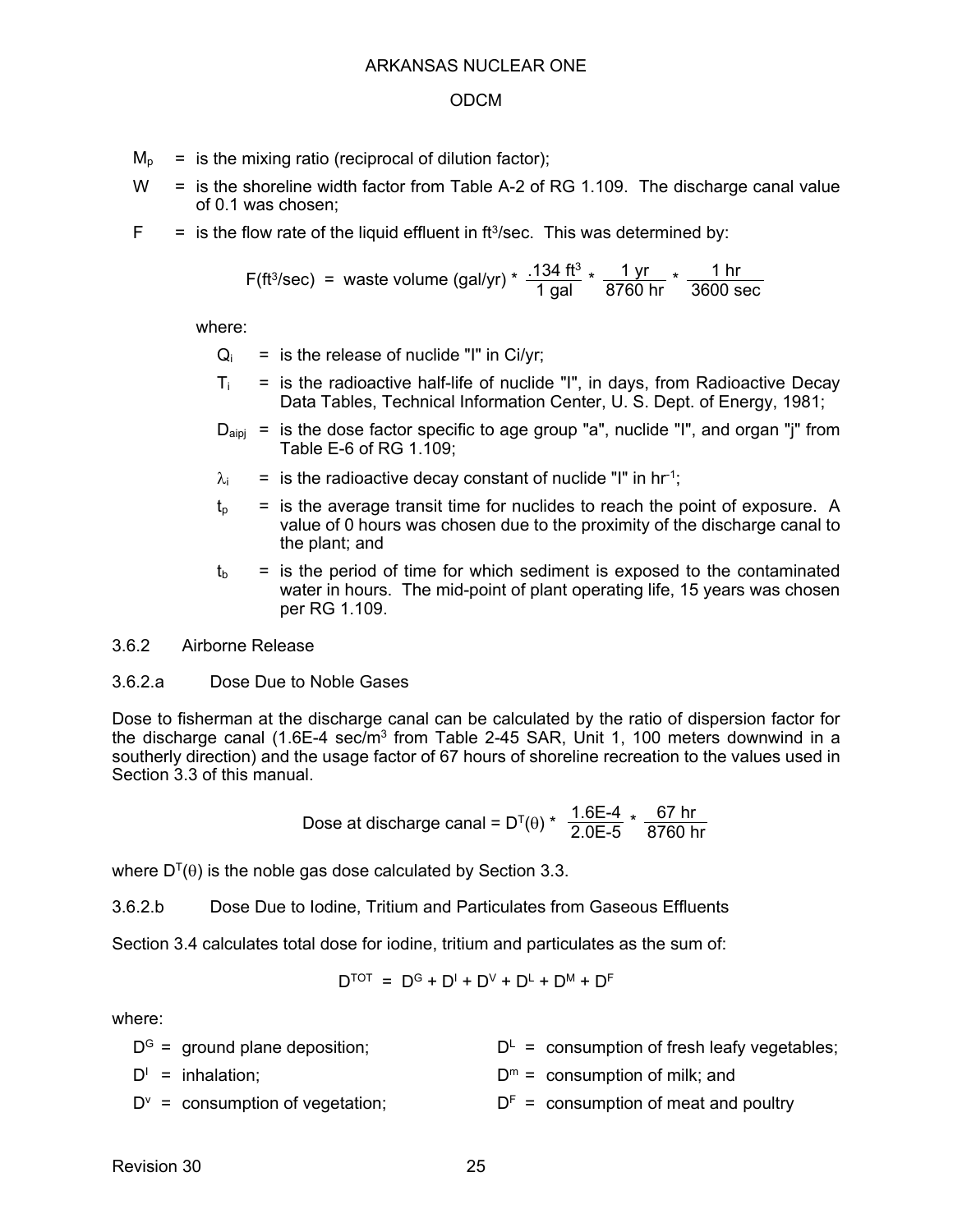#### ODCM

The only contributions relevant to fishing activities at the discharge canal are ground plane deposition and inhalation. As D $^{\text{\tiny{\text{G}}}}$  and D<sup>i</sup> are not independently available, a conservative estimate can be obtained by using the same correction factor developed for noble gas dose to the total dose calculated in Section 3.4 for iodine, tritium and particulates. Depletion of the plume as it travels downwind can be ignored since the fraction remaining in the plume at 100 meters (discharge canal) and 1046 meters (site boundary) are both greater than 90% according to Figure 3 of RG 1.111.

The only activity inside the plant site by members of the public that might contribute a significant dose is fishing along the banks of the discharge canal. Travel along public roads would involve short exposure time and tours of the facility are conducted according to radiological control procedures enforced at the plant to control exposure. Fishing is the only uncontrolled activity.

#### 4.0 ENVIRONMENTAL SAMPLING STATIONS - RADIOLOGICAL

Section 1.0 of the ODCM provides reference to the Radioactivty Effluent Controls Program governed by ANO-1 TS 5.5.4 and ANO-2 TS 6.5.4. However, a Radiological Environmental Monitoring Program is also necessary to meet the intent of the purpose of the ODCM.

The Radiological Environmental Monitoring Program is established to provide radiation and radionuclide monitoring in the environs surrounding the site. The program provides a method for representative measurements of radioactivity in the highest potential exposure pathways. In addition, the program provides for verification of the accuracy of the effluent monitoring program and modeling of envronmental exposure pathways.

The Radiological Environmental Monitoring Program is established by the ODCM and conforms to the guidance contained in 10 CFR 50, Appendix I. The program also provides for:

- 1. Monitoring, sampling, analysis, and reporting of radiation and radionuclides in the environment in accordance with the methodology and parameters of the ODCM,
- 2. A land use census to ensure that changes in the use of areas at and beyond the site boundary are identified and that modifications to the monitoring program are made, if required by the results of the census, and
- 3. Participation in an Interlaboratory Comparison Program to ensure that independent checks on the precision and accuracy of the measurements of radioactive materials in environmental sample matrices are performed as part of the quality assurance program for environmental monitoring.

Environmental samples are collected as specified in the Limitations. The approximate locations of selected sample sites are shown on Figures 4-1, 4-1A, and 4-1B for illustrative purposes.

Table 4-1 lists the approximate distances and directions of the sample stations from the plant.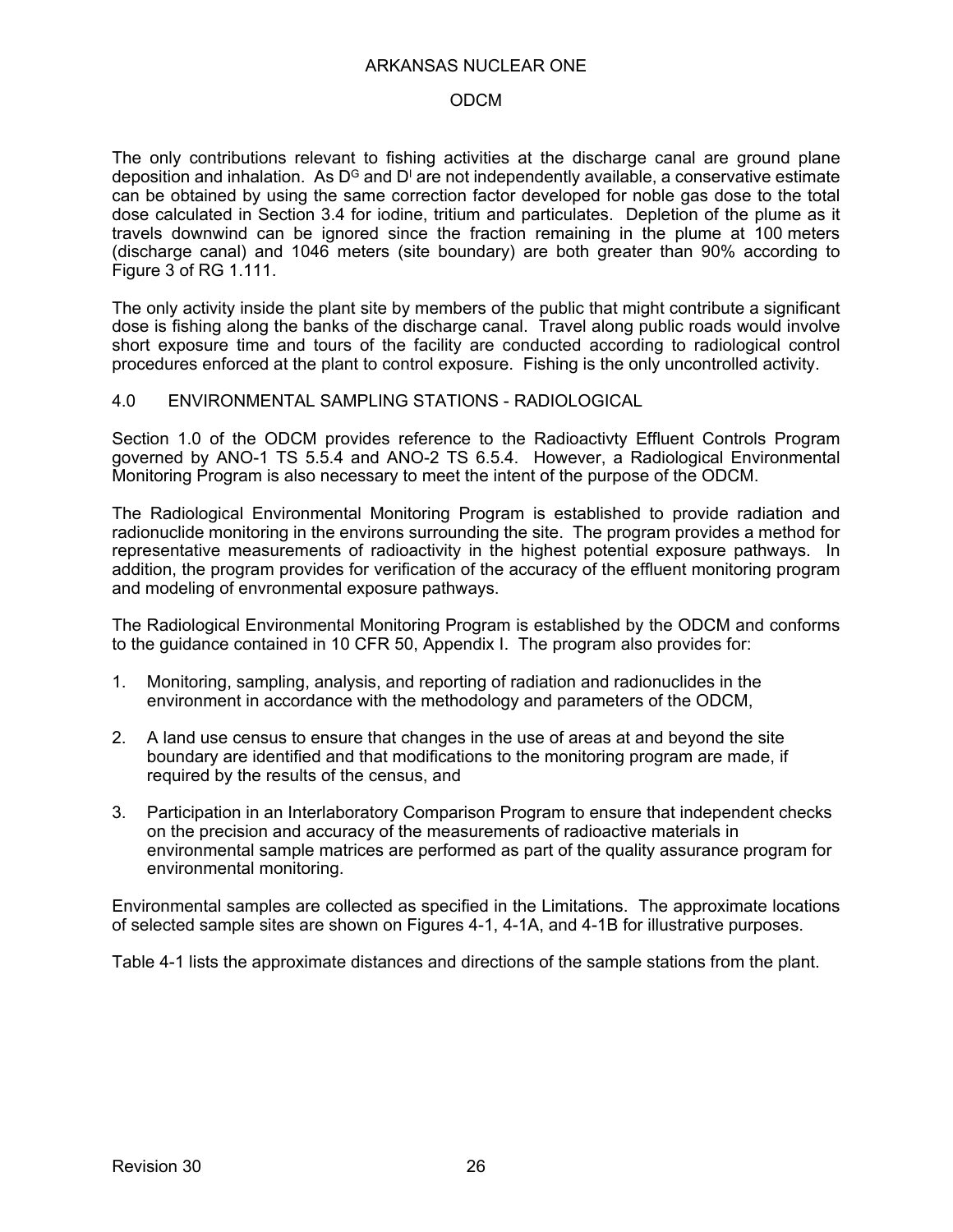## ODCM

### 5.0 REPORTING REQUIREMENTS

#### 5.1 Annual Radiological Environmental Operating Report

The Annual Radiological Environmental Operating Report is submitted by May 15 of each year and contains a summary of the Radiological Environmental Monitoring Program for the reporting period. This report meets the requirements of TS 5.6.2 (ANO-1) and TS 6.6.2 (ANO-2), and is consistent with the objectives outlined in the ODCM and 10 CFR 50, Appendix I, Sections IV.B.2, IV.B.3, and IV.C. The report is formatted consistent with RG 1.21, Revision 1, to the extent possible. A single submittal is normally prepared incorporating the data for both ANO units (common information is combined).

The Annual Radiological Environmental Operating Report includes the following:

- 1. Summarized and tabulated results of all radiological environmental samples and environmental radiation measurements required by the ODCM.
- 2. A summary description of the Radiological Environmental Monitoring Program.
- 3. A map of the sampling locations with concurrent table providing distances and directions from the Reactor (Containment) Building. Because the ODCM contains this information and the ODCM is submitted as part of the Radioactive Effluent Release Report, reference to the Radioactive Effluent Release Report submittal date and letter number may be included in the Annual Radiological Environmental Operating Report in lieu of submitting the sample location map and table.
- 4. A summary of the land use census results in accordance with Surveillance S 2.5.2.2.
- 5. A summary of the Interlaboratory Comparison Program in accordance with, Surveillance S 2.5.3.1.

As required by the Limitations, the report shall include the following for the conditions listed below:

- 1. A description of the condition or event and, if applicable, equipment involved.
- 2. The cause of the condition or event.
- 3. Actions taken to restore the condition and prevent/minimize recurrence.
- 4. The consequences of the condition or event.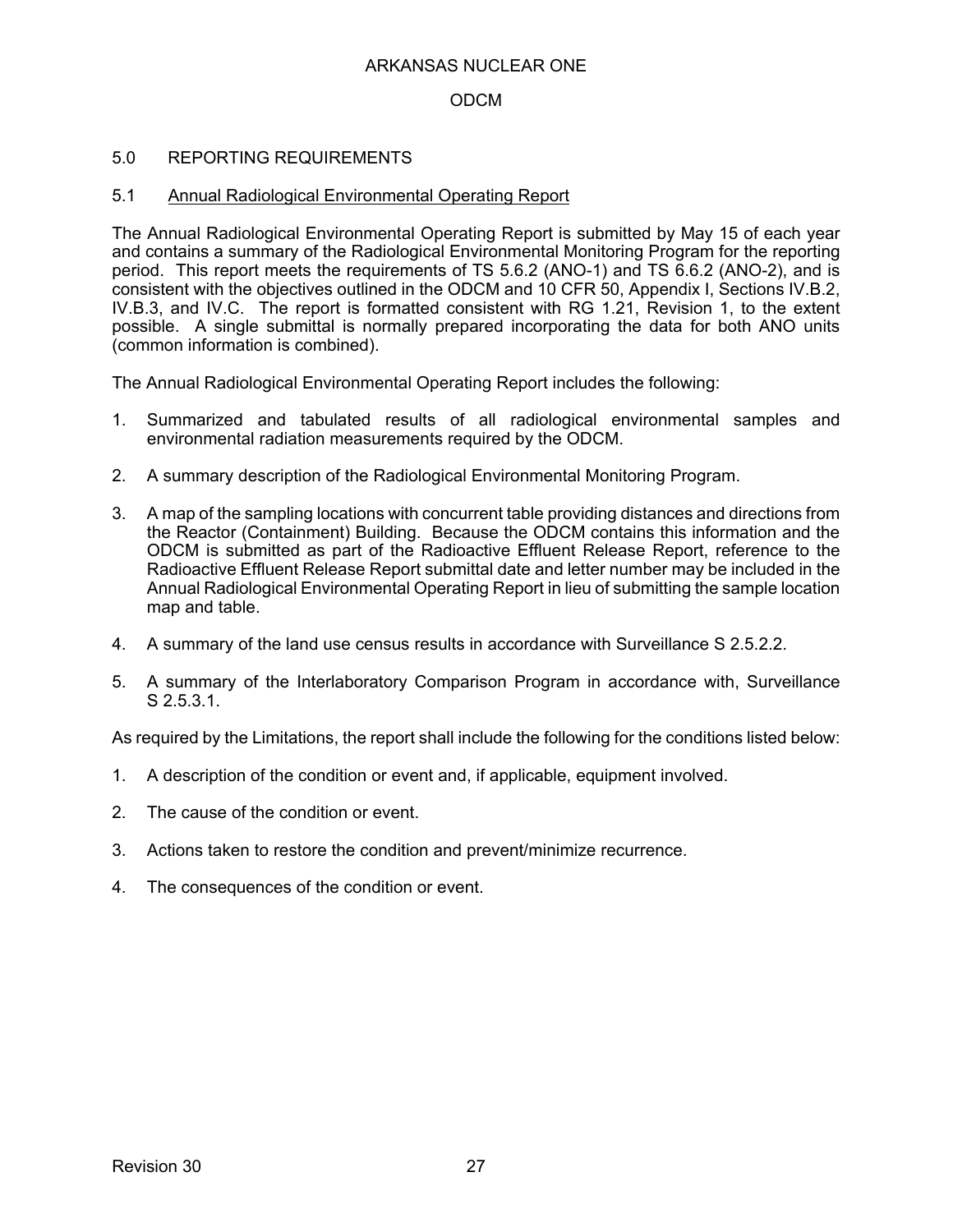## ODCM

| Limitation                         | Required<br>Action | <b>Description</b>                                                                                                                                                                                                                                                                  |  |
|------------------------------------|--------------------|-------------------------------------------------------------------------------------------------------------------------------------------------------------------------------------------------------------------------------------------------------------------------------------|--|
| 251                                | A.2                | Sample not taken at required location*<br>$\bullet$<br>Sample equipment out-of-service (OOS)<br>Sample frequency not met<br>Monitoring/analysis lower limit of detection (LLD) not met<br>Concentration limits not met<br>Dose from other radionuclides exceed concentration limits |  |
| 2.5.1                              | B.1                | New sample location identified                                                                                                                                                                                                                                                      |  |
| 2.5.2                              | A.1                | New sample location identified                                                                                                                                                                                                                                                      |  |
| 2.5.3                              | A.1                | Interlaboratory Comparison Program requirements not met                                                                                                                                                                                                                             |  |
| <b>NA</b><br><b>NA</b><br>detected |                    | Other harmful effects or evidence of irreversible damage                                                                                                                                                                                                                            |  |

The report shall include a summary of information not available for reporting at the time of submittal. Such missing information shall be submitted in a supplemental letter when data becomes available.

## 5.2 Radioactive Effluent Release Report

The Radioactive Effluent Release Report is submitted prior to May 1 of each year, but not more than 12 months from the previous year's submittal, and includes a summary of the quantities of radioactive liquid effluents, gaseous effluents, and solid waste released from the site. This report meets the requirements of TS 5.6.3 (ANO-1), TS 6.6.3 (ANO-2), 10 CFR 50.36a, and 10 CFR 50, Appendix I, Section IV.B.1. The report is formatted consistent with RG 1.21, Revision 1. A single submittal is normally prepared incorporating the data from both ANO units (common information is combined).

In general, the Radioactive Effluent Release Report includes the following:

- 1. A description of changes to the ODCM and PCP implemented during the reporting period. TS 5.6.3 (ANO-1) and TS 6.6.3 (ANO-2) contain a description of the ODCM change process.
- 2. A summary of the hourly meteorological data collected over the previous calendar year. In lieu of including this information in the report, it is permissible to retain this summary available for NRC review, if so noted in the report.
- 3. A summary of radiation doses due to radiological effluents during the previous calendar year, calculated in accordance with the methodology specified in the ODCM.
- 4. The radiation dose to members of the public while performing activities inside the site boundary. The calculated dose includes only contributions directly attributed to operation of the units.
- 5. A description of major changes to the radioactive waste systems (liquid/gaseous/solid) during the previous calendar year, if not included in the cycle SAR update.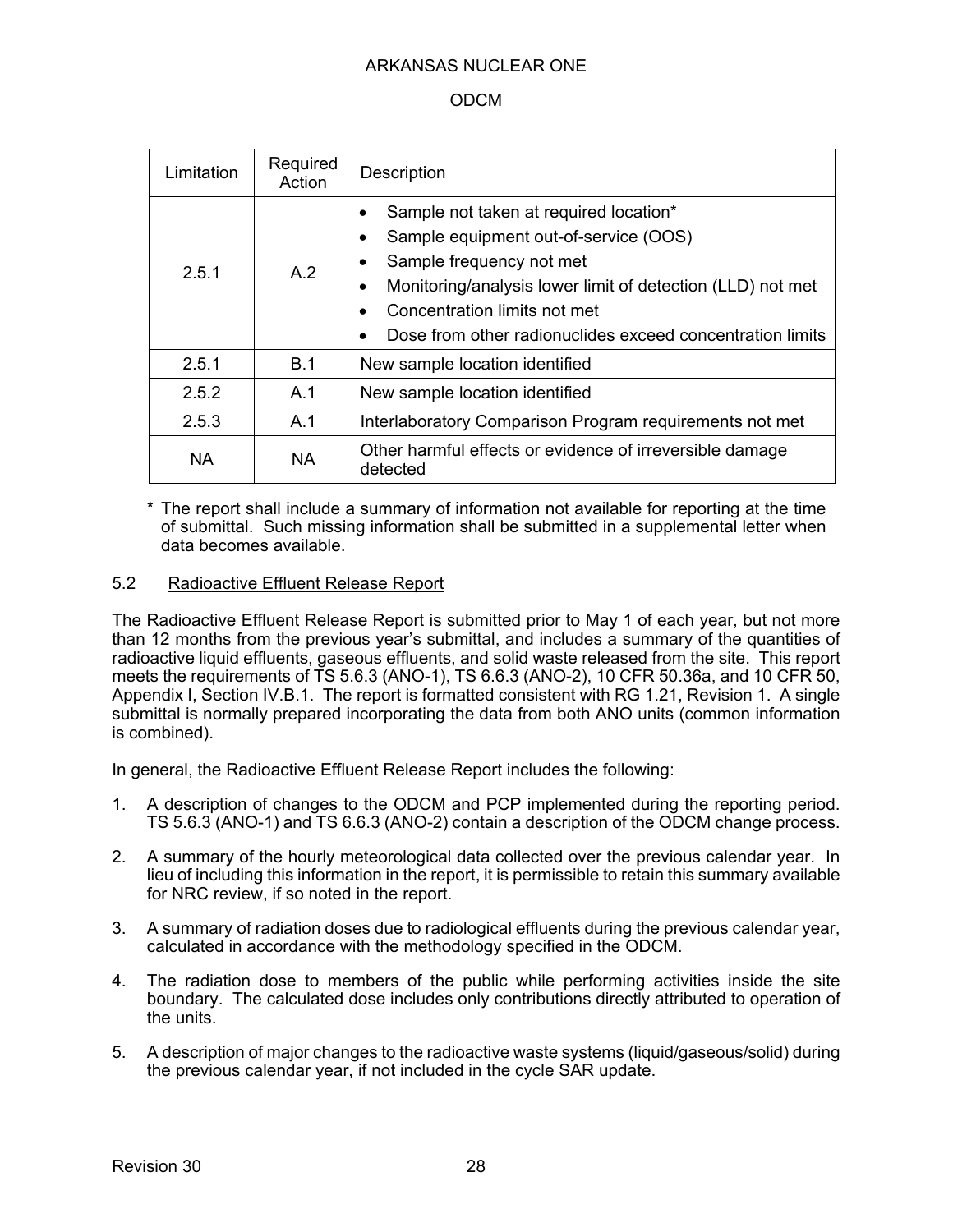## ODCM

As required by the Limitations, the report shall include the following for the conditions listed below:

- 1. A description of the condition or event and, if applicable, equipment involved.
- 2. The cause of the condition or event.
- 3. Actions taken to restore the condition and prevent/minimize recurrence.
- 4. The consequences of the condition or event.

| Limitation | Required<br>Action | <b>Description</b>                                     |
|------------|--------------------|--------------------------------------------------------|
| 2.1.1      | D.1                | Liquid radioactive monitoring equipment OOS > 30 days  |
| 221        | G.1                | Gaseous radioactive monitoring equipment OOS > 30 days |
| 2.3.1      | A.2                | Liquid radioactive release limits exceeded             |
| 2.3.1      | F 1                | Liquid radioactive monitor LLD exceeded                |
| 241        | A.2                | Gaseous radioactive release limits exceeded            |
| 2.4.1      | F 1                | Gaseous radioactive monitor LLD exceeded               |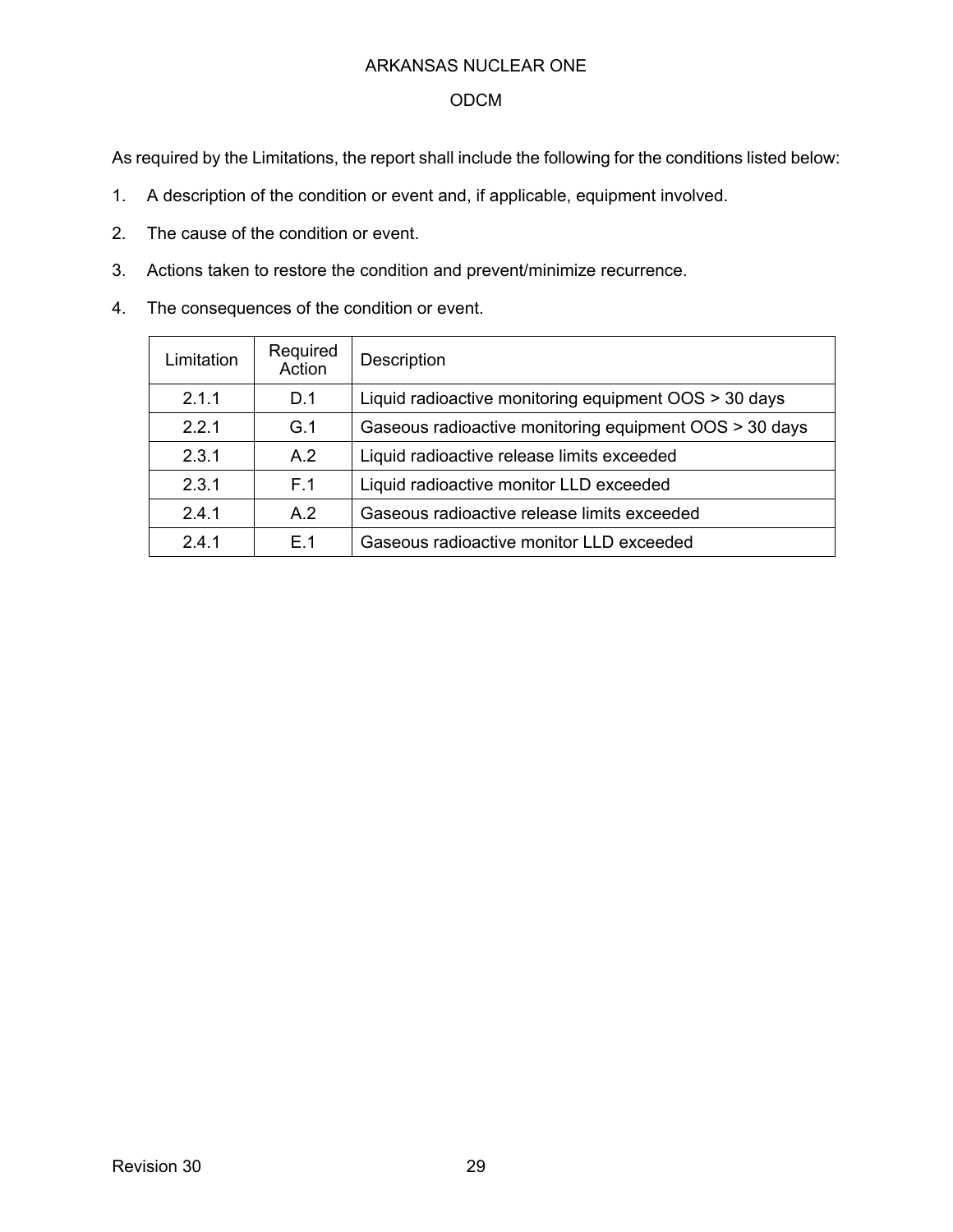## **FIGURE 4-1**

## **RADIOLOGICAL SAMPLE STATIONS**

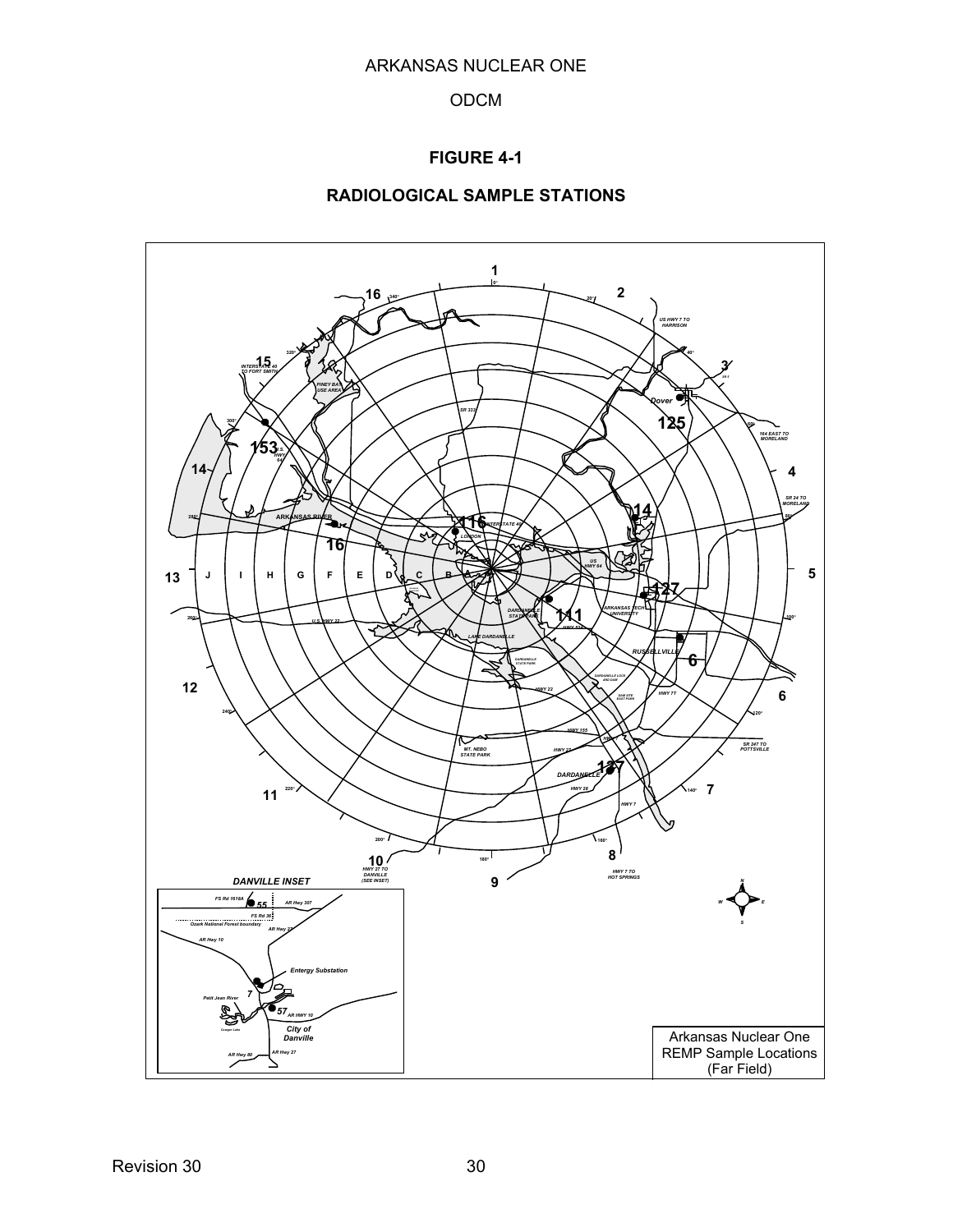## **FIGURE 4-1A**

# **RADIOLOGICAL SAMPLE STATIONS**

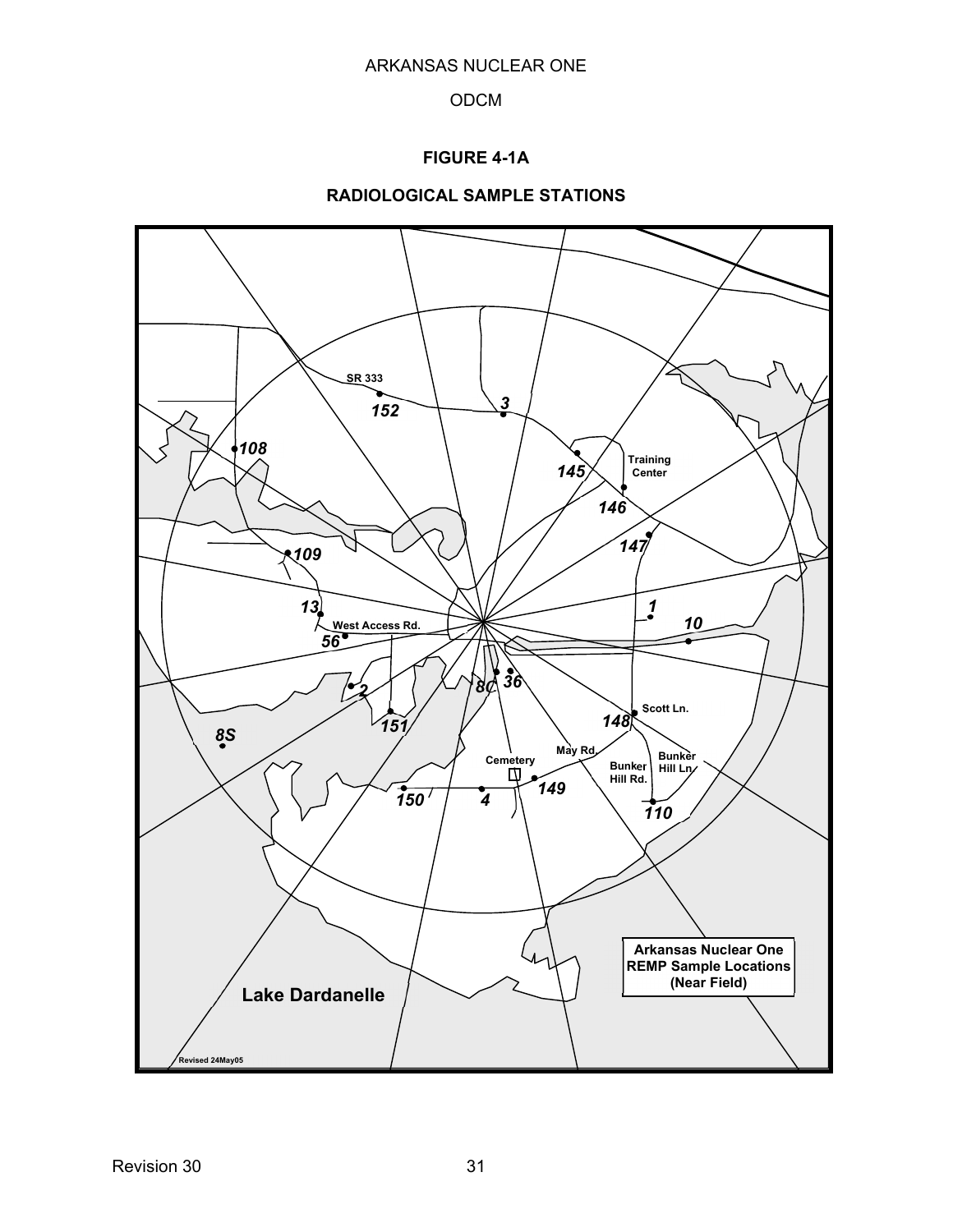## **FIGURE 4-1B**



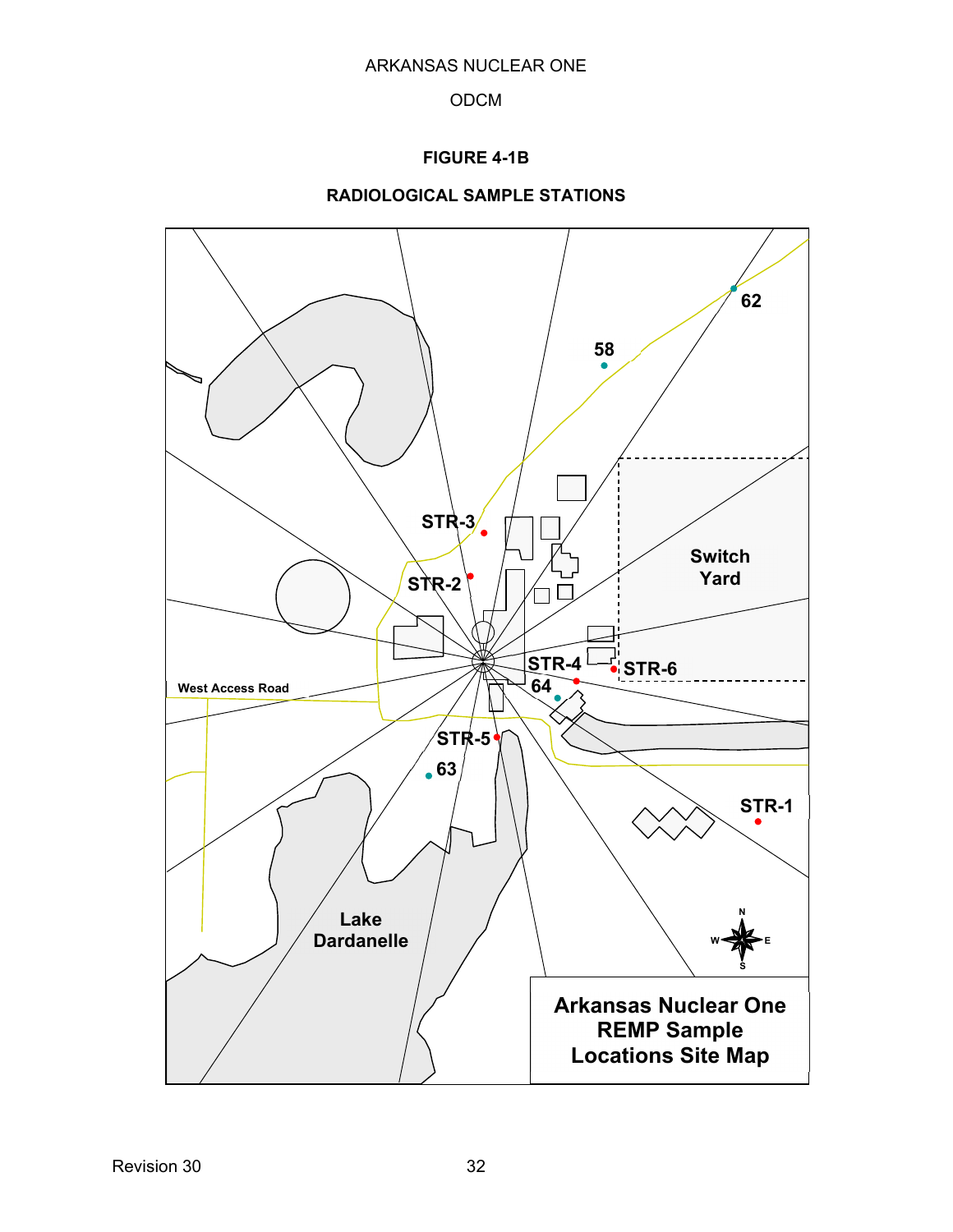#### ODCM

## **FIGURE 4-2**

#### **MAXIMUM AREA BOUNDARY FOR RADIOACTIVE RELEASE CALCULATION**  (Exclusion Areas)

**GASES – 1046 METER RADIUS LIQUIDS – END OF DISCHARGE CANAL (POINT A)** 

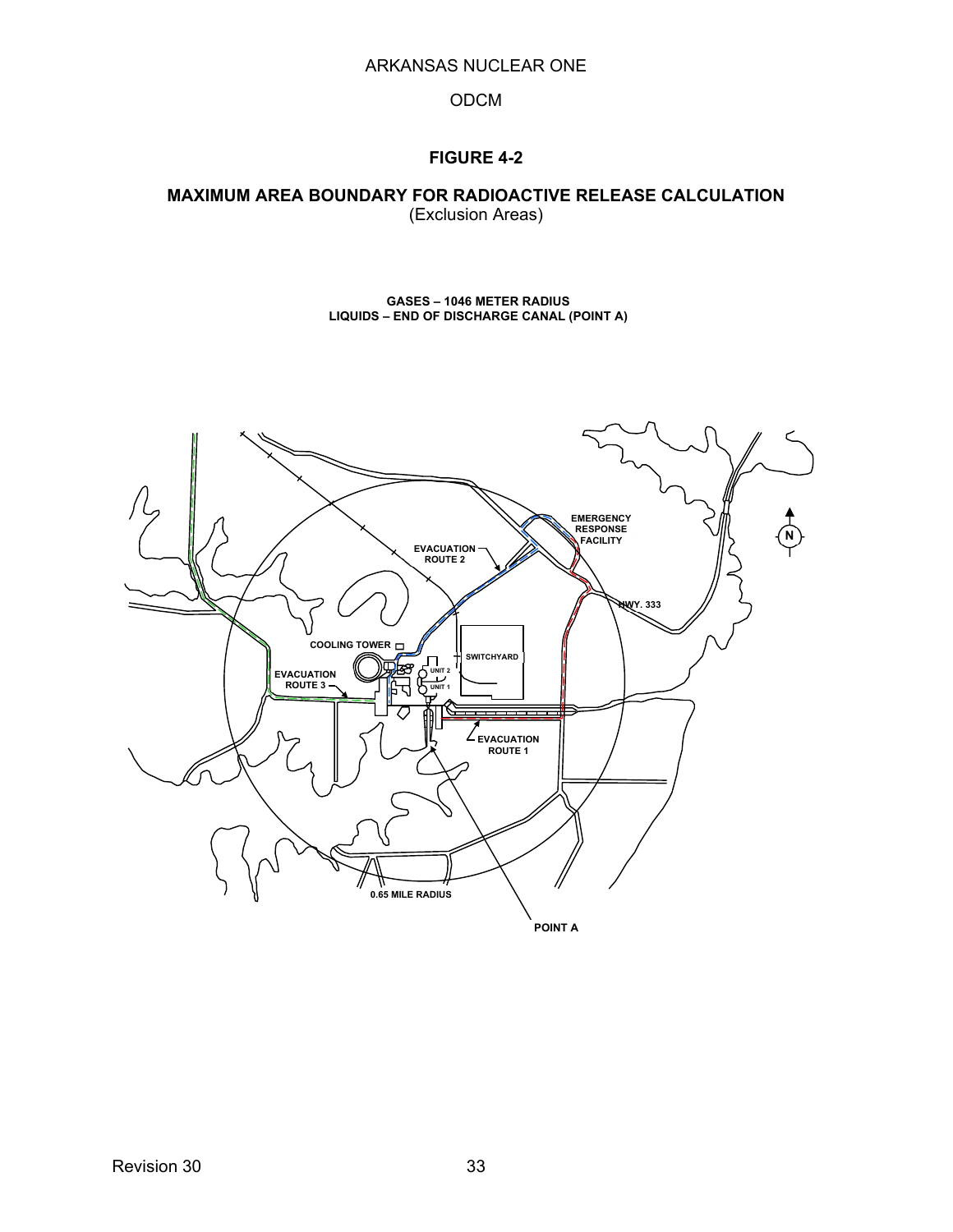# ODCM

# **TABLE 4-1**

# **Environmental Sampling Stations - Radiological**

| <b>Sample</b><br><b>Station</b><br># | Approximate<br><b>Direction and</b><br><b>Distance</b><br>from Plant | <b>Sample Types</b>                                                      | <b>Sample Station Location</b>                                                                                                                                                                                                                                                                                                                         |
|--------------------------------------|----------------------------------------------------------------------|--------------------------------------------------------------------------|--------------------------------------------------------------------------------------------------------------------------------------------------------------------------------------------------------------------------------------------------------------------------------------------------------------------------------------------------------|
| 1                                    | $88^\circ$ - 0.5 miles                                               | Airborne radioiodines<br>Airborne particulates<br>Direct radiation       | The thermoluminescent dosimeter (TLD) is<br>on a pole near the meteorology tower<br>approx. 0.6 miles east of ANO.                                                                                                                                                                                                                                     |
| 2                                    | 243° - 0.5 miles                                                     | Airborne radioiodines<br>Airborne particulates<br>Direct radiation       | Traveling from ANO, go approx. 0.2 miles<br>west toward Gate 4. Turn left (at the east<br>end of the sewage treatment plant) and go<br>approx. 0.1 miles. Turn right and go<br>approx. 0.1 miles. The sample station is<br>on the right.                                                                                                               |
| 3                                    | $5^\circ$ - 0.7 miles                                                | Direct radiation                                                         | If traveling west on Highway (Hwy) 333, go<br>approx. 0.35 miles from Gate 2 at ANO.<br>TLD is located on utility pole on south side<br>of Hwy 333 S.<br>If traveling east on Highway 333, go<br>approx. 0.9 miles from junction of Hwy 333<br>and Flatwood Road. TLD is located on<br>utility pole on south side of Hwy 333 S.                        |
| 4                                    | 181° - 0.5 miles                                                     | Direct radiation                                                         | Go approx. 0.25 miles south from bridge<br>over intake canal. Turn right onto May<br>Road. Proceed approx. 0.1 miles west of<br>May Cemetery entrance. The TLD is<br>located on a utility pole on the south side<br>of May Road.                                                                                                                       |
| 6                                    | $111^\circ$ - 6.8 miles                                              | Airborne radioiodines<br>Airborne particulates<br>Direct radiation       | Go to the Entergy local office which is<br>located off Hwy 7T in Russellville,<br>Arkansas (AR) (305 South Knoxville<br>Avenue). The sample station is against<br>the east wall of the back lot.                                                                                                                                                       |
| $\overline{7}$                       | $210^{\circ}$ -<br>19.0 miles                                        | Airborne radioiodines<br>Airborne particulates<br>Direct radiation       | Turn west at junction of Hwy 7 and Hwy 27<br>in Dardanelle, AR. Proceed to junction of<br>Hwy 27 and Hwy 10 in Danville, AR. Turn<br>right onto Hwy 10 and proceed a short<br>distance to the Entergy supply yard, which<br>is on the right adjacent to an Entergy<br>substation. The sample station is in the<br>southwest corner of the supply yard. |
| 8                                    | $243^\circ$ - 0.9 miles<br>212° - 0.5 miles                          | 166° - 0.2 miles Surface water (composite)<br>Shoreline sediment<br>Fish | Plant discharge canal                                                                                                                                                                                                                                                                                                                                  |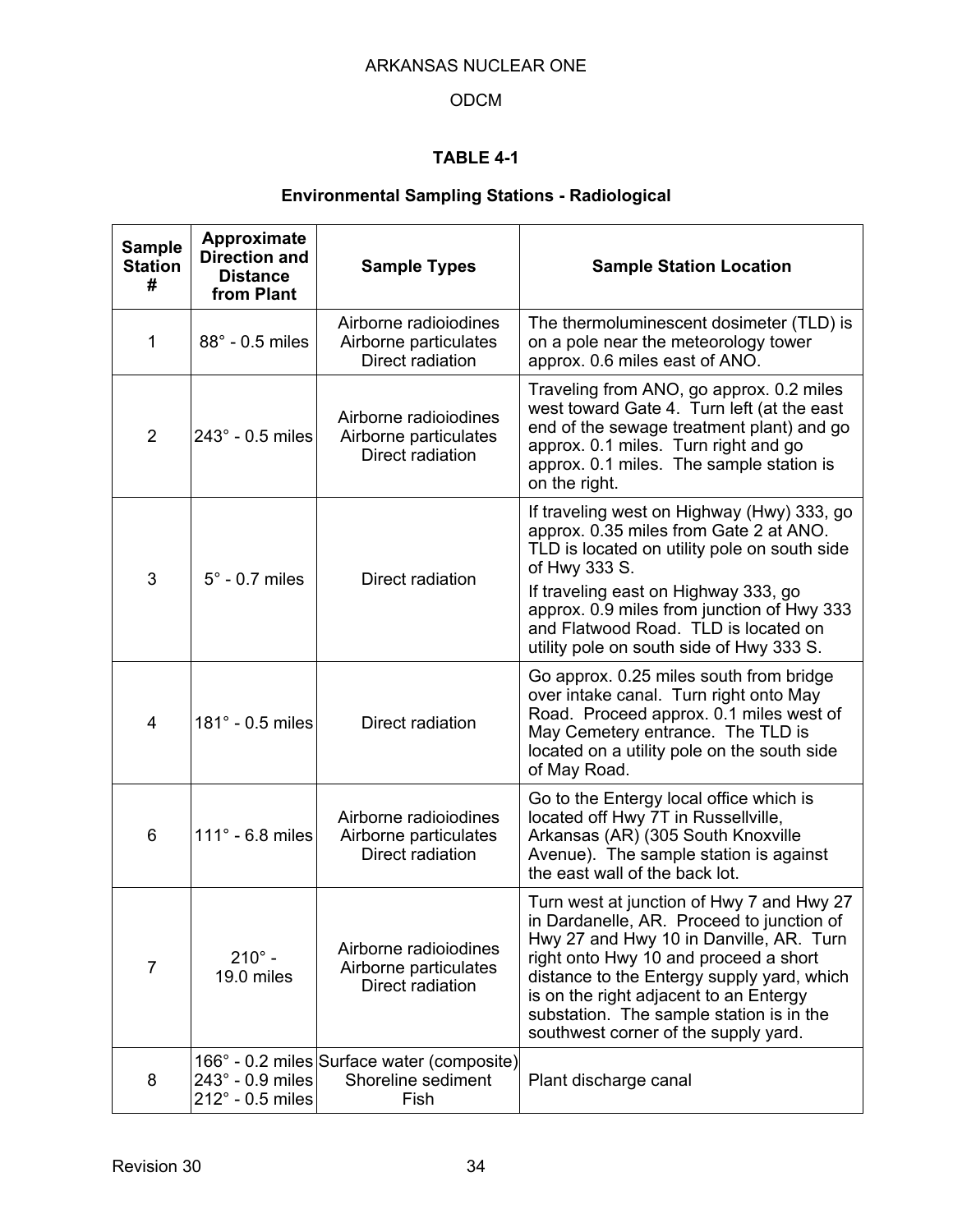# ODCM

# **TABLE 4-1**

# **Environmental Sampling Stations – Radiological (continued)**

| <b>Sample</b><br><b>Station</b><br># | Approximate<br><b>Direction and</b><br><b>Distance</b><br>from Plant | <b>Sample Types</b>                                                | <b>Sample Station Location</b>                                                                                                                                                                                                                                                          |
|--------------------------------------|----------------------------------------------------------------------|--------------------------------------------------------------------|-----------------------------------------------------------------------------------------------------------------------------------------------------------------------------------------------------------------------------------------------------------------------------------------|
| 10                                   | $95^\circ$ - 0.5 miles<br>(intake canal)                             | Surface water (grab)                                               | Surface water (grab) is collected at plant<br>intake canal.                                                                                                                                                                                                                             |
| 13                                   | 273° - 0.5 miles                                                     | Broad leaf vegetation                                              | Traveling from Hwy 333, turn south onto<br>Flatwood Road. Go approx. 1.0 miles.<br>The sample may be collected from either<br>side of Flatwood Road.                                                                                                                                    |
| 14                                   | $70^\circ$ - 5.1 miles                                               | Drinking water                                                     | From junction of Hwy 7 and Water Works<br>Road, go approx. 0.8 miles west on Water<br>Works Road. The sample station is on the<br>left at the intake to the Russellville city<br>water system from the Illinois Bayou.                                                                  |
| 16                                   | 287° - 5.5 miles                                                     | Shoreline sediment<br>Fish                                         | Panther Bay, located on the south side of<br>the AR River across from the mouth of<br>Piney Creek.                                                                                                                                                                                      |
| 36                                   | $153^\circ$ -<br>0.02 miles                                          | Pond water<br>Pond sediment                                        | The sample station is at the Wastewater<br>Holding Pond on the ANO site east of the<br>discharge canal.                                                                                                                                                                                 |
| 55                                   | $217^{\circ}$ -<br>13.1 miles                                        | Broad leaf vegetation                                              | Travel south on Hwy 27 and west on<br>Hwy 307 to the western edge of the Ozark<br>National Forest. Hwy 307 becomes Forest<br>Service (FS) Rd 36; proceed $\sim$ 3/4 mile on<br>FS Rd 36 to its intersection with<br>FS Rd 1618A. The sample station is<br>located at this intersection. |
| 56                                   | 264° - 0.4 miles                                                     | Airborne radioiodines<br>Airborne particulates<br>Direct radiation | Traveling west from ANO, the sample<br>station is located at the west end of the<br>sewage treatment plant near the facility<br>blower building.                                                                                                                                        |
| 57                                   | $208^\circ$ -<br>19.5 miles                                          | Drinking water                                                     | Go to Danville and turn left on Fifth Street.<br>Go approx. three blocks. The Danville<br>public water supply treatment facility is<br>located on the left.                                                                                                                             |
| 58                                   | $22^\circ$ - 0.3 miles                                               | Groundwater                                                        | GWM - 1; North of Protected Area on<br>owner controlled area (OCA), west of north<br>Security Check Point, east side of access<br>road.                                                                                                                                                 |
| 62                                   | 34° - 0.5 miles                                                      | Groundwater                                                        | GWM - 101; North of Protected Area on<br>OCA, east of outside receiving building.                                                                                                                                                                                                       |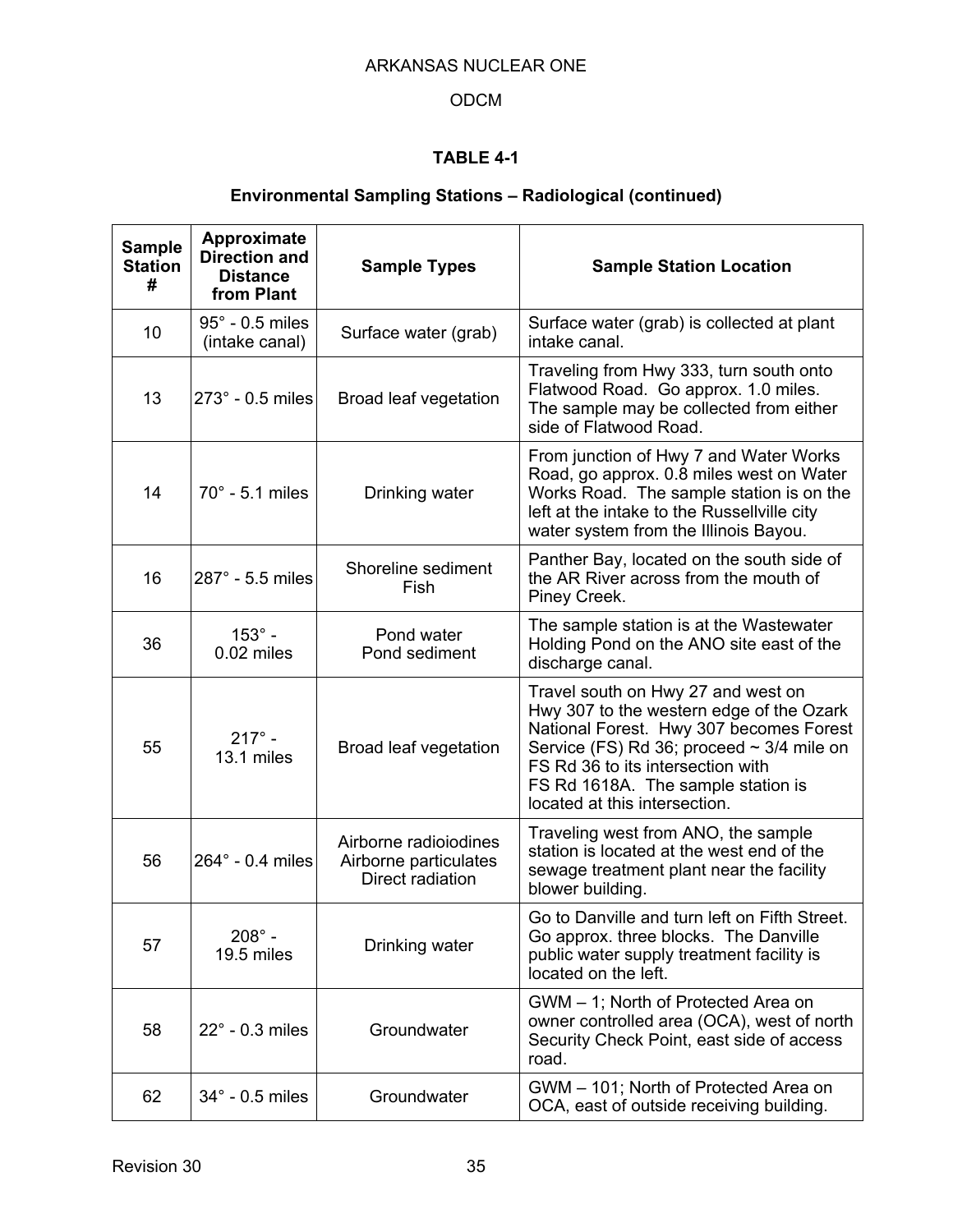# ODCM

# **TABLE 4-1**

# **Environmental Sampling Stations – Radiological (continued)**

| <b>Sample</b><br><b>Station</b><br># | Approximate<br><b>Direction and</b><br><b>Distance</b><br>from Plant | <b>Sample Types</b><br><b>Sample Station Location</b> |                                                                                                                                                                                                                                                                                                                        |
|--------------------------------------|----------------------------------------------------------------------|-------------------------------------------------------|------------------------------------------------------------------------------------------------------------------------------------------------------------------------------------------------------------------------------------------------------------------------------------------------------------------------|
| 63                                   | $206^\circ$ - 0.1 miles                                              | Groundwater                                           | GWM - 103; South of Protected Area on<br>OCA, northeast of Stator Rewind Building<br>near woodline.                                                                                                                                                                                                                    |
| 64                                   | $112^\circ$ - 0.1 miles                                              | Groundwater                                           | GWM - 13; South of Oily Water Separator,<br>northwest corner of ANO-2 Intake<br>Structure, inside the Protected Area.                                                                                                                                                                                                  |
| 108                                  | $306^\circ$ - 0.9 miles                                              | Direct radiation                                      | If traveling from Hwy 333, turn south onto<br>Flatwood Road and go approx. 0.4 miles.<br>The TLD is on a utility pole on the right.                                                                                                                                                                                    |
|                                      |                                                                      |                                                       | If traveling north on Flatwood Road, go<br>approx. 0.4 miles from sample station 109.<br>The TLD is on a utility pole on the left.                                                                                                                                                                                     |
| 109                                  | 291° - 0.6 miles                                                     | Direct radiation                                      | Traveling from Hwy 333, turn south onto<br>Flatwood Road. Go approx. 0.8 miles. The<br>TLD is on a utility pole on the left across<br>from the junction of Flatwood Road and<br>Round Mountain Road.                                                                                                                   |
| 110                                  | $138^\circ$ - 0.8 miles                                              | Direct radiation                                      | From bridge over intake canal, go south<br>approx. 0.25 miles. Turn left and go<br>approx. 0.25 miles. Turn right on Bunker<br>Hill Lane. The TLD is on the first utility<br>pole on the left.                                                                                                                         |
| 111                                  | $120^\circ$ - 2.0 miles                                              | Direct radiation                                      | From junction of Hwy 64 and Hwy 326<br>(Marina Road), go approx. 2.1 miles on<br>Marina Road. The TLD is on a utility pole<br>on the left just prior to curve.                                                                                                                                                         |
| 116                                  | 318° - 1.8 miles                                                     | Direct radiation                                      | Go one block south of the west junction of<br>Hwy 333 and Hwy 64 in London, AR. The<br>TLD is on a utility pole north of the railroad<br>tracks.                                                                                                                                                                       |
| 125                                  | $46^\circ$ - 8.7 miles                                               | Direct radiation                                      | Traveling north on Hwy 7, turn left onto<br>Water Street in Dover, AR. Go one block<br>and turn left onto South Elizabeth Street.<br>Go one block and turn right onto College<br>Street. The TLD is on a utility pole at the<br>southeast corner of the red brick school<br>building, which is located on top of hill. |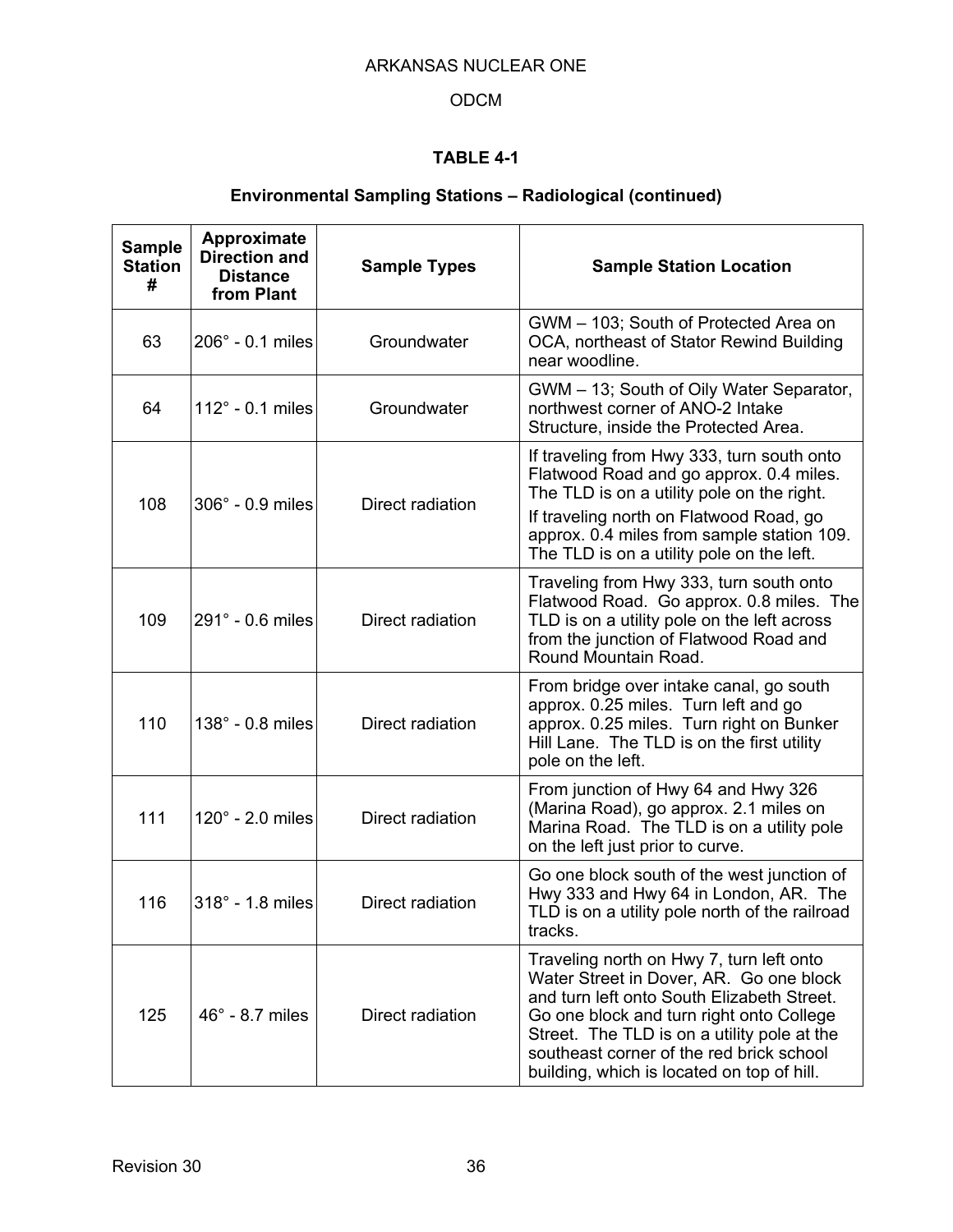# ODCM

# **TABLE 4-1**

# **Environmental Sampling Stations – Radiological (continued)**

| <b>Sample</b><br><b>Station</b><br># | Approximate<br><b>Direction and</b><br><b>Distance</b><br>from Plant | <b>Sample Types</b> | <b>Sample Station Location</b>                                                                                                                                                                                                                                                                                         |
|--------------------------------------|----------------------------------------------------------------------|---------------------|------------------------------------------------------------------------------------------------------------------------------------------------------------------------------------------------------------------------------------------------------------------------------------------------------------------------|
| 127                                  | $100^\circ$ - 5.2 miles                                              | Direct radiation    | The TLD is located on Arkansas Tech<br>Campus on N. Glenwood Street. If<br>traveling south on Hwy 7 from I-40, turn<br>right on N. Glenwood. Follow N. Glenwood<br>for approx. 0.6 miles. The TLD is located<br>on a utility pole (with a No Parking sign on<br>it) across from the northeast corner of<br>Paine Hall. |
| 137                                  | 151° - 8.2 miles                                                     | Direct radiation    | At junction of Hwy 7 and Hwy 28 in<br>Dardanelle, AR, go approx. 0.2 miles down<br>Hwy 28. The TLD is on a utility pole on the<br>left in front of the Moore R. Morris<br>Arkansas National Guard Armory.                                                                                                              |
| 145                                  | $28^\circ$ - 0.6 miles                                               | Direct radiation    | The TLD is located near the west entrance<br>to the Reeves E. Ritchie Training Center<br>(RERTC) on a utility pole on the north side<br>of Hwy 333.                                                                                                                                                                    |
| 146                                  | $45^\circ$ - 0.6 miles                                               | Direct radiation    | The TLD is located on the south end of the<br>east parking lot at the RERTC. The TLD is<br>located on a utility pole.                                                                                                                                                                                                  |
| 147                                  | $61^\circ$ - 0.6 miles                                               | Direct radiation    | The TLD is located on the west side of<br>Bunker Hill Road, approx. 100 yards from<br>the intersection with Hwy 333.                                                                                                                                                                                                   |
| 148                                  | $122^\circ$ - 0.6 miles                                              | Direct radiation    | Traveling east from ANO, turn right on<br>Bunker Hill Road. Travel south for approx.<br>0.25 miles to the intersection with Scott<br>Lane. The TLD is located on the county<br>road sign post.                                                                                                                         |
| 149                                  | $156^\circ$ - 0.5 miles                                              | Direct radiation    | Traveling south on Bunker Hill Road, turn<br>right on May Road. Travel approx.<br>0.4 miles. The TLD is located on a "Notice"<br>sign on the north side of May Road.                                                                                                                                                   |
| 150                                  | $205^\circ$ - 0.6 miles                                              | Direct radiation    | Traveling south on Bunker Hill Road, turn<br>right on May Road. Travel approx.<br>0.8 miles. The TLD is located just past the<br>McCurley Place turn off on the north side<br>of May Road on a utility pole.                                                                                                           |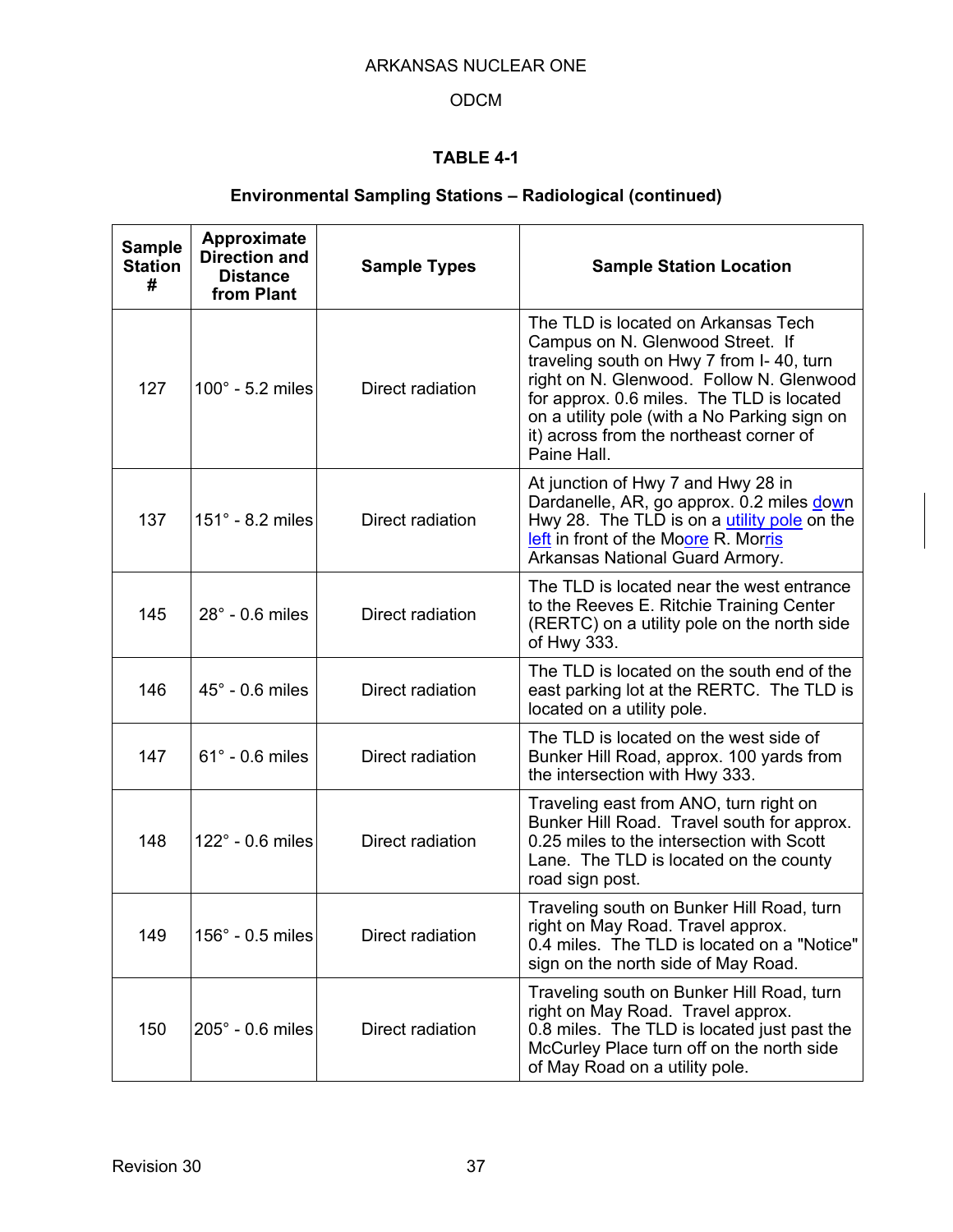# ODCM

# **TABLE 4-1**

# **Environmental Sampling Stations – Radiological (continued)**

| <b>Sample</b><br><b>Station</b><br># | Approximate<br><b>Direction and</b><br><b>Distance</b><br>from Plant | <b>Sample Types</b> | <b>Sample Station Location</b>                                                                                                                                                              |  |
|--------------------------------------|----------------------------------------------------------------------|---------------------|---------------------------------------------------------------------------------------------------------------------------------------------------------------------------------------------|--|
| 151                                  | $225^\circ$ - 0.4 miles                                              | Direct radiation    | Traveling west from ANO, turn south on<br>plant road along the east side of the<br>sewage treatment plant. The TLD is<br>located at the end of this road, near the<br>lake on a metal post. |  |
| 152                                  | 338° - 0.8 miles                                                     | Direct radiation    | Traveling west on Hwy 333 from the<br>RERTC, travel approx. 0.7 miles. The TLD<br>is located on the south side of Hwy 333 on<br>a utility pole.                                             |  |
| 153                                  | $304^\circ$ - 9.2 miles                                              | Direct radiation    | Travel Hwy 64 west to Knoxville<br>Elementary School. The TLD is located<br>near the school entrance gate on a utility<br>pole.                                                             |  |
| $STR - 1$                            | $120^\circ$ -<br>$0.33$ miles                                        | Storm water runoff  | East side of GSB drainage ditch near lift<br>station.                                                                                                                                       |  |
| $STR -$<br>$\overline{2}$            | $351^{\circ}$ -<br>$< 0.10$ miles                                    | Storm water runoff  | Inside protected area near Sally Port from<br>drainage ditch along fence.                                                                                                                   |  |
| $STR -$<br>3                         | $0.2^{\circ}$ - 0.13 miles                                           | Storm water runoff  | Outside Protected Area near Sally Port<br>from drainage ditch along fence.                                                                                                                  |  |
| $STR - 4$                            | $102^{\circ}$ -<br>$0.10$ miles                                      | Storm water runoff  | East side of Oily Water Separator from<br>storm drain.                                                                                                                                      |  |
| $STR - 5$                            | $170^{\circ}$ -<br>$< 0.10$ miles                                    | Storm water runoff  | West side of discharge canal from storm<br>drain.                                                                                                                                           |  |
| $STR - 6$                            | $90^\circ$ -<br>$< 0.10$ miles                                       | Storm water runoff  | East side of chemistry chemical storage<br>area storm drain.                                                                                                                                |  |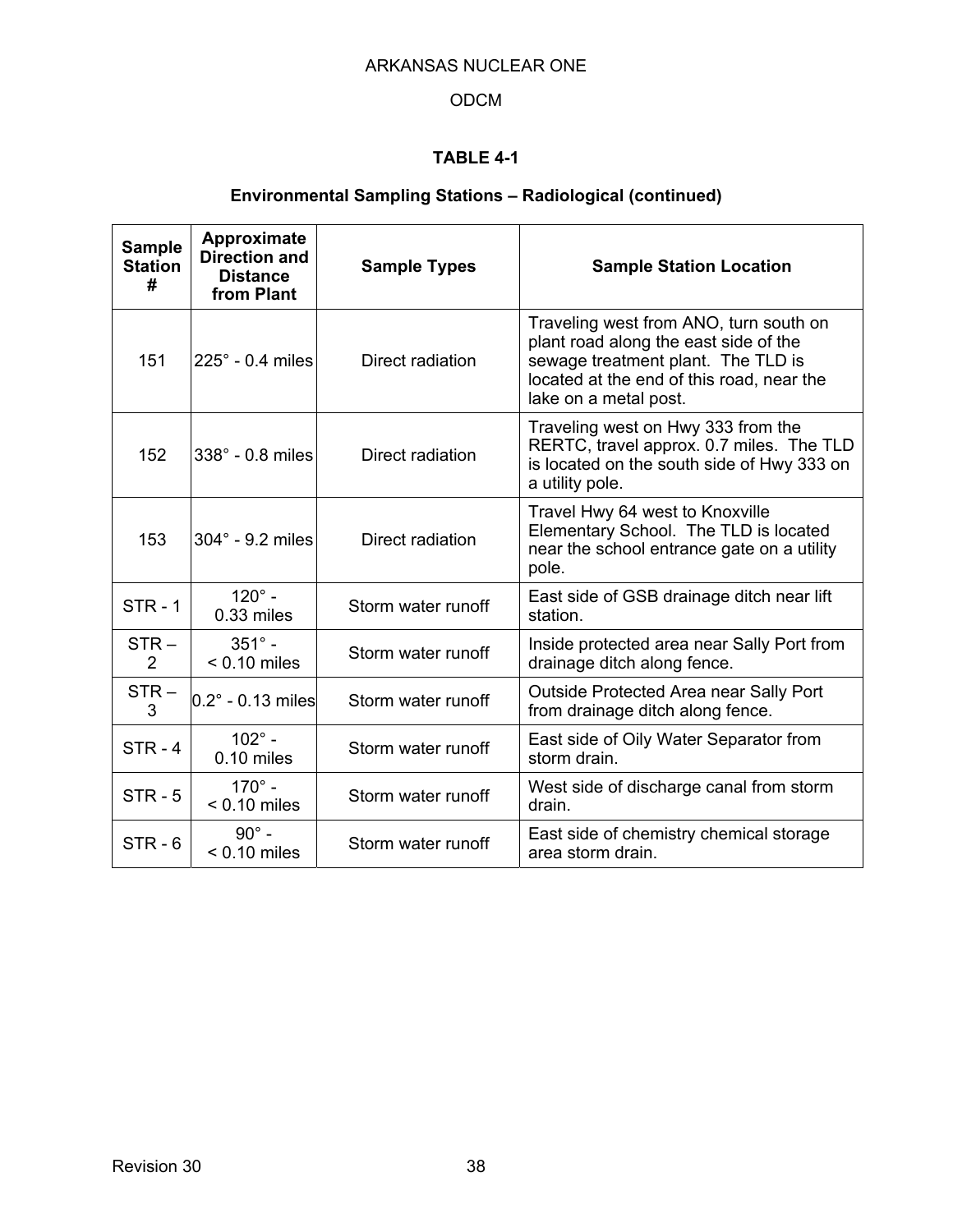### ODCM

**APPENDIX 1** 

**RADIOLOGICAL EFFLUENT CONTROLS**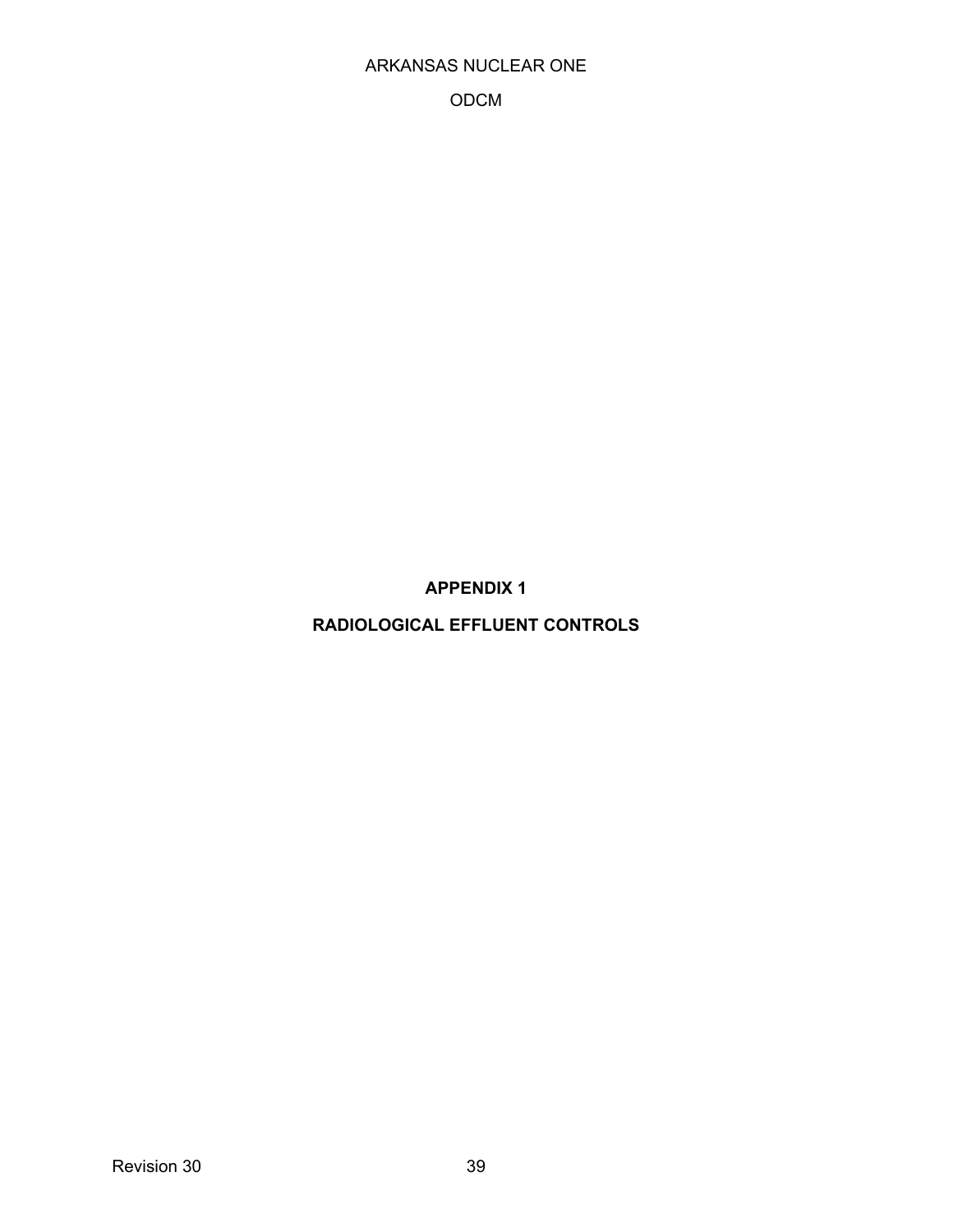# ODCM

# 1.0 DEFINITIONS

| The defined terms of this section appear in capitalized type and are applicable throughout these<br>Limitations and Bases. |                                                                                                                                                                                                                                                                                                                                                                                                                                                                                      |  |  |
|----------------------------------------------------------------------------------------------------------------------------|--------------------------------------------------------------------------------------------------------------------------------------------------------------------------------------------------------------------------------------------------------------------------------------------------------------------------------------------------------------------------------------------------------------------------------------------------------------------------------------|--|--|
| <u>Term</u>                                                                                                                | <b>Definition</b>                                                                                                                                                                                                                                                                                                                                                                                                                                                                    |  |  |
| ACTION(S)                                                                                                                  | ACTIONS shall be that part of a Limitation that prescribes<br>Required Actions to be taken under designated Conditions<br>within specified Completion Times.                                                                                                                                                                                                                                                                                                                         |  |  |
| <b>BATCH RELEASE</b>                                                                                                       | A BATCH RELEASE is the discharge of liquid or gaseous<br>wastes of a discrete volume.                                                                                                                                                                                                                                                                                                                                                                                                |  |  |
| <b>CHANNEL CALIBRATION</b>                                                                                                 | A CHANNEL CALIBRATION shall be the adjustment, as<br>necessary, of the channel output such that it responds<br>within the necessary range and accuracy to known values<br>of the parameter that the channel monitors. The CHANNEL<br>CALIBRATION shall encompass all devices in the channel<br>required for channel FUNCTIONALITY and the CHANNEL<br>TEST. The CHANNEL CALIBRATION may be performed<br>by means of any series of sequential, overlapping, or total<br>channel steps. |  |  |
| <b>CHANNEL CHECK</b>                                                                                                       | A CHANNEL CHECK shall be the qualitative assessment,<br>by observation, of channel behavior during operation. This<br>determination shall include, where possible, comparison of<br>the channel indication and status to other indications or<br>status derived from independent instrument channels<br>measuring the same parameter.                                                                                                                                                |  |  |
| <b>CHANNEL TEST</b>                                                                                                        | A CHANNEL TEST shall be the injection of a simulated or<br>actual signal into the channel as close to the sensor as<br>practicable to verify FUNCTIONALITY of all devices in the<br>channel required for channel FUNCTIONALITY. The<br>CHANNEL TEST may be performed by means of any series<br>of sequential, overlapping, or total steps.                                                                                                                                           |  |  |
| <b>CONTINUOUS RELEASE</b>                                                                                                  | A CONTINUOUS RELEASE is the discharge of liquid waste<br>of a non-discrete volume, e.g. from a volume of a system<br>that has an input flow during the continuous release.                                                                                                                                                                                                                                                                                                           |  |  |
| <b>EXCLUSION AREA</b>                                                                                                      | The EXCLUSION AREA is that area surrounding ANO<br>within a minimum radius of 0.65 miles of the Reactor<br>(Containment) Buildings and controlled to the extent<br>necessary by the licensee for purposes of protection of<br>individuals from exposure to radiation and radioactive<br>materials.                                                                                                                                                                                   |  |  |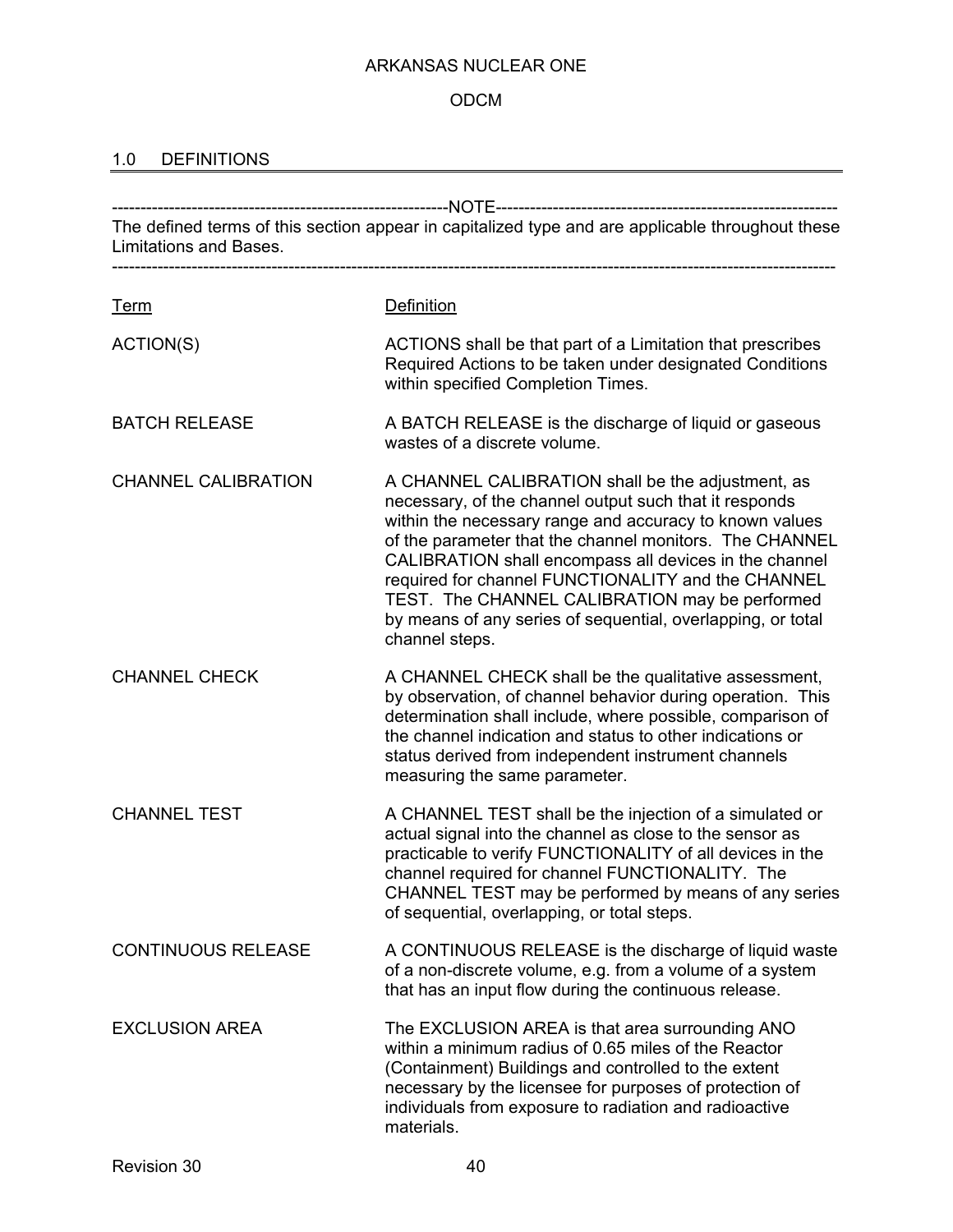### ODCM

# 1.0 DEFINITIONS (continued)

| <u>Term</u>                                        | Definition                                                                                                                                                                                                                                                                                                                                                                                                                                                                                                                                                                             |
|----------------------------------------------------|----------------------------------------------------------------------------------------------------------------------------------------------------------------------------------------------------------------------------------------------------------------------------------------------------------------------------------------------------------------------------------------------------------------------------------------------------------------------------------------------------------------------------------------------------------------------------------------|
| FUNCTIONAL-FUNCTIONALITY                           | A system, subsystem, train, component, or device shall be<br>FUNCTIONAL or have FUNCTIONALITY when it is capable<br>of performing its specified function(s), as set forth in the<br>current license basis (CLB) and when all necessary<br>attendant instrumentation, controls, normal or emergency<br>electrical power, cooling and seal water, lubrication, and<br>other auxiliary equipment that are required for the system,<br>subsystem, train, component, or device to perform its<br>specified function(s) are also capable of performing their<br>related support function(s). |
| <b>GASEOUS RADWASTE</b><br><b>TREATMENT SYSTEM</b> | A GASEOUS RADWASTE TREATMENT SYSTEM is<br>any system designed and installed to reduce radioactive<br>gaseous effluents by collecting gases from radioactive<br>systems and providing for decay or holdup for the purpose<br>of reducing the total radioactivity prior to release to the<br>environment.                                                                                                                                                                                                                                                                                |
| <b>LIQUID RADWASTE</b><br><b>TREATMENT SYSTEM</b>  | A LIQUID RADWASTE TREATMENT SYSTEM is a<br>system designed and used for holdup, filtration, and/or<br>demineralization of radioactive liquid effluents prior to their<br>release to the environment.                                                                                                                                                                                                                                                                                                                                                                                   |
| MEMBER(S) OF THE PUBLIC                            | MEMBER(S) OF THE PUBLIC shall include all persons who<br>are not occupationally associated with the plant. This<br>category does not include employees of the utility, its<br>contractors or vendors. Also excluded from the category<br>are persons who enter the site to service equipment or to<br>make deliveries. This category does include persons who<br>use portions of the site for recreational, occupational or<br>other purposes not associated with the plant.                                                                                                           |
| MODE(S)                                            | Refer to Definitions section of ANO-1 and ANO-2 TSs.                                                                                                                                                                                                                                                                                                                                                                                                                                                                                                                                   |
| <b>PURGE – PURGING</b>                             | PURGE or PURGING is the controlled process of<br>discharging air or gas from a confinement to reduce the<br>airborne radioactivity concentration in such a manner that<br>replacement air or gas is required to purify the confinement.                                                                                                                                                                                                                                                                                                                                                |
| <b>SOURCE CHECK</b>                                | A SOURCE CHECK shall be the qualitative assessment of<br>channel response when the channel sensor is exposed to a<br>radioactive source.                                                                                                                                                                                                                                                                                                                                                                                                                                               |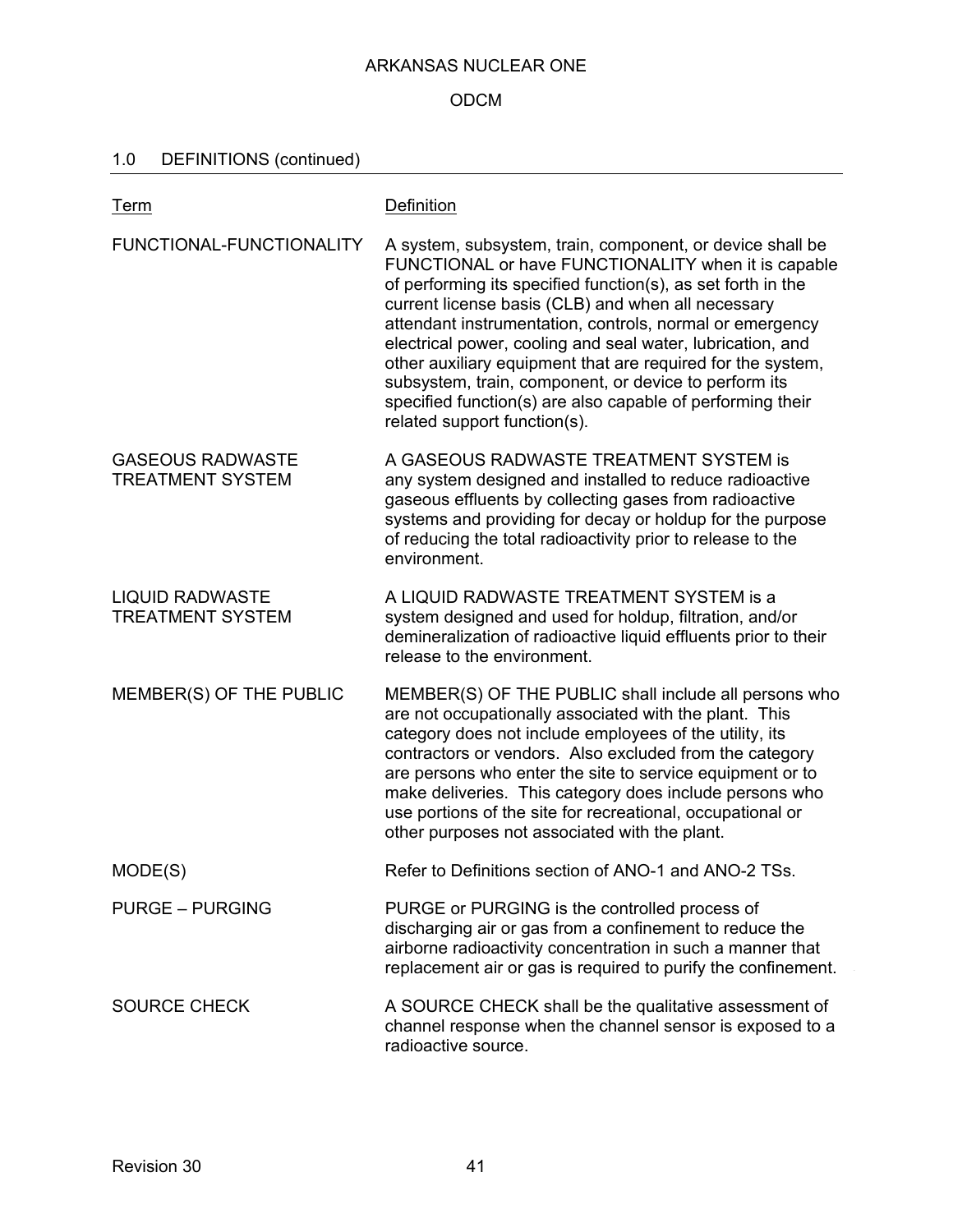# ODCM

# 1.0 DEFINITIONS (continued)

| Term                                                  | Definition                                                                                                                                                                                                                                                                                                                                                                                                                                                                                                                                                                                                                        |
|-------------------------------------------------------|-----------------------------------------------------------------------------------------------------------------------------------------------------------------------------------------------------------------------------------------------------------------------------------------------------------------------------------------------------------------------------------------------------------------------------------------------------------------------------------------------------------------------------------------------------------------------------------------------------------------------------------|
| <b>VENTILATION EXHAUST</b><br><b>TREATMENT SYSTEM</b> | A VENTILATION EXHAUST TREATMENT SYSTEM is any<br>system designed and installed to reduce gaseous<br>radioiodine or radioactive material in particulate form in<br>effluents by passing ventilation or vent exhaust gases<br>through charcoal adsorbers and/or HEPA filters for the<br>purpose of removing iodines or particulates from the<br>gaseous exhaust stream prior to the release to the<br>environment (such a system is not considered to have any<br>effect on noble gas effluents). Engineered Safety Feature<br>(ESF) atmospheric cleanup systems are not considered to<br>be VENTILATION EXHAUST TREATMENT SYSTEMS. |
| UNRESTRICTED AREA                                     | An UNRESTRICTED AREA shall be any area beyond the<br><b>EXCLUSION AREA boundary.</b>                                                                                                                                                                                                                                                                                                                                                                                                                                                                                                                                              |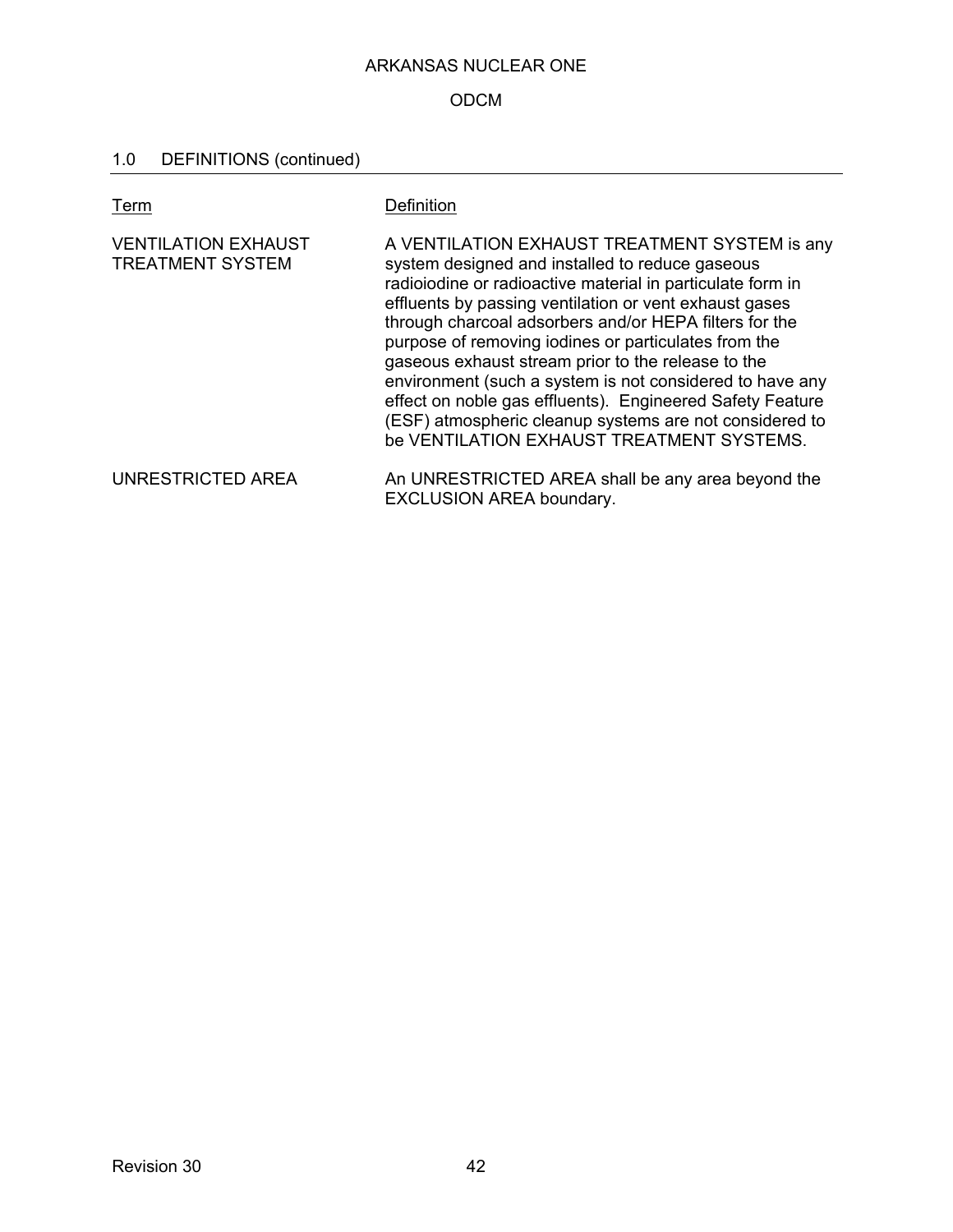### ODCM

### 2.0 LIMITATION (L) APPLICABILITY

- L 2.0.1 Limitations shall be met during the specified conditions in the Applicability, except as provided in L 2.0.2.
- L 2.0.2 Upon discovery of a failure to meet a Limitation, the applicable ACTIONS of the associated Limitation shall be met, except as provided in L 3.0.5. If the Limitation is met or is no longer applicable prior to expiration of the specified Completion Time(s), completion of the ACTIONS is not required, unless otherwise stated.
- L 2.0.3 When a Limitation is not met and the associated ACTIONS are not met, an associated ACTION is not provided, or if directed by the associated ACTIONS, immediately initiate a condition report to document the condition and determine any limitations for continued operation of the plant.

Exceptions to this Limitation are stated in the individual Limitations.

- L 2.0.4 When a Limitation is not met, entry into a MODE or other specified condition in the Applicability shall only be made when the associated ACTIONS to be entered permit continued operation in the MODE or other specified condition in the Applicability for an unlimited period of time.
- L 2.0.5 Equipment removed from service or declared non-functional to comply with ACTIONS may be returned to service under administrative control solely to perform testing required to demonstrate its FUNCTIONALITY or the FUNCTIONALITY of other equipment. This is an exception to L 2.0.2 for the system returned to service under administrative control to perform the testing required to demonstrate FUNCTIONALITY.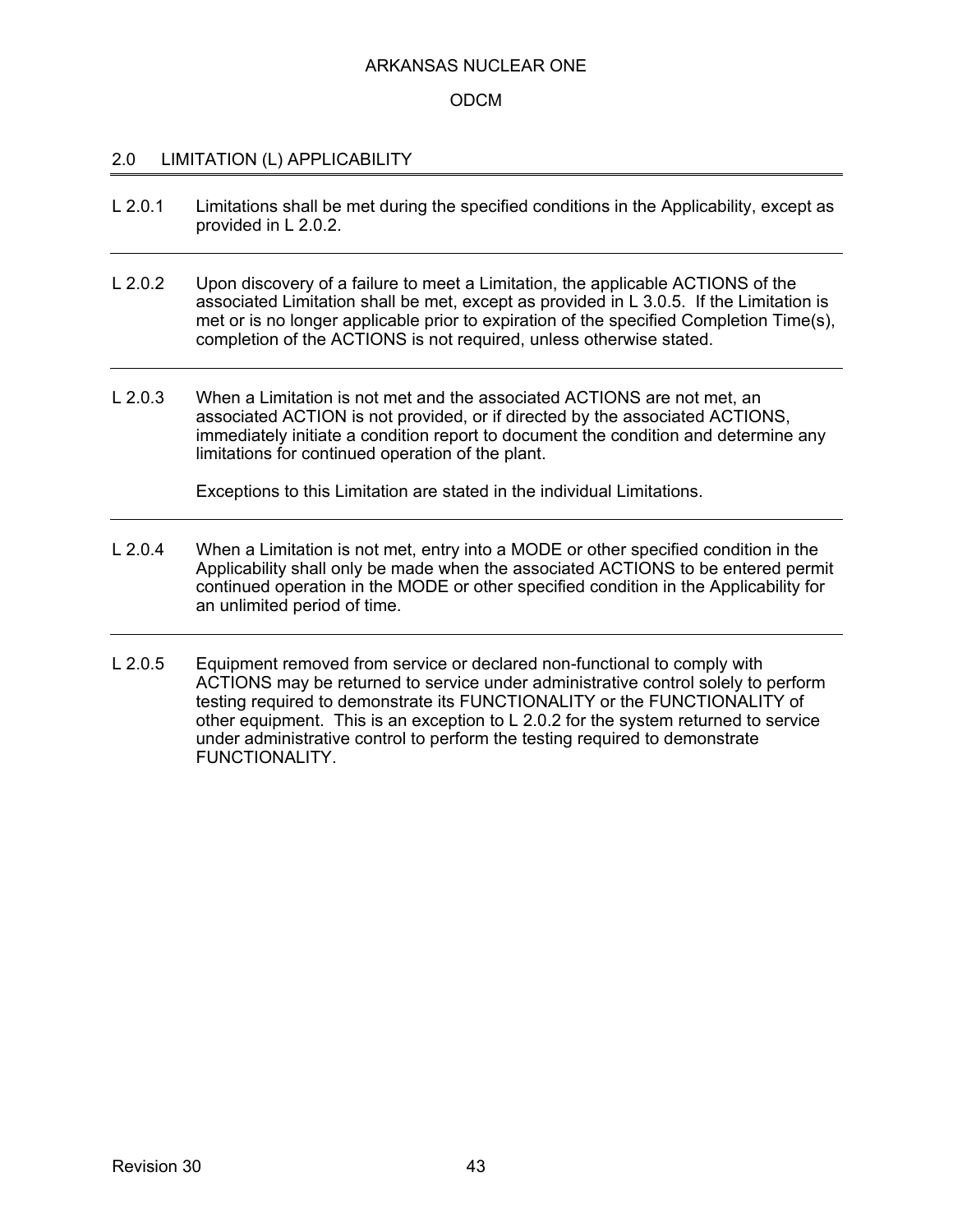### ODCM

### 2.0 SURVEILLANCE (S) APPLICABILITY

- S 2.0.1 Surveillances shall be met during the specified conditions in the Applicability for individual Limitations, unless otherwise stated in the Surveillance. Failure to meet a Surveillance, whether such failure is experienced during the performance of the Surveillance or between performances of the Surveillance, shall be failure to meet the Limitation. Failure to perform a Surveillance within the specified Frequency shall be failure to meet the Limitation except as provided in S 2.0.3. Surveillances are not required to be performed on non-functional equipment or variables outside specified limits.
- S 2.0.2 The specified Frequency for each Surveillance is met if the Surveillance is performed within 1.25 times the interval specified in the Frequency, as measured from the previous performance or as measured from the time a specified condition of the Frequency is met. For Frequencies specified as "once," the above interval extension does not apply. If an Action completion time requires periodic performance on a "once per . . ." basis, the above Frequency extension applies to each performance after the initial performance.
- S 2.0.3 If it is discovered that a Surveillance was not performed within its specified Frequency, then compliance with the requirement to declare the Limitation not met may be delayed, from the time of discovery, up to 24 hours or up to the limit of the specified Frequency, whichever is greater. This delay period is permitted to allow performance of the Surveillance.

If the Surveillance is not performed within the delay period, the Limitation must immediately be declared not met, and the applicable ACTIONS must be entered.

When the Surveillance is performed within the delay period and the Surveillance is not met, the Limitation must immediately be declared not met, and the applicable ACTIONS must be entered.

S 2.0.4 Entry into a specified condition in the Applicability of a Limitation shall only be made when the Limitation's Surveillances have been met within their specified Frequency, except as provided by S 2.0.3. When a Limitation is not met due to Surveillances not having been met, entry into a specified condition in the Applicability shall only be made in accordance with L 2.0.4.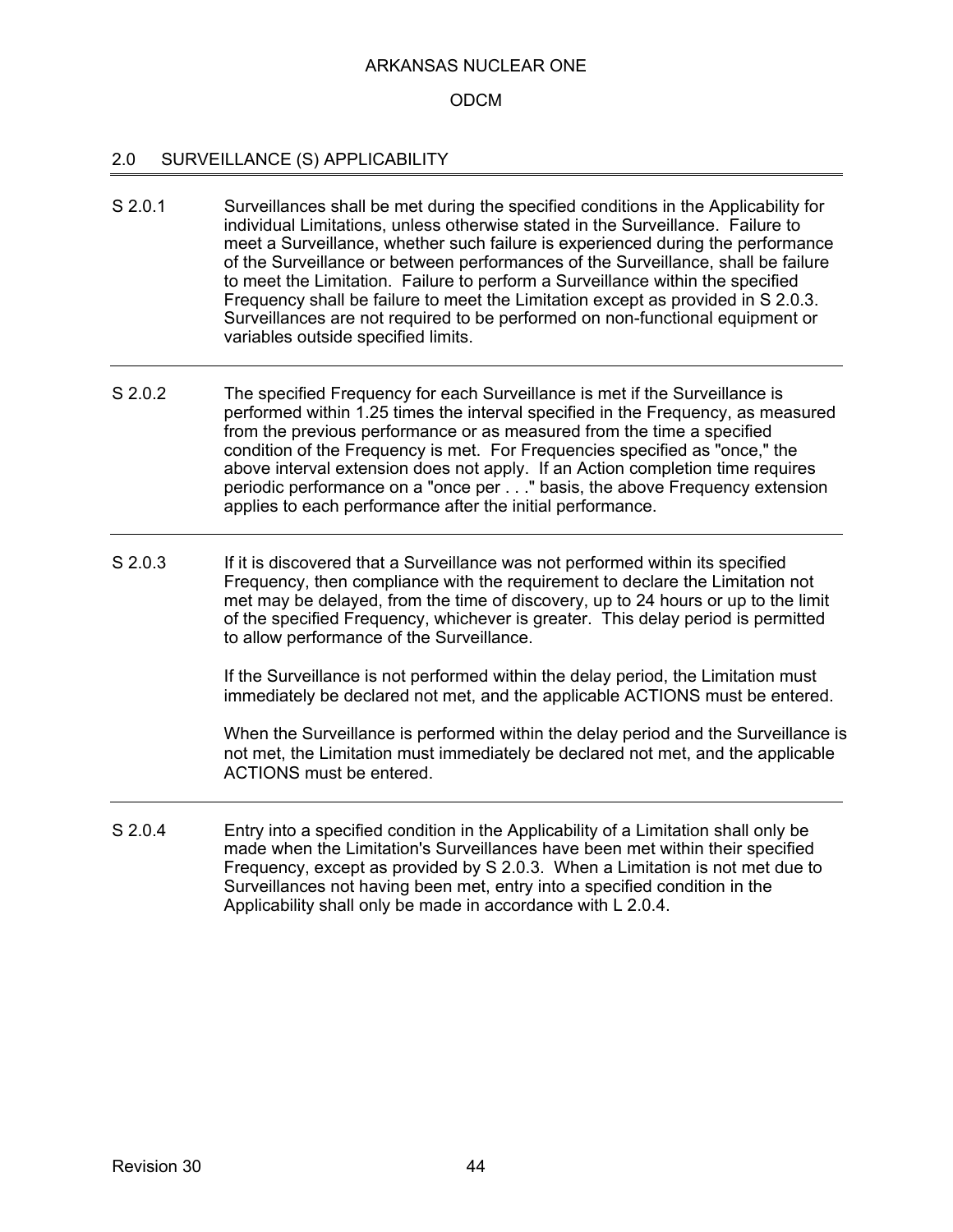### ODCM

### L 2.1 RADIOACTIVE LIQUID EFFLUENT MONITORING INSTRUMENTATION

- L 2.1.1 The following Radioactive Liquid Effluent Monitoring Instrumentation shall be FUNCTIONAL:
	- a. Liquid Radwaste Effluent Radiation Monitor with alarm/trip function
	- b. Liquid Radwaste Effluent Flow Monitor
	- c. One Main Steam Line Radiation Monitor per Steam Generator (ANO-1 only)
- APPLICABILITY: Liquid Radwaste Effluent Monitor during releases via the associated pathway

Main Steam Line Radiation Monitors – MODES 1, 2, 3, and 4

### ACTIONS

-------------------------------------------------------------NOTE------------------------------------------------------------ Separate Condition entry is allowed for each instrument. ---------------------------------------------------------------------------------------------------------------------------------

| <b>CONDITION</b>                                                                    | <b>REQUIRED ACTION</b>                                                                          | <b>COMPLETION TIME</b>                                                               |
|-------------------------------------------------------------------------------------|-------------------------------------------------------------------------------------------------|--------------------------------------------------------------------------------------|
| A. Required Liquid Radwaste<br><b>Effluent Radiation Monitor</b><br>non-functional. | Suspend the release of<br>A.1<br>radioactive effluents<br>monitored by the affected<br>channel. | Immediately                                                                          |
|                                                                                     | <u>AND</u>                                                                                      |                                                                                      |
|                                                                                     | A.2.1<br>Restore the monitor to a<br><b>FUNCTIONAL status.</b><br>OR                            | Prior to release of<br>radioactive effluents<br>monitored by the<br>affected channel |
|                                                                                     | A.2.2.1<br>Analyze two independent<br>samples of the associated<br>tank contents.               | Prior to release of<br>radioactive effluents<br>monitored by the<br>affected channel |
|                                                                                     | AND                                                                                             |                                                                                      |
|                                                                                     | A.2.2.2<br>Computer input data<br>verified by two qualified<br>individuals.                     | Prior to release of<br>radioactive effluents<br>monitored by the<br>affected channel |
|                                                                                     | AND                                                                                             |                                                                                      |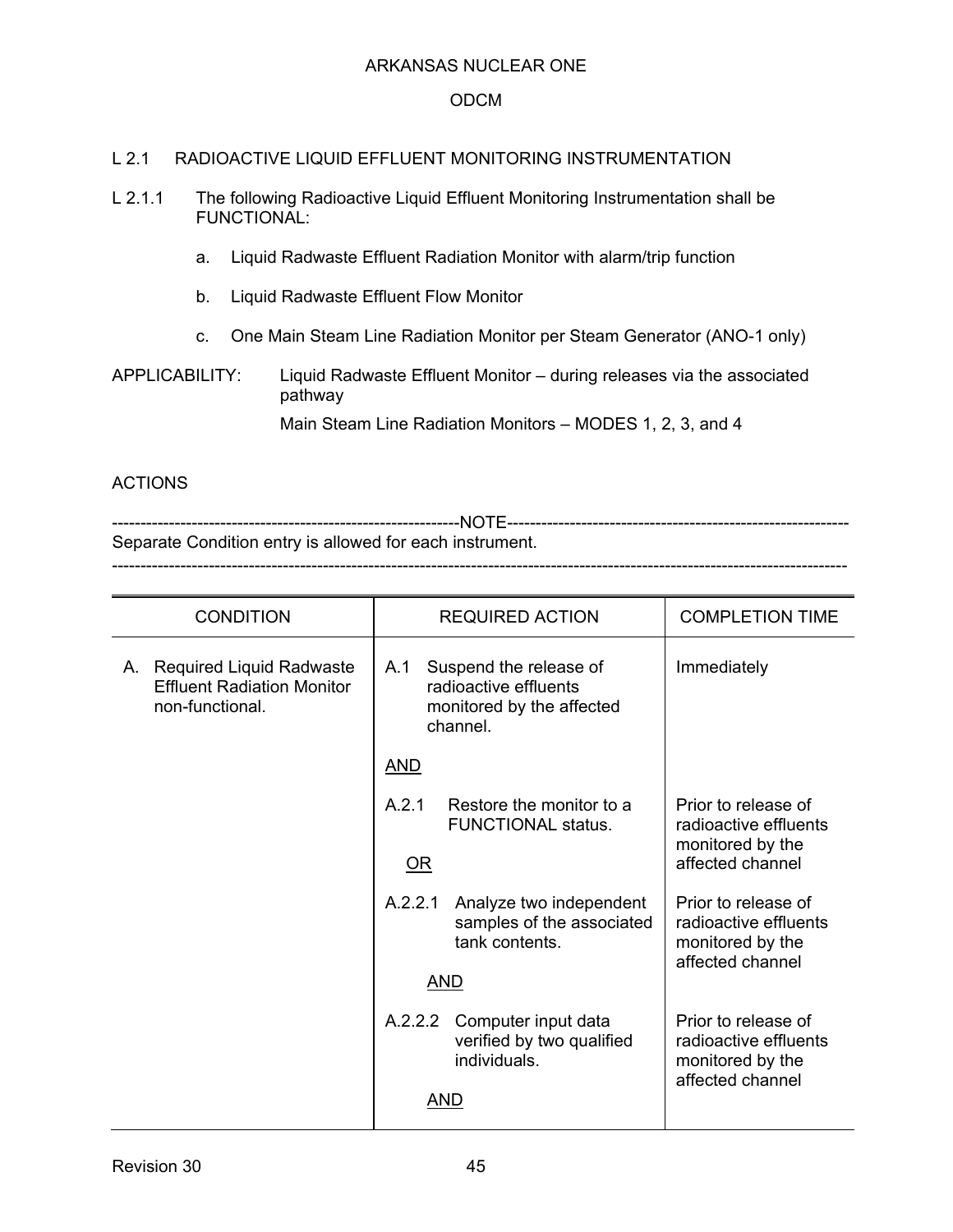# ODCM

L 2.1.1

ACTIONS (continued)

| <b>CONDITION</b>                                                                                                        | <b>REQUIRED ACTION</b>                                                                                                                                                                                 | <b>COMPLETION TIME</b>                                                               |
|-------------------------------------------------------------------------------------------------------------------------|--------------------------------------------------------------------------------------------------------------------------------------------------------------------------------------------------------|--------------------------------------------------------------------------------------|
| (continued)<br>А.                                                                                                       | A.2.2.3<br>Correct discharge valve<br>lineup independently<br>verified by two qualified<br>individuals.                                                                                                | Prior to release of<br>radioactive effluents<br>monitored by the<br>affected channel |
| <b>B.</b> Required Liquid Radwaste<br><b>Effluent Flow Monitor non-</b><br>functional.                                  | Estimate flow.<br>B.1<br>$\overline{\text{OR}}$                                                                                                                                                        | 4 hours                                                                              |
|                                                                                                                         | Suspend the release of<br>B.2<br>radioactive effluents monitored<br>by the affected channel.                                                                                                           | Immediately                                                                          |
| C. One or more required Main<br><b>Steam Line Radiation</b><br>Monitor non-functional.                                  | C.1<br>Establish pre-planned<br>alternate monitoring method<br>of monitoring.                                                                                                                          | 72 hours                                                                             |
|                                                                                                                         | <b>AND</b>                                                                                                                                                                                             |                                                                                      |
|                                                                                                                         | C.2 Restore the affected Main<br><b>Steam Line Radiation</b><br>Monitor(s) to a FUNCTIONAL<br>status.                                                                                                  | 7 days                                                                               |
| D. Required Action(s) and/or<br>Completion Time(s) of<br>Conditions A, B, and/or C<br>not met.                          | D.1<br>Initiate a condition report to<br>document the condition and<br>determine any limitations for<br>the continued effluent release<br>operations.                                                  | Immediately                                                                          |
| Е.<br><b>Required Radioactive</b><br><b>Liquid Effluent Monitoring</b><br>Instrument non-functional<br>for $> 30$ days. | E.1<br>Initiate a condition report to<br>document and track the<br>condition for inclusion in the<br><b>Radioactive Effluent Release</b><br>Report pursuant to TS 5.6.3<br>(ANO-1) / TS 6.6.3 (ANO-2). | Immediately                                                                          |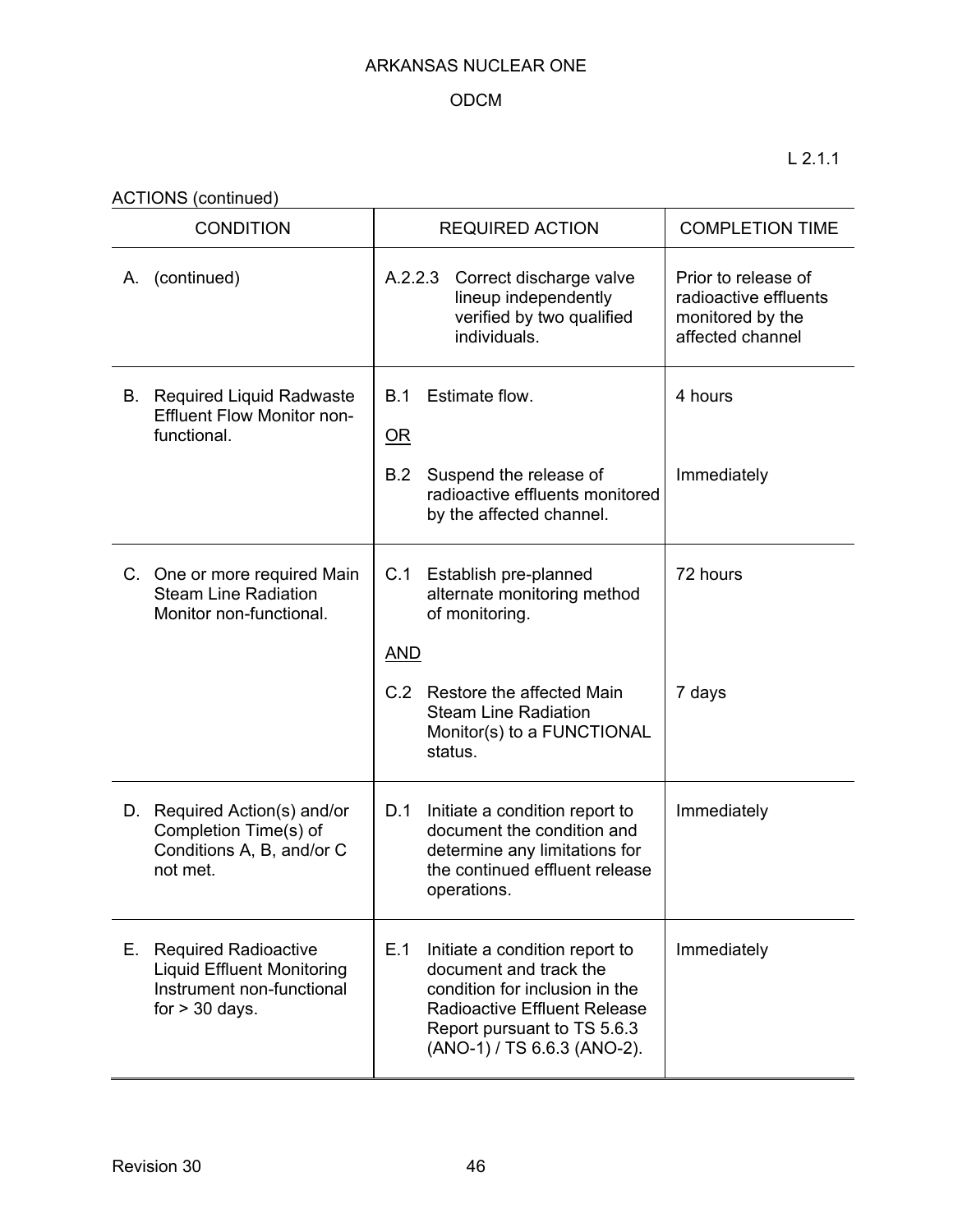# ODCM

| <b>SURVEILLANCES</b>                                                                                                                                                                                                                                                                                                                                                    |                                                                                                   |                                                                                               |  |  |
|-------------------------------------------------------------------------------------------------------------------------------------------------------------------------------------------------------------------------------------------------------------------------------------------------------------------------------------------------------------------------|---------------------------------------------------------------------------------------------------|-----------------------------------------------------------------------------------------------|--|--|
|                                                                                                                                                                                                                                                                                                                                                                         | <b>FREQUENCY</b>                                                                                  |                                                                                               |  |  |
|                                                                                                                                                                                                                                                                                                                                                                         | S 2.1.1.1 Perform a CHANNEL CHECK of required instrumentation.                                    | 24 hours                                                                                      |  |  |
|                                                                                                                                                                                                                                                                                                                                                                         | Not applicable to Liquid Radwaste Effluent Flow Monitor.<br>------------------------------------- |                                                                                               |  |  |
|                                                                                                                                                                                                                                                                                                                                                                         | Perform a CHANNEL TEST of the required instrumentation.                                           | 92 days                                                                                       |  |  |
|                                                                                                                                                                                                                                                                                                                                                                         | S 2.1.1.3 Perform a CHANNEL CALIBRATION on the required<br>instrumentation.                       | 18 months                                                                                     |  |  |
| S 2.1.1.4<br>-----------------------------------NOTES-----------------------------------<br>SOURCE CHECK not required when background<br>1.<br>radioactivity is greater than the check source.<br>Not applicable to Liquid Radwaste Effluent Flow Monitor<br>2.<br>or Main Steam Line Radiation Monitors.<br>Perform a SOURCE CHECK on the required<br>instrumentation. |                                                                                                   | Within 8 hours prior<br>to release of<br>radioactive effluents<br>monitored by the<br>channel |  |  |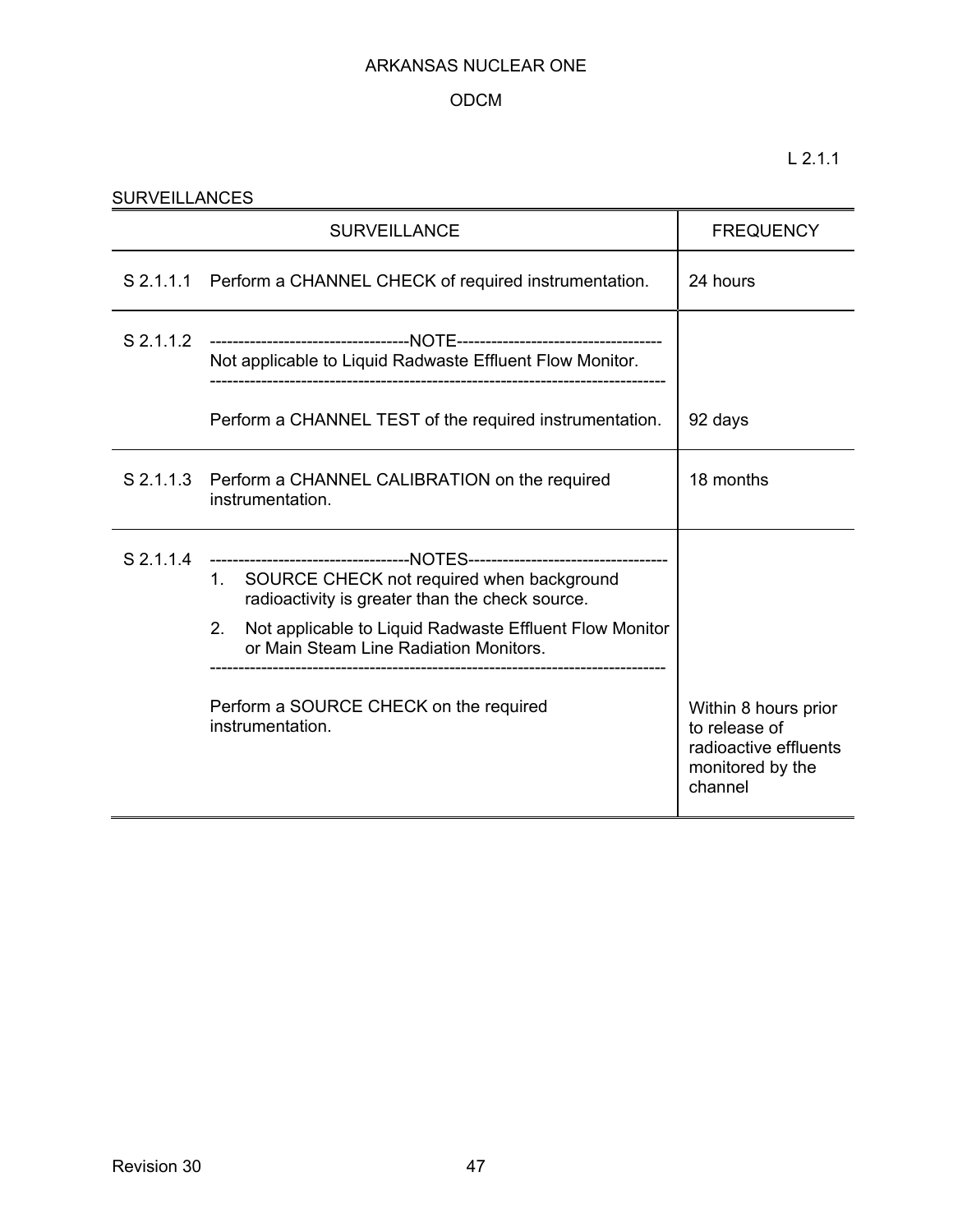### ODCM

### L 2.2 RADIOACTIVE GASEOUS EFFLUENT MONITORING INSTRUMENTATION

L 2.2.1 The following Radioactive Gaseous Effluent Monitoring Instrumentation shall be FUNCTIONAL:

> ----------------NOTE-----------------Refer to ANO-2 Technical Specification (TS) 3.3.3.1 for ANO-2 Containment Building Purge System Process Monitor operability requirements and associated ACTIONS. ----------------------------------------------------------------------------------------------------------------

- a. Waste Gas Holdup Systems
	- 1. Gas Activity Process Monitor with alarm/trip function
	- 2. Effluent Flow Process Monitor
- b. Reactor (Containment) Building Purge and Ventilation, Auxiliary Building Ventilation, Spent Fuel Pool Area Ventilation, Emergency Penetration Room Ventilation, Low Level Radwaste Building Ventilation, and ANO-2 Auxiliary Building Extension Ventilation SPING Monitors
	- 1. Noble Gas Activity Monitor
	- 2. Iodine Sampler
	- 3. Particulate Sampler
	- 4. Effluent Flow Monitor
	- 5. Sampler Flow Monitor

#### APPLICABILITY:

- 1. SPINGS 4 and 8 when Emergency Penetration Room Ventilation is capable of auto-start
- 2. All Radioactive Gaseous Effluent Monitoring Instrumentation during releases via the associated pathway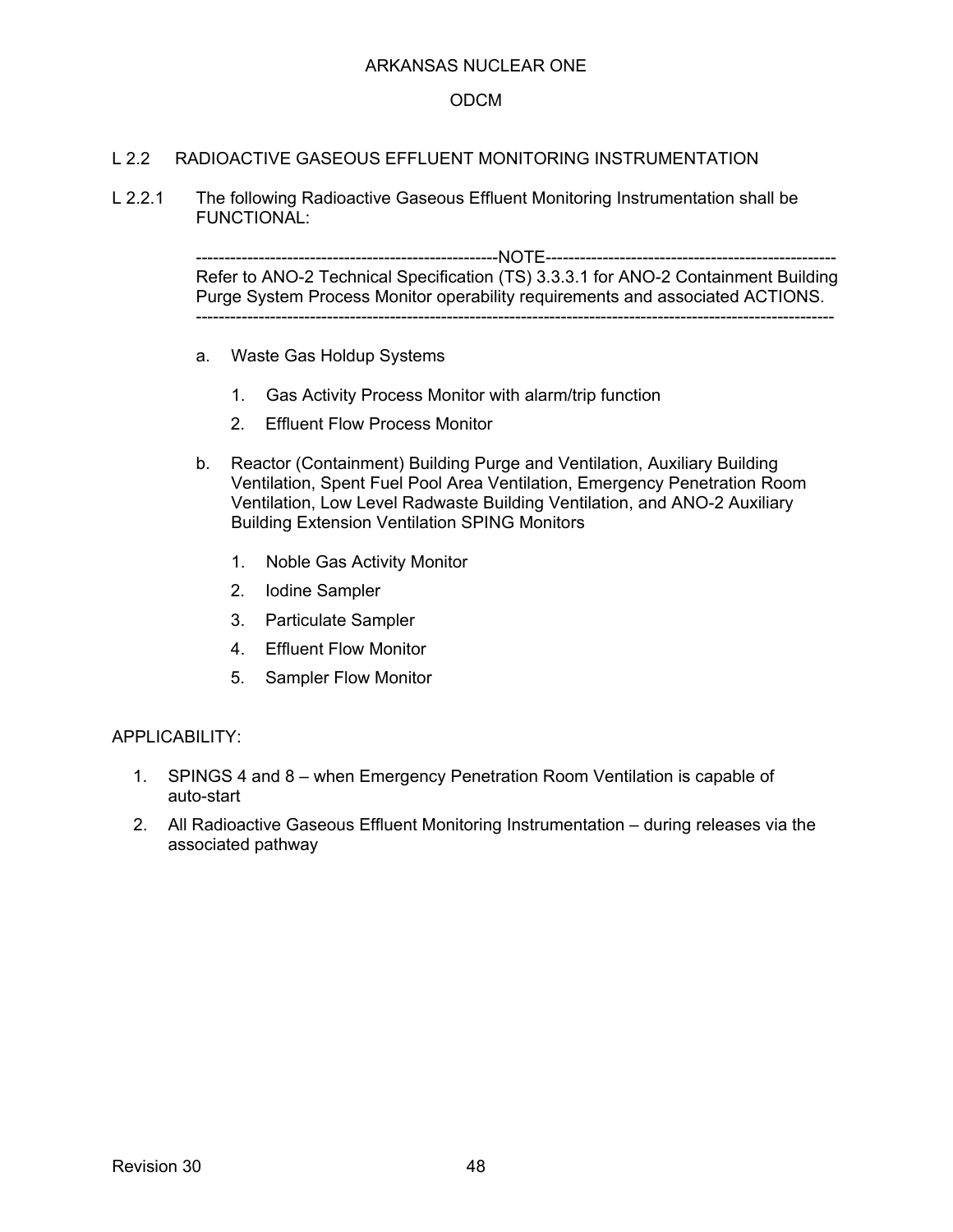### ODCM

# ACTIONS

-------------------------------------------------------------NOTE------------------------------------------------------------ Separate Condition entry is allowed for each instrument. ---------------------------------------------------------------------------------------------------------------------------------

| <b>CONDITION</b>                                                                                                                                                  | <b>REQUIRED ACTION</b>                                                                                             | <b>COMPLETION TIME</b>                                                               |
|-------------------------------------------------------------------------------------------------------------------------------------------------------------------|--------------------------------------------------------------------------------------------------------------------|--------------------------------------------------------------------------------------|
| A. -------------NOTE--------------<br>Applicable to releases<br>associated with Waste Gas<br><b>Holdup Systems and</b><br>PURGE of the ANO-1<br>Reactor Building. | A.1<br>Suspend the release of<br>radioactive effluents<br>monitored by the affected<br>channel.<br><b>AND</b>      | Immediately                                                                          |
| <b>Required Waste Gas</b><br>Holdup and/or Reactor<br><b>Building Purge System</b><br><b>Gas Activity Process</b>                                                 | A.2.1<br>Restore the monitor to a<br><b>FUNCTIONAL status.</b><br>OR                                               | Prior to release of<br>radioactive effluents<br>monitored by the<br>affected channel |
| and/or Noble Gas Activity<br>Monitor non-functional.                                                                                                              | A.2.2.1<br>Analyze two independent<br>samples of the Waste Gas<br>Holdup Tank and/or<br>Reactor Building contents. | Prior to release of<br>radioactive effluents<br>monitored by the<br>affected channel |
|                                                                                                                                                                   | <b>AND</b>                                                                                                         |                                                                                      |
|                                                                                                                                                                   | A.2.2.2<br>Computer input data<br>verified by two qualified<br>individuals.                                        | Prior to release of<br>radioactive effluents<br>monitored by the<br>affected channel |
|                                                                                                                                                                   | <b>AND</b>                                                                                                         |                                                                                      |
|                                                                                                                                                                   | A.2.2.3 -------------NOTE-------------<br>Not applicable to Reactor<br><b>Building Purge System.</b>               |                                                                                      |
|                                                                                                                                                                   | Correct discharge valve<br>lineup independently<br>verified by two qualified<br>individuals.                       | Prior to release of<br>radioactive effluents<br>monitored by the<br>affected channel |

L 2.2.1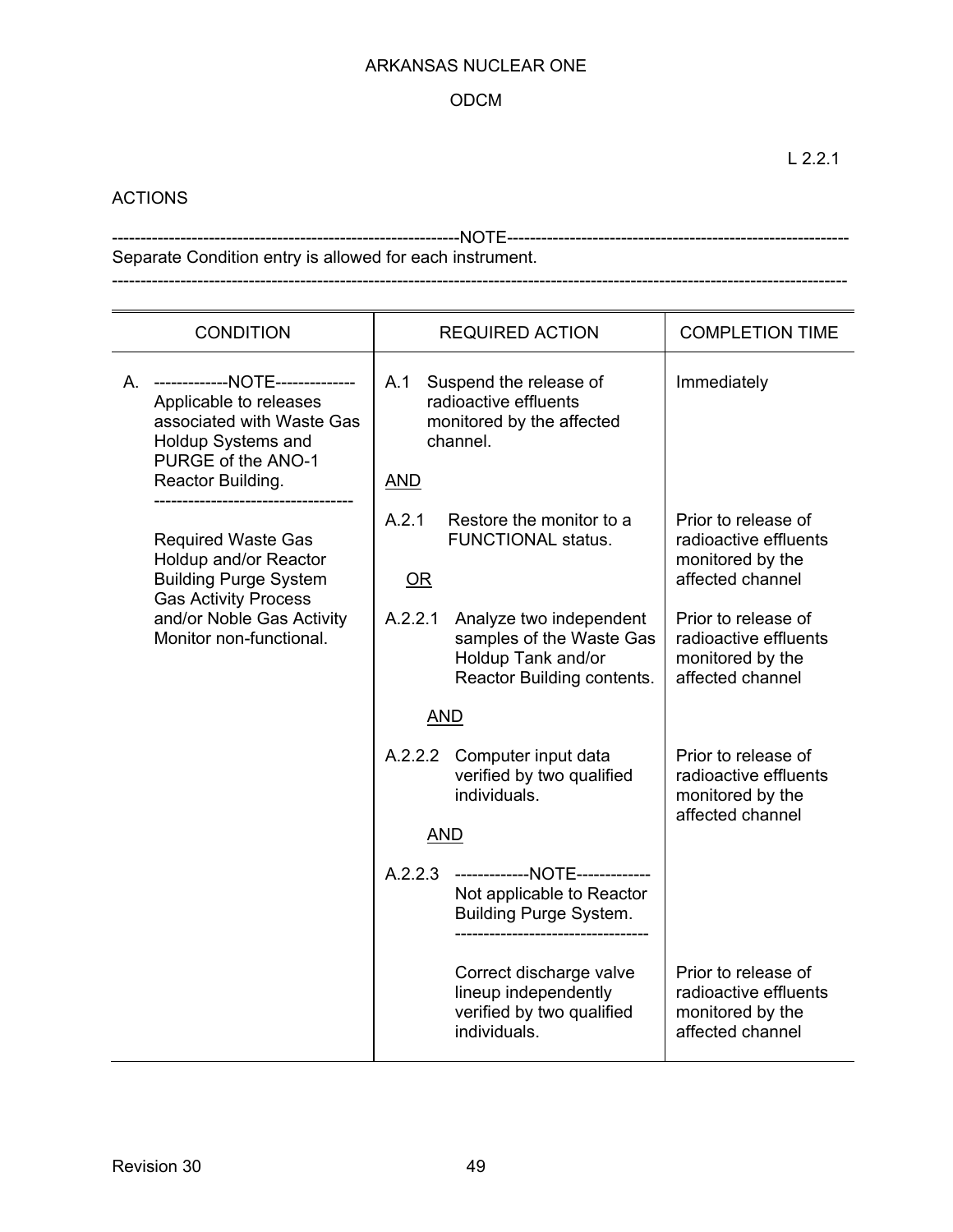# ODCM

L 2.2.1

ACTIONS (continued)

| <b>CONDITION</b> |                                                                                                                                                                                                   | <b>REQUIRED ACTION</b>                                                                                                                                                                                                                    | <b>COMPLETION TIME</b>                                                   |
|------------------|---------------------------------------------------------------------------------------------------------------------------------------------------------------------------------------------------|-------------------------------------------------------------------------------------------------------------------------------------------------------------------------------------------------------------------------------------------|--------------------------------------------------------------------------|
| В.               | <b>Required Effluent or</b><br><b>Sampler Flow Monitor</b><br>non-functional.                                                                                                                     | Estimate flow.<br>B.1<br>$OR$<br>Suspend the release of<br>B.2                                                                                                                                                                            | Once per 4 hours<br>Immediately                                          |
|                  |                                                                                                                                                                                                   | radioactive effluents monitored<br>by the affected channel.                                                                                                                                                                               |                                                                          |
| $C_{n}$          | --------------NOTE--------------<br>1. Applicable to releases<br>other than those<br>described in Condition A<br>above.<br>2. Applicable to SPINGS 4<br>and 8 only when<br>pathway is in service. | If ANO-1 Reactor Building Purge<br>and Ventilation required Noble Gas<br>Activity Monitor inoperable and<br>moving irradiated fuel within the<br>ANO-1 Reactor Building, refer to<br>ANO-1 TS 3.9.3.<br>Obtain sample of effluent.<br>C.1 | 12 hours                                                                 |
|                  | <b>Required Noble Gas Activity</b><br>Monitor non-functional.                                                                                                                                     | <b>AND</b><br>C.2 Analyze sample of effluent.                                                                                                                                                                                             | Within 24 hours<br>following completion of<br><b>Required Action C.1</b> |
|                  | D. --------------NOTE--------------<br>Applicable to SPINGS 4<br>and 8 only when pathway<br>is in service.                                                                                        | D.1 Verify effluent samples are<br>continuously collected by<br>auxiliary sampling equipment.<br><b>AND</b><br>Replace lodine and/or<br>D.2                                                                                               | 4 hours                                                                  |
|                  | Required Iodine and/or<br><b>Particulate Sampler</b><br>non-functional.                                                                                                                           | Particulate cartridges (as<br>applicable).<br><b>AND</b>                                                                                                                                                                                  | 7 days                                                                   |
|                  |                                                                                                                                                                                                   | Analyze lodine and/or<br>D.3<br>Particulate cartridges (as<br>applicable).                                                                                                                                                                | Within 48 hours<br>following replacement                                 |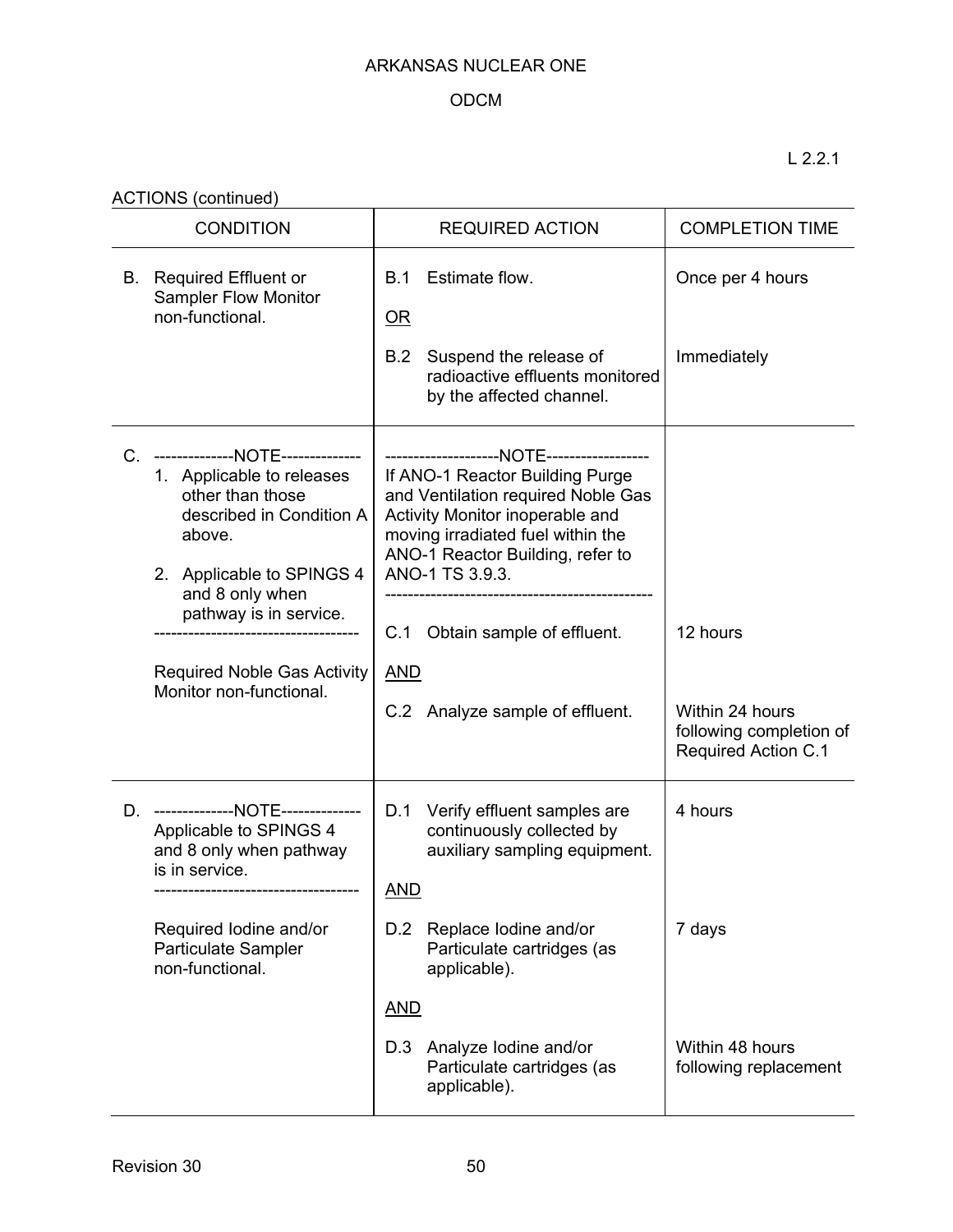# ODCM

L 2.2.1

ACTIONS (continued)

| <b>CONDITION</b> |                                                                                                                   | <b>REQUIRED ACTION</b> |                                                                                                                                                                                                 | <b>COMPLETION TIME</b> |
|------------------|-------------------------------------------------------------------------------------------------------------------|------------------------|-------------------------------------------------------------------------------------------------------------------------------------------------------------------------------------------------|------------------------|
| Е.               | Required Action(s) and/or<br>Completion Time(s) of<br>Condition C and/or<br>Condition D not met.                  | E.1                    | Suspend the release of<br>radioactive effluents monitored<br>by the affected channel.                                                                                                           | Immediately            |
| Е.               | Required Action(s) and/or<br>Completion Time(s)<br>Condition A, B, and/or E<br>not met.                           | F.1                    | Initiate a condition report to<br>document the condition and<br>determine any limitations for<br>the continued effluent release<br>operations.                                                  | Immediately            |
|                  | G. Required Radioactive<br><b>Gaseous Effluent</b><br>Monitoring Instrument<br>non-functional for<br>$>$ 30 days. | G.1                    | Initiate a condition report to<br>document and track the<br>condition for inclusion in the<br><b>Radioactive Effluent Release</b><br>Report pursuant to TS 5.6.3<br>(ANO-1) / TS 6.6.3 (ANO-2). | Immediately            |

# **SURVEILLANCES**

|           | <b>SURVEILLANCE</b>                                                                                                                                        | <b>FREQUENCY</b>                                                                                    |
|-----------|------------------------------------------------------------------------------------------------------------------------------------------------------------|-----------------------------------------------------------------------------------------------------|
| S 2.2.1.1 | Not applicable to Iodine and Particulate Samplers                                                                                                          |                                                                                                     |
|           | Perform a CHANNEL CHECK of required instrumentation.                                                                                                       | 24 hours                                                                                            |
|           | S 2.2.1.2 Verify presence of required lodine Sampler Cartridge and<br>required Particulate Sample Filter.                                                  | 7 days                                                                                              |
|           | S 2.2.1.3 Perform a CHANNEL TEST of the required Reactor Building<br>Purge and Ventilation System Gas Activity Process and<br>Noble Gas Activity Monitors. | 31 days prior to<br>initiating Reactor<br><b>Building Purge</b><br>and/or Ventilation<br>activities |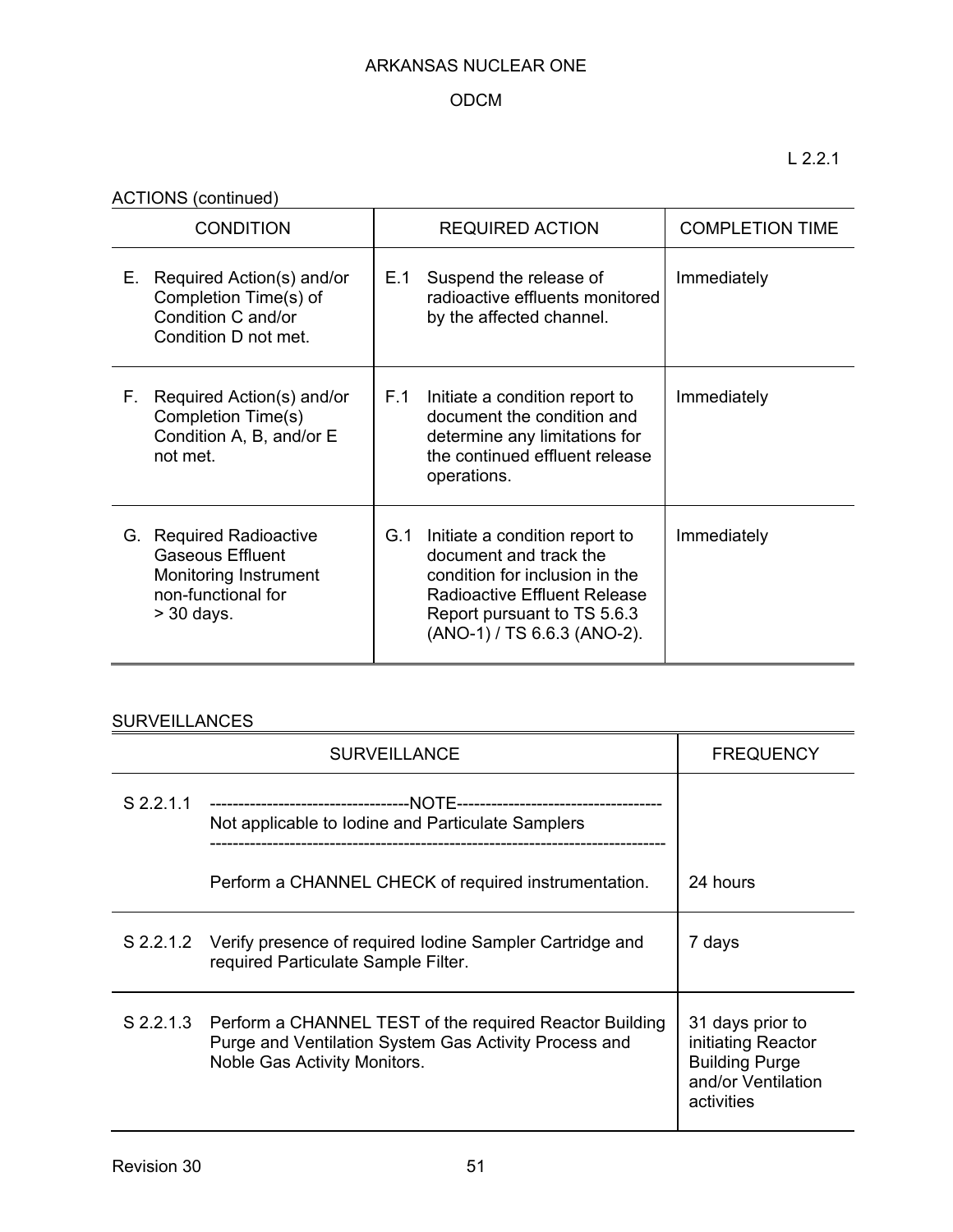# ODCM

L 2.2.1

SURVEILLANCES (continued)

|           | <b>SURVEILLANCE</b>                                                                                                                                                                                                                                                                                                                                                | <b>FREQUENCY</b>                                                                              |
|-----------|--------------------------------------------------------------------------------------------------------------------------------------------------------------------------------------------------------------------------------------------------------------------------------------------------------------------------------------------------------------------|-----------------------------------------------------------------------------------------------|
| S 2.2.1.4 | -----------------------------------NOTES-----------------------------<br>SOURCE CHECK not required when background<br>radioactivity is greater than the check source.                                                                                                                                                                                              |                                                                                               |
|           | Perform a SOURCE CHECK on the required Noble Gas<br><b>Activity Monitors.</b>                                                                                                                                                                                                                                                                                      | 31 days                                                                                       |
| S 2.2.1.5 | -----------------------------------NOTES-------------------------<br>1. SOURCE CHECK not required when background<br>radioactivity is greater than the check source.<br>2.<br>Only applicable to Waste Gas Holdup and Reactor<br><b>Building Purge Systems.</b><br>Perform a SOURCE CHECK on the required Gas Activity<br>Process and Noble Gas Activity Monitors. | Within 14 days prior<br>to release of<br>radioactive effluents<br>monitored by the<br>channel |
| S 2.2.1.6 | Perform a CHANNEL TEST of the required Noble Gas<br><b>Activity Monitors.</b>                                                                                                                                                                                                                                                                                      | 92 days                                                                                       |
| S 2.2.1.7 | Not applicable to Iodine and Particulate Samplers                                                                                                                                                                                                                                                                                                                  |                                                                                               |
|           | Perform a CHANNEL CALIBRATION on the required<br>instrumentation.                                                                                                                                                                                                                                                                                                  | 18 months                                                                                     |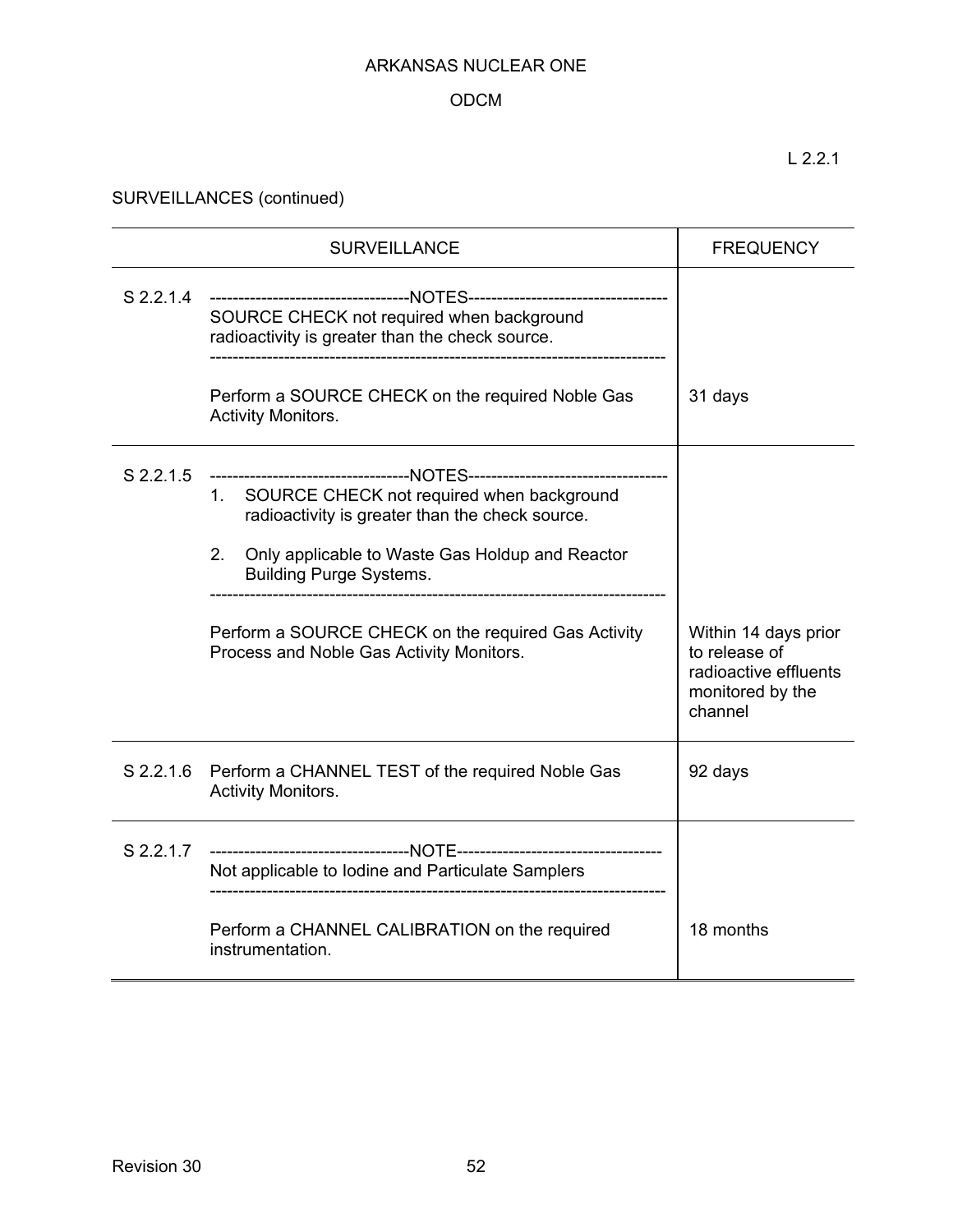### ODCM

### L 2.3 RADIOACTIVE LIQUID EFFLUENTS

- L 2.3.1 Radioactive material released to the discharge canal shall:
	- a. For dissolved or entrained noble gases, be limited to a total concentration of ≤ 2 x 10-4 µCi/ml.
	- b. For radioactive nuclides other than dissolved or entrained noble gases, be limited to the concentration specified in 10 CFR 20, Appendix B, Table II, Column 2.
	- c. During any calendar quarter, result in a dose commitment to a MEMBER OF THE PUBLIC of  $\leq 1.5$  mrem to the total body and  $\leq 5$  mrem to any organ.
	- d. During any calendar year, result in a dose commitment to a MEMBER OF THE PUBLIC of  $\leq$  3 mrem to the total body and  $\leq$  10 mrem to any organ.
	- e. Be processed by a LIQUID RADWASTE TREATMENT SYSTEM when accumulative dose during a calendar quarter is projected to exceed 0.18 mrem to the total body and/or 0.625 mrem to any organ.

APPLICABILITY: At all times.

#### ACTIONS

-------------------------------------------------------------NOTE------------------------------------------------------------ Separate Condition entry is allowed for each Limitation L 2.3.1.a through L 2.3.1.e above and for each BATCH RELEASE and CONTINUOUS RELEASE Surveillance requirement not met.

---------------------------------------------------------------------------------------------------------------------------------

| <b>CONDITION</b>                                                  | <b>REQUIRED ACTION</b>                                                                                                                                                                                                                                                                                  | <b>COMPLETION TIME</b> |
|-------------------------------------------------------------------|---------------------------------------------------------------------------------------------------------------------------------------------------------------------------------------------------------------------------------------------------------------------------------------------------------|------------------------|
| Any limit listed in L 2.3.1.a<br>Α.<br>through L 2.3.1.e not met. | Initiate action to restore to<br>A.1<br>within limit.                                                                                                                                                                                                                                                   | Immediately            |
|                                                                   | <b>AND</b>                                                                                                                                                                                                                                                                                              |                        |
|                                                                   | A.2<br>Initiate a condition report to<br>document the condition,<br>determine any limitations for<br>the continued effluent release<br>operations, and track the<br>condition for inclusion in the<br><b>Radioactive Effluent Release</b><br>Report pursuant to TS 5.6.3<br>(ANO-1) / TS 6.6.3 (ANO-2). | Immediately            |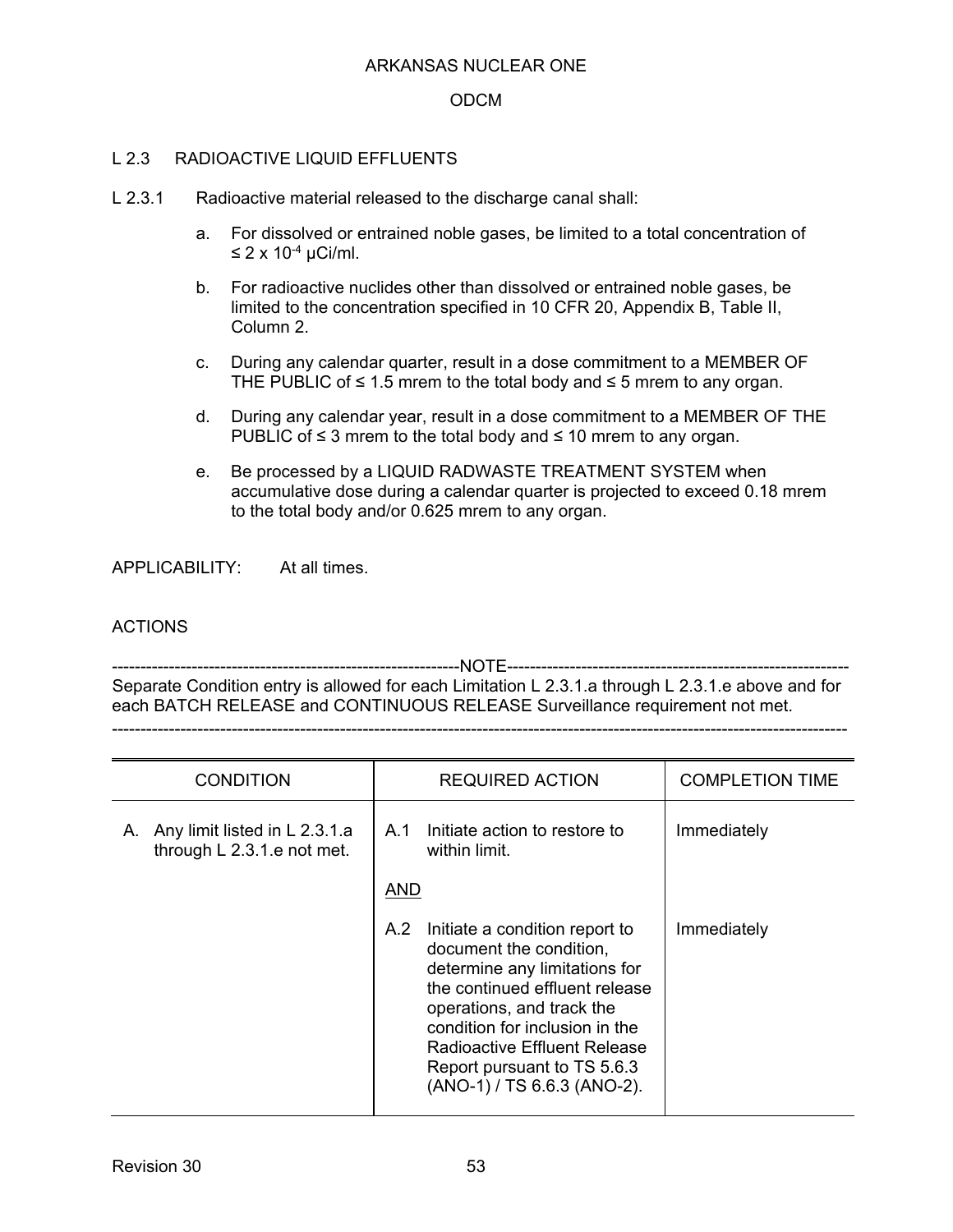# ODCM

ACTIONS (continued)

| <b>CONDITION</b> |                                                                                                                 |                   | <b>REQUIRED ACTION</b>                                                                                                                         | <b>COMPLETION TIME</b>                   |
|------------------|-----------------------------------------------------------------------------------------------------------------|-------------------|------------------------------------------------------------------------------------------------------------------------------------------------|------------------------------------------|
|                  | B. --------------NOTE--------------<br>Only applicable to BATCH<br>RELEASE.                                     | B.1<br><b>AND</b> | Verify associated effluent<br>release suspended.                                                                                               | Immediately                              |
|                  | Sampling and/or analysis<br>requirements not met.                                                               | B.2               | Initiate a condition report to<br>document the condition and<br>determine any limitations for<br>the continued effluent release<br>operations. | Immediately                              |
|                  | C. --------------NOTE--------------<br>Only applicable to<br><b>CONTINUOUS RELEASE</b><br>of secondary coolant. | C.1<br><b>AND</b> | Obtain a grab sample of the<br>associated secondary<br>coolant.                                                                                | 12 hours                                 |
|                  | Secondary coolant dose<br>equivalent I-131 (DEI)<br>$> 0.01 \mu$ Ci/ml.                                         |                   | C.2 Perform gamma isotopic and<br>I-131 analysis of sample.                                                                                    | 12 hours following<br>sample acquisition |
|                  | D. Annual dose limits of<br>L 2.3.1.d projected to<br>exceed 40 CFR 190 limits.                                 |                   | D.1 Apply for a variance from the<br>NRC to permit releases in<br>excess of 40 CFR 190 limits.                                                 | Prior to exceed<br>40 CFR 190 limits     |
|                  | E. Required Action(s) and/or<br>Completion Time(s) of<br>Conditions C and/or D not<br>met.<br>OR                | E.1               | Initiate a condition report to<br>document the condition and<br>determine any limitations for<br>the continued effluent release<br>operations. | Immediately                              |
|                  | Sampling and/or analysis<br>requirements not met.                                                               |                   |                                                                                                                                                |                                          |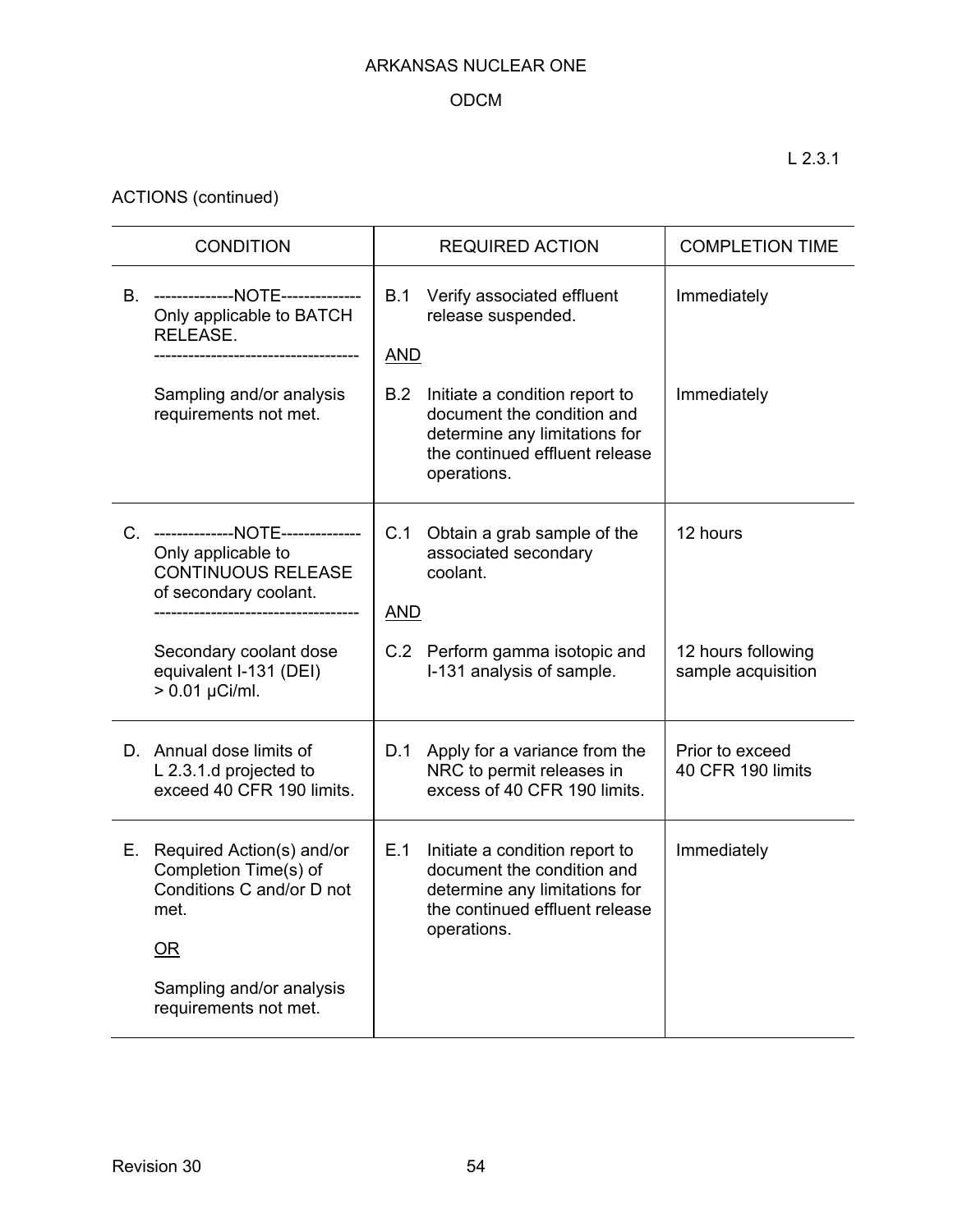# ODCM

L 2.3.1

ACTIONS (continued)

| <b>CONDITION</b>                                    | <b>REQUIRED ACTION</b>                                                                                                                                                                                 | <b>COMPLETION TIME</b> |
|-----------------------------------------------------|--------------------------------------------------------------------------------------------------------------------------------------------------------------------------------------------------------|------------------------|
| Lower Limit(s) of Detection<br>F.<br>(LLD) not met. | Initiate a condition report to<br>F.1<br>document and track the<br>condition for inclusion in the<br><b>Radioactive Effluent Release</b><br>Report pursuant to TS 5.6.3<br>(ANO-1) / TS 6.6.3 (ANO-2). | Immediately            |

# **SURVEILLANCES**

|             | <b>SURVEILLANCE</b>                                              | <b>FREQUENCY</b>                        |
|-------------|------------------------------------------------------------------|-----------------------------------------|
| $S$ 2.3.1.1 | Only applicable to BATCH RELEASE.                                |                                         |
|             | Obtain representative sample of each batch.                      | Prior to release                        |
|             | <u>AND</u>                                                       |                                         |
|             | Perform gamma isotopic and I-131 analysis of sample.             | Prior to release                        |
|             | <u>AND</u>                                                       |                                         |
|             | Perform dissolved and entrained gas analysis of sample.          | 31 days following                       |
|             | <u>AND</u>                                                       | sample acquisition                      |
|             | Perform gross alpha composite and H-3 analysis of sample.        | 31 days following                       |
|             | <b>AND</b>                                                       | sample acquisition                      |
|             | Perform Sr-89, Sr-90, and Fe-55 composite analysis of<br>sample. | 92 days following<br>sample acquisition |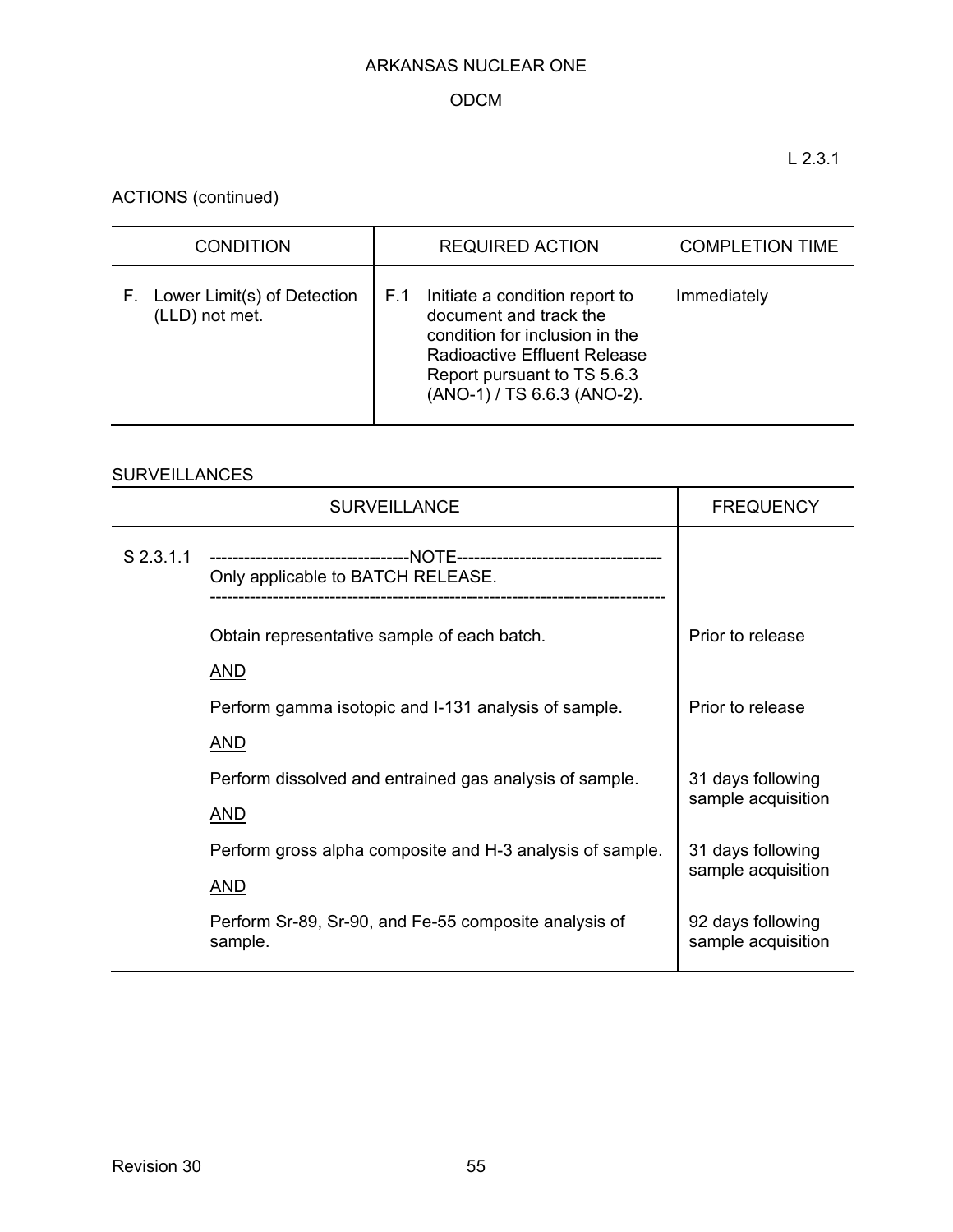### ODCM

L 2.3.1

| SURVEILLANCES (continued) |  |
|---------------------------|--|
|                           |  |

|           | <b>SURVEILLANCE</b>                                                                                                                                                                                                                                                                      | <b>FREQUENCY</b>                                                      |
|-----------|------------------------------------------------------------------------------------------------------------------------------------------------------------------------------------------------------------------------------------------------------------------------------------------|-----------------------------------------------------------------------|
| S 2.3.1.2 | Only applicable to CONTINUOUS RELEASE.                                                                                                                                                                                                                                                   |                                                                       |
|           | Obtain representative sample of effluent.<br><b>AND</b>                                                                                                                                                                                                                                  | 24 hours                                                              |
|           | Perform gamma isotopic and I-131 analysis.<br><b>AND</b>                                                                                                                                                                                                                                 | 24 hours following<br>sample acquisition                              |
|           | Perform dissolved and entrained gas analysis.<br><b>AND</b>                                                                                                                                                                                                                              | 31 days following<br>sample acquisition                               |
|           | Perform gross alpha composite and H-3 analysis.<br><b>AND</b>                                                                                                                                                                                                                            | 31 days following<br>sample acquisition                               |
|           | Perform Sr-89, Sr-90, and Fe-55 composite analysis.                                                                                                                                                                                                                                      | 92 days following<br>sample acquisition                               |
| S 2.3.1.3 | Using data acquired by performance of S 2.3.1.1 and<br>S.2.3.1.2, verify Limitations L 2.3.1.a through L 2.3.1.e<br>continue to be met.                                                                                                                                                  | Within 7 days<br>following completion<br>of each required<br>analysis |
|           | S 2.3.1.4 Using data acquired by performance of S 2.3.1.1 and<br>S.2.3.1.2, verify the limits of 40 CFR 190 are not projected to<br>be exceeded.                                                                                                                                         | 31 days                                                               |
| S 2.3.1.5 | Verify the following LLDs are met:                                                                                                                                                                                                                                                       | 12 months                                                             |
|           | $5 \times 10^{-7}$ µCi/ml<br>Gamma isotopic<br>$1 x 10^{-6} \mu C i/ml$<br>I-131 and Fe-55<br>Dissolved/entrained gases (gamma emitters) 1 x 10-5 µCi/ml<br>1 x $10^{-5}$ µCi/ml<br>$H-3$<br>$1 \times 10^{-7}$ µCi/ml<br>Gross alpha<br>$5 \times 10^{-8} \mu$ Ci/ml<br>Sr-89 and Sr-90 |                                                                       |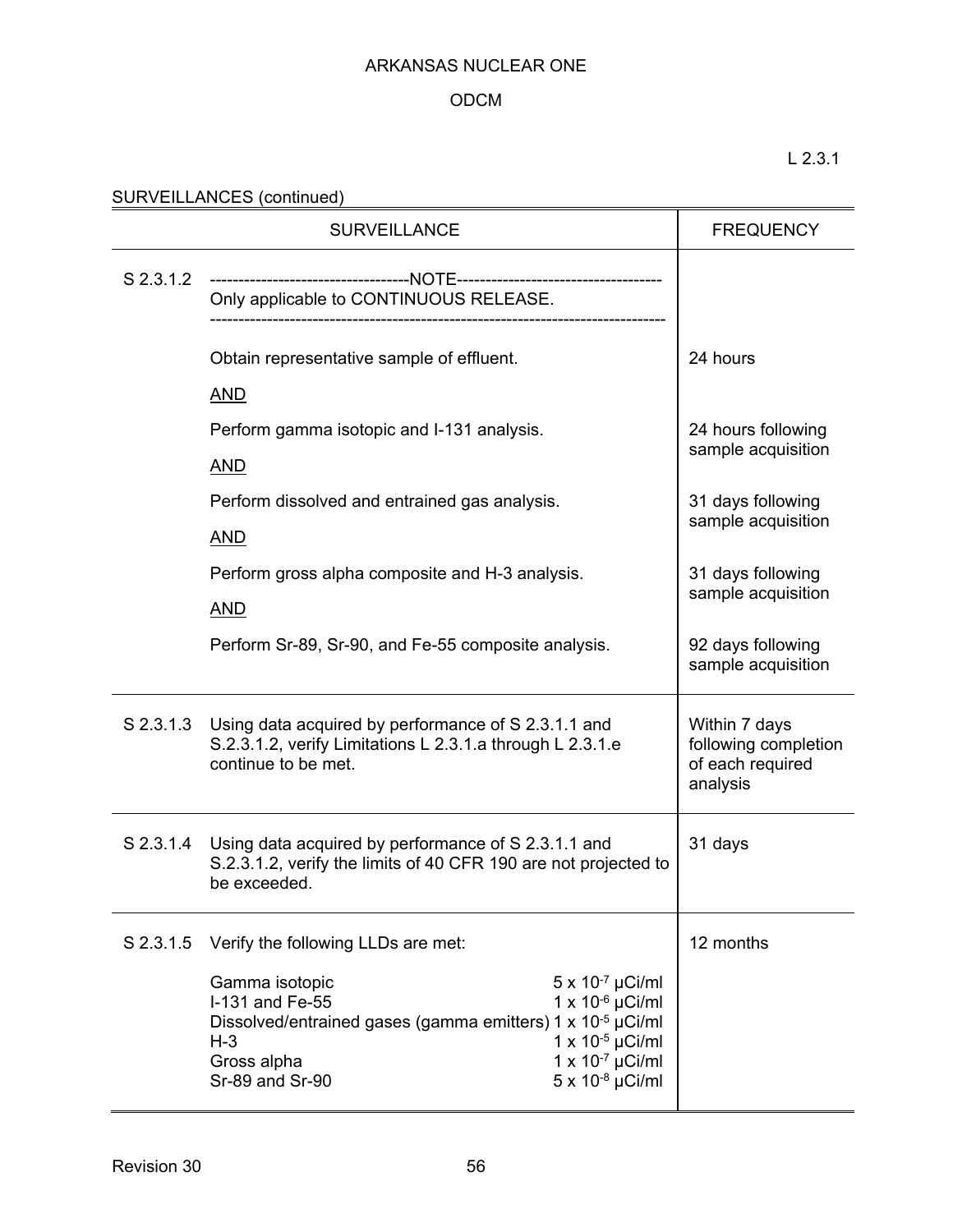#### ODCM

### L 2.4 RADIOACTIVE GASEOUS FEELUENTS

L 2.4.1 Radioactive Gaseous Effluent releases to unrestricted areas shall:

-----------------------------------------------------NOTE--------------------------------------------------- Dose rates associated with Reactor (Containment) Building Purge operations may be averaged over a one-hour interval. ----------------------------------------------------------------------------------------------------------------

- a. For noble gases, be limited to:
	- 1. A total body dose rate of ≤ 500 mrem/yr.
	- 2. A skin dose rate of ≤ 3000 mrem/yr.
	- 3. A dose commitment to a MEMBER OF THE PUBLIC in any calendar quarter of ≤ 5 mrads gamma and ≤ 10 mrads beta radiation.
	- 4. A dose commitment to a MEMBER OF THE PUBLIC in any calendar year of ≤ 10 mrads gamma and ≤ 20 mrads beta radiation.
- b. For I-131, H-3, and for all radionuclides in particulate form having a half-life of > 8 days, be limited to:
	- 1. An organ dose rate of ≤ 1500 mrem/yr.
	- 2. A dose commitment to a MEMBER OF THE PUBLIC in any calendar quarter of  $\leq 7.5$  mrem to any organ.
	- 3. A dose commitment to a MEMBER OF THE PUBLIC in any calendar year of ≤ 15 mrem to any organ.
- c. Be processed by a VENTILATION EXHAUST TREATMENT SYSTEM when:
	- 1. For noble gases, the dose over a calendar quarter is project to exceed 0.625 mrads gamma and/or 1.25 mrads beta radiation.
	- 2. For I-131, H-3, and for all radionuclides in particulate form having a half-life of > 8 days, the dose over a calendar quarter is project to exceed 1.0 mrem to any organ.
- d. Be processed by the GASEOUS RADWASTE TREATMENT SYSTEM when degasifying the Reactor Coolant System (RCS), if projected dose would exceed 0.625 mrads gamma and/or 1.25 mrads beta radiation over a calendar quarter.

APPLICABILITY: At all times.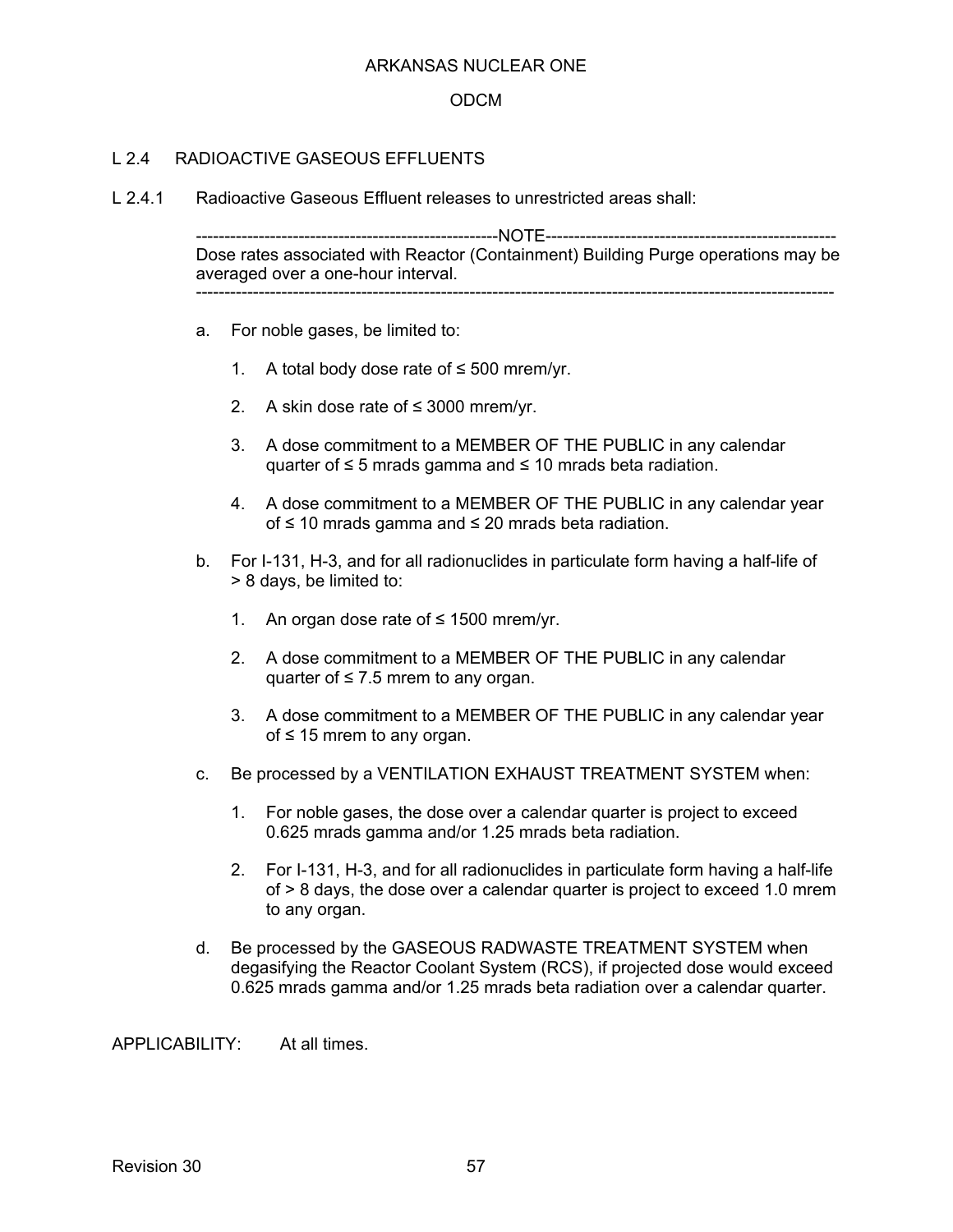### ODCM

### **ACTIONS**

-------------------------------------------------------------NOTE------------------------------------------------------------ Separate Condition entry is allowed for each Limitation L 2.4.1.a through L 2.4.1.d above and for each Surveillance requirement not met. ---------------------------------------------------------------------------------------------------------------------------------

|    | <b>CONDITION</b>                                                                                          |            | <b>REQUIRED ACTION</b>                                                                                                                                                                                                                                                                           | <b>COMPLETION TIME</b>               |
|----|-----------------------------------------------------------------------------------------------------------|------------|--------------------------------------------------------------------------------------------------------------------------------------------------------------------------------------------------------------------------------------------------------------------------------------------------|--------------------------------------|
|    | A. Any limit listed in L 2.4.1.a<br>through L 2.4.1.d not met.                                            | A.1        | Initiate action to restore to<br>within limit.                                                                                                                                                                                                                                                   | Immediately                          |
|    |                                                                                                           | <b>AND</b> |                                                                                                                                                                                                                                                                                                  |                                      |
|    |                                                                                                           | A.2        | Initiate a condition report to<br>document the condition,<br>determine any limitations for<br>the continued effluent release<br>operations, and track the<br>condition for inclusion in the<br><b>Radioactive Effluent Release</b><br>Report pursuant to TS 5.6.3<br>(ANO-1) / TS 6.6.3 (ANO-2). | Immediately                          |
| В. | Sampling and/or analysis<br>requirements of S 2.4.1.1<br>not met.                                         | B.1        | Verify associated effluent<br>release suspended.                                                                                                                                                                                                                                                 | Immediately                          |
|    |                                                                                                           | <b>AND</b> |                                                                                                                                                                                                                                                                                                  |                                      |
|    |                                                                                                           | B.2        | Initiate a condition report to<br>document the condition and<br>determine any limitations for<br>the continued effluent release<br>operations.                                                                                                                                                   | Immediately                          |
|    | C. Annual dose limits of<br>$L$ 2.4.1.a.4 and/or<br>L 2.4.1.b.3 projected to<br>exceed 40 CFR 190 limits. | C.1        | Apply for a variance from the<br>NRC to permit releases in<br>excess of 40 CFR 190 limits.                                                                                                                                                                                                       | Prior to exceed<br>40 CFR 190 limits |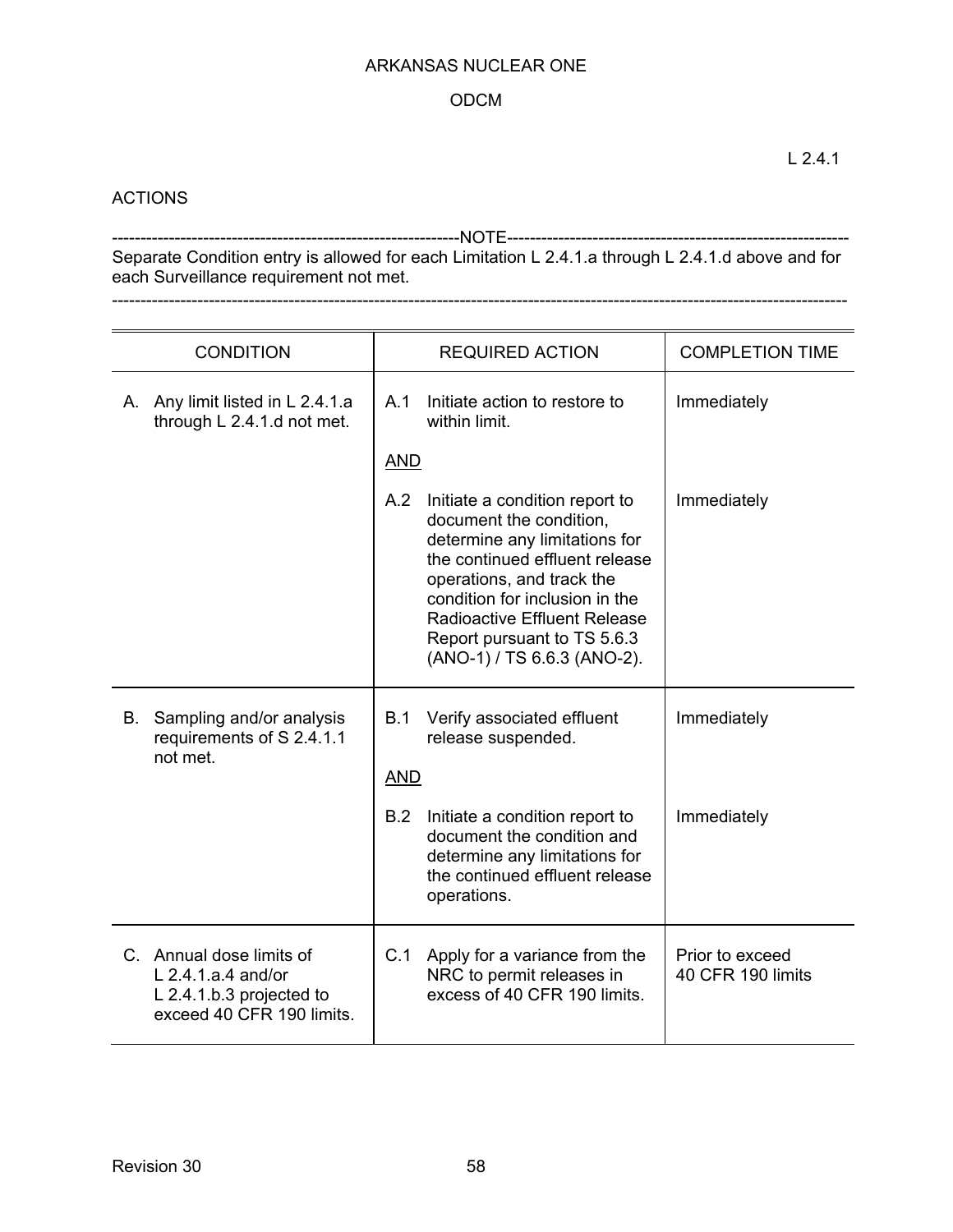# ODCM

ACTIONS (continued)

| <b>CONDITION</b>                                                                                                                                            | <b>REQUIRED ACTION</b>                                                                                                                                                                                 | <b>COMPLETION TIME</b> |
|-------------------------------------------------------------------------------------------------------------------------------------------------------------|--------------------------------------------------------------------------------------------------------------------------------------------------------------------------------------------------------|------------------------|
| Required Action(s) and/or<br>D.<br>Completion Time(s) of<br>Condition C not met.<br>0R<br>Sampling and/or analysis<br>requirements of S 2.4.1.2<br>not met. | D.1<br>Initiate a condition report to<br>document the condition and<br>determine any limitations for<br>the continued effluent release<br>operations.                                                  | Immediately            |
| E. Lower Limit(s) of Detection<br>(LLD) not met.                                                                                                            | E.1<br>Initiate a condition report to<br>document and track the<br>condition for inclusion in the<br><b>Radioactive Effluent Release</b><br>Report pursuant to TS 5.6.3<br>(ANO-1) / TS 6.6.3 (ANO-2). | Immediately            |

# **SURVEILLANCES**

|           | <b>SURVEILLANCE</b>                                                              | <b>FREQUENCY</b> |  |
|-----------|----------------------------------------------------------------------------------|------------------|--|
| S 2.4.1.1 | Only applicable to Waste Gas Storage Tank and Reactor<br>Building Purge release. |                  |  |
|           | Obtain representative sample of gas to be released.<br>AND                       | Prior to release |  |
|           | Analyze sample for principal gamma emitters.                                     |                  |  |
|           | AND                                                                              |                  |  |
|           | Only applicable to Reactor Building Purge release.                               |                  |  |
|           | Perform H-3 analysis of sample.                                                  | Prior to release |  |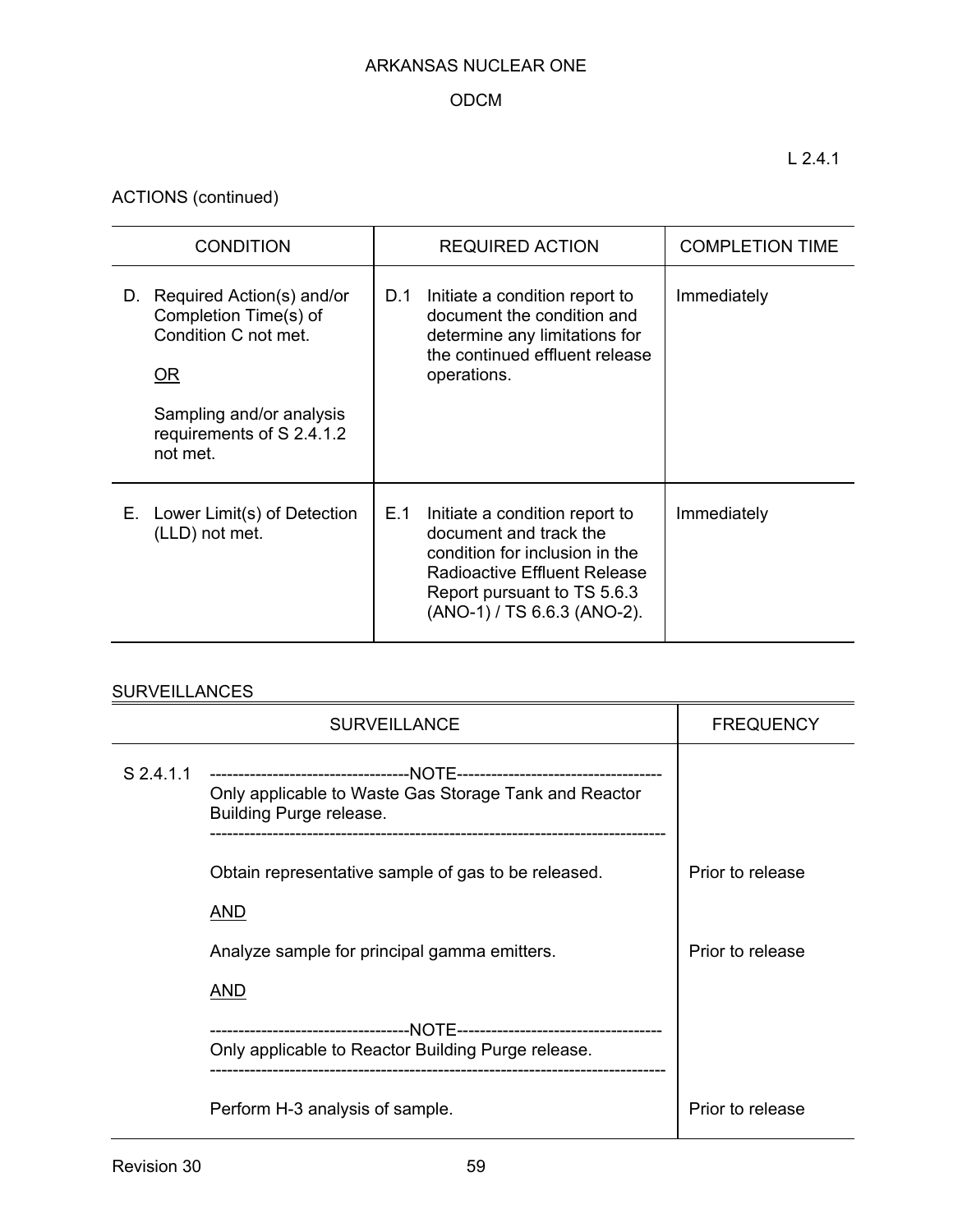# ODCM

L 2.4.1

SURVEILLANCES (continued)

|           | <b>FREQUENCY</b>                                                                                                                                                                                                                  |                                                                                         |             |
|-----------|-----------------------------------------------------------------------------------------------------------------------------------------------------------------------------------------------------------------------------------|-----------------------------------------------------------------------------------------|-------------|
| S 2.4.1.2 | Only applicable to Auxiliary Building, Spent Fuel Pool Area,<br>Auxiliary Building Extension Area (ANO-2), Low Level<br>Radwaste Building, Emergency Penetration Room, and<br>Reactor (Containment) Building Ventilation systems. |                                                                                         |             |
|           | The following effluent samples shall be obtained to support<br>the radioactive analysis specified:                                                                                                                                |                                                                                         |             |
|           |                                                                                                                                                                                                                                   | Only applicable to Reactor Building Ventilation when<br>Reactor Vessel Head is removed. |             |
|           |                                                                                                                                                                                                                                   | Representative sample for H-3 analysis.                                                 | 24 hours    |
|           |                                                                                                                                                                                                                                   | Only applicable to Spent Fuel Pool Area Ventilation.                                    |             |
|           |                                                                                                                                                                                                                                   | Representative sample for H-3 analysis.                                                 | 7 days      |
|           | C.                                                                                                                                                                                                                                | Charcoal sample for I-131 analysis.                                                     | 7 days      |
|           |                                                                                                                                                                                                                                   | d. Particulate sample for principal gamma emmiters<br>analysis.                         | 7 days      |
|           | е.                                                                                                                                                                                                                                | Particulate sample for composite gross alpha analysis.                                  | 31 days     |
|           | f.                                                                                                                                                                                                                                | Representative sample for principal gamma emmiters<br>analysis.                         | 31 days     |
|           | g.                                                                                                                                                                                                                                | Representative sample for H-3 analysis.                                                 | 31 days     |
|           | h.                                                                                                                                                                                                                                | Particulate sample of for Sr-89 and Sr-90 composite<br>analysis.                        | 92 days     |
|           | <u>AND</u>                                                                                                                                                                                                                        |                                                                                         |             |
|           |                                                                                                                                                                                                                                   | (continued)                                                                             | (continued) |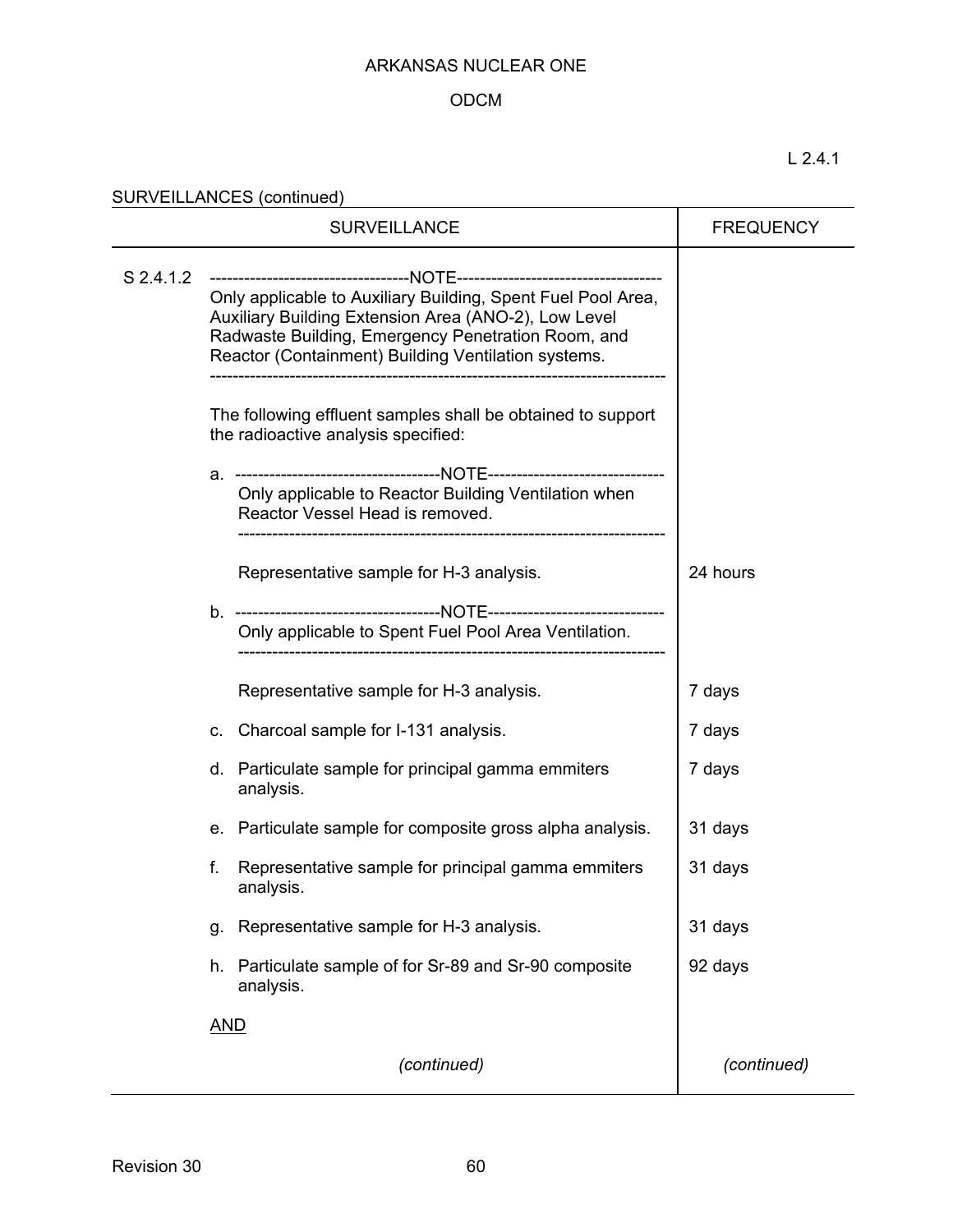# ODCM

# L 2.4.1

SURVEILLANCES (continued)<br>
SURVEILLANCES (continued)

|           | <b>SURVEILLANCE</b>                                                                                                                                                                                                        | <b>FREQUENCY</b>                                                                                                                                                            |                                          |
|-----------|----------------------------------------------------------------------------------------------------------------------------------------------------------------------------------------------------------------------------|-----------------------------------------------------------------------------------------------------------------------------------------------------------------------------|------------------------------------------|
| S 2.4.1.2 | (continued)                                                                                                                                                                                                                |                                                                                                                                                                             |                                          |
|           | Complete analysis of above samples:                                                                                                                                                                                        |                                                                                                                                                                             |                                          |
|           | Samples a, b, c, and d<br>İ.                                                                                                                                                                                               |                                                                                                                                                                             | 48 hours following<br>sample acquisition |
|           | Samples e, f, and g<br>j.                                                                                                                                                                                                  |                                                                                                                                                                             | 31 days following<br>sample acquisition  |
|           | k. Sample h                                                                                                                                                                                                                |                                                                                                                                                                             | 60 days following<br>sample acquisition  |
|           | S 2.4.1.3 Record SPING Noble Gas activity.                                                                                                                                                                                 | 24 hours                                                                                                                                                                    |                                          |
| S 2.4.1.4 | Using data acquired by performance of S 2.4.1.1 and<br>S.2.4.1.2, verify Limitations L 2.4.1.a through L 2.4.1.d<br>continue to be met.                                                                                    | 31 days                                                                                                                                                                     |                                          |
|           | S 2.4.1.5 Using data acquired by performance of S 2.4.1.1 and<br>S.2.4.1.2, verify the limits of 40 CFR 190 are not projected to<br>be exceeded.                                                                           | 31 days                                                                                                                                                                     |                                          |
|           | S 2.4.1.6 Verify the following LLDs are met:<br>Principal gamma emitters (gaseous)<br>Principal gamma emitters (particulate)<br>$I - 131$<br>$H-3$<br>Gross alpha<br>Sr-89 and Sr-90<br>Noble gas (dose equivalent Xe-133) | $1 \times 10^{-4} \mu$ Ci/ml<br>1 x 10-11 µCi/ml<br>1 x 10-12 $\mu$ Ci/ml<br>$1 \times 10^{-6}$ µCi/ml<br>1 x 10-11 µCi/ml<br>1 x 10-11 µCi/ml<br>$1 \times 10^{-6}$ µCi/ml | 12 months                                |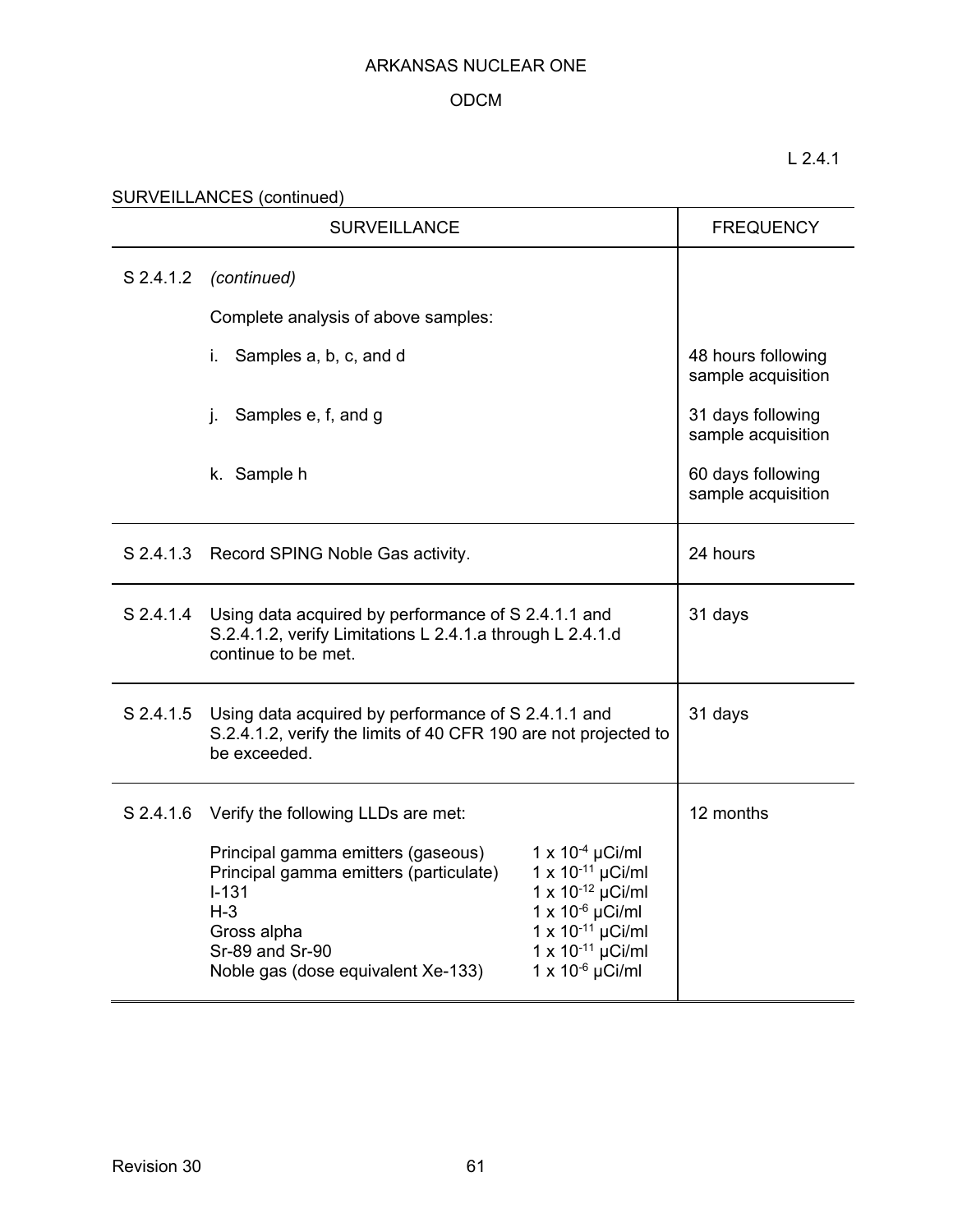### ODCM

### L 2.5 RADIOLOGICAL ENVIRONMENTAL MONITORING

L 2.5.1 The following environmental sample locations shall be designated and maintained:

-----------------------------------------------------NOTE--------------------------------------------------- Other instruments may be used in place of, or in addition to, integrating dosimeters. ----------------------------------------------------------------------------------------------------------------

| Pathway / Sample Type                    |                       | #            | Location                                                                                                                                                                   |
|------------------------------------------|-----------------------|--------------|----------------------------------------------------------------------------------------------------------------------------------------------------------------------------|
|                                          |                       | 3            | Samples close to site boundary in or near different<br>sectors having the highest calculated annual average<br>ground-level D/Q                                            |
| Airborne Radionuclide and<br>Particulate |                       | $\mathbf{1}$ | Sample from the vicinity of a community having the<br>highest calculated annual average ground-level D/Q                                                                   |
|                                          |                       | $\mathbf{1}$ | Background information sample from a control location<br>10-20 miles from one reactor building                                                                             |
| <b>Direct Radiation</b>                  |                       | 16           | Inner ring stations with 2 or more dosimeters in each<br>meteorological sector in the general area of the site<br>boundary                                                 |
|                                          |                       | 8            | Stations with 2 or more dosimeters in special interest<br>areas such as population centers, nearby residences,<br>schools, and in 1-2 areas to serve as control locations. |
|                                          | Surface               | $\mathbf{1}$ | Indicator location influenced by plant discharge                                                                                                                           |
|                                          | Water                 | $\mathbf{1}$ | Control location uninfluenced by plant discharge                                                                                                                           |
|                                          | Drinking<br>Water     | $\mathbf{1}$ | Indicator location influenced by plant discharge                                                                                                                           |
| Waterborne                               |                       | $\mathbf{1}$ | Control location uninfluenced by plant discharge                                                                                                                           |
|                                          | Shoreline<br>Sediment | $\mathbf 1$  | Indicator location influenced by plant discharge                                                                                                                           |
|                                          |                       | $\mathbf{1}$ | Control location uninfluenced by plant discharge                                                                                                                           |
|                                          | Ground<br>Water       | $\mathbf 1$  | Indicator location influenced by plant discharge                                                                                                                           |
|                                          |                       | $\mathbf 1$  | Control location uninfluenced by plant discharge                                                                                                                           |
|                                          |                       |              | Indicator location within 5 miles of one reactor, if<br>commercially available                                                                                             |
|                                          | <b>Milk</b>           | $\mathbf{1}$ | Control location > 5 miles from one reactor when an<br>indicator exists                                                                                                    |
|                                          | Fish                  | $\mathbf{1}$ | Sample of commercially and/or recreationally important<br>species in vicinity of plant discharge                                                                           |
| Ingestion                                |                       | $\mathbf{1}$ | Sample of same species in area not influenced by plant<br>discharge                                                                                                        |
|                                          | Food                  | $\mathbf 1$  | Sample of broadleaf (edible or inedible) near the site<br>boundary from one of the highest anticipated annual<br>average ground-level D/Q sectors                          |
|                                          | Products              | $\mathbf 1$  | Sample location of broadleaf vegetation (edible or<br>inedible) from a control location 10-20 miles from one<br>reactor                                                    |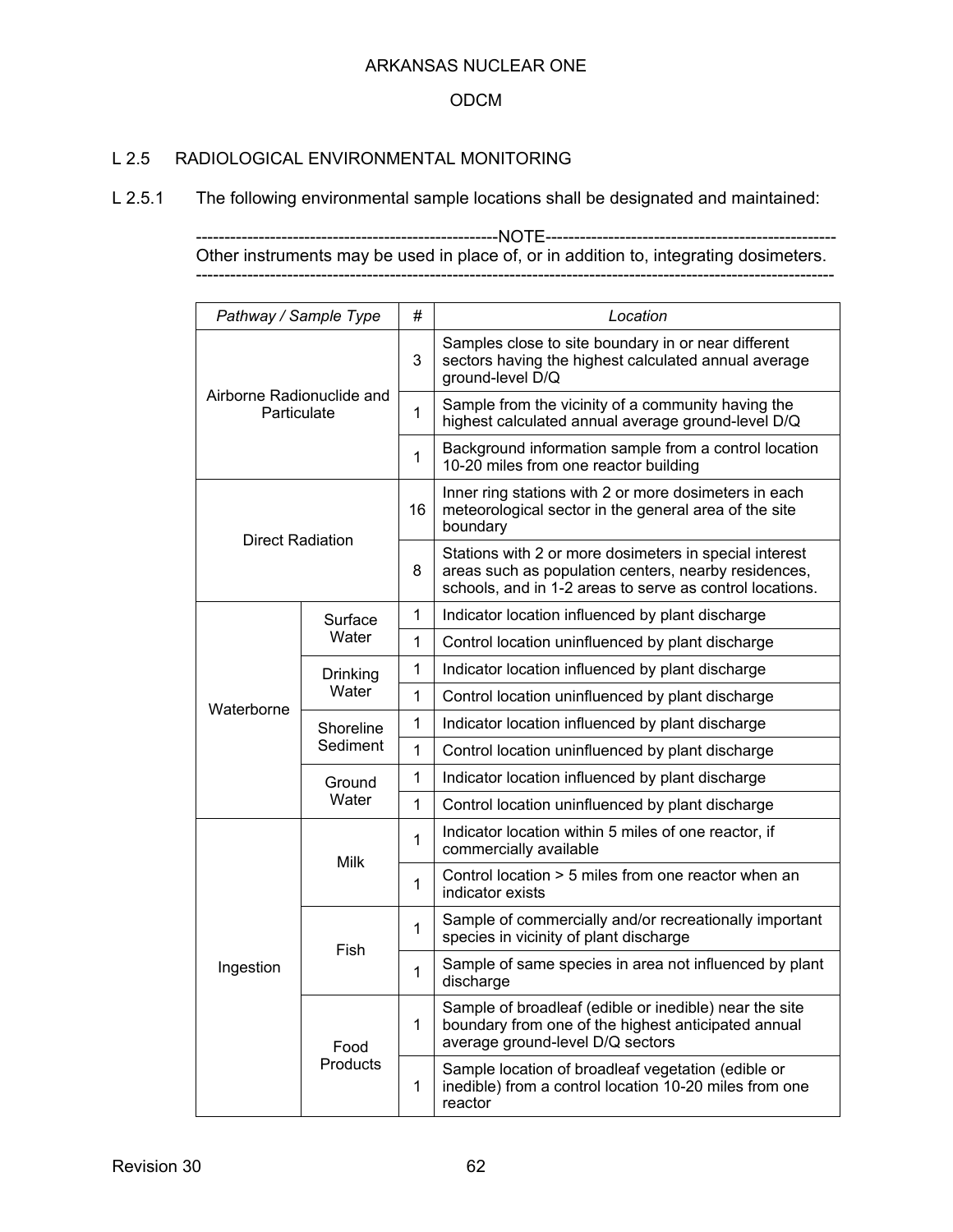### ODCM

APPLICABILITY: At all times.

### ACTIONS

-------------------------------------------------------------NOTE------------------------------------------------------------ Separate Condition entry is allowed for each sample location and Surveillance requirement. ---------------------------------------------------------------------------------------------------------------------------------

| <b>CONDITION</b> |                                                                                                                                                                                |                             | <b>REQUIRED ACTION</b>                                        | <b>COMPLETION TIME</b> |
|------------------|--------------------------------------------------------------------------------------------------------------------------------------------------------------------------------|-----------------------------|---------------------------------------------------------------|------------------------|
|                  | A. Sample location<br>requirement not met.                                                                                                                                     | A.1                         | Initiate action to restore to<br>within limits.               | Immediately            |
|                  | $\overline{\text{OR}}$                                                                                                                                                         | <b>AND</b>                  |                                                               |                        |
|                  | Required sample<br>equipment non-functional.                                                                                                                                   | A.2                         | Initiate a condition report to<br>document and track the      | Immediately            |
|                  | $OR$                                                                                                                                                                           |                             | condition for inclusion in the<br><b>Annual Radiological</b>  |                        |
|                  | Sample Frequency not met.                                                                                                                                                      |                             | <b>Environmental Operating</b><br>Report pursuant to TS 5.6.2 |                        |
|                  | OR                                                                                                                                                                             | (ANO-1) / TS 6.6.2 (ANO-2). |                                                               |                        |
|                  | Sample analysis<br>Frequency not met.                                                                                                                                          |                             |                                                               |                        |
|                  | OR                                                                                                                                                                             |                             |                                                               |                        |
|                  | One or more Lower Limit(s)<br>of Detection (LLD) listed in<br>Table 2.5-1 not met.                                                                                             |                             |                                                               |                        |
|                  | $OR$                                                                                                                                                                           |                             |                                                               |                        |
|                  | One or more limits listed in<br>Table 2.5-2 not met.                                                                                                                           |                             |                                                               |                        |
|                  | OR                                                                                                                                                                             |                             |                                                               |                        |
|                  | Dose to a MEMBER OF<br>THE PUBLIC from<br>radionuclides other than<br>those listed in Table 2.5-2<br>projected to exceed<br>calendar year limits of<br>L 2.3.1 and/or L 2.4.1. |                             |                                                               |                        |

L 2.5.1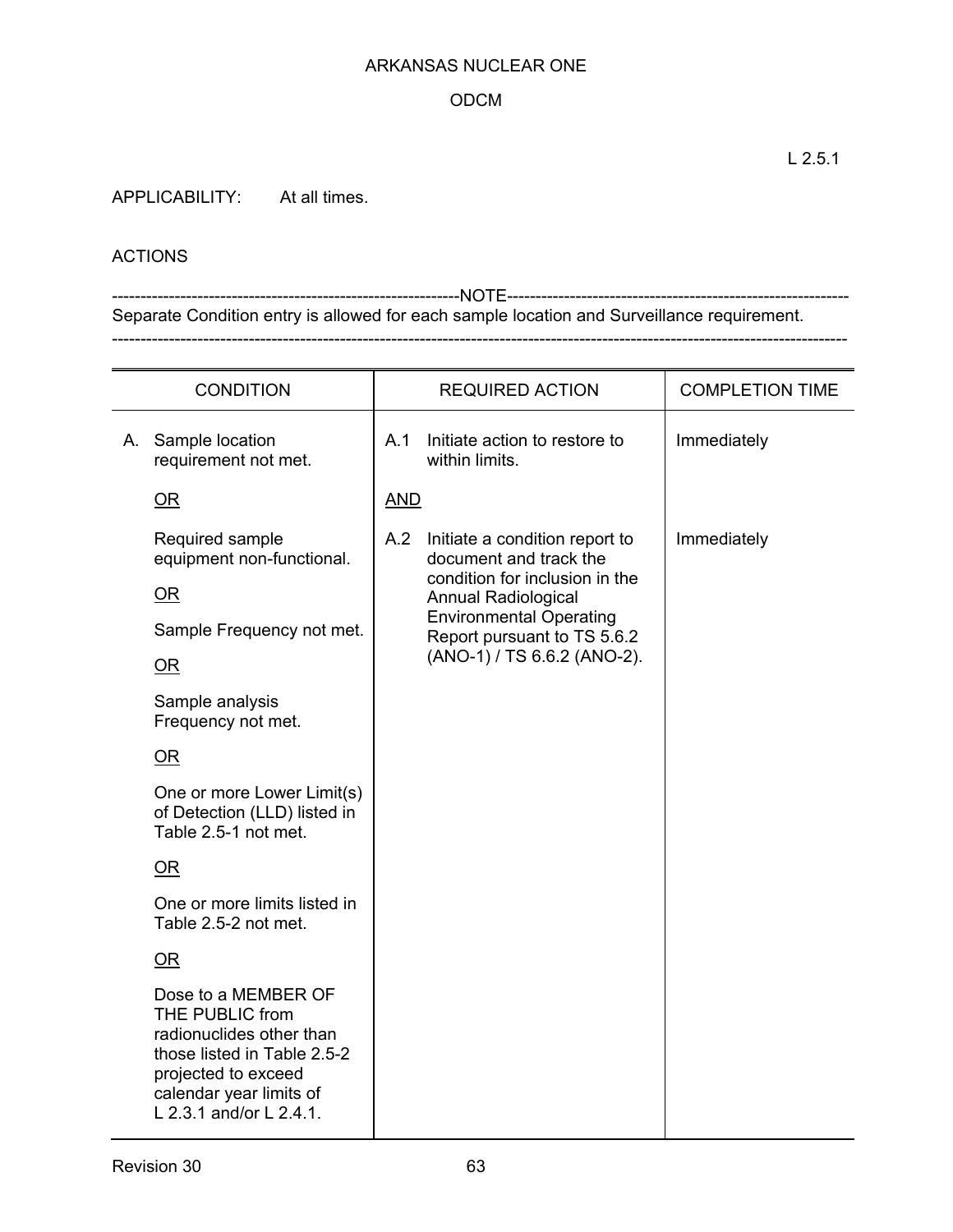# ODCM

L 2.5.1

ACTIONS (continued)

| <b>CONDITION</b>                                                    | <b>REQUIRED ACTION</b>                                                                                                                      | <b>COMPLETION TIME</b> |
|---------------------------------------------------------------------|---------------------------------------------------------------------------------------------------------------------------------------------|------------------------|
| Sample(s) from required<br>В.<br>sample location(s)<br>unavailable. | Identify and add to the<br>B.1<br><b>Radiological Environment</b><br>Monitoring Program,<br>locations for obtaining<br>replacement samples. | 30 days                |

# SURVEILLANCES

|             | <b>SURVEILLANCE</b>                                       | <b>FREQUENCY</b>                                                 |  |
|-------------|-----------------------------------------------------------|------------------------------------------------------------------|--|
| $S$ 2.5.1.1 | Only applicable to Airborne Radionuclide and Particulate. |                                                                  |  |
|             | Collect sample from continuous sampler.                   | 14 days                                                          |  |
|             | <b>AND</b>                                                |                                                                  |  |
|             | Perform I-131 analysis of radioiodine canister.           | 14 days following                                                |  |
|             | <b>AND</b>                                                | sample acquisition                                               |  |
|             | Perform gross beta analysis of particulate sampler.       | $\geq$ 24 hours and<br>$\leq$ 14 days following<br>filter change |  |
| S 2.5.1.2   | Only applicable to Direct Radiation locations.            |                                                                  |  |
|             | Collect sample from required location.                    | 92 days                                                          |  |
|             | <b>AND</b>                                                |                                                                  |  |
|             | Perform gamma dose analysis of sample.                    | 60 days following<br>sample acquisition                          |  |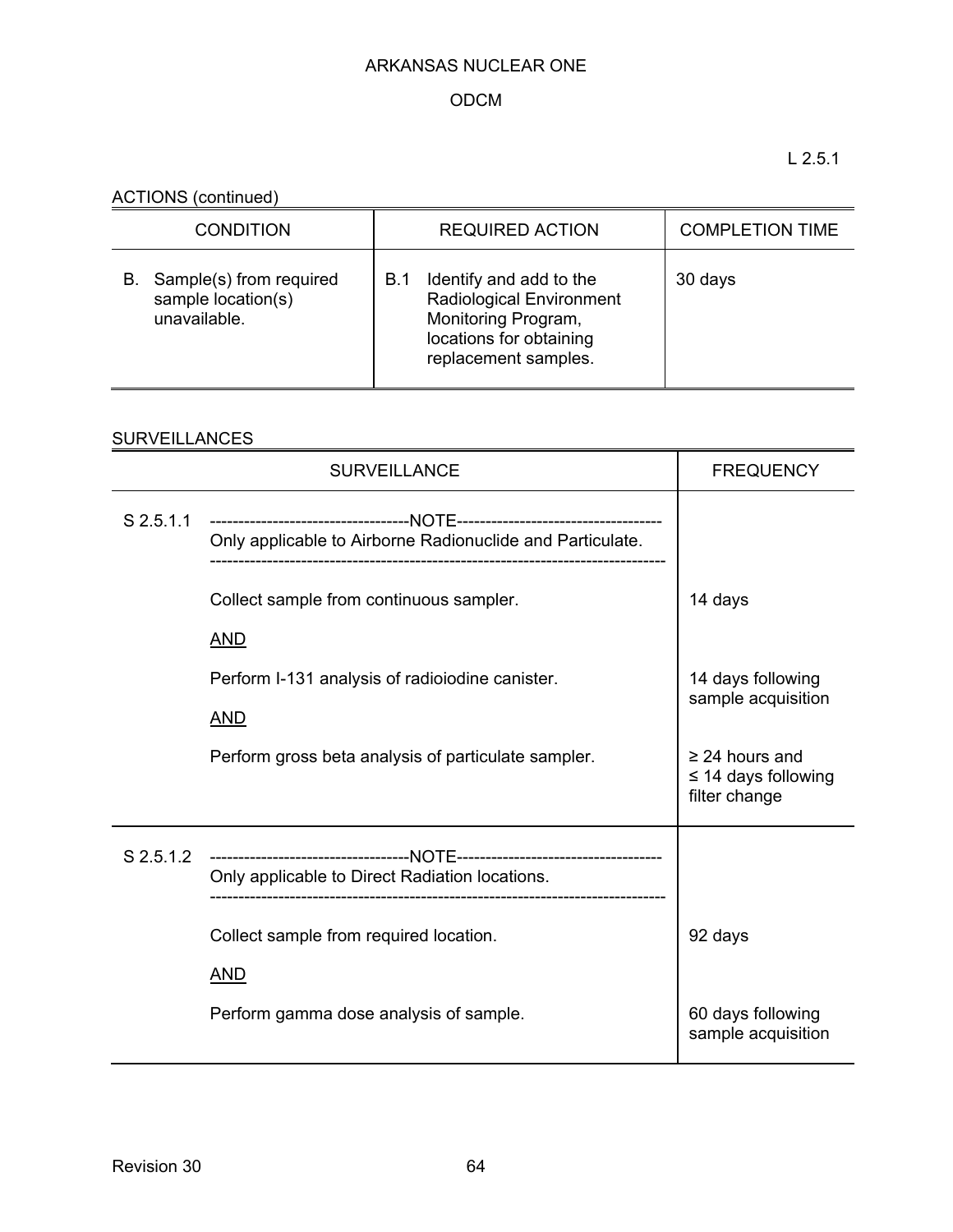### ODCM

L 2.5.1

| SURVEILLANCES (continued) |  |
|---------------------------|--|
|                           |  |

|             | <b>FREQUENCY</b>                                         |                                         |
|-------------|----------------------------------------------------------|-----------------------------------------|
| $S$ 2.5.1.3 | Only applicable to Surface Water samples.                |                                         |
|             | Collect sample from required location.<br><u>AND</u>     | 92 days                                 |
|             | Perform gamma isotopic analysis of sample.<br><b>AND</b> | 21 days following<br>sample acquisition |
|             | Perform H-3 analysis of sample.                          | 31 days following<br>sample acquisition |
| $S$ 2.5.1.4 | Only applicable to Drinking and Ground Water samples.    |                                         |
|             | Collect sample from required location.<br><b>AND</b>     | 92 days                                 |
|             | Perform gamma isotopic analysis of sample.<br><b>AND</b> | 21 days following<br>sample acquisition |
|             | Perform H-3 analysis of sample.<br><b>AND</b>            | 31 days following<br>sample acquisition |
|             | Perform I-131 analysis of sample.<br><b>AND</b>          | 21 days following<br>sample acquisition |
|             | Perform gross beta analysis of sample.                   | 31 days following<br>sample acquisition |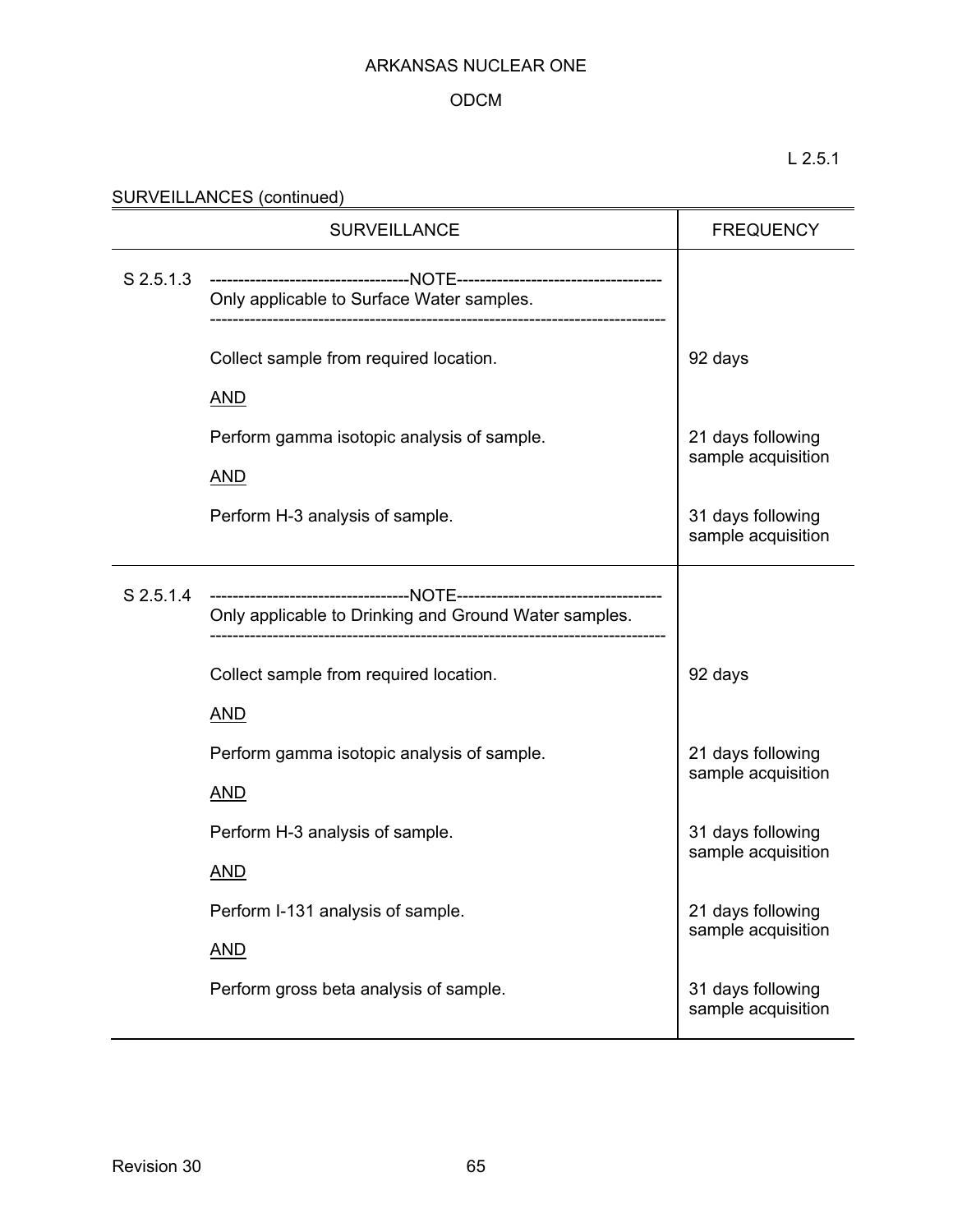# ODCM

# L 2.5.1

# SURVEILLANCES (continued)

|           | <b>SURVEILLANCE</b>                                       | <b>FREQUENCY</b>                        |
|-----------|-----------------------------------------------------------|-----------------------------------------|
| S 2.5.1.5 | Only applicable to Waterborne Shoreline Sediment samples. |                                         |
|           | Collect sample from required location.                    | 12 months                               |
|           | <b>AND</b><br>Perform gamma isotopic analysis of sample.  | 60 days following<br>sample acquisition |
| S 2.5.1.6 | Only applicable to Milk samples.                          |                                         |
|           | Collect sample from required location.                    | 92 days                                 |
|           | <b>AND</b>                                                |                                         |
|           | Perform gamma isotopic analysis of sample.                | 21 days following<br>sample acquisition |
|           | <b>AND</b>                                                |                                         |
|           | Perform I-131 analysis of sample.                         | 21 days following<br>sample acquisition |
| S 2.5.1.7 | Only applicable to edible portions of Fish samples.       |                                         |
|           | Collect sample from required location.                    | 12 months                               |
|           | <b>AND</b>                                                |                                         |
|           | Perform gamma isotopic analysis of sample.                | 60 days following<br>sample acquisition |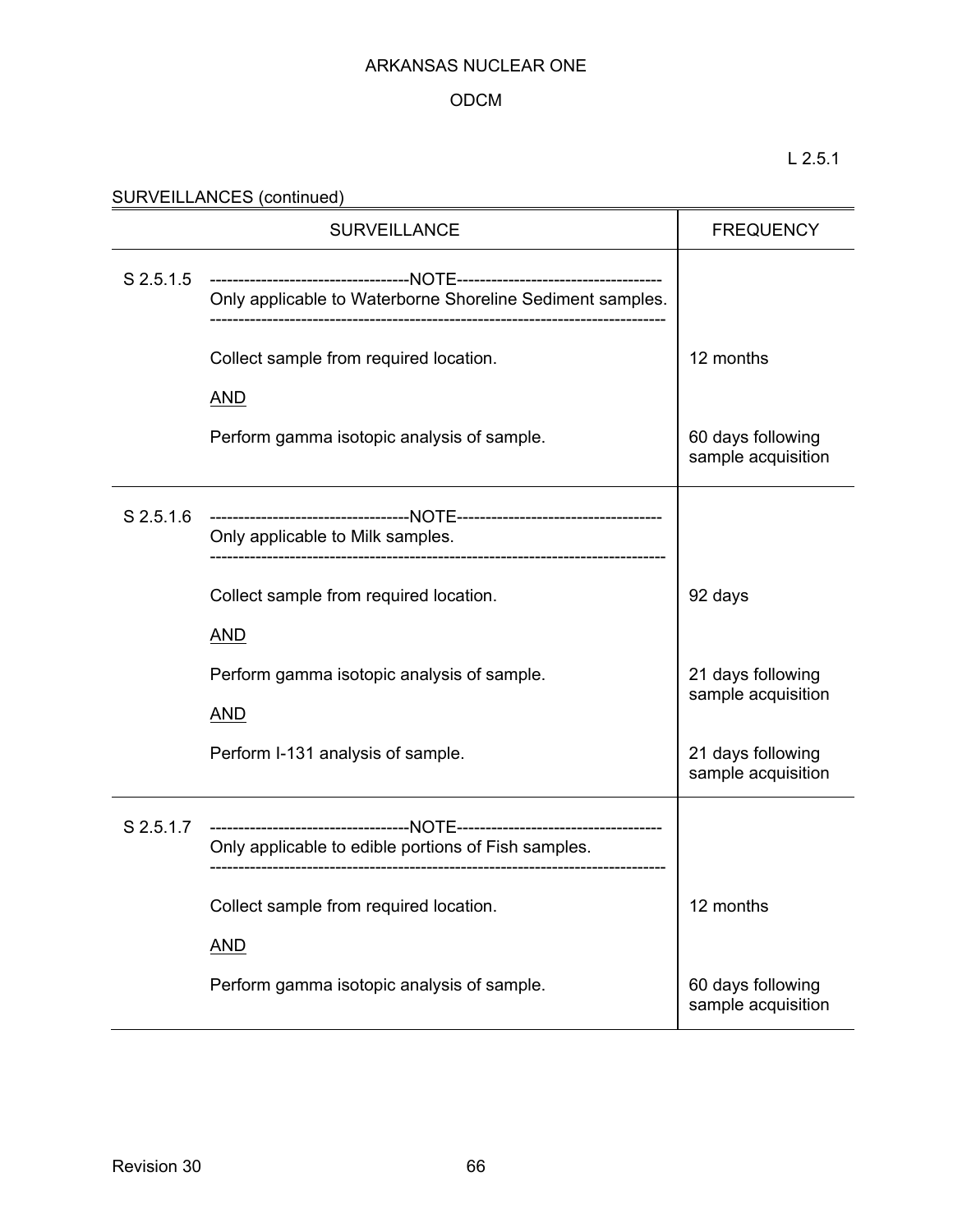# ODCM

L 2.5.1

| SURVEILLANCES (continued) |  |
|---------------------------|--|
|                           |  |

|             | <b>FREQUENCY</b>                                                                                                                                                                |                                         |
|-------------|---------------------------------------------------------------------------------------------------------------------------------------------------------------------------------|-----------------------------------------|
| $S$ 2.5.1.8 | ----------------------------------NOTES-----------------------------------<br>1. Only applicable to Food Product samples.<br>2. Only applicable if Milk sampling not performed. |                                         |
|             | Collect sample from required location.                                                                                                                                          | 12 months                               |
|             | <b>AND</b>                                                                                                                                                                      |                                         |
|             | Perform gamma isotopic analysis of sample.                                                                                                                                      | 21 days following<br>sample acquisition |
|             | <b>AND</b>                                                                                                                                                                      |                                         |
|             | Perform I-131 analysis of sample.                                                                                                                                               | 21 days following<br>sample acquisition |
|             | S 2.5.1.9 Verify the LLDs listed in Table 2.5-1 are met.                                                                                                                        | 12 months                               |
|             | S 2.5.1.10 Verify radioactivity concentrations are less than or equal to<br>the limits listed in Table 2.5-2, when averaged over a<br>calendar quarter.                         | 92 days                                 |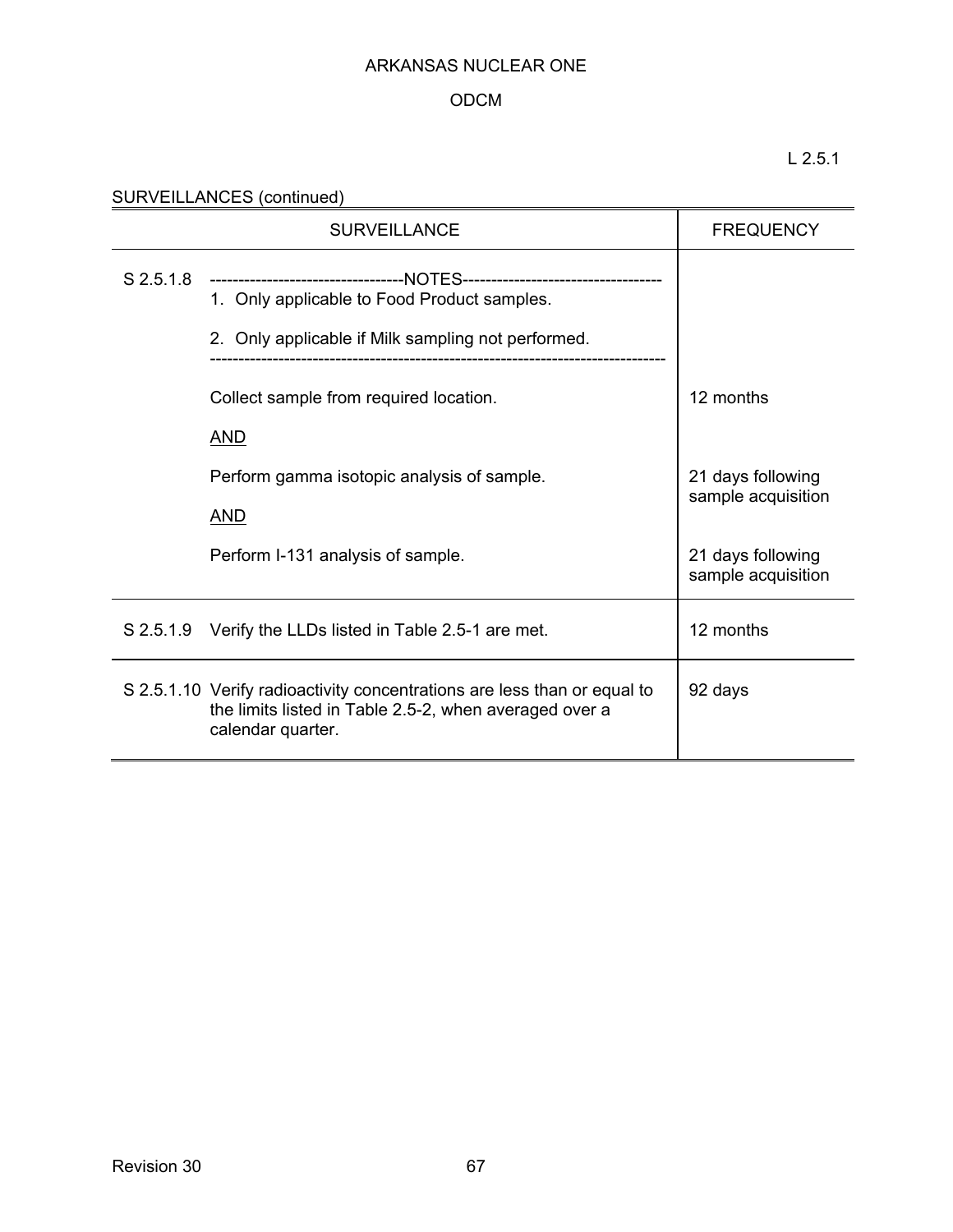### ODCM

### **TABLE 2.5-1**

### **MAXIMUM VALUES OF THE LOWER LIMITS OF DETECTION (LLD)**

| Analyses     | Water<br>(pCi/l) | Airborne Particulate or Gas<br>(pCi/m <sup>3</sup> ) | Fish<br>(pCi/kg, wet) | Milk (pCi/l) | <b>Food Products</b><br>(pCi/kg, wet) | Sediment<br>(pCi/kg, dry) |
|--------------|------------------|------------------------------------------------------|-----------------------|--------------|---------------------------------------|---------------------------|
| Gross Beta   | 4 <sup>(a)</sup> | $1 \times 10^{-2(b)}$                                |                       |              |                                       |                           |
| $H-3$        | $2000^{(c)}$     |                                                      |                       |              |                                       |                           |
| Mn-54        | 15               |                                                      | 130                   |              |                                       |                           |
| Fe-59        | 30               |                                                      | 260                   |              |                                       |                           |
| Co-58, 60    | 15               |                                                      | 130                   |              |                                       |                           |
| $Zn-65$      | 30               |                                                      | 260                   |              |                                       |                           |
| $Zr-95$      | 30               |                                                      |                       |              |                                       |                           |
| <b>Nb-95</b> | 15               |                                                      |                       |              |                                       |                           |
| $I-131$      | 1 <sup>(d)</sup> | $7 \times 10^{-2(e)}$                                |                       | 1            | 60                                    |                           |
| Cs-134       | 15               | $5 \times 10^{-2(f)}$                                | 130                   | 15           | 60                                    | 150                       |
| Cs-137       | 18               | $6 \times 10^{-2(f)}$                                | 150                   | 18           | 80                                    | 180                       |
| Ba-140       | 60               |                                                      |                       | 60           |                                       |                           |
| La-140       | 15               |                                                      |                       | 15           |                                       |                           |

(a) LLD for drinking water.

(b) Only applicable to particulate.

(c) LLD for drinking water. When no drinking water pathway exists, a value of 3000 pCi/l may be used.

(d) LLD for drinking water. When no drinking water pathway exists, a gamma isotopic analysis LLD value of 15 pCi/l may be used.

(e) Only applicable to gas.

 $( f )$  Only applicable to particulate gamma isotopic analysis.

Revision 30 68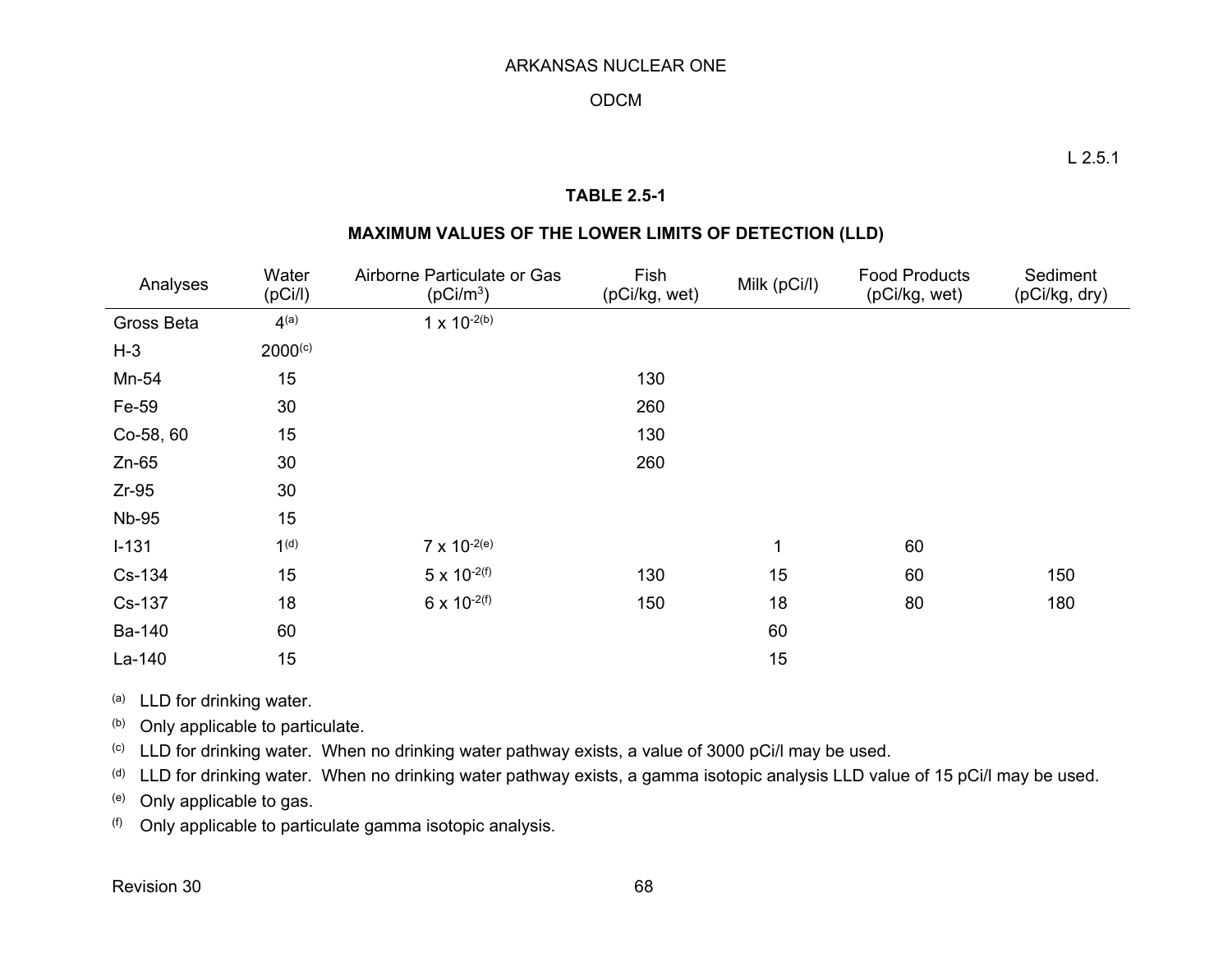### ODCM

### **TABLE 2.5-2**

### **REPORTING LEVELS FOR RADIOACTIVITY CONCENTRATIONS IN ENVIRONMENTAL SAMPLES**

| Analyses       | Water (pCi/l)        | Airborne Particulate or Gas<br>(pCi/m <sup>3</sup> ) | Fish (pCi/kg, wet) | Milk (pCi/l)         | Food Products (pCi/kg, wet) |
|----------------|----------------------|------------------------------------------------------|--------------------|----------------------|-----------------------------|
| $H-3$          | $2 \times 10^{4(a)}$ |                                                      |                    |                      |                             |
| Mn-54          | $1 \times 10^3$      |                                                      | $3 \times 10^{4}$  |                      |                             |
| Fe-59          | $4 \times 10^{2}$    |                                                      | $1 \times 10^{4}$  |                      |                             |
| Co-58          | $1 \times 10^3$      |                                                      | $3 \times 10^{4}$  |                      |                             |
| $Co-60$        | $3 \times 10^2$      |                                                      | $1 \times 10^{4}$  |                      |                             |
| $Zn-65$        | $3 \times 10^2$      |                                                      | $2 \times 10^{4}$  |                      |                             |
| Zr-95, Nb-95   | 4 x $10^{2(b)}$      |                                                      |                    |                      |                             |
| $I - 131$      | 2 <sup>(c)</sup>     | 0.9                                                  |                    | 3                    | $1 \times 10^2$             |
| Cs-134         | 30                   | $10^{(d)}$                                           | $1 \times 10^3$    | 60                   | $1 \times 10^3$             |
| Cs-137         | 50                   | $20^{(d)}$                                           | $2 \times 10^3$    | 70                   | $2 \times 10^3$             |
| Ba-140, La-140 | $2 \times 10^{2(b)}$ |                                                      |                    | $3 \times 10^{2(b)}$ |                             |

(a) Drinking water samples.

(b) Total for parent and daughter.

 $\lvert$ <sup>(c)</sup> LLD for drinking water. When no drinking water pathway exists, a value of 20 pCi/l may be used.

 $^{\text{(d)}}$  Applicable when performing a gamma isotopic analysis of individual particulate samples with gross beta activity more than  $\,$ 10 times the yearly mean of control samples.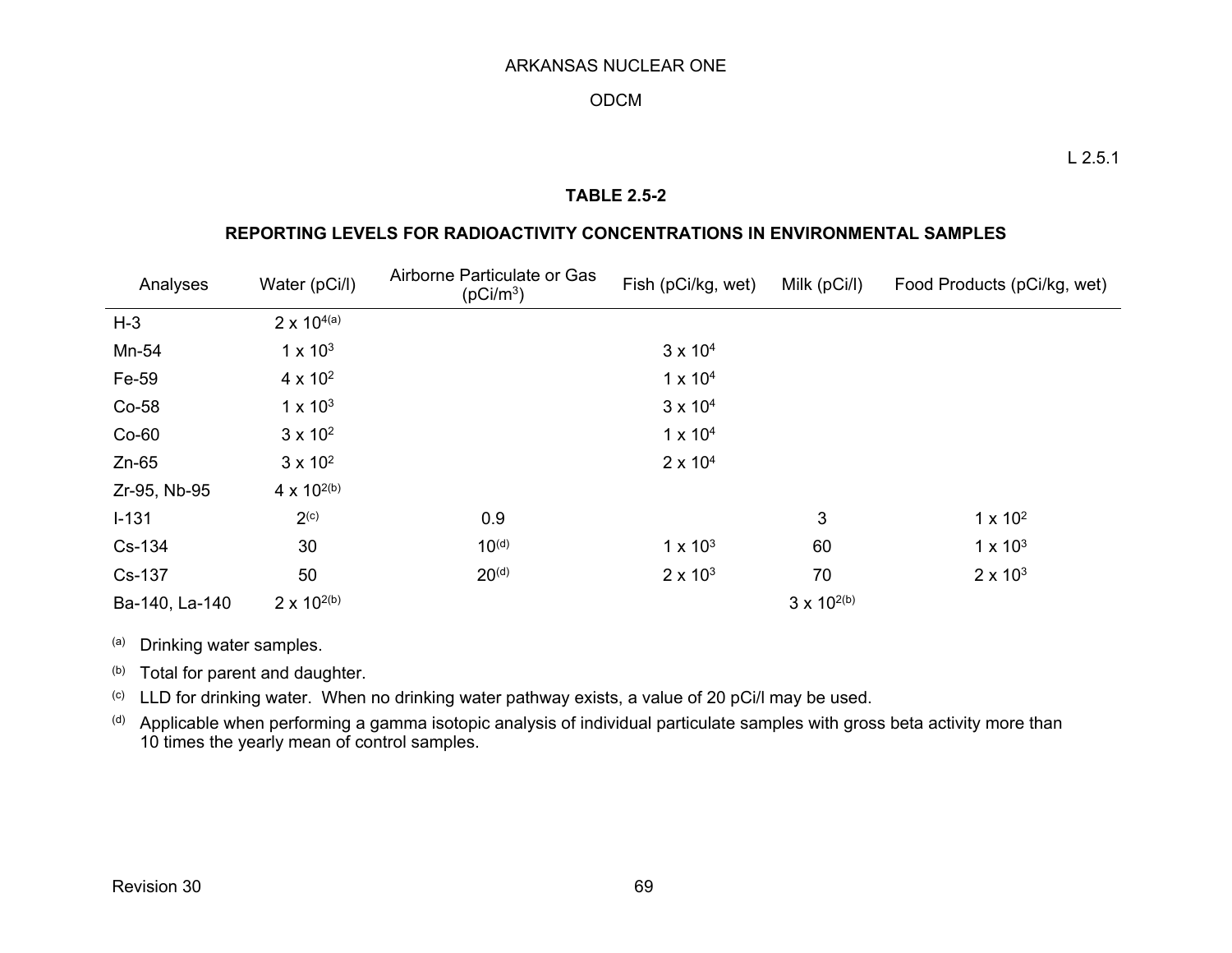### ODCM

### L 2.5 RADIOLOGICAL ENVIRONMENTAL MONITORING

L 2.5.2 -----------------------------------------------------NOTE--------------------------------------------------- Broad leaf vegetation sampling may be performed at the site boundary in the directional sector with the highest D/Q in lieu of the garden census. ----------------------------------------------------------------------------------------------------------------

> The location of the nearest milk animal, the nearest residence, and the nearest garden of greater than 500 ft<sup>2</sup> producing fresh leafy vegetables in each of the 16 meteorological sectors within a 5-mile distance from one reactor (containment) building shall be identified.

APPLICABILITY: At all times.

### ACTIONS

-------------------------------------------------------------NOTE------------------------------------------------------------ Separate Condition entry is allowed for each sample location. ---------------------------------------------------------------------------------------------------------------------------------

| <b>CONDITION</b>                                                                                                                                                                              | <b>REQUIRED ACTION</b>                                                                                                                                                                                                                        | <b>COMPLETION TIME</b>                                                                                          |
|-----------------------------------------------------------------------------------------------------------------------------------------------------------------------------------------------|-----------------------------------------------------------------------------------------------------------------------------------------------------------------------------------------------------------------------------------------------|-----------------------------------------------------------------------------------------------------------------|
| New sample location<br>А.<br>identified which yields a<br>calculated dose due to<br>I-131, H-3, and/or<br>particulates projected to<br>exceed 40 CFR 190 limits.<br>OR<br>New sample location | A.1<br>Initiate a condition report to<br>document and track the<br>condition for inclusion in the<br><b>Annual Radiological</b><br><b>Environmental Operating</b><br>Report pursuant to TS 5.6.2<br>(ANO-1) / TS 6.6.2 (ANO-2).<br><u>AND</u> | Immediately                                                                                                     |
| identified which yields a<br>calculated dose via the<br>same exposure pathway in<br>excess of values calculated<br>at sample locations of<br>Limitation L 2.5.1.                              | A.2.1<br>Identify and add the new<br>sample location to the<br><b>Radiological Environment</b><br>Monitoring Program.<br><u>AND</u>                                                                                                           | 30 days                                                                                                         |
|                                                                                                                                                                                               | A.2.2<br>Delete the previous<br>sample location via the<br>associated exposure<br>pathway from the<br>Radiological Environment<br>Monitoring Program.                                                                                         | Within 90 days<br>following October 31<br>of the year in which<br>the new sample<br>location was<br>identified. |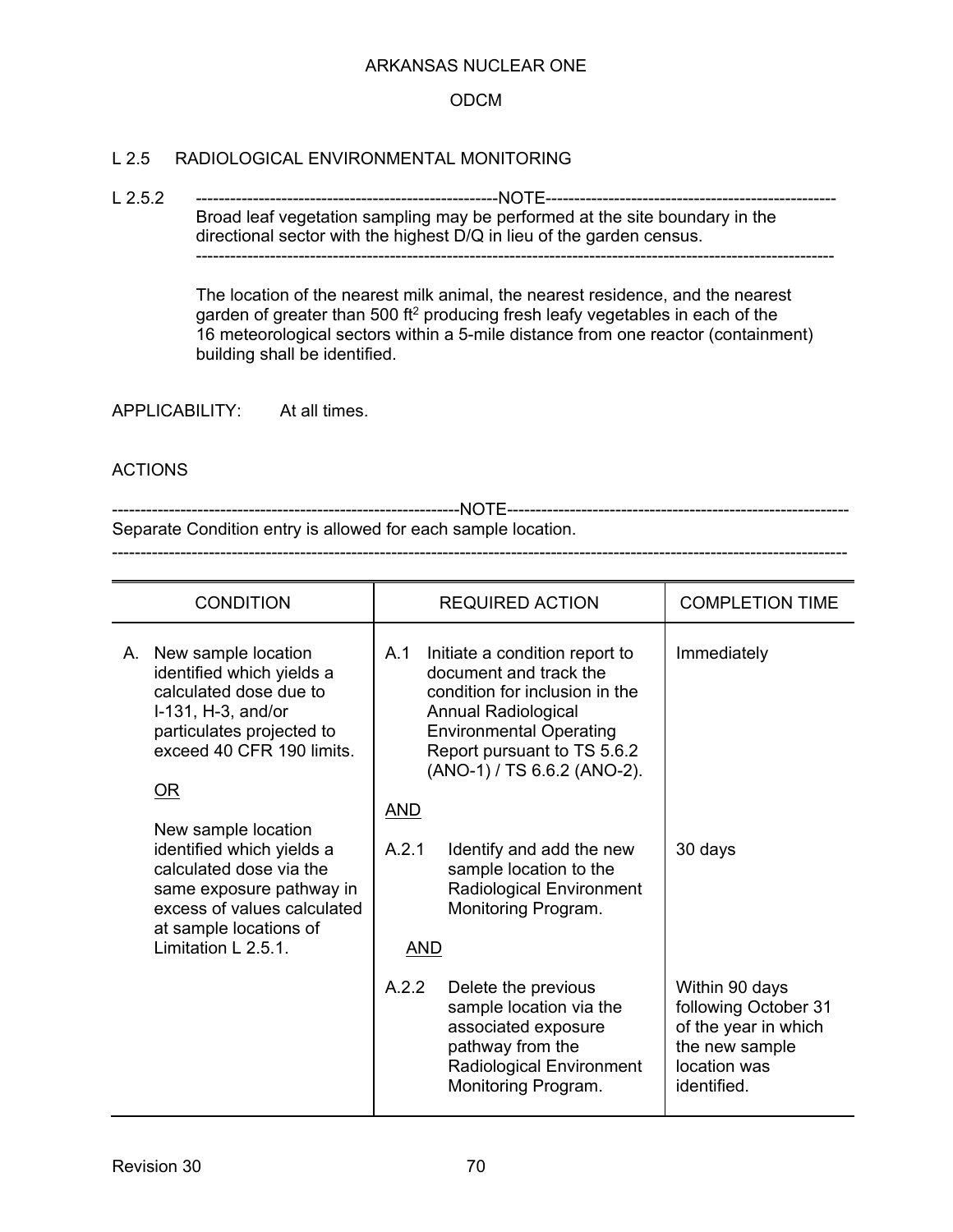# ODCM

# **SURVEILLANCES**

| S 2.0.2 is not applicable to the Surveillances of this Limitation. |
|--------------------------------------------------------------------|

-------------------------------------------------------------------------------------------------------------------------------

| <b>SURVEILLANCE</b> |                                                                                                                                                                                                        | <b>FREQUENCY</b>                             |
|---------------------|--------------------------------------------------------------------------------------------------------------------------------------------------------------------------------------------------------|----------------------------------------------|
|                     | S 2.5.2.1 A land use census to identify the locations described in<br>Limitation L 2.5.2 shall be performed by door-to-door survey,<br>aerial survey, or by consulting local agricultural authorities. | 24 months between<br>June 1 and<br>October 1 |
| $S$ 2.5.2.2         | Include the results of S 2.5.2.1 in the Annual Radiological<br>Environmental Operating Report pursuant to TS 5.6.2<br>(ANO-1) / TS 6.6.2 (ANO-2).                                                      | 12 months                                    |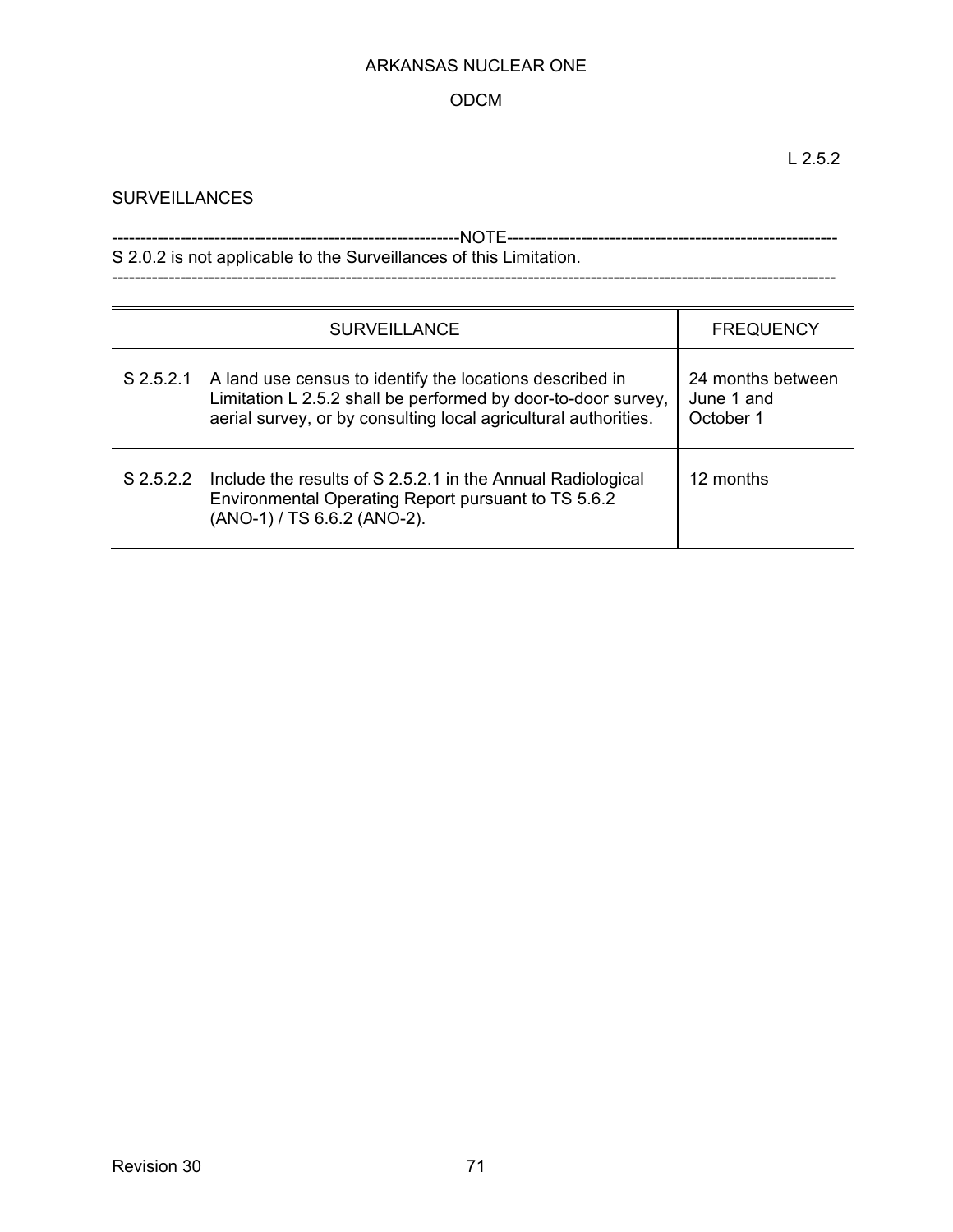#### ODCM

### L 2.5 RADIOLOGICAL ENVIRONMENTAL MONITORING

L 2.5.3 Radioactive materials supplied as part of the Interlaboratory Comparison Program shall be analyzed.

APPLICABILITY: At all times.

### ACTIONS

| <b>CONDITION</b>    | <b>REQUIRED ACTION</b>                                                                                                                                                                                                   | <b>COMPLETION TIME</b> |
|---------------------|--------------------------------------------------------------------------------------------------------------------------------------------------------------------------------------------------------------------------|------------------------|
| Limitation not met. | Initiate a condition report to<br>A.1<br>document and track the<br>condition for inclusion in the<br>Annual Radiological<br><b>Environmental Operating</b><br>Report pursuant to TS 5.6.2<br>(ANO-1) / TS 6.6.2 (ANO-2). | Immediately            |

#### **SURVEILLANCES**

| S 2.0.2 is not applicable to the Surveillances of this Limitation. |
|--------------------------------------------------------------------|
|                                                                    |
|                                                                    |

|             | <b>SURVEILLANCE</b>                                                                                                                                                                                                  | <b>FREQUENCY</b> |
|-------------|----------------------------------------------------------------------------------------------------------------------------------------------------------------------------------------------------------------------|------------------|
| $S$ 2.5.3.1 | Include the results of analyses performed as part of the<br>Interlaboratory Comparison Program in the next Annual<br>Radiological Environmental Operating Report pursuant to<br>TS 5.6.2 (ANO-1) / TS 6.6.2 (ANO-2). | 12 months        |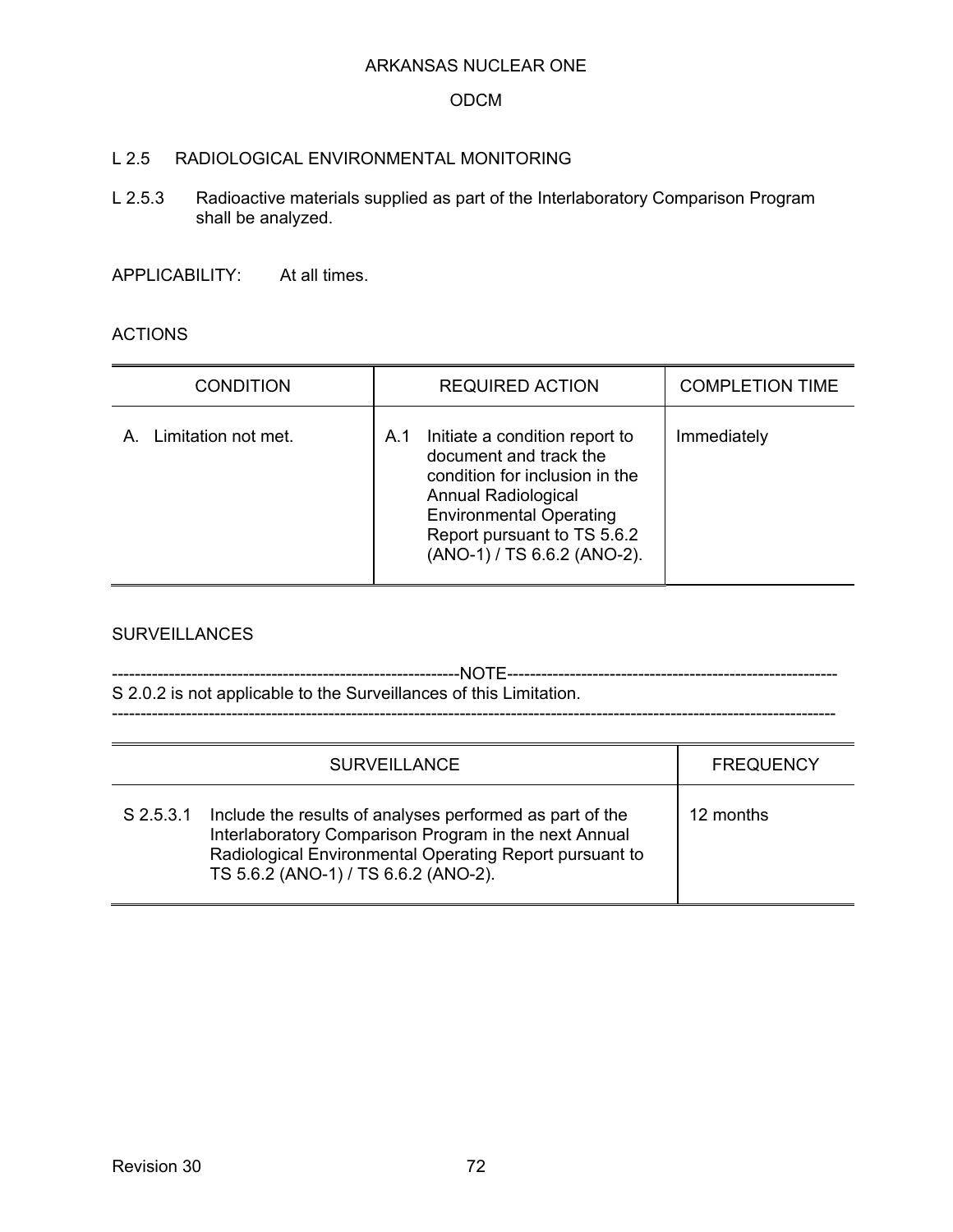#### ODCM

# B 2.0 LIMITITATION (L) APPLICABILITY

| <b>BASES</b> |                                                                                                                                                                                                                                                                                                                                                                                                                                                                                                                                                                                                                                                                      |  |
|--------------|----------------------------------------------------------------------------------------------------------------------------------------------------------------------------------------------------------------------------------------------------------------------------------------------------------------------------------------------------------------------------------------------------------------------------------------------------------------------------------------------------------------------------------------------------------------------------------------------------------------------------------------------------------------------|--|
| Limitations  | L 2.0.1 through L 2.0.5 establish the general requirements applicable to all<br>Limitations and apply at all times, unless otherwise stated.                                                                                                                                                                                                                                                                                                                                                                                                                                                                                                                         |  |
| B 2.0.1      | L 2.0.1 establishes the Applicability statement within each individual Limitation<br>as the requirement for when the Limitation is required to be met (i.e., when the<br>unit is in the MODES or other specified conditions of the Applicability<br>statement of each Limitation).                                                                                                                                                                                                                                                                                                                                                                                   |  |
| B 2.0.2      | L 2.0.2 establishes that upon discovery of a failure to meet a Limitation, the<br>associated ACTIONS shall be met. The Completion Time of each Required<br>Action for an ACTIONS Condition is applicable from the point in time that an<br>ACTIONS Condition is entered. The Required Actions establish those<br>remedial measures that must be taken within specified Completion Times<br>when the requirements of a Limitation are not met. This Limitation establishes<br>that:                                                                                                                                                                                   |  |
|              | Completion of the Required Actions within the specified Completion<br>a.<br>Times constitutes compliance with a Limitation; and                                                                                                                                                                                                                                                                                                                                                                                                                                                                                                                                      |  |
|              | Completion of the Required Actions is not required when a Limitation is<br>b.<br>met within the specified Completion Time, unless otherwise specified.                                                                                                                                                                                                                                                                                                                                                                                                                                                                                                               |  |
|              | Completing the Required Actions is not required when a Limitation is no longer<br>applicable, unless otherwise stated in the individual Specification.                                                                                                                                                                                                                                                                                                                                                                                                                                                                                                               |  |
| B 2.0.3      | L 2.0.3 establishes the Required Actions that must be implemented when a<br>Limitation is not met and the condition is not specifically addressed by the<br>associated Conditions. It is not intended to be used as an operational<br>convenience that permits routine voluntary removal of redundant systems or<br>components from service in lieu of other alternatives that would not result in<br>redundant systems or components being inoperable. This requirement is<br>intended to provide assurance that plant management is aware of the<br>condition and to ensure that the condition is evaluated for its affect on<br>continued operation of the plant. |  |
| B 2.0.4      | L 2.0.4 establishes Limitations on changes in MODES or other specified<br>conditions in the Applicability when a Limitation is not met. It allows placing<br>the unit in a MODE or other specified condition stated in that Applicability<br>(e.g., the Applicability desired to be entered) when unit conditions are such<br>that the requirements of the Limitation would not be met, in accordance with<br>Limitation L 2.0.4.a, L 2.0.4.b, or L 2.0.4.c.                                                                                                                                                                                                         |  |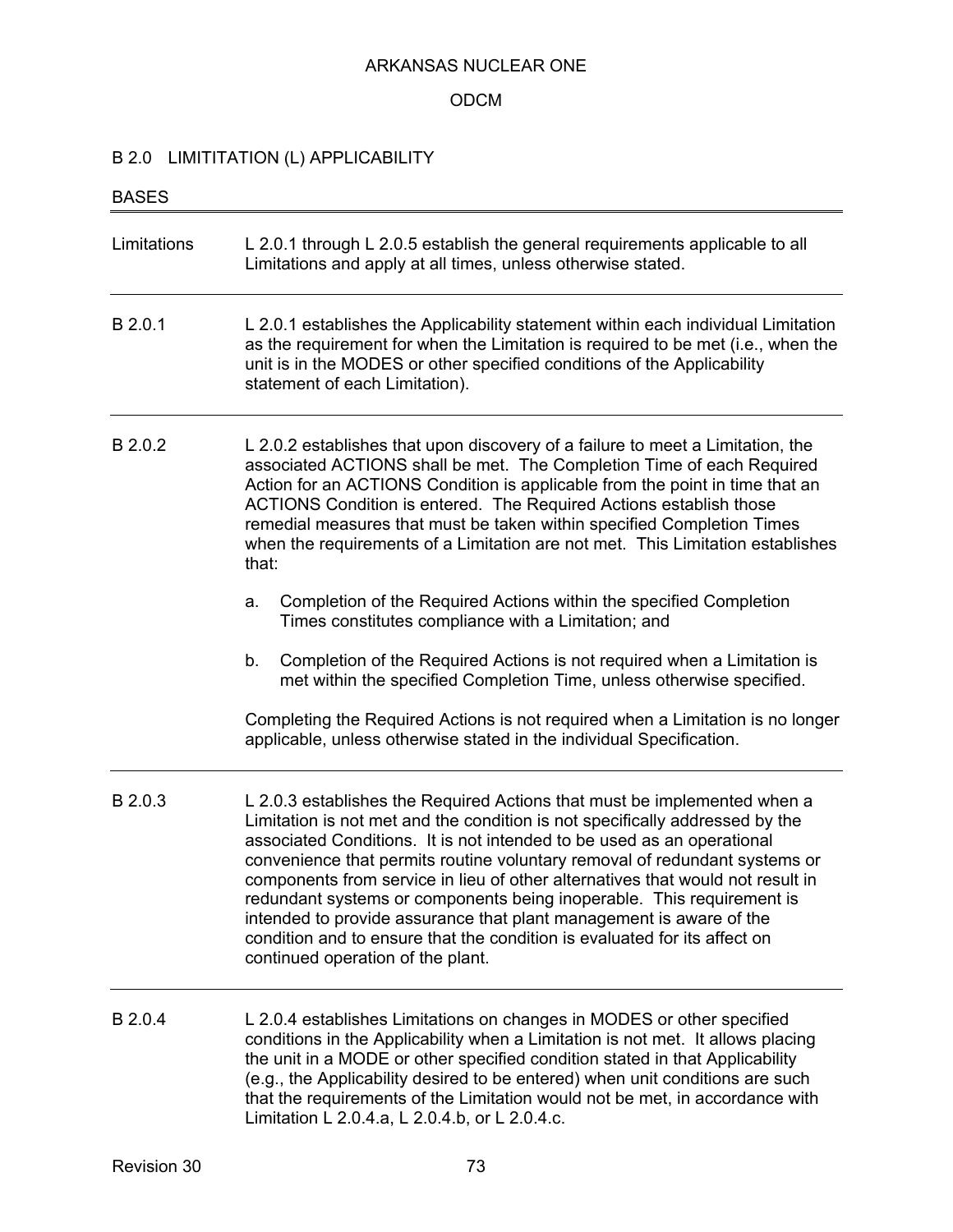## ODCM

## BASES

# LIMITATION APPLICABILITY (continued)

| B 2.0.4<br>(continued) | L 2.0.4 allows entry into a MODE or other specified condition in the<br>Applicability with the Limitation not met when the associated ACTIONS to be<br>entered permit continued operation in the MODE or other specified condition in<br>the Applicability for an unlimited period of time. Compliance with Required<br>Actions that permit continued operation of the unit for an unlimited period of<br>time in a MODE or other specified condition provides an acceptable level of<br>safety for continued operation. This is without regard to the status of the unit<br>before or after the MODE change. Therefore, in such cases, entry into a MODE<br>or other specified condition in the Applicability may be made in accordance with<br>the provisions of the Required Actions. The provisions of this Limitation should<br>not be interpreted as endorsing the failure to exercise the good practice of<br>restoring systems or components to FUNCTIONAL status before entering an<br>associated MODE or other specified condition in the Applicability. |
|------------------------|--------------------------------------------------------------------------------------------------------------------------------------------------------------------------------------------------------------------------------------------------------------------------------------------------------------------------------------------------------------------------------------------------------------------------------------------------------------------------------------------------------------------------------------------------------------------------------------------------------------------------------------------------------------------------------------------------------------------------------------------------------------------------------------------------------------------------------------------------------------------------------------------------------------------------------------------------------------------------------------------------------------------------------------------------------------------|
|                        | Upon entry into a MODE or other specified condition in the Applicability with<br>the Limitation not met, L 2.0.1 and L 2.0.2 require entry into the applicable<br>Conditions and Required Actions until the Condition is resolved, until the<br>Limitation is met, or until the unit is not within the Applicability of the Limitation.                                                                                                                                                                                                                                                                                                                                                                                                                                                                                                                                                                                                                                                                                                                            |
|                        | Surveillances do not have to be performed on the associated inoperable<br>equipment (or on variables outside the specified limits), as permitted by<br>S 2.0.1. Therefore, utilizing L 2.0.4 is not a violation of S 2.0.1 or S 2.0.4 for<br>any Surveillances that have not been performed on equipment. However,<br>Surveillances must be met to ensure FUNCTIONALITY prior to declaring the<br>associated equipment FUNCTIONAL (or variable within limits) and restoring<br>compliance with the affected Limitation.                                                                                                                                                                                                                                                                                                                                                                                                                                                                                                                                            |
| B 2.0.5                | L 2.0.5 establishes the allowance for restoring equipment to service under<br>administrative controls when it has been removed from service or declared<br>non- functional to comply with ACTIONS. The sole purpose of this Limitation<br>is to provide an exception to L 2.0.2 (e.g., to not comply with the applicable<br>Required Actions) to allow the performance of required testing to demonstrate:                                                                                                                                                                                                                                                                                                                                                                                                                                                                                                                                                                                                                                                         |
|                        | The FUNCTIONALITY of the equipment being returned to service; or<br>a.                                                                                                                                                                                                                                                                                                                                                                                                                                                                                                                                                                                                                                                                                                                                                                                                                                                                                                                                                                                             |
|                        | The FUNCTIONALITY of other equipment.<br>b.                                                                                                                                                                                                                                                                                                                                                                                                                                                                                                                                                                                                                                                                                                                                                                                                                                                                                                                                                                                                                        |
|                        | The administrative controls ensure the time the equipment is returned to<br>service in conflict with the requirements of the ACTIONS is limited to the time<br>absolutely necessary to perform the required testing to demonstrate<br>FUNCTIONALITY. This Limitation does not provide time to perform any other<br>preventive or corrective maintenance.                                                                                                                                                                                                                                                                                                                                                                                                                                                                                                                                                                                                                                                                                                           |
|                        | An example of demonstrating the FUNCTIONALITY of the equipment being<br>returned to service is restarting a ventilation system that has been secured to<br>comply with Required Actions and must be restarted to perform the required<br>testing.                                                                                                                                                                                                                                                                                                                                                                                                                                                                                                                                                                                                                                                                                                                                                                                                                  |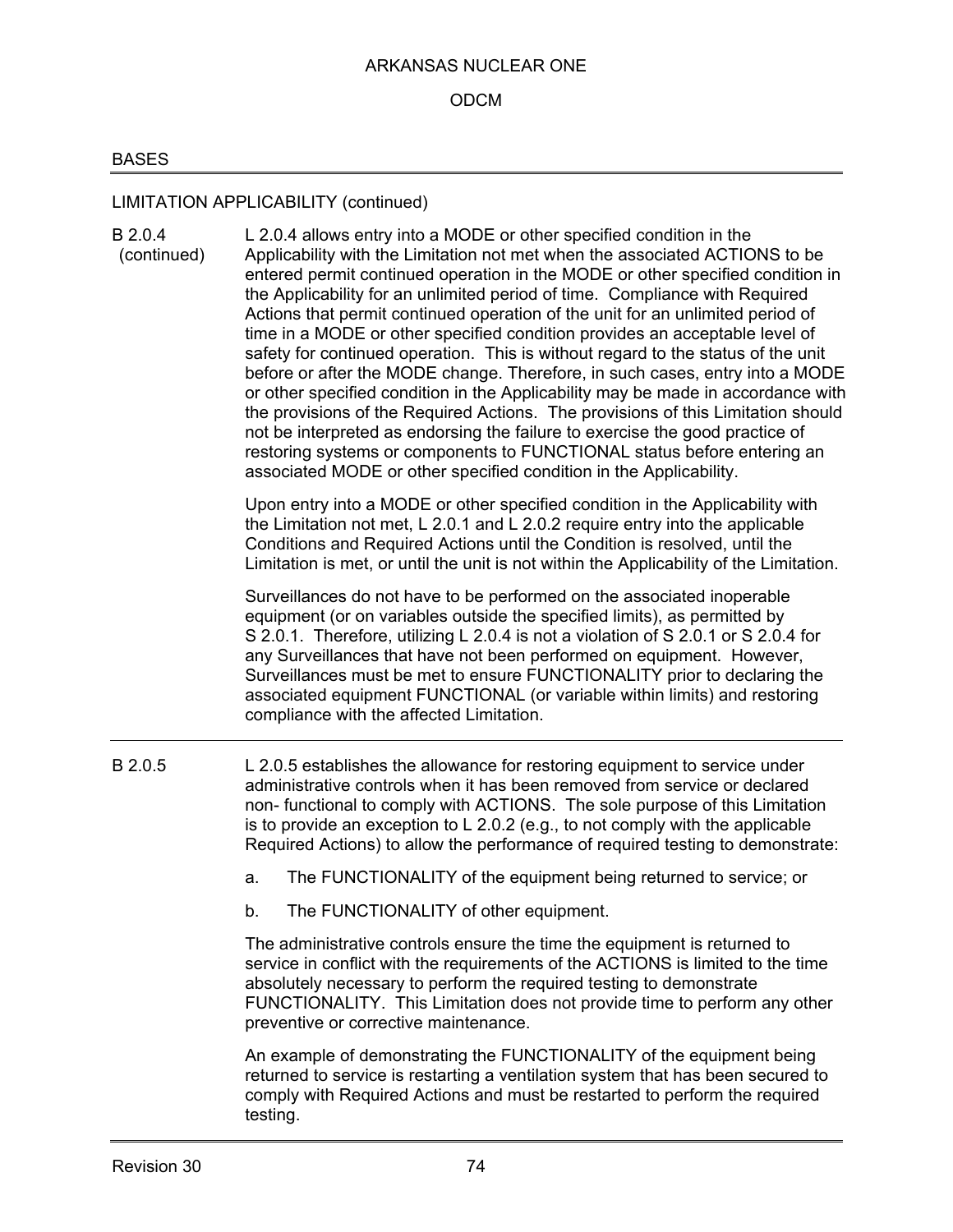### ODCM

### B 2.0 SURVEILLANCE (S) APPLICABILITY

#### BASES

- S 2.0.1 SRs shall be met during the MODES or other specified conditions in the Applicability for individual Limitations, unless otherwise stated in the individual Surveillance. Failure to meet a Surveillance, whether such failure is experienced during the performance of the Surveillance or between performances of the Surveillance, shall be failure to meet the Limitation. Failure to perform a Surveillance within the specified Frequency shall be failure to meet the Limitation except as provided in S 2.0.3. Surveillances are not required to be performed on non-functional equipment or variables outside specified limits.
- S 2.0.2 The specified Frequency for each Surveillance is met if the Surveillance is performed within 1.25 times the interval specified in the Frequency, as measured from the previous performance or as measured from the time a specified condition of the Frequency is met.

For Frequencies specified as "once," the above interval extension does not apply.

If a Completion Time requires periodic performance on a "once per . . ." basis, the above Frequency extension applies to each performance after the initial performance.

Exceptions to this Limitation are stated in the individual Limitations.

S 2.0.3 If it is discovered that a Surveillance was not performed within its specified Frequency, then compliance with the requirement to declare the Limitation not met may be delayed, from the time of discovery, up to 24 hours or up to the limit of the specified Frequency, whichever is greater. This delay period is permitted to allow performance of the Surveillance.

> If the Surveillance is not performed within the delay period, the Limitation must immediately be declared not met, and the applicable Condition(s) must be entered.

When the Surveillance is performed within the delay period and the Surveillance is not met, the Limitation must immediately be declared not met, and the applicable Condition(s) must be entered.

S 2.0.4 Entry into a MODE or other specified condition in the Applicability of a Limitation shall only be made when the Limitation's Surveillances have been met within their specified Frequency, except as provided by S 2.0.3. When a Limitation is not met due to Surveillances not having been met, entry into a MODE or other specified condition in the Applicability shall only be made in accordance with L 2.0.4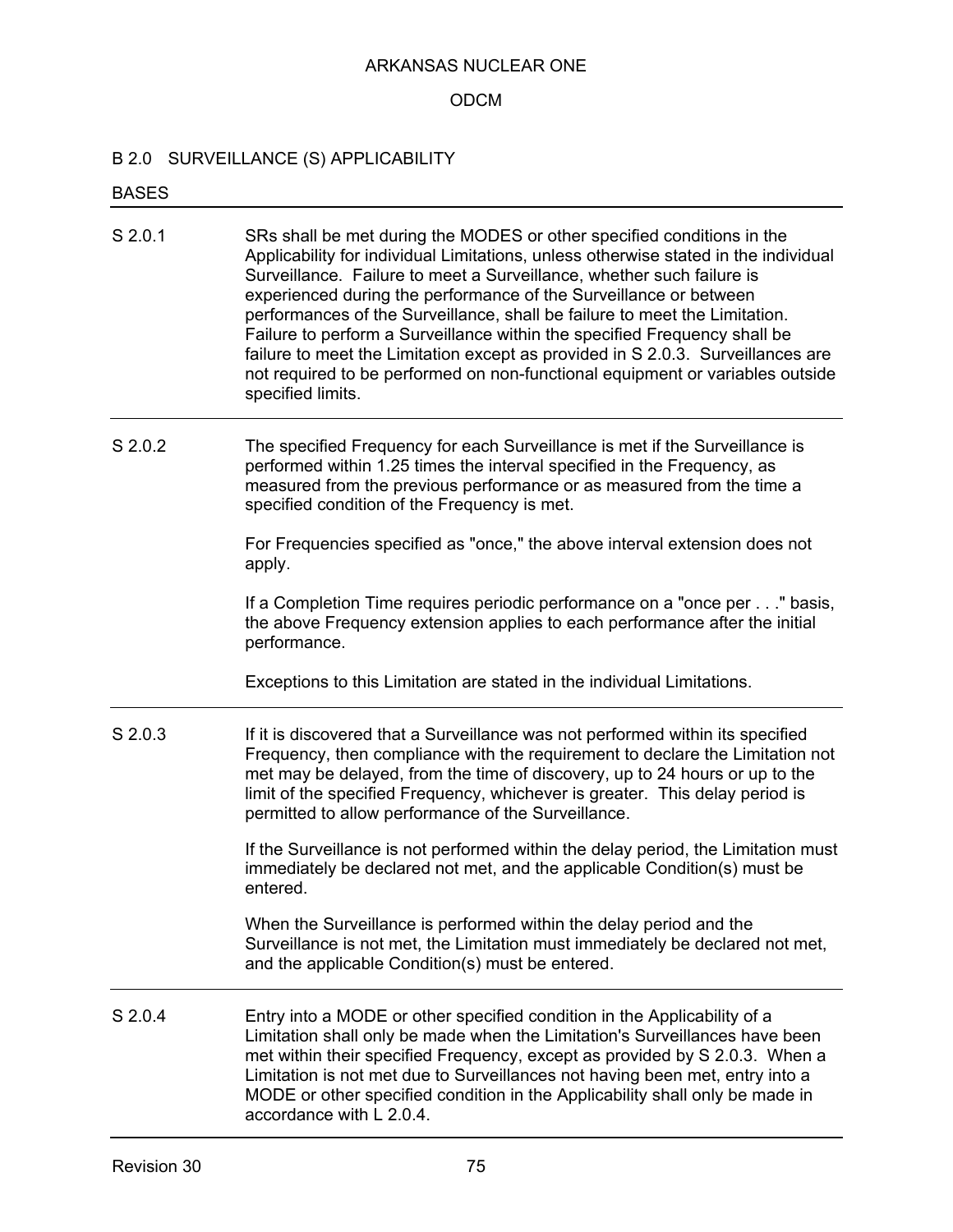### ODCM

#### B 2.1 RADIOACTIVE LIQUID EFFLUENT MONITORING INSTRUMENTATION

#### **BASES**

#### BACKGROUND

The Radioactive Liquid Effluent Monitoring Instrumentation is provided to monitor and control, as applicable, the releases of radioactive materials in liquid effluents during actual or potential releases.

#### LIMITATION

The following Radioactive Liquid Effluent Monitoring Instrumentation is required to be FUNCTIONAL:

| $ANO-1:$ | RE-4642 – Liquid Radwaste Monitor               |
|----------|-------------------------------------------------|
|          | RE-2682 – "A" Main Steam Line Radiation Monitor |
|          | RE-2681 – "B" Main Steam Line Radiation Monitor |

ANO-2: 2RE-2330 – Liquid Radwaste Monitor 2RE-4423 – Liquid Radwaste Monitor

Both radiation monitoring and flow monitoring capability are required to be FUNCTIONAL for each Liquid Radwaste Monitor. With regard to Liquid Radwaste radiation monitoring, the alarm/trip function must also be FUNCTIONAL. The alarm/trip setpoints for these instruments are calculated in accordance with the methods contained in ODCM Section 2.1 to ensure that the alarm/trip will occur prior to potentially exceeding the limits of 10 CFR Part 20.

With regard to the Main Steam Line Radiation Monitors, these monitors must have a measurement range capability from 10<sup>-1</sup> mR/hr to 10<sup>4</sup> mR/hr.

#### APPLICABILITY

The Liquid Radwaste Monitors are required to be FUNCTIONAL during any release via the pathway in which the monitor is installed. The Main Steam Line Radiation Monitors are required to be FUNCTIONAL in MODES 1, 2, 3, and 4.

#### ACTIONS

The following ACTIONS are generally applicable to the pathway in which a radioactive liquid release is in progress. Because more than one release could occur simultaneously, the ACTIONS are modified by a Note that permits separate Condition entry for each nonfunctional Radioactive Liquid Effluent Monitoring Instrument.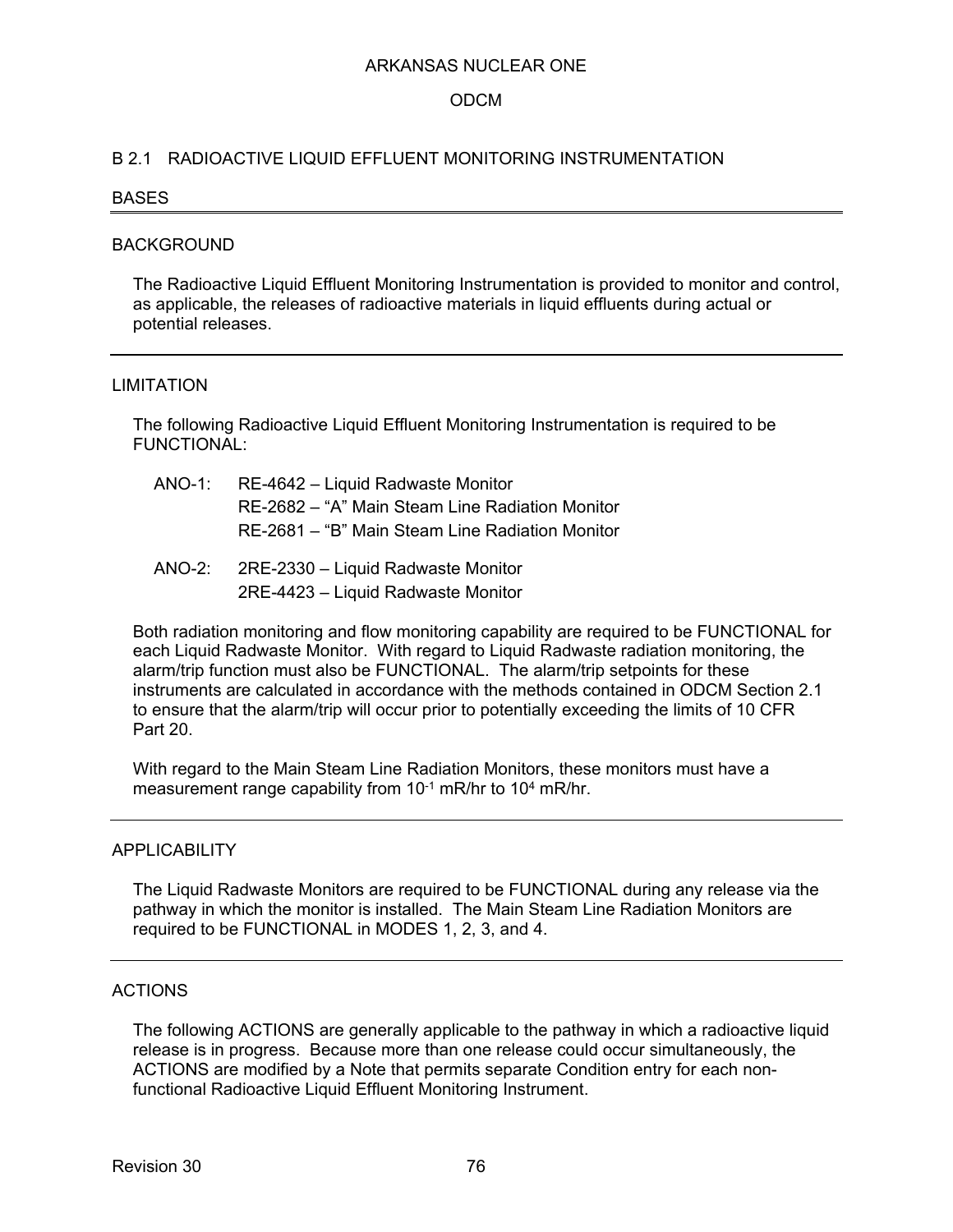## ODCM

### ACTIONS (continued)

## A.1

If the radiation monitoring feature of the Radioactive Liquid Effluent Monitoring Instrument is non-functional, any release via the associated pathway must be suspended immediately. This prevents the release of unmonitored effluents to the environment.

## A.2.1

In addition to Required Action A.1, a non-functional radiation monitoring feature of a Radioactive Liquid Effluent Monitoring Instrument must be returned to a FUNCTIONAL status prior to the restart or subsequent release of effluents via the associated pathway. This prevents the release of unmonitored effluents to the environment. Exceptions to this requirement are included in Required Actions A.2.2.1 through A.2.2.3 below.

## A.2.2.1 through A.2.2.3

In lieu of performing Required Action A.2.1 above, grab samples may be obtained and analyzed to provide a backup monitoring method for the effluent release. Because of the importance of monitoring radioactive liquid releases, two independent samples of the effluent must be obtained and analyzed. The independency required is with regard to obtaining and analyzing each sample separately. Two independent personnel are not required to obtain and analyze the two samples.

Notwithstanding the above, computer input data and the discharge valve lineup associated with the effluent release path must be verified by two independent, qualified individuals. Integrity of independence is maintained by preventing interaction between personnel during the verification process. With regard to valve lineups, independent verification is conducted such that each check constitutes actual identification of the valve and a determination of both "required" and "actual" valve position.

### B.1 and B.2

If the flow monitoring feature of the Radioactive Liquid Effluent Monitoring Instrument is nonfunctional, the flow rate may be estimated within 4 hours of initial loss of the instrument and every 4 hours thereafter, for the duration of the effluent release. Flow rate data is necessary to calculate the amount of radioactive released via the effluent discharge. The 4-hour Completion Time is reasonable because a significant change in flow rate over the course of an effluent release is unlikely.

S 2.0.2 is not applicable to the initial flow estimation, but may be applied to the flow estimations thereafter. Pump curves may be used to estimate flow.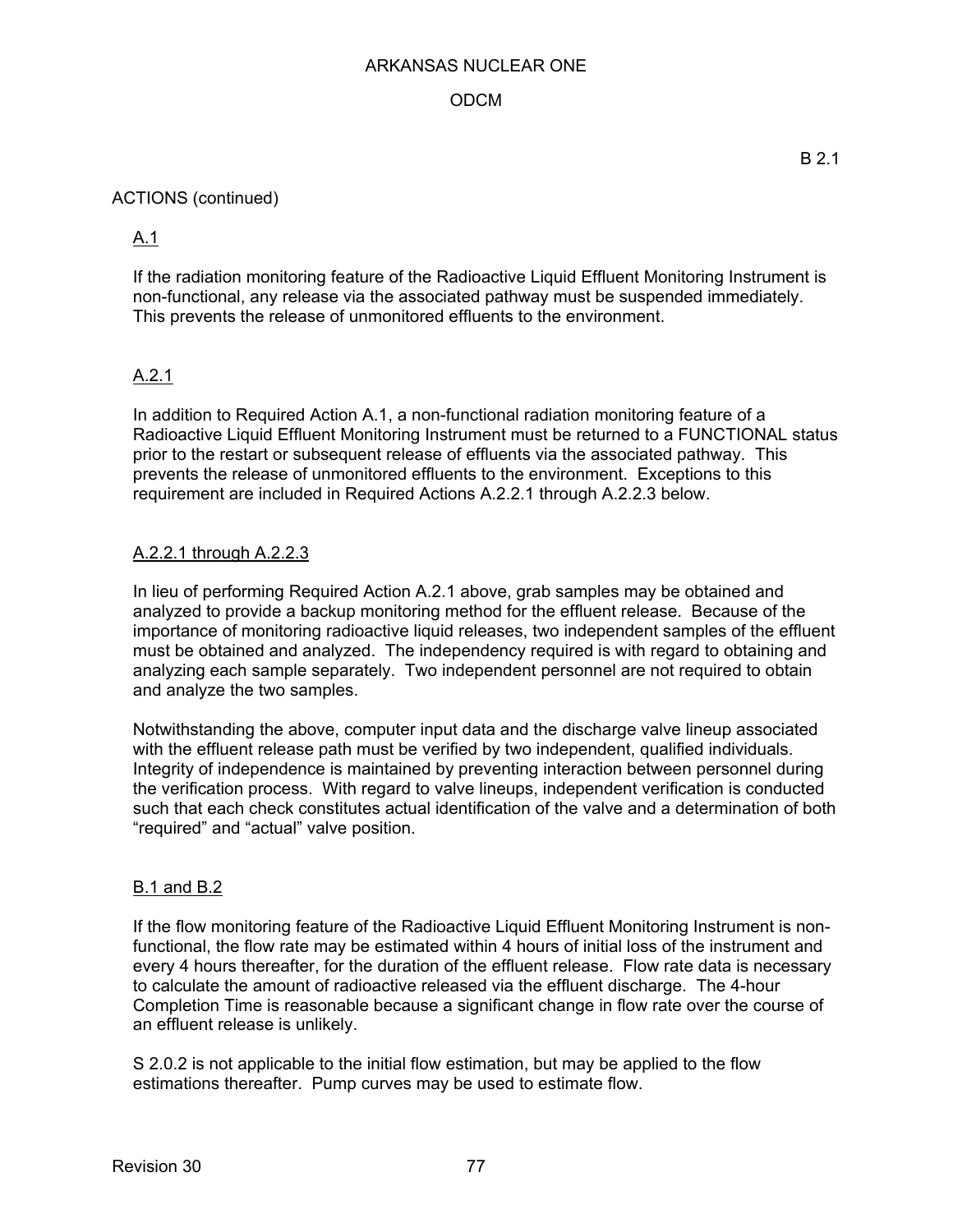## ODCM

### ACTIONS (continued)

## C.1

If one or more Main Steam Line Radiation Monitors is non-functional, the pre-planned alternate monitoring method of monitoring must be established within 72 hours. The alternate method chosen should ensure continued monitoring of the Main Steam system for radiation while operating in MODES 1, 2, 3, or 4. In addition, the affected monitor(s) must be restored to a FUNCTIONAL status within 7 days.

## D.1

If the Required Actions and associated Completion Times of Conditions A, B, and/or C cannot be met, then additional measures may be necessary to ensure continued safe operation or to reduce overall station risk. Therefore, a condition report must be initiated immediately to assess the impact on continued effluent release operations given the degraded condition.

## E.1

Instrumentation installed to ensure radiological monitoring of effluent releases is expected to be normally available in accordance with the design function or purpose of the equipment. During releases via a respective pathway, instrumentation that remains non-functional for greater than 30 days may indicate inappropriate importance placed on the equipment or over-reliance on the backup sampling method for effluent release monitoring. As an incentive to avoid either of these conditions, Radioactive Liquid Effluent Monitoring Instrumentation that remains non-functional for more than 30 days must be included in the Radioactive Effluent Release Report submitted pursuant to TS 5.6.3 (ANO-1) or TS 6.6.3 (ANO-2). In order to ensure inclusion, Required Action E.1 requires the condition to be tracked via a condition report.

Information to be provided in the respective Radioactive Effluent Release Report should include 1) the component number and noun name, 2) the failure mode, 3) the reason for continued inoperability, and 4) the expected return to service date.

### SURVEILLANCES

## S 2.1.1.1

Performance of the CHANNEL CHECK every 24 hours provides reasonable assurance for prompt identification of a gross failure of instrumentation. A CHANNEL CHECK is normally a comparison of the parameter indicated on one channel to a similar parameter on other channels. Where parameter comparison is not possible, the CHANNEL CHECK will continue to identify gross instrument failure such as loss of power, unexpected upscale readings, failed-low indications, etc. The CHANNEL CHECK is key in verifying that the instrumentation continues to operate properly between CHANNEL CALIBRATIONs. The Frequency is based on unit operating experience that demonstrates channel failure is rare.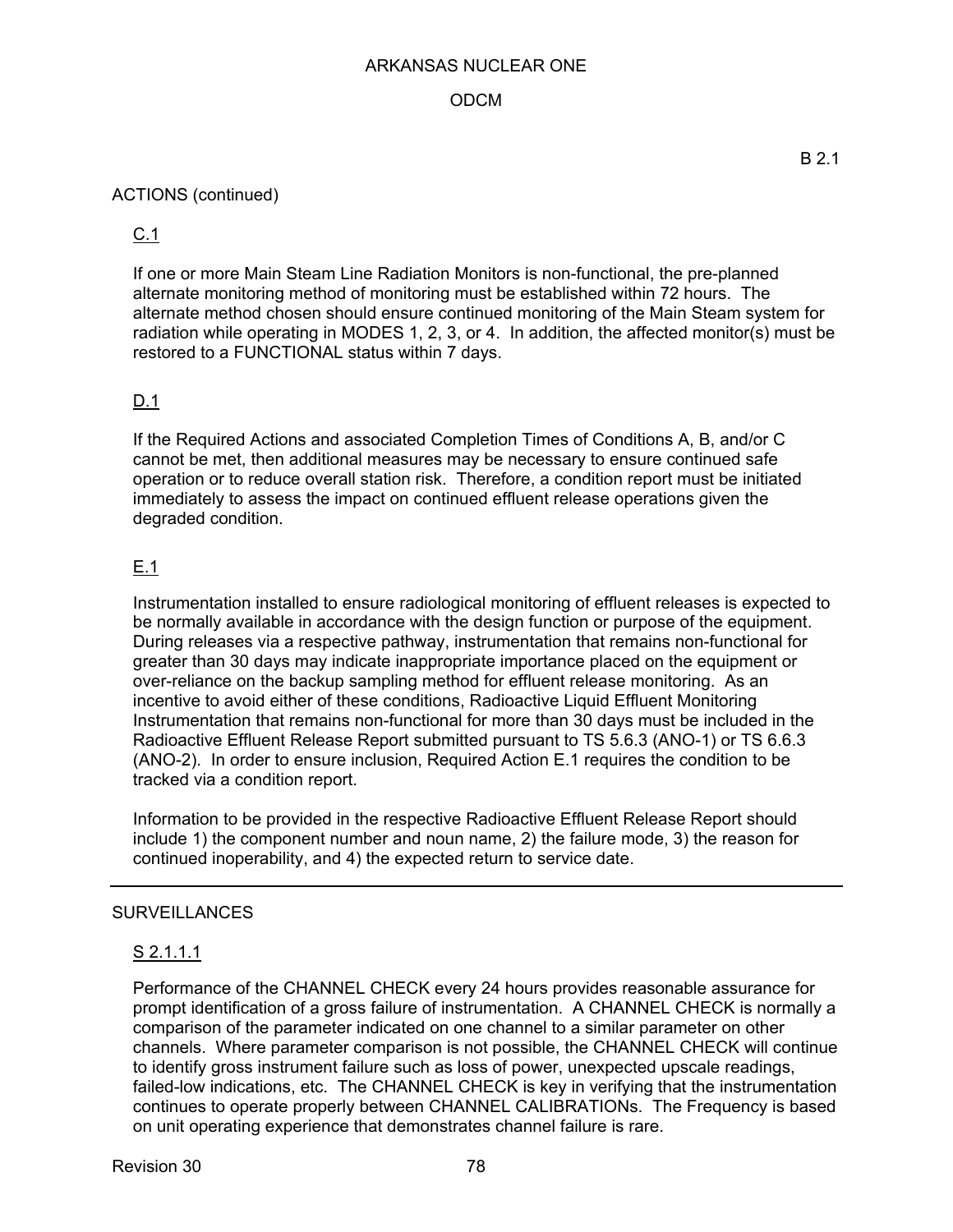## ODCM

#### SURVEILLANCES (continued)

### S 2.1.1.2

A CHANNEL TEST is performed on the radiation monitoring portion of each required instrument channel to ensure the entire channel will perform the intended functions. The CHANNEL TEST demonstrates that automatic isolation of the associated pathway and Control Room alarm occur should the instrument indicate measured levels above the trip setpoint. The channel test also demonstrates that alarm occurs when any of the following conditions exist:

- A. Power to the detector is lost.
- B. The instrument indicates a downscale failure.
- C. Instrument controls are not set in the operate mode.

Any setpoint adjustment shall be consistent with Section 2.1 of the ODCM.

The Surveillance is modified by a Note clarifying that the CHANNEL TEST is applicable only to the radiation detection portion of the monitor function and is not applicable to the flow monitoring function. The Frequency of 92 days is based on unit operating experience, with regard to channel FUNCTIONALITY and drift, which demonstrates that failure of a channel in any 92-day interval is a rare event, especially in light of the infrequency of radioactive liquid releases.

### S 2.1.1.3

CHANNEL CALIBRATION is a complete check of the instrument channel, including the sensor. The test verifies that the channel responds to a measured parameter within the necessary range and accuracy. CHANNEL CALIBRATION leaves the channel adjusted to account for instrument drift (as required) to ensure that the instrument channel remains FUNCTIONAL between successive tests. CHANNEL CALIBRATION shall find that measurement errors and setpoint errors are within the assumptions of the setpoint calculations. CHANNEL CALIBRATIONS must be performed consistent with the assumptions of the setpoint calculations. This Frequency is justified by the assumption of at least an 18-month calibration interval to determine the magnitude of equipment drift or deviation in the setpoint calculations.

Initial CHANNEL CALIBRATION is performed using one or more of the reference standards certified by the National Institute of Standards and Technology (NIST) or using standards that have been obtained from suppliers that participate in measurement assurance activities with NIST. These standards permit calibrating the system over its intended range of energy and measurement range. For subsequent CHANNEL CALIBRATION, sources that have been related to the initial calibration are used.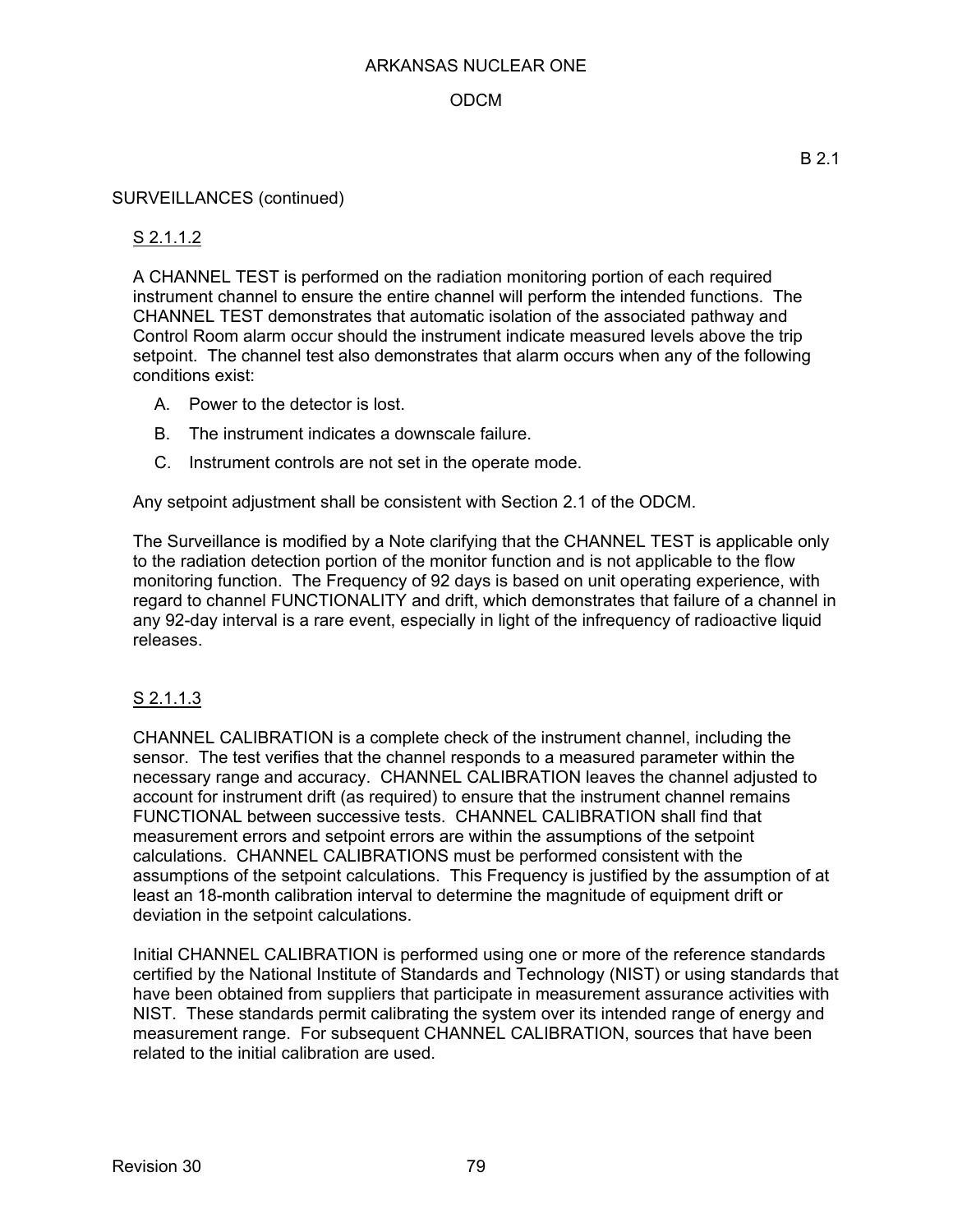## ODCM

#### SURVEILLANCES (continued)

### S 2.1.1.4

A SOURCE CHECK provides a qualitative assessment of channel response when the channel sensor is exposed to the radioactive source. This check is performed within 8 hours prior to release of effluent via the associated flow path. When a SOURCE CHECK can be performed, it provides verification that the sensor will respond to an increase in radiation level. Note 1, however, does not require a SOURCE CHECK when the background radiation at the sensor is greater than the check source. This is acceptable because of the other required tests above (CHANNEL CHECK, CHANNEL TEST, CHANNEL CALIBRATION). The 8-hour restriction is reasonable because it is unlikely that the sensor will unexpectedly fail in any 8-hour period.

Note 2 provides clarification that the SOURCE CHECK applies only to the radiation detection portion of the Liquid Radwaste Monitor and is not applicable to the flow monitor portion or to the Main Steam Line Radiation Monitors.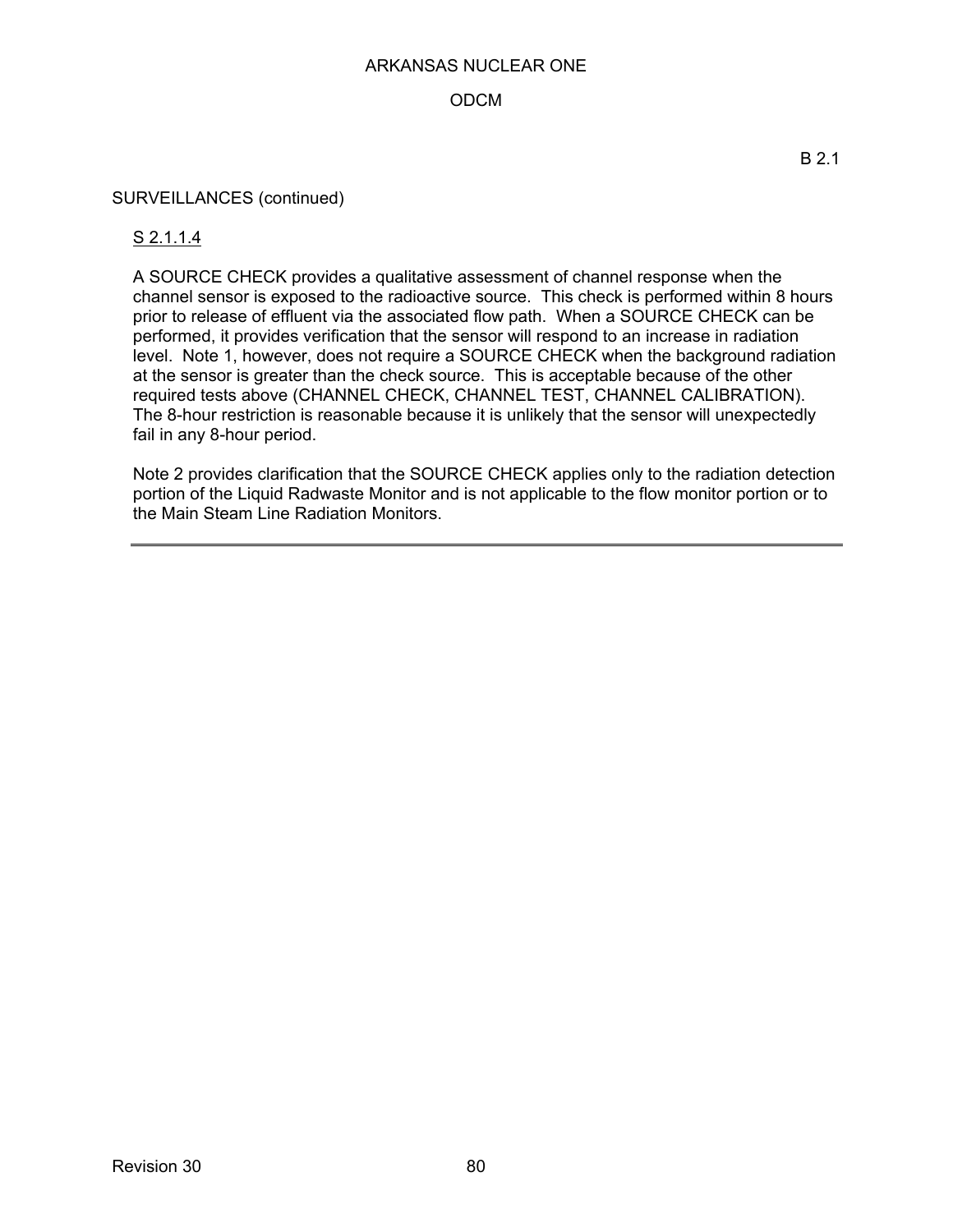### ODCM

### B 2.2 RADIOACTIVE GASEOUS EFFLUENT MONITORING INSTRUMENTATION

#### BASES

#### BACKGROUND

The Radioactive Gaseous Effluent Monitoring Instrumentation is provided to monitor and control, as applicable, the releases of radioactive materials in gaseous effluents during actual or potential releases.

#### LIMITATION

The following Radioactive Gaseous Effluent Monitoring Instrumentation is required to be FUNCTIONAL:

------------------------------------------------------------NOTE------------------------------------------------------- Refer to ANO-2 Technical Specification (TS) 3.3.3.1 for ANO-2 Containment Building Purge System Process Monitor (2RE-8233) operability requirements and associated ACTIONS. ---------------------------------------------------------------------------------------------------------------------------

| <b>ANO-1:</b> | RE-4830 - Waste Gas Holdup System Process Monitor*<br>RX-9820 - Reactor Building Purge and Ventilation SPING<br>RX-9825 - Auxiliary Building Ventilation SPING<br>RX-9830 - Spent Fuel Pool Area Ventilation SPING<br>RX-9835 - Emergency Penetration Room Ventilation SPING                                                                                                                                 |
|---------------|--------------------------------------------------------------------------------------------------------------------------------------------------------------------------------------------------------------------------------------------------------------------------------------------------------------------------------------------------------------------------------------------------------------|
| <b>ANO-2:</b> | 2RE-2429 - Waste Gas Holdup System Process Monitor*<br>2RX-9820 - Containment Building Purge and Ventilation SPING<br>2RX-9825 - Auxiliary Building Ventilation SPING<br>2RX-9830 - Spent Fuel Pool Area Ventilation SPING<br>2RX-9835 – Emergency Penetration Room Ventilation SPING<br>2RX-9845 - Auxiliary Building Extension Ventilation SPING<br>2RX-9850 - Radwaste Storage Building Ventilation SPING |

\* These monitors provide automatic isolation.

The radiation monitoring (process gas and SPING noble gas) and effluent flow monitoring capability are required to be FUNCTIONAL for each monitor. For SPING monitors the sample flow monitoring, the iodine sample, and the particulate sampler must also be FUNCTIONAL. With regard to Waste Gas Holdup System radiation monitoring, the alarm/trip function must also be FUNCTIONAL. The alarm/trip setpoints for specified instruments are calculated in accordance with the methods contained in ODCM Section 3.1 to ensure that the alarm/trip will occur prior to potentially exceeding the limits of 10 CFR Part 20.1301. Note that the PURGE function of the ANO-1 and ANO-2 Reactor (Containment) Building is treated separately from the ventilation function.

Performance of a SOURCE CHECK on a given radiation monitor does not require the monitor to be declared non-functional due to the short period of time required to perform this test.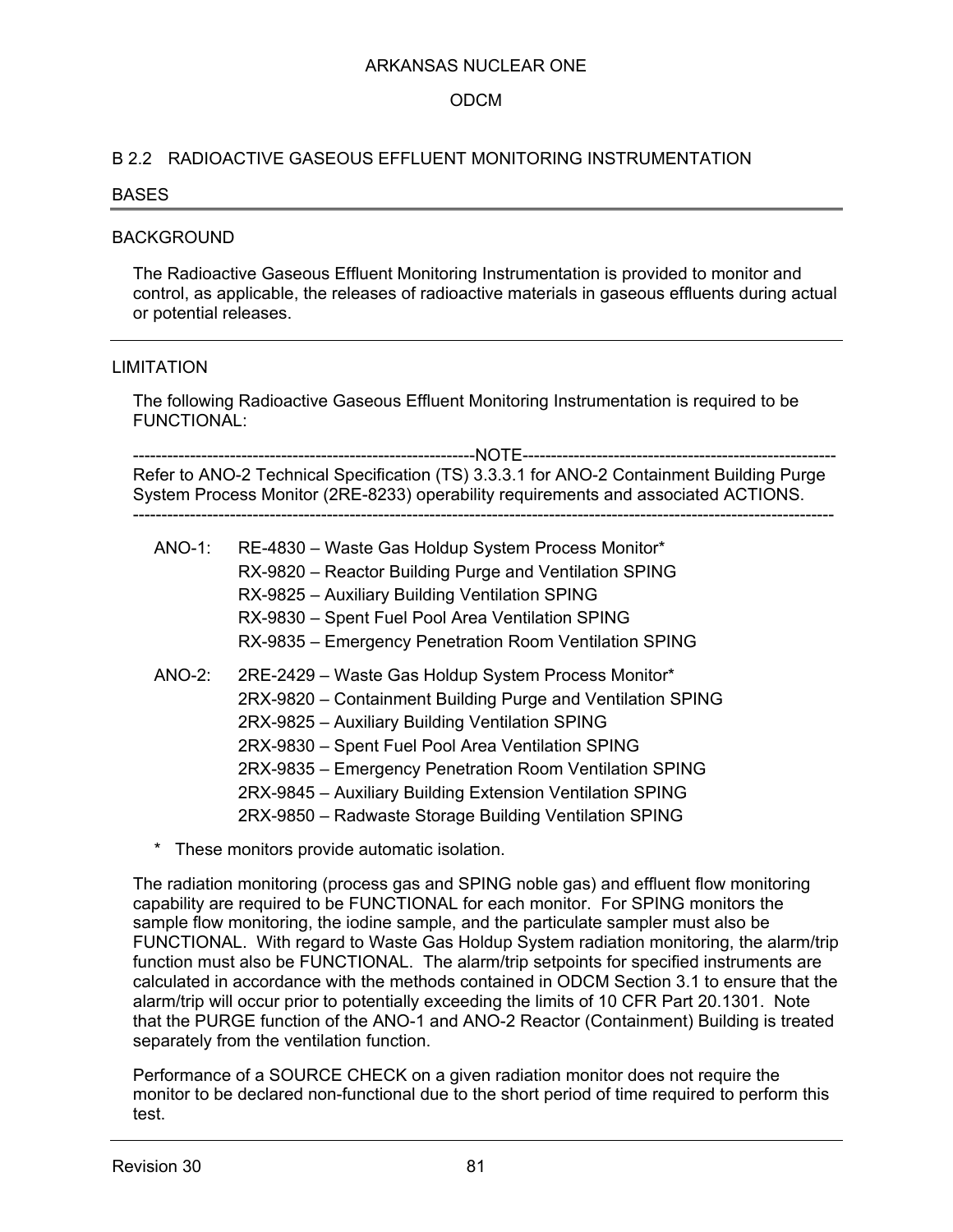## ODCM

### **APPLICABILITY**

The above monitors are required to be FUNCTIONAL during any release via the pathway in which the monitor is installed. Because SPINGs 4 and 8 monitor the Emergency Penetration Room Ventilation of ANO-1 and ANO-2, respectively, and because these ventilation systems are normally aligned for auto-start capability to aid in accident mitigation, these SPINGs must be FUNCTIONAL whenever the associated ventilation system is available for auto-start.

### **ACTIONS**

The following ACTIONS are applicable to the pathway in which a radioactive gaseous release is in progress. Because more than one release could occur simultaneously, the ACTIONS are modified by a Note that permits separate Condition entry for each non-functional Radioactive Gaseous Effluent Monitoring Instrument.

#### A.1

If the radiation monitoring feature, including the alarm/trip function for monitors having an automatic isolation feature, of the Waste Gas Holdup or ANO-1 Reactor Building Purge and Ventilation System Gas Activity Process or Noble Gas Activity Monitor(s) is non-functional, any release via the associated pathway must be suspended immediately. This prevents the release of unmonitored effluents to the environment.

### A.2.1

In addition to Required Action A.1, a non-functional Waste Gas Holdup or ANO-1 Reactor Building Purge and Ventilation System Gas Activity Process or Noble Gas Activity Monitor, including the alarm/trip function for monitors having an automatic isolation feature, must be returned to a FUNCTIONAL status prior to the restart or subsequent release of effluents via the associated pathway. This prevents the release of unmonitored effluents to the environment. Exceptions to this requirement are included in Required Actions A.2.2.1 through A.2.2.3 below.

### A.2.2.1 through A.2.2.3

In lieu of performing Required Action A.2.1 above, grab samples may be obtained and analyzed to provide a backup monitoring method for the effluent release. Because of the importance of monitoring radioactive gaseous releases, two independent samples of the effluent must be obtained and analyzed. The independency required is with regard to obtaining and analyzing each sample separately. Two independent personnel are not required to obtain and analyze the two samples.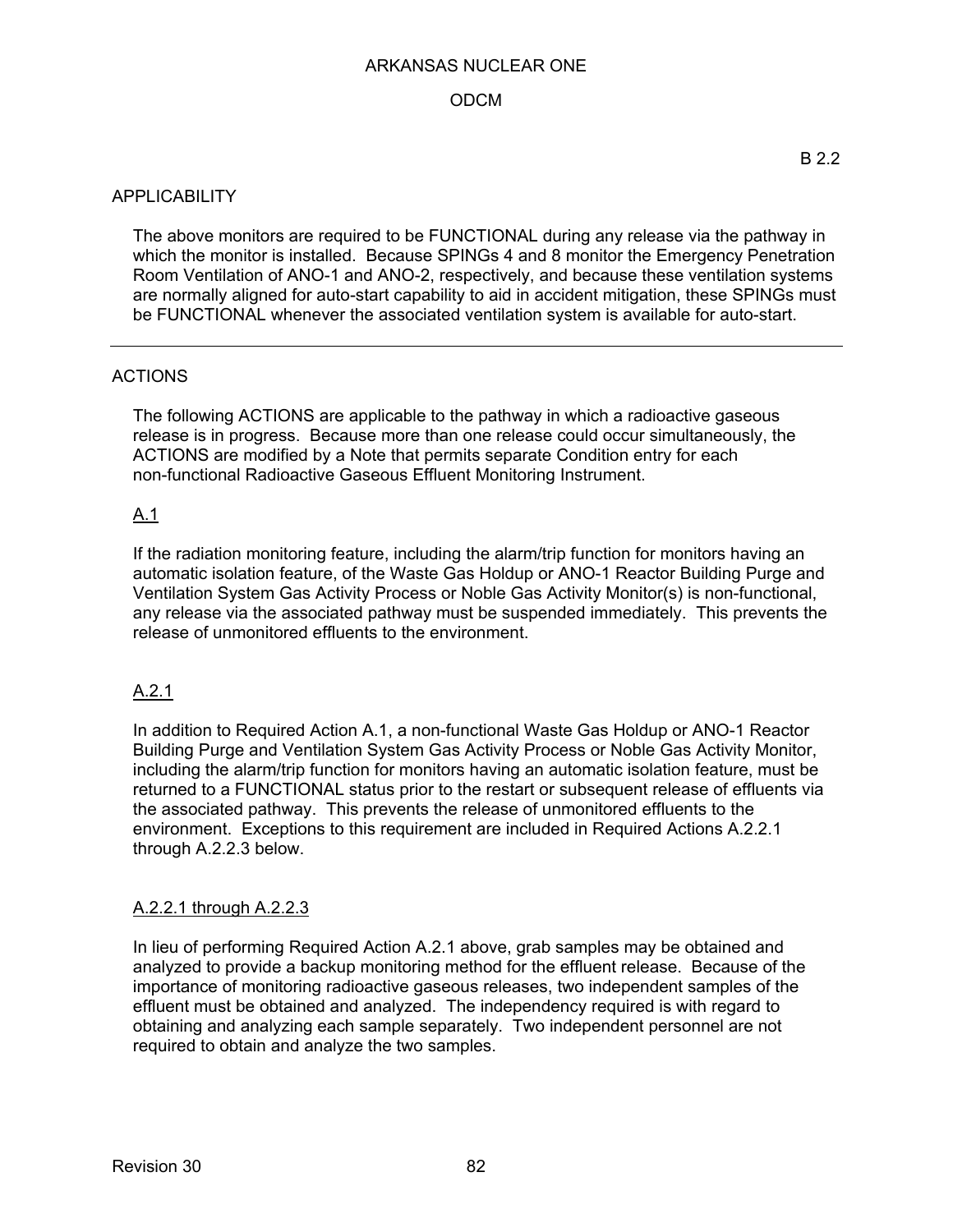## ODCM

### ACTIONS (continued)

## A.2.2.1 through A.2.2.3 (continued)

Notwithstanding the above, computer input data and the discharge valve lineup associated with the effluent release path must be verified by two independent, qualified individuals. Integrity of independence is maintained by preventing interaction between personnel during the verification process. With regard to valve lineups, independent verification is conducted such that each check constitutes actual identification of the valve and a determination of both "required" and "actual" valve position. Required Action A.2.2.3 is modified by a Note that excepts the valve lineup requirement from the ANO-1 Reactor Building Purge and Ventilation System since no manual valves are manipulated for this release path.

#### B.1 and B.2

If the flow monitoring features of the Radioactive Gaseous Effluent Monitoring Instrumentation is non-functional, the flow rate may be estimated within 4 hours of initial loss of the instrument and every 4 hours thereafter, for the duration of the effluent release. Flow rate data is necessary to calculate the amount of radioactive released via the effluent discharge. Therefore, if flow cannot be estimated, it is necessary to suspend the release of radioactive effluents monitored by the affected channel. The 4-hour Completion Time is reasonable because a significant change in flow rate over the course of an effluent release is unlikely.

A Control Room RDACS trouble alarm is received when sample flows are not within predetermined limits (among other SPING conditions). With regard to SPINGs 4 or 8, procedures require a temporary sample pump to be installed when the sample flow channel is non-functional, which may be used to meet Required Action B.1, even if the flow path is in auto-standby status. With the temporary sample pump installed, Required Action D.1 will be met should the flow path auto start. Therefore, as indicated below, Condition D is not required to be considered while the SPING 4 and 8 flow paths are idle.

S 2.0.2 is not applicable to the initial flow estimation, but may be applied to the flow estimations thereafter. Pump curves may be used to estimate flow.

#### C.1 and C.2

Condition C is modified by two notes. Note 1 omits this Condition from being applicable to the Waste Gas Holdup or ANO-1 Reactor Building Purge and Ventilation System Gas Activity Process or Noble Gas Activity Monitors. These monitors are addressed in Condition A. Note 2 requires the associated Required Actions and Completion Times of Condition C be applied to SPINGS 4 and 8 (Emergency Penetration Room Ventilation of ANO-1 and ANO-2, respectively) only when the pathway is in service, since noble gas activity sampling and analysis cannot be performed when the pathway is idle.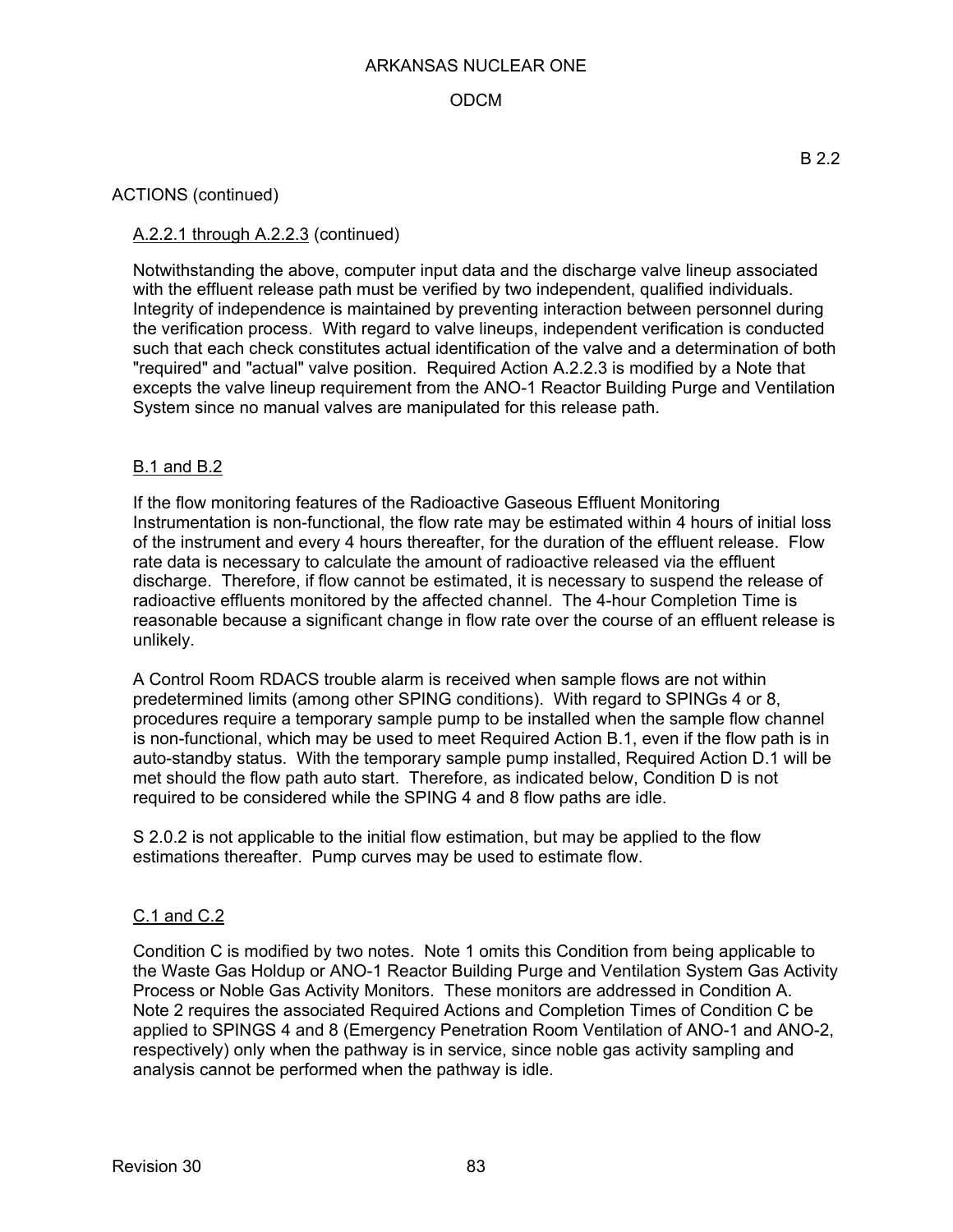## ODCM

#### ACTIONS (continued)

### C.1 and C.2 (continued)

With the exception of Waste Gas Holdup System releases or during a PURGE of the ANO-1 Reactor Building, releases may continue via an associated pathway when the Noble Gas Activity Monitor(s) is non-functional, provided a sample of the effluent is obtained once every 12 hours and analyzed within the following 24 hours. This prevents the release of unmonitored effluents to the environment. ACTIONS C.1 and C.2 are modified by a note, referring to ANO-1 TS 3.9.3 for additional ACTIONS that may be necessary if the required ANO-1 Reactor Building Purge and Ventilation System Noble Gas Activity Monitor is inoperable.

S 2.0.2 is not applicable to the initial sample and analysis, but may be applied to the sample and analysis thereafter.

#### D.1, D.2, and D.2

Condition D is modified by a Note which requires the associated Required Actions and Completion Times of Condition D be applied to SPINGS 4 and 8 (Emergency Penetration Room Ventilation of ANO-1 and ANO-2, respectively) only when the pathway is in service, since iodine and particulate sampling and analysis cannot be performed when the pathway is idle.

If one or more required Iodine and/or Particulate Samplers are non-functional, auxiliary sampling equipment must be established within 4 hours. The backup Iodine and Particulate cartridges must be replaced every 7 days. Following replacement, the respective cartridge must be analyzed within 48 hours. This prevents the release of unmonitored effluents to the environment.

### E.1

If the Required Actions and associated Completion Times of Condition C and/or D cannot be met, then releases via the associated pathway must be suspended. This prevents the release of unmonitored effluents to the environment.

### $E.1$

If the Required Actions and associated Completion Times of Condition A, B, and/or E cannot be met, then additional measures may be necessary to ensure continued safe operation or to reduce overall station risk. Therefore, a condition report must be initiated immediately to assess the impact on continued effluent release operations given the degraded condition.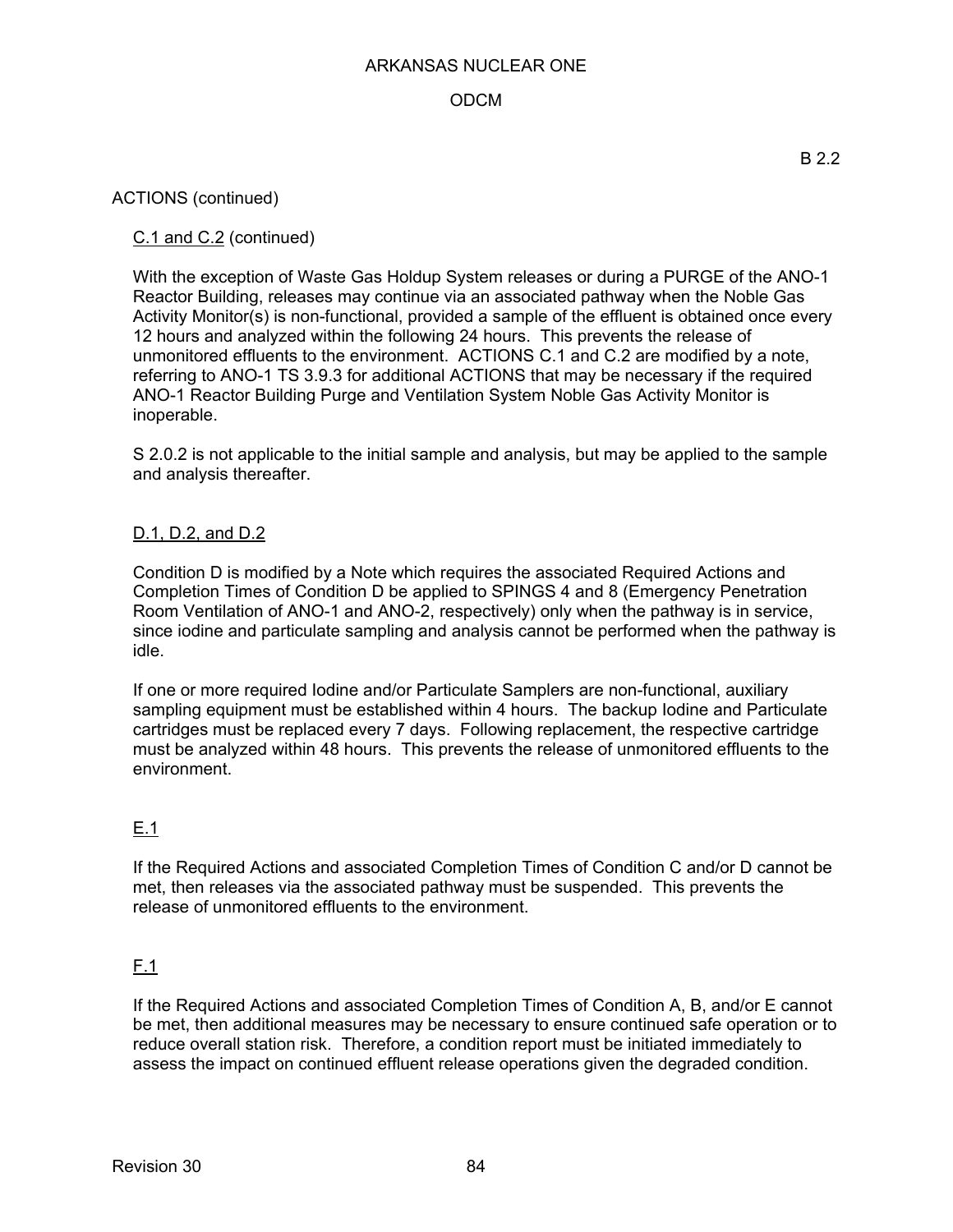## ODCM

### ACTIONS (continued)

## G.1

Instrumentation installed to ensure radiological monitoring of effluent releases is expected to be normally available in accordance with the design function or purpose of the equipment. Instrumentation that remains non-functional for greater than 30 days may indicate inappropriate importance placed on the equipment or over-reliance on the backup sampling method for effluent release monitoring. As an incentive to avoid either of these conditions, Radioactive Gaseous Effluent Monitoring Instrumentation that remains non-functional for more than 30 days must be included in the Radioactive Effluent Release Report submitted pursuant to TS 5.6.3 (ANO-1) or TS 6.6.3 (ANO-2). In order to ensure inclusion, Required Action G.1 requires the condition to be tracked via a condition report.

Information to be provided in the respective Radioactive Effluent Release Report should include 1) the component number and noun name, 2) the failure mode, 3) the reason for continued inoperability, and 4) the expected return to service date.

### **SURVEILLANCES**

## S 2.2.1.1

Performance of the CHANNEL CHECK every 24 hours provides reasonable assurance for prompt identification of a gross failure of instrumentation. A CHANNEL CHECK is normally a comparison of the parameter indicated on one channel to a similar parameter on other channels. Where parameter comparison is not possible, the CHANNEL CHECK will continue to identify gross instrument failure such as loss of power, unexpected upscale readings, failed-low indications, etc. The CHANNEL CHECK is key in verifying that the instrumentation continues to operate properly between CHANNEL CALIBRATIONs. The Frequency is based on unit operating experience that demonstrates channel failure is rare.

This Surveillance is modified by a Note the exempts the Iodine and Particulate Samplers from a CHANNEL CHECK since these components do not have electronic features or indications.

### S 2.2.1.2

A local check must be made every 7 days to verify that required Iodine Sampler cartridges and Particulate Sample filters are in place. The 7-day Frequency is reasonable because it is unlikely a cartridge or filter could be inadvertently removed from the system.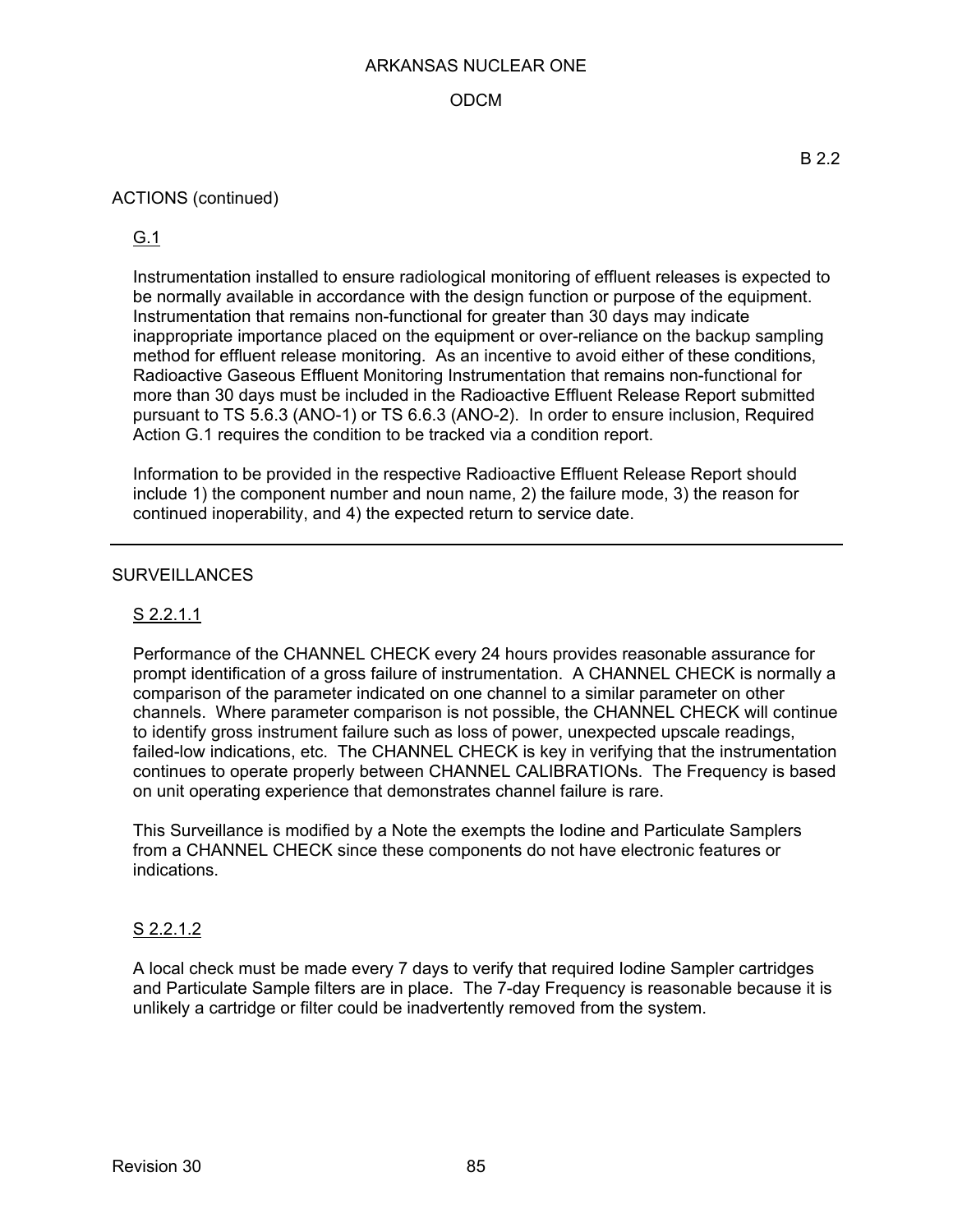## ODCM

#### SURVEILLANCES (continued)

### S 2.2.1.3 and S 2.2.1.6

A CHANNEL TEST is performed on required Gas Activity Process and Noble Gas Activity Monitors to ensure the entire channel will perform the intended functions. For the Waste Gas Holdup and ANO-2 Containment Building Purge Systems, the CHANNEL TEST demonstrates that automatic isolation of the associated pathway and Control Room alarm occur should the instrument indicate measured levels above the trip setpoint. The channel test also demonstrates that alarm occurs when any of the following conditions exist:

- A. Power to the detector is lost.
- B. The instrument indicates a downscale failure.
- C. Instrument controls are not set in the operate mode.

Any setpoint adjustment shall be consistent with Section 3.1 of the ODCM.

Because the alarm/trip function and/or the importance of the release path, a CHANNEL TEST of the associated Gas Activity Process and Noble Gas Activity Monitors is required within 31 days prior to release via the Waste Gas Holdup or ANO-1 Reactor Building Purge and Ventilation Systems. This ensures the monitors are FUNCTIONAL within a reasonable period of time before such a release is commenced. All active pathway Gas Activity Process and Noble Gas Activity Monitors undergo a CHANNEL TEST once every 92 days. This Frequency is reasonable because each has a Control Room alarm function.

### S 2.2.1.4 and S 2.2.1.5

A SOURCE CHECK provides a qualitative assessment of channel response when the channel sensor is exposed to the radioactive source. This check is performed within 14 days prior to release of effluent via the Waste Gas Holdup or ANO-1 Reactor Building Purge Systems. The 14-day restriction is reasonable because it is unlikely that the sensor will unexpectedly fail in any 14-day period. All active pathway Gas Activity Process and Noble Gas Activity Monitors must undergo a SOURCE CHECK every 31 days. This Frequency is reasonable because each has a Control Room alarm function.

When a SOURCE CHECK can be performed, it provides verification that the sensor will respond to an increase in radiation level. Note 1 of S 2.2.1.5 and the Note associated with S 2.2.1.4 does not require a SOURCE CHECK when the background radiation at the sensor is greater than the check source. This is acceptable because of the other required tests above (CHANNEL CHECK, CHANNEL TEST, and CHANNEL CALIBRATION).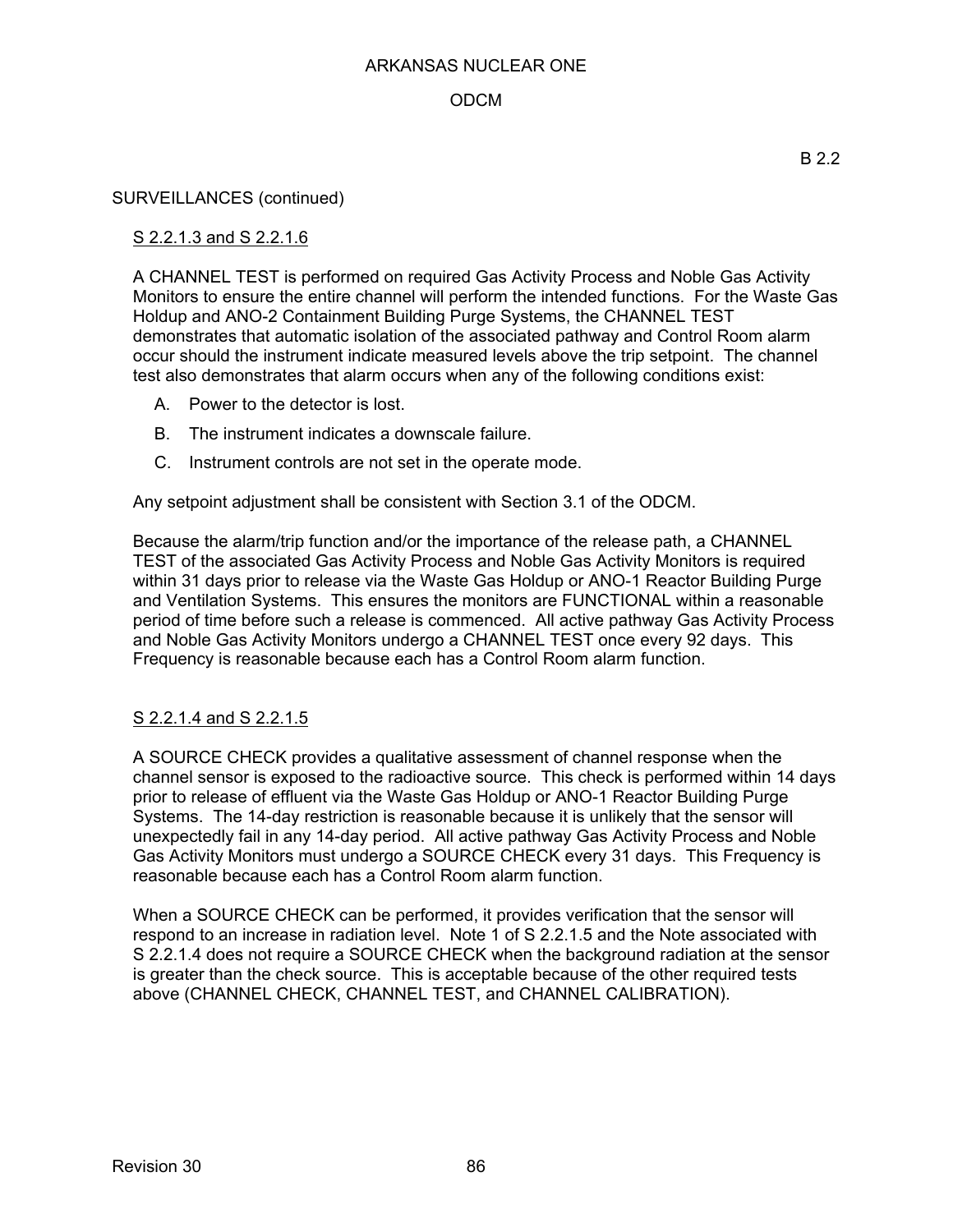### ODCM

#### SURVEILLANCES (continued)

### S 2.2.1.7

CHANNEL CALIBRATION is a complete check of the instrument channel, including the sensor. The test verifies that the channel responds to a measured parameter within the necessary range and accuracy. CHANNEL CALIBRATION leaves the channel adjusted to account for instrument drift (as required) to ensure that the instrument channel remains FUNCTIONAL between successive tests. CHANNEL CALIBRATION shall find that measurement errors and setpoint errors are within the assumptions of the setpoint calculations. CHANNEL CALIBRATIONS must be performed consistent with the assumptions of the setpoint calculations. This Frequency is justified by the assumption of at least an 18-month calibration interval to determine the magnitude of equipment drift or deviation in the setpoint calculations.

Initial CHANNEL CALIBRATION is performed using one or more of the reference standards certified by the National Institute of Standards and Technology (NIST) or using standards that have been obtained from suppliers that participate in measurement assurance activities with NIST. These standards permit calibrating the system over its intended range of energy and measurement range. For subsequent CHANNEL CALIBRATION, sources that have been related to the initial calibration are used.

This Surveillance is modified by a Note the exempts the Iodine and Particulate Samplers from a CHANNEL CALIBRATION since these components do not have electronic features or indications.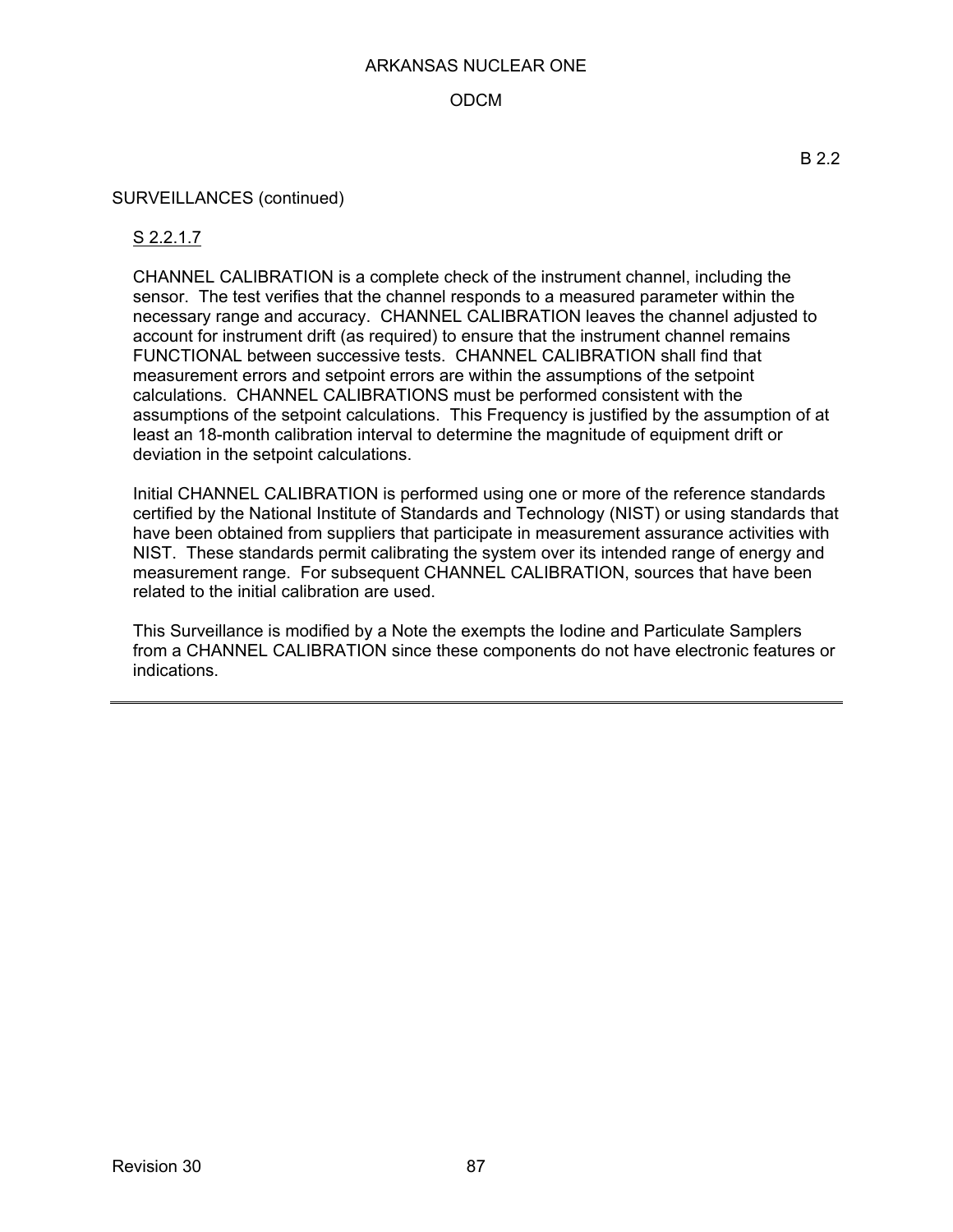#### ODCM

#### B 2.3 RADIOACTIVE LIQUID EFFLUENTS

#### **BASES**

#### BACKGROUND

This Limitation is provided to ensure that the concentration of radioactive materials released in liquid waste effluents from the site to unrestricted areas will be less than the concentration levels specified in 10 CFR Part 20, Appendix B, Table II. This limit provides additional assurance that the levels of radioactive materials in bodies of water outside the site will not result in exposures greater than the Section II.A design objectives of 10 CFR 50, Appendix I, to a MEMBER OF THE PUBLIC.

#### LIMITATION

The concentration limit for noble gases is based upon the assumption that Xe-133 is the controlling radioisotope and its maximum permissible concentration (MPC) in air (submersion) was converted to an equivalent concentration in water using the methods described in International Commission on Radiological Protection (ICRP) Publication 2.

Radioactive nuclides other than dissolved or entrained noble gases must be maintained within the limits of 10 CFR 20, Appendix B, Table II, Column 2 values. The various dose limitations are conservative with regard to 10 CFR 20 requirements in order to provide a margin of safety through the use of "as low as reasonably achievable" (ALARA) practices.

Necessary portions of the LIQUID RADWASTE TREATMENT SYSTEM shall be used to reduce the radioactive materials in liquid waste prior to discharge when it is projected that the cumulative dose during a calendar quarter due to liquid effluent releases would exceed 0.18 mrem to the total body or 0.625 mrem to any organ. The provisions of this Limitation do not apply to the laundry tanks due to their incompatibility with the radwaste system.

The specified limits governing the use of appropriate portions of the LIQUID RADWASTE TREATMENT SYSTEM are a suitable fraction of the guide set forth in Section II.A of 10 CFR 50, Appendix I, for liquid effluents. The values of 0.18 mrem and 0.625 mrem are approximately 25% of the yearly design objectives on a quarterly basis. The yearly design objectives are provided in 10 CFR 50, Appendix I, Section II.

#### APPLICABILITY

The Limitations are required to be met at all times.

#### ACTIONS

Because more than one Limitation or Surveillance requirement may not be met at a given time, the ACTIONS are modified by a Note that permits separate Condition entry for each Limitation and/or Surveillance requirement that is not met.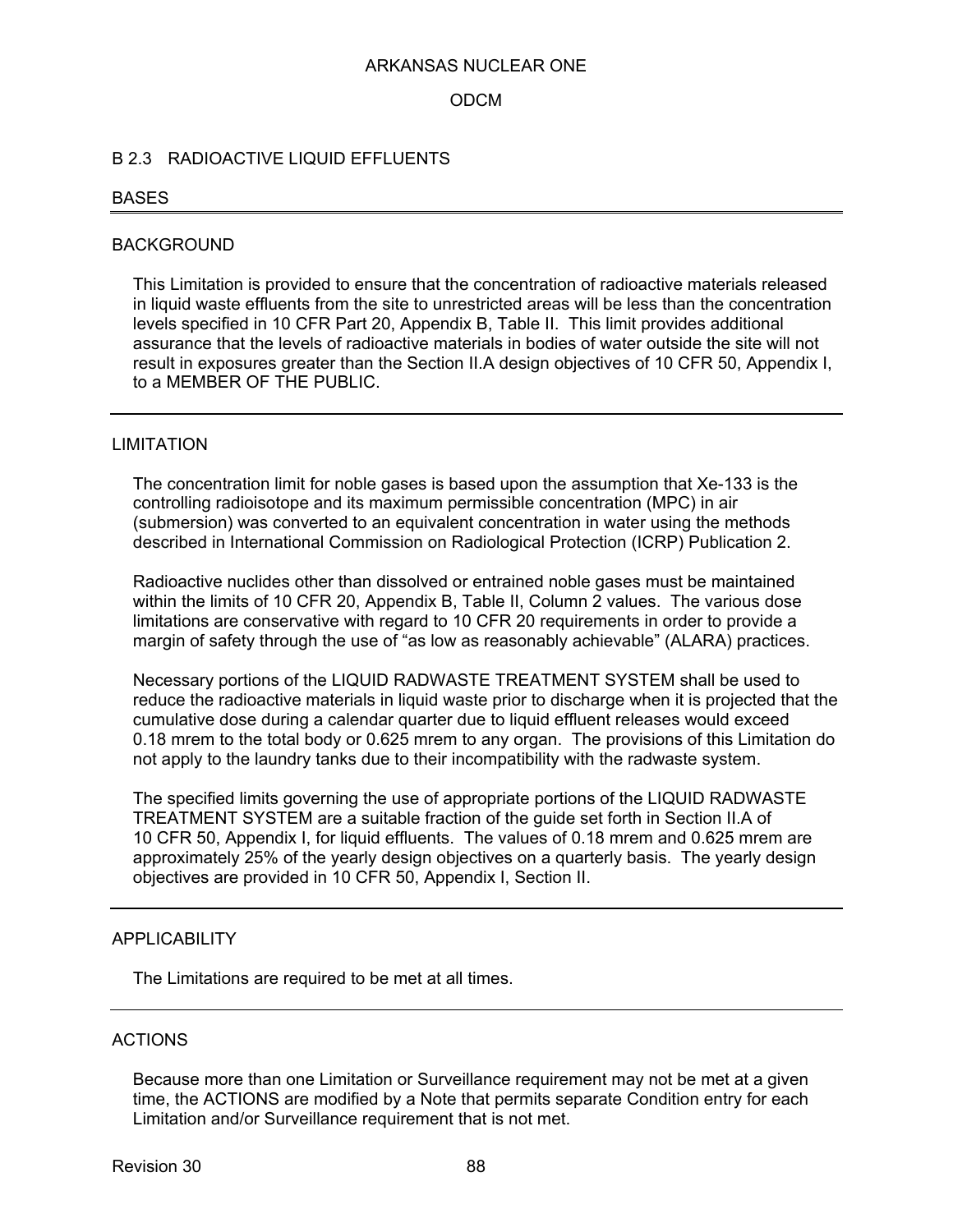## ODCM

### ACTIONS (continued)

#### A.1 and A.2

If any Limitation L 2.3.1.a through L 2.3.1.e is not met, action must be initiated immediately to restore the parameter within limits. This could require a reduction in offsite releases scheduled for the near future or further processing of effluents prior to release. In any event, a condition report must be initiated to determine whether additional actions are necessary to permit continued operations involving radioactive liquid effluent releases given the current circumstances. In addition, corrective action must be issued to identify and track the Limitation that was exceeded for inclusion in the annual Radioactive Effluent Release Report. However, the condition need not be reported in the annual Radioactive Effluent Release Report if reported otherwise (i.e., in accordance with reporting requirements of 10 CFR 20, 10 CFR 50.72, 10 CFR 50.73, or 40 CFR 190).

### B.1 and B.2

If the sampling and/or analysis requirements of S 2.3.1.1 are not met, the release must be terminated. This action prevents or minimizes the potential for an unmonitored offsite radioactive liquid release. Such release may commence or be re-initiated once the sampling and analysis requirements of S 2.3.1.1 are met. Regardless, a condition report must be initiated to determine whether additional actions are necessary to permit continued operations involving radioactive liquid effluent releases given the current circumstances. If a condition report has already been initiated relevant to this Condition, then this assessment may be performed in conjunction with that condition report; a second condition report is not required.

### C.1 and C.2

This ACTION is modified a Note, limiting its applicability to only a CONTINUOUS RELEASE of secondary coolant.

With elevated dose equivalent I-131 (DEI) activity in the secondary coolant, it is prudent to modify the frequencies for obtaining and analyzing grab samples. Therefore, with secondary coolant DEI > 0.01 µCi/ml, sample frequency is modified from once every 24 hours to once every 12 hours. The analysis of the sample must be completed with 12 hours of sample acquisition. More frequent monitoring of the secondary coolant will assist in detecting further increases in activity and provide personnel better opportunity for in developing corrective action plans, as necessary.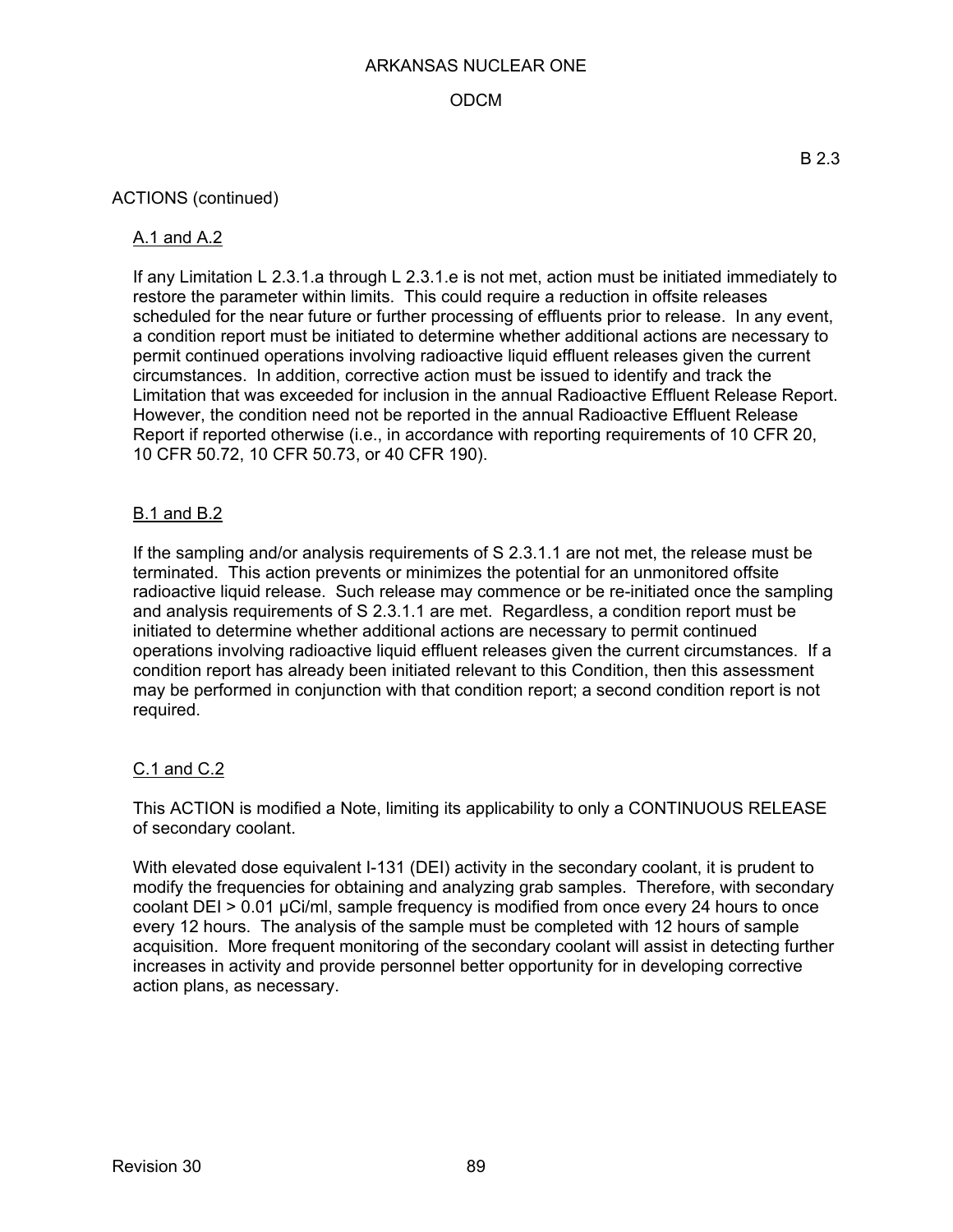## ODCM

### ACTIONS (continued)

## D.1

In accordance with 40 CFR 190, a variance must be received from the regulatory authority (NRC) if offsite dose to a member of the public will, or has exceeded, limits established in 40 CFR 190. Because Surveillance S 2.3.1.3 tracks the accumulated dose to members of the public over specified time periods (calendar quarter or calendar year), the dose may be projected and a determination made with regard to whether it is likely 40 CFR 190 limits will be exceeded. If 40 CFR 190 limits are projected to be exceeded, an application for a variance from the NRC must be submitted prior to the estimated date in which any 40 CFR 190 limit will be exceeded. The variance will allow continued offsite liquid and gaseous releases in excess of 40 CFR 190 limits. Note that the variance is normally expected to remain in effect until the end of the current calendar year since 40 CFR 190 limits only apply to the calculated annual dose to members of the public.

If application for variance cannot be made prior to exceeding any 40 CFR 190 limit, it may be prudent to notify the NRC by phone as soon as possible of the need for a variance, providing the expected date in which the application will be submitted. Note that the NRC may provide verbal approval for variance in situations where time is a factor.

## E.1

If the Required Actions and associated Completion Times of Conditions C and/or D cannot be met or if the sampling and/or analysis requirements denoted in Surveillances S 2.3.1.1 and/or S 2.3.1.2 are not met, then additional measures may be necessary to ensure continued safe operation or to reduce overall station risk. Therefore, a condition report must be initiated immediately to assess the impact on continued effluent release operations given the requirements that are not being met.

## F.1

Surveillance S 2.3.1.5 establishes required capability of various sample analyses. A given analysis must be capable of detecting respective radioactivity at a reasonably low threshold in order to ensure radioactive liquid releases to the public are carefully and accurately monitored. If the stated thresholds cannot be met, a condition report must be initiated and corrective action issued to ensure the condition is included and described in the annual Radioactive Effluent Release Report.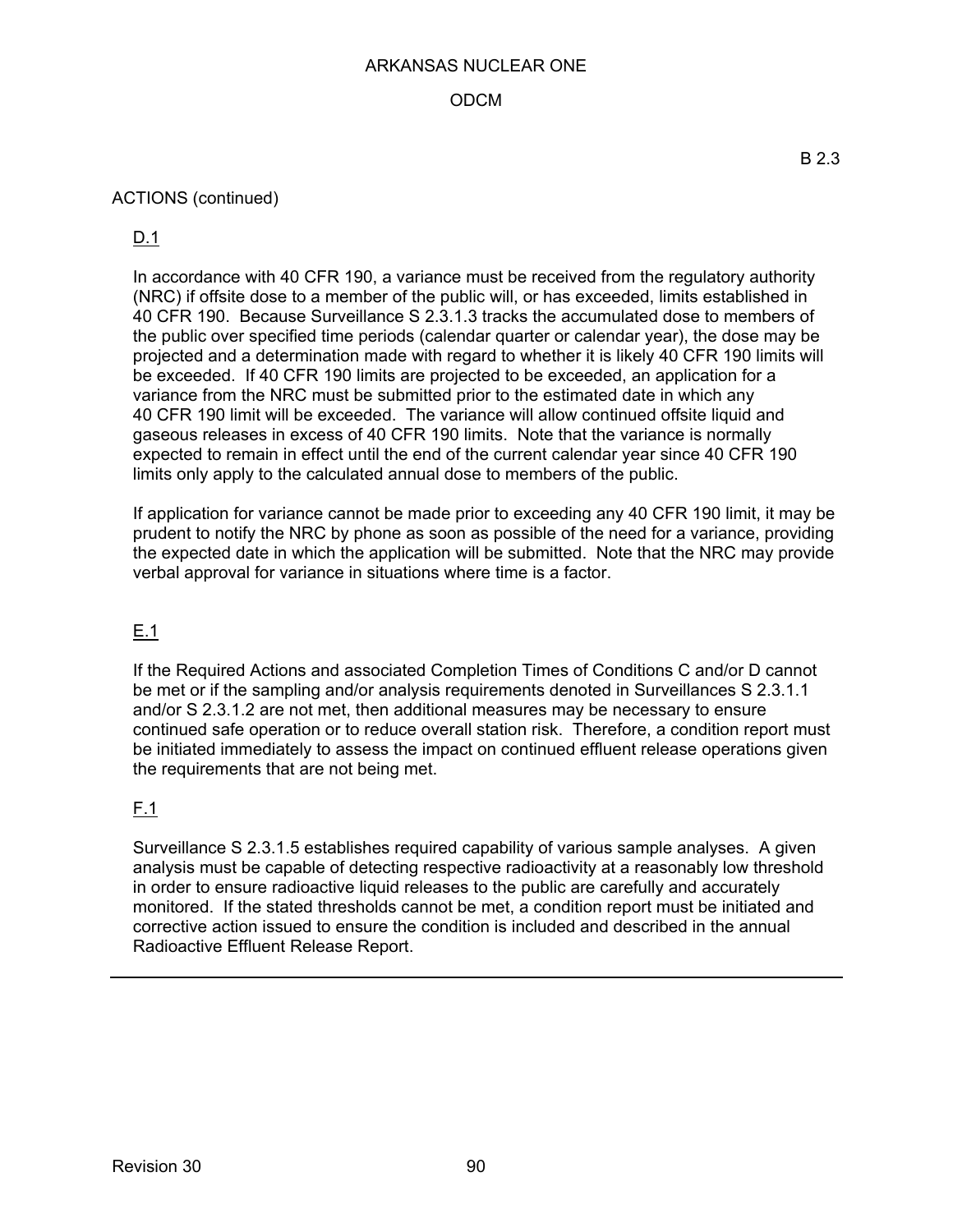### ODCM

#### **SURVEILLANCES**

#### S 2.3.1.1 and S 2.3.1.2

All radioactive liquid effluent releases are required to be monitored. Because a BATCH RELEASE is of a known quantity and of finite duration, sampling of batch effluents must be performed prior to release. In addition, the sample must undergo a gamma isotopic and DEI analysis prior to the release to provide high confidence that radioactive release limits will not be exceeded. Remaining analyses may then be completed at the designated Frequency during or following the release.

For a BATCH RELEASE, a composite sample, one in which the quantity of liquid sampled is proportional to the quantity of liquid waste discharged and in which the method of sampling employed results in a specimen which is representative of the liquids released, is performed. In order to ensure a representative sample, the batch shall be thoroughly mixed before the sample is obtained.

Unlike the BATCH RELEASE, a CONTINUOUS RELEASE must be monitored at a set Frequency. While gross activity monitoring is available for various release paths as is recommended by Regulatory Guide (RG) 1.21, "Measuring, Evaluating, and Reporting Radioactivity in Solid Wastes and Releases of Radioactive Materials in Liquid and Gaseous Effluents from Light-Water-Cooled Nuclear Power Plants," such monitoring does not provide the necessary breakdown and quantification of radioactivities being discharged. Therefore, the ODCM requires grab samples and analyses of these effluents at a specified Frequency.

To be representative of the quantities and concentrations of radioactive materials in liquid effluents, a CONTINUOUS RELEASE sample must be proportional to the rate of flow of the effluent stream.

### S 2.3.1.3

Limitation L 2.3.1 establishes limits on radioactive liquid concentrations discharged from the plant and the accumulative dose that may be received by a MEMBER OF THE PUBLIC as a result of such releases. In order to determine that these limits are met and being maintained, the results of analyses required by Surveillances S 2.3.1.1 and S 2.3.1.2 must be compared to the Limitation requirements on a specified Frequency. Therefore, analysis results obtained within a given 7-day period must be considered, in some cases along with previous analysis results of all liquid release over a specified period of time (calendar quarter or calendar year), to ensure limits are not exceeded.

### S 2.3.1.4

In accordance with 40 CFR 190, a variance must be received from the regulatory authority (NRC) is offsite dose to a member of the public will, or has exceeded, limits established in 40 CFR 190. Because Surveillance S 2.3.1.3 tracks the accumulated dose to members of the public over specified time periods (calendar quarter or calendar year), the dose may be projected and a determination made with regard to whether it is likely 40 CFR 190 limits will be exceeded. The 31-day Frequency is acceptable because associated ODCM limits for these releases are significantly less than those described in 40 CFR 190 and, therefore, it is unlikely any 40 CFR 190 limit would be exceeded in any 31-day period.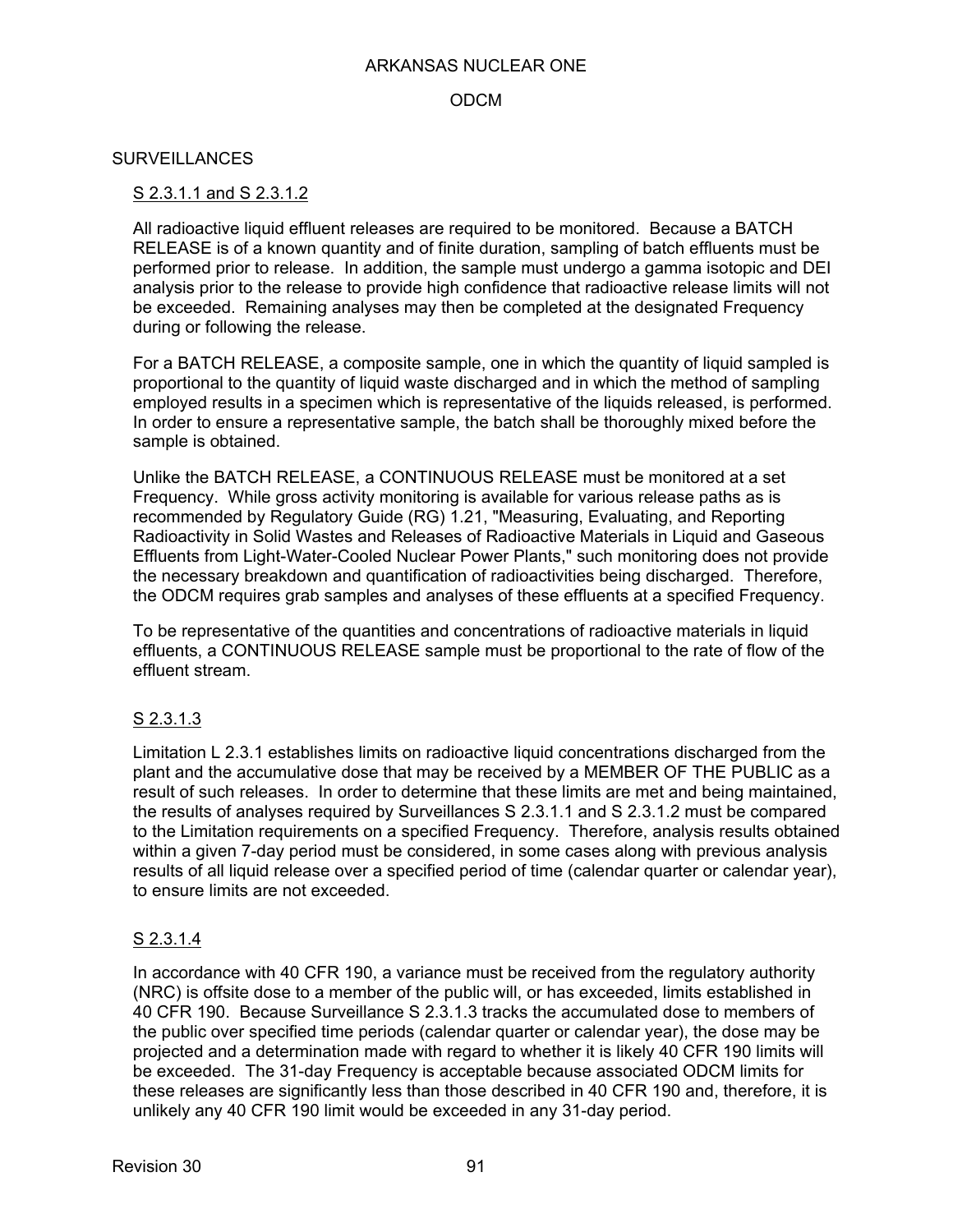## ODCM

### SURVEILLANCES (continued)

### S 2.3.1.5

The Lower Limit of Detection (LLD) is the smallest concentration of radioactive material in a sample that will be detected with 95% probability with 5% probability of falsely concluding that a blank observation represents a "real" signal. This Surveillance contains a list of isotopes and required LLD for each. Sample analysis sensitivity must be such that radioactivities can be detected and measured at the LLD value.

It should be recognized that the LLD is an "a Priori" (before the fact) limit representing the capability of measurement system and not an "a Posteriori" (after the fact) limit for a particular measurement.

For a particular measurement system (which may include radio-chemical separation):

$$
LLD = \frac{4.66S_b}{E \cdot V \cdot T \cdot 2.22 \cdot Y \cdot e^{\lambda \Delta t}}
$$

where:

- $LLD =$  lower limit of detection as defined above (as pCi per unit mass or volume)
- $S_b$  = standard deviation of the background or blank sample counts = square root of either the background or the blank sample counts
- $E =$  counting efficiency (as counts per transformation)
- $V =$  sample size (in units of mass or volume)
- $T =$  elapsed count time
- 2.22 = number of transformations per minute per picocurie
- $Y =$  fractional radiochemical vield (when applicable)
- $\lambda$  = radioactive decay constant for the particular radionuclide
- $\Delta t$  = elapsed time between sample collection (or end of the sample collection period) and time of counting

Typical values of E, V, Y and Δt should be used in the calculation.

For certain mixtures of gamma emitters, it may not be possible to measure radionuclides in concentrations near their sensitivity limits when other nuclides are present in the sample in much greater concentrations. Under these circumstances, it will be more appropriate to calculate the concentration of such radionuclides using observed ratios with those radionuclides which are measurable.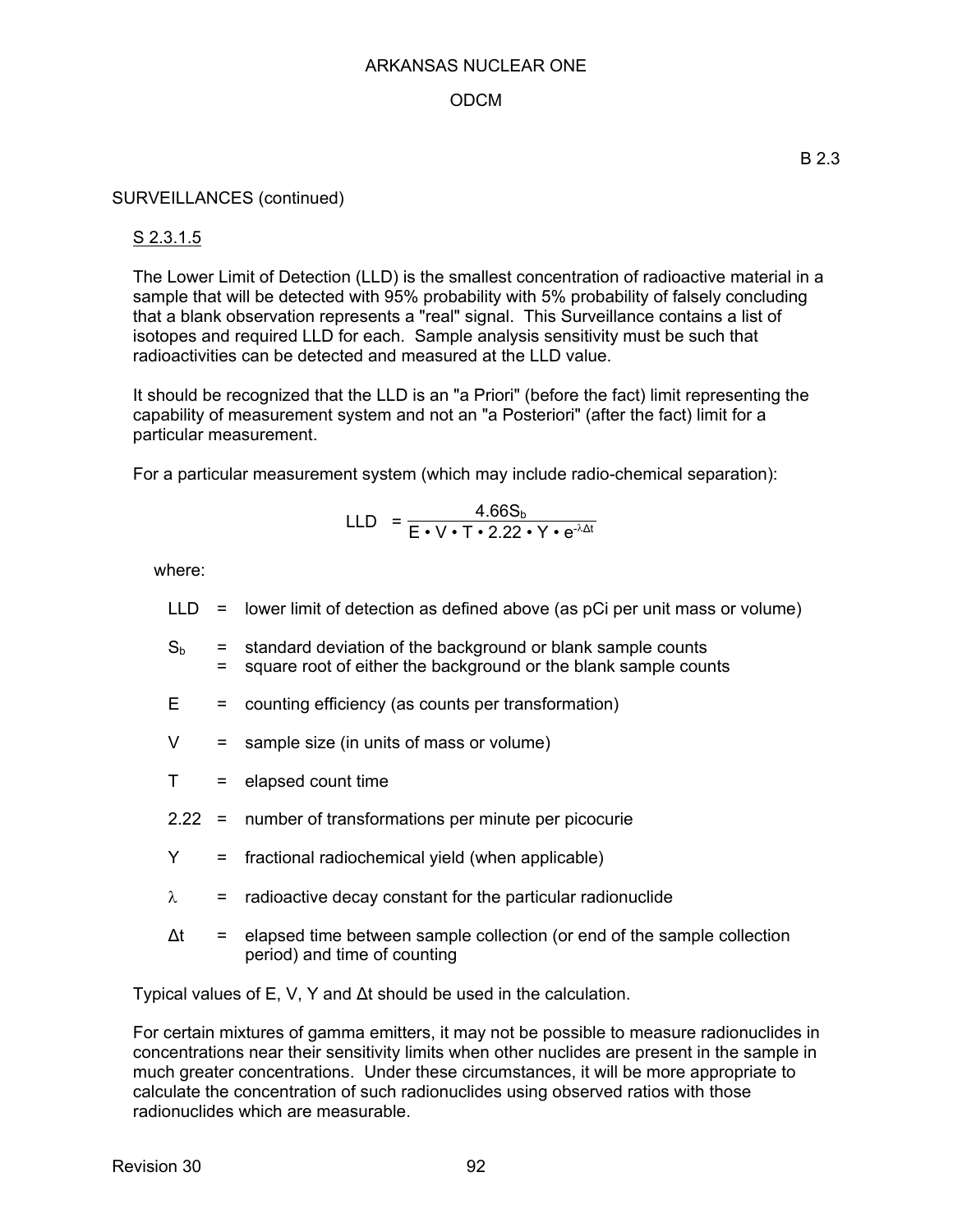## ODCM

#### SURVEILLANCES (continued)

#### S 2.3.1.5 (continued)

The principal gamma emitters for which the LLD limitation will apply are exclusively the following radionuclides: Mn-54, Fe-59, Co-58, Co-60, Zn-65, Mo-99, Cs-134, Cs-137, Ce-141, and Ce-144. This list does not mean that only these nuclides are to be detected and reported. Other peaks which are measurable and identifiable, together with the above nuclides, shall also be identified and reported. Nuclides which are below the LLD for the analyses should not be reported as being present at the LLD level. When unusual circumstances result in LLD requirements not being met, the reasons shall be documented in the Radioactive Effluent Release Report as stated in Required Action F.1 of this Limitation, or the Annual Radiological Environmental Operating Report as stated in L 2.5.1, Required Action A.2.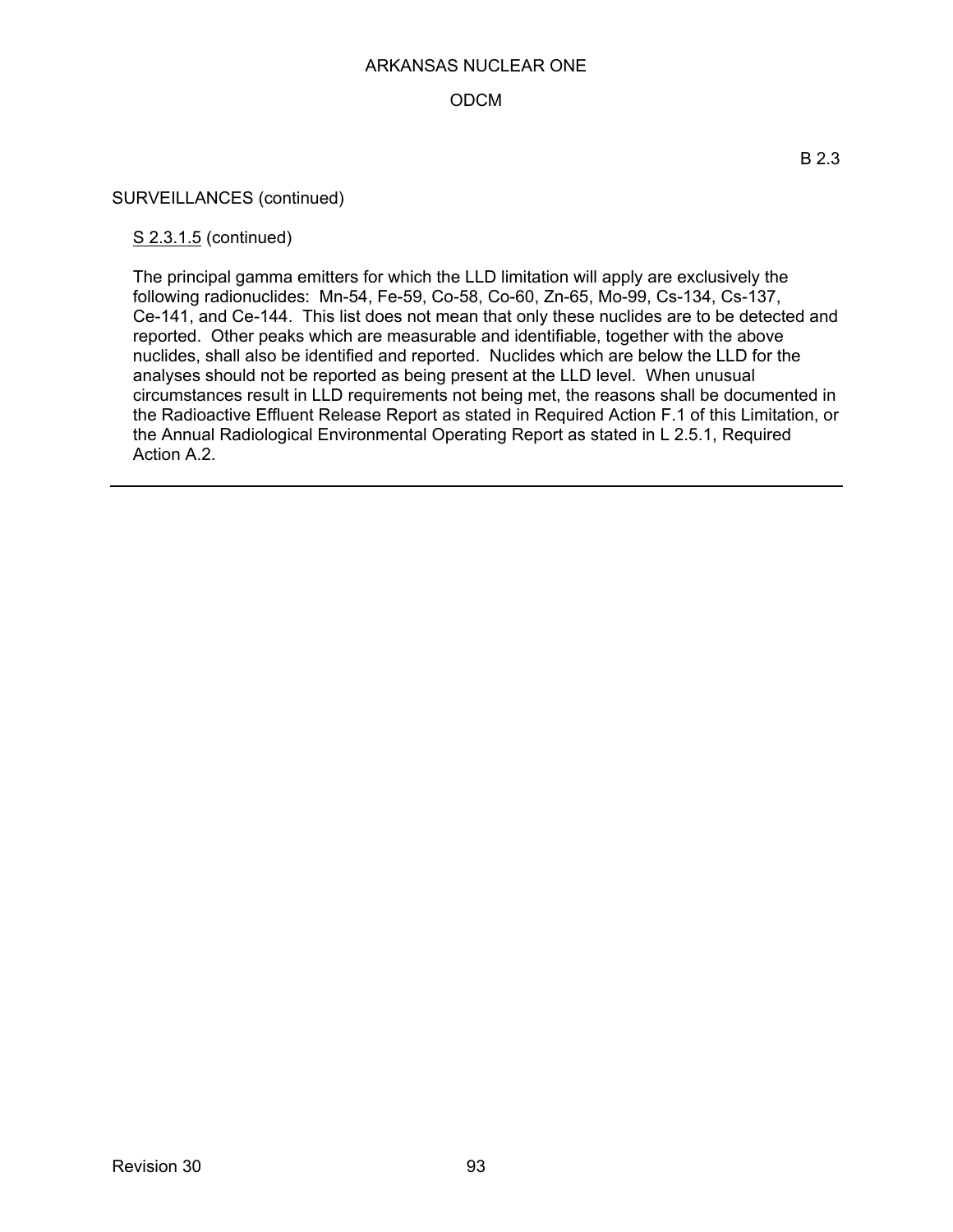#### ODCM

#### B 2.4 RADIOACTIVE GASEOUS EFFLUENTS

#### **BASES**

#### BACKGROUND

This Limitation is provided to ensure that radioactive materials released in gaseous effluents from the site to unrestricted areas will be less than the limits specified in 10 CFR Part 20. This Limitation also implements the requirements of Sections II.C, III.A, and IV.A of 10 CFR 50, Appendix I.

Figure 4-2 illustrates the maximum area boundary for radioactive release calculations. For individuals who may at times be within the exclusion area boundary, the occupancy of the individual will be sufficiently low to compensate for any increase in the atmospheric diffusion factor above that for the exclusion area boundary.

#### LIMITATION

Radioactive nuclides must be maintained within the limits of 10 CFR 20. The various dose rate and dose limitations are conservative with regard to 10 CFR 20 requirements in order to provide a margin of safety through the use of "as low as reasonably achievable" (ALARA) practices.

The necessary VENTILATION EXHAUST TREATMENT SYSTEMs shall be used to reduce the radioactive materials in gases prior to discharge when it is projected that the cumulative dose during a calendar quarter due to gaseous effluent releases would exceed values specified in this Limitation. The specified limits governing the use of the VENTILATION EXHAUST TREATMENT SYSTEMs are a suitable fraction of the dose design objectives set forth in Sections II.B and II.C of 10 CFR Part 50, Appendix I, for gaseous effluents.

#### APPLICABILITY

The Limitations are required to be met at all times.

## ACTIONS

Because more than one Limitation or Surveillance requirement may not be met at a given time, the ACTIONS are modified by a Note that permits separate Condition entry for each Limitation and/or Surveillance requirement that is not met.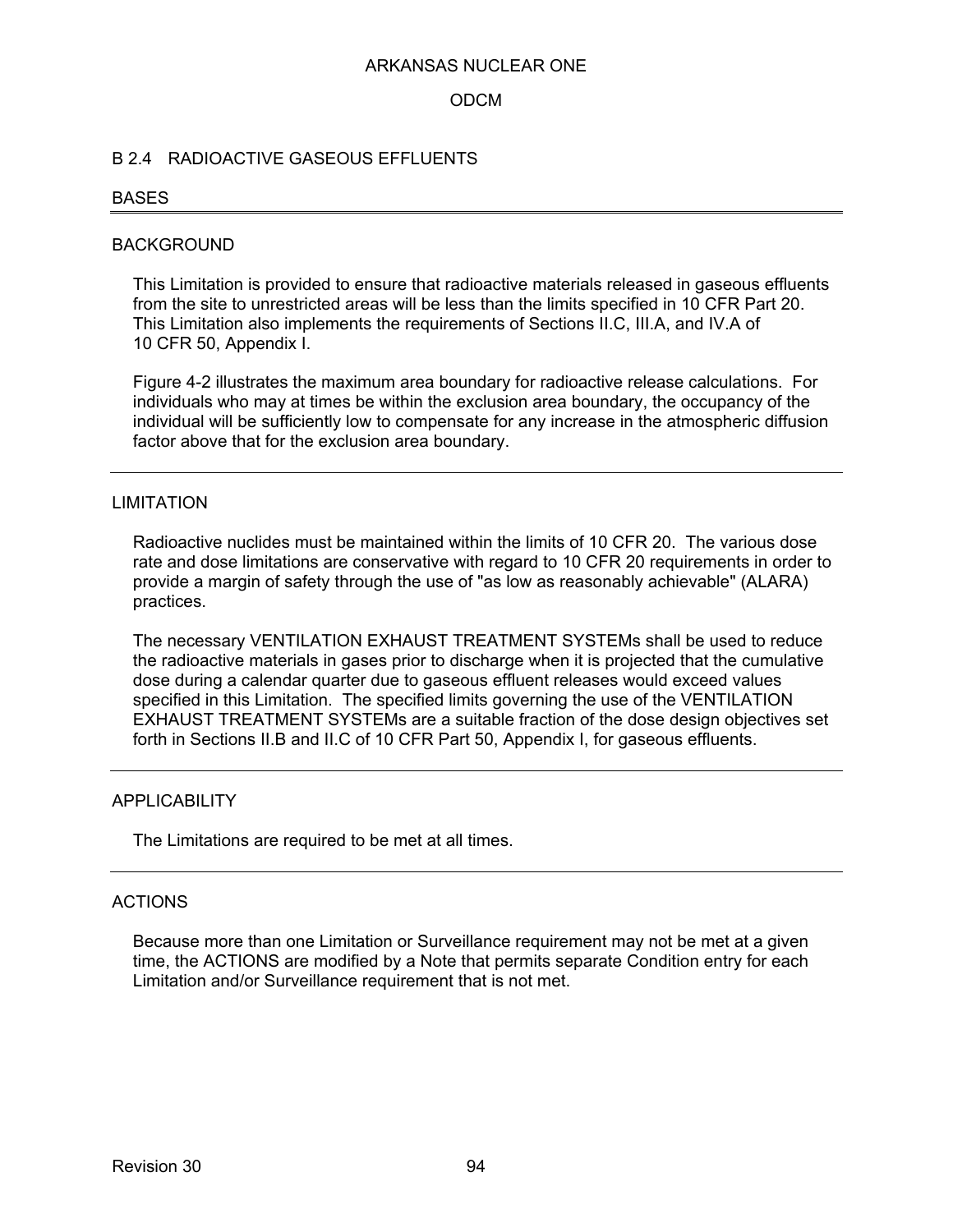## ODCM

### ACTIONS (continued)

### A.1 and A.2

If any Limitation L 2.4.1.a through L 2.4.1.d is not met, action must be initiated immediately to restore the parameter within limits. This could require a reduction in offsite releases scheduled for the near future or further processing of effluents prior to release. In any event, a condition report must be initiated to determine whether additional actions are necessary to permit continued operations involving radioactive gaseous effluent releases given the current circumstances. In addition, corrective action must be issued to identify and track the Limitation that was exceeded for inclusion in the annual Radioactive Effluent Release Report. However, the condition need not be reported in the annual Radioactive Effluent Release Report if reported otherwise (i.e., in accordance with reporting requirements of 10 CFR 20, 10 CFR 50.72, 10 CFR 50.73, or 40 CFR 190).

## B.1 and B.2

If the sampling and/or analysis requirements of S 2.4.1.1 are not met, the release must be terminated. This action prevents or minimizes the potential for an unmonitored offsite radioactive liquid release. Such release may commence or be re-initiated once the sampling and analysis requirements of S 2.4.1.1 are met. Regardless, a condition report must be initiated to determine whether additional actions are necessary to permit continued operations involving radioactive liquid effluent releases given the current circumstances. If a condition report has already been initiated relevant to this Condition, then this assessment may be performed in conjunction with that condition report; a second Condition Report is not required.

## $C.1$

In accordance with 40 CFR 190, a variance must be received from the regulatory authority (NRC) if offsite dose to a member of the public will, or has exceeded, limits established in 40 CFR 190. Because Surveillance S 2.4.1.3 tracks the accumulated dose to members of the public over specified time periods (calendar quarter or calendar year), the dose may be projected and a determination made with regard to whether it is likely 40 CFR 190 limits will be exceeded. If 40 CFR 190 limits are projected to be exceeded, an application for a variance from the NRC must be submitted prior to the estimated date in which any 40 CFR 190 limit will be exceeded. The variance will allow continued offsite liquid and gaseous releases in excess of 40 CFR 190 limits. Note that the variance is normally expected to remain in effect until the end of the current calendar year since 40 CFR 190 limits only apply to the calculated annual dose to members of the public.

If application for variance cannot be made prior to exceeding any 40 CFR 190 limit, it may be prudent to notify the NRC by phone as soon as possible of the need for a variance, providing the expected date in which the application will be submitted. Note that the NRC may provide verbal approval for variance in situations where time is a factor.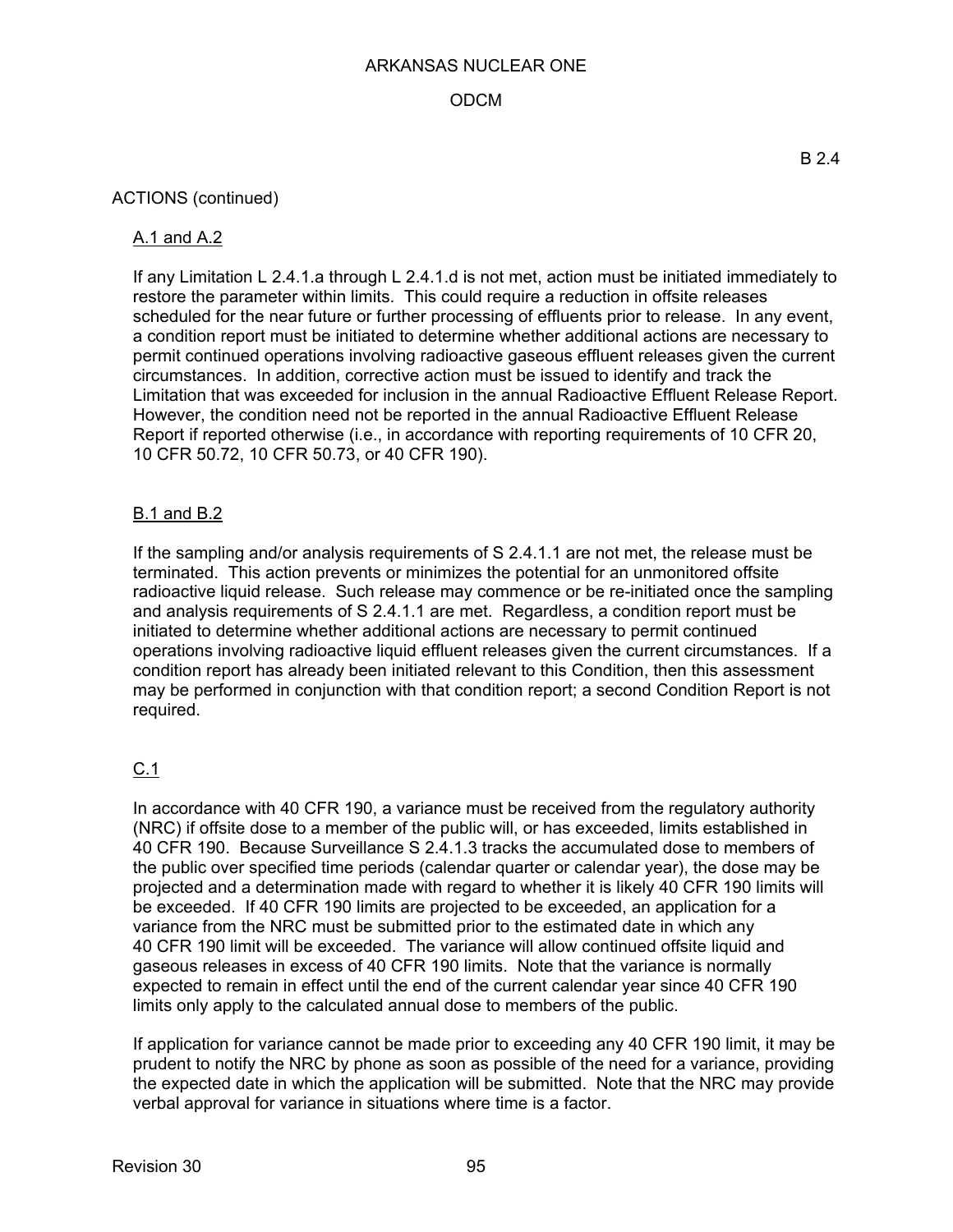## ODCM

### ACTIONS (continued)

## D.1

If the Required Actions and associated Completion Times of Condition C cannot be met or if the sampling and/or analysis requirements denoted in Surveillances S 2.4.1.2 are not met, then additional measures may be necessary to ensure continued safe operation or to reduce overall station risk. Therefore, a condition report must be initiated immediately to assess the impact on continued effluent release operations given the requirements that are not being met.

## E.1

Surveillance S 2.4.1.5 establishes required capability of various sample analyses. A given analysis must be capable of detecting respective radioactivity at a reasonably low threshold in order to ensure radioactive gaseous releases to the public are carefully and accurately monitored. If the stated thresholds cannot be met, a condition report must be initiated and corrective action issued to ensure the condition is included and described in the annual Radioactive Effluent Release Report.

## **SURVEILLANCES**

Continuous gaseous release paths are monitored by instrumentation denoted in Limitation L 2.2.1. Limitation L 2.2.1 provides Required Actions and Completion Times for circumstances when required instrumentation is out of service. Therefore, the Surveillances associated with this Limitation (L 2.4.1) envelop only required grab, charcoal, and particulate samples necessary to verify 10 CFR 20 limits will be met.

The Surveillance Limitations implement the requirements in 10 CFR 50, Appendix I, Section III.A, that conformance with the guides of Appendix I be shown by calculational procedures based on models and data such that the actual exposure of a member of the public through appropriate pathways is unlikely to be substantially underestimated. The dose calculations established in this manual for calculating the doses due to the actual release rates of radioactive noble gases in gaseous effluents are consistent with the methodology provided in RG 1.109, "Calculation of Annual Doses to Man from Routine Releases of Reactor Effluents for the Purpose of Evaluating Compliance with 10 CFR Part 50, Appendix I," Revision 1, October 1977, and RG 1.111, "Methods for Estimating Atmospheric Transport and Dispersion of Gaseous Effluents in Routine Releases from Light-Water Cooled Reactors," Revision 1, July 1977. The equations in this manual provided for determining the air doses at and beyond the site boundary are based upon the historical average atmospheric conditions.

The release rate limitations for iodine-131, tritium, and radionuclides in particulate form with half-lives greater than 8 days are dependent on the existing radionuclide pathways to man in the areas at or beyond the site boundary. The pathways that were examined in the development of these calculations were: 1) individual inhalation of airborne radionuclides, 2) deposition of radionuclides onto green leafy vegetation with subsequent consumption by man, 3) deposition onto grassy areas where milk animals and meat producing animals graze with consumption of the milk and meat by man, and 4) deposition on the ground with subsequent exposure of man.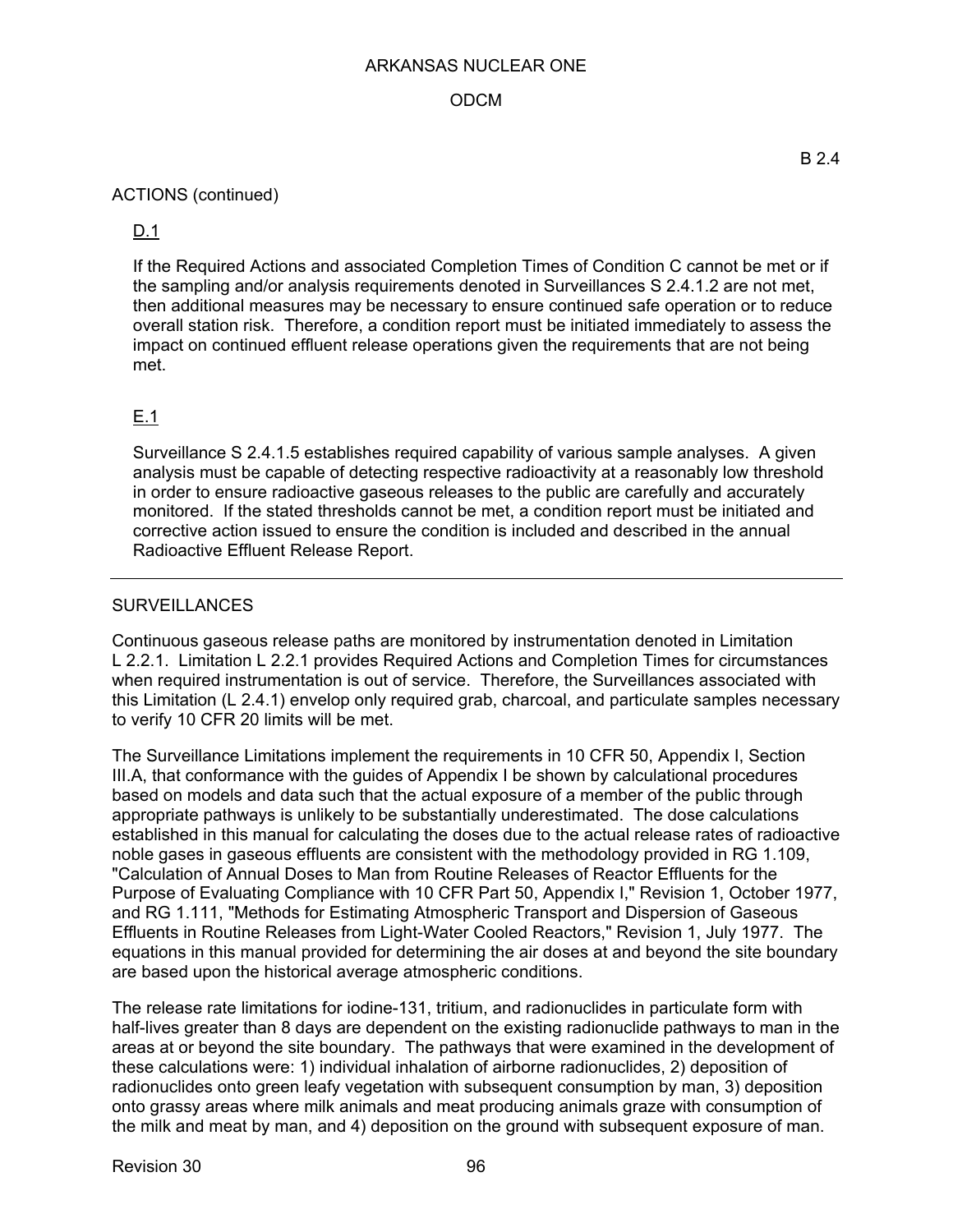## ODCM

#### SURVEILLANCES (continued)

## S 2.4.1.1 and S 2.4.1.2

All radioactive gaseous effluent releases are required to be monitored. Because a Waste Gas Holdup Tank or Reactor (Containment) Building Purge release is of a known (or estimated) quantity and of finite duration, sampling of these effluents must be performed prior to release. In addition, the sample must be analyzed for principal gamma emitters and tritium prior to the release in order to provide high confidence that radioactive release limits will not be exceeded.

## S 2.4.1.3

To meet the intent of the continuous monitoring requirement for noble gases, the noble gas activity from each SPING operating on an activity flow path must be recorded at least once every 24 hours. The current, highest, and average activity recorded from a particular SPING over the required grab sample period designated in other Surveillances associated with this Limitation are used to scale the noble gas and tritium activity obtained from the associated grab sample. The final resulting activity is used, in part, to support completion of S 2.4.1.4 and S 2.4.1.5 below.

### S 2.4.1.4

Limitation L 2.4.1 establishes limits on radioactive gases discharged from the plant and the dose rates and accumulative dose that may be received by a MEMBER OF THE PUBLIC as a result of such releases. In order to determine that these limits are met and being maintained, the results of analyses required by Surveillances S 2.4.1.1 and S 2.4.1.2, as adjusted by readings taken in accordance with S 2.4.1.3 as appropriate must be compared to the Limitation requirements on a specified Frequency. Therefore, analysis results obtained within a given 31-day period must be considered, in some cases along with previous analysis results of all gaseous releases over a specified period of time (calendar quarter or calendar year), to ensure limits are not exceeded.

The ratio of the sample flow rate to the sampled stream flow rate must be known for the time period covered by each dose or dose rate calculation made in accordance with this Limitation.

## S 2.4.1.5

In accordance with 40 CFR 190, a variance must be received from the regulatory authority (NRC) is offsite dose to a member of the public will, or has exceeded, limits established in 40 CFR 190. Because Surveillance S 2.4.1.3 tracks the accumulated dose to members of the public over specified time periods (calendar quarter or calendar year), the dose may be projected and a determination made with regard to whether it is likely 40 CFR 190 limits will be exceeded. The 31-day Frequency is acceptable because associated ODCM limits for these releases are significantly less than those described in 40 CFR 190 and, therefore, it is unlikely any 40 CFR 190 limit would be exceeded in any 31-day period.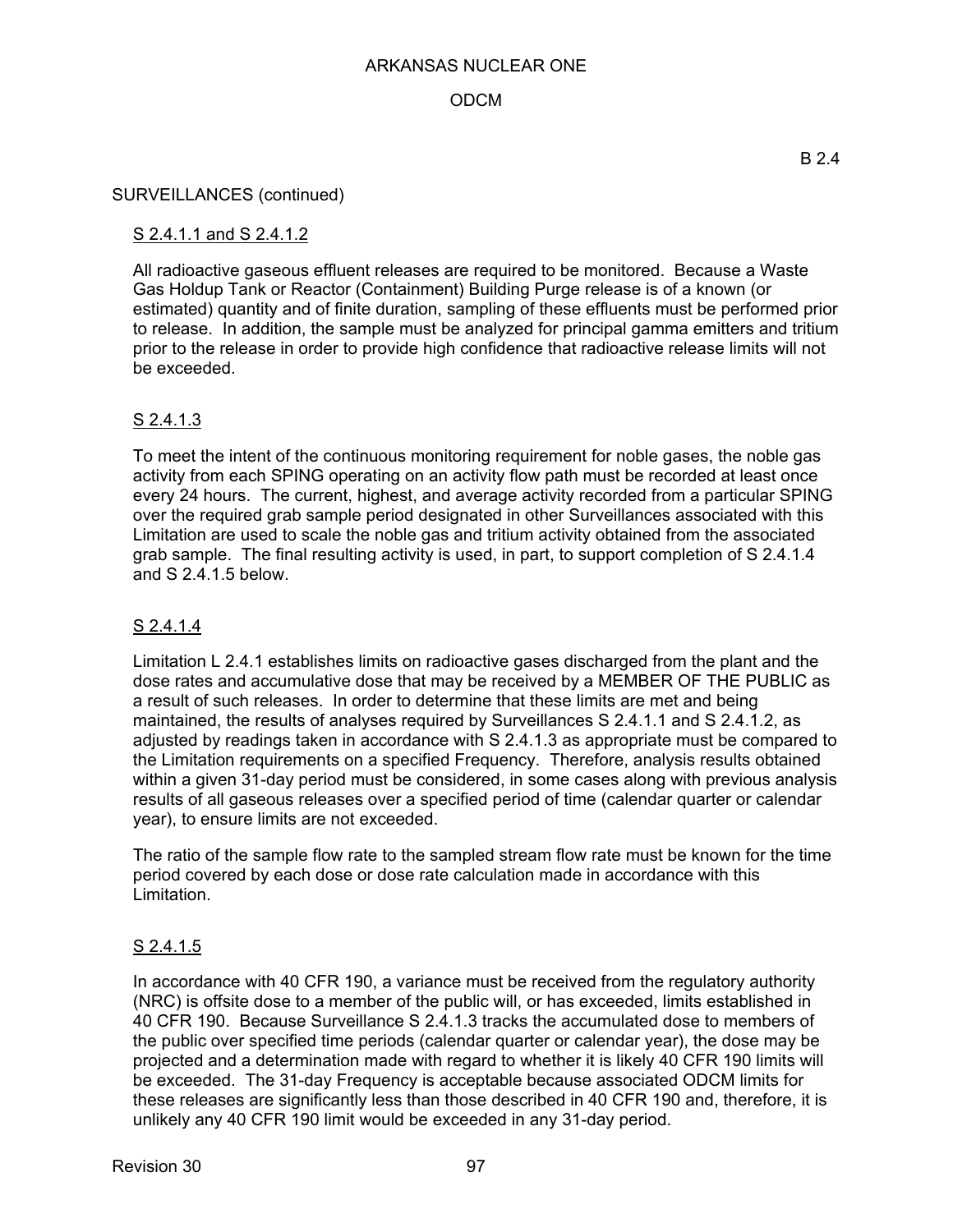## ODCM

### SURVEILLANCES (continued)

### S 2.4.1.6

The Lower Limit of Detection (LLD) is the smallest concentration of radioactive material in a sample that will be detected with 95% probability with 5% probability of falsely concluding that a blank observation represents a "real" signal. This Surveillance contains a list of isotopes and required LLD for each. Sample analysis sensitivity must be such that radioactivies can be detected and measured at the LLD value. The Surveillance also contains the LLD for the Noble Gas Monitors associated with Limitation 2.2.1.

For an explanation of the LLD calculation, refer to the S 2.3.1.5 Bases.

For certain radionuclides with low gamma yield or low energies, or for certain radionuclides mixtures, it may not be possible to measure radionuclides in concentrations near the LLD. Under these circumstances, the LLD may be increased inversely proportional to the magnitude of the gamma yield (i.e.,  $(1 \times 10^{-4}$ /l)), where I is the photon abundance expressed as a decimal fraction), but in no case shall the LLD, as calculated in this manner for a specific radionuclide, be > 10% of the MPC value specified in 10 CFR 20, Appendix B, Table II, Column 1.

The principal gamma emitters for which the LLD limitation will apply are exclusively the following radionuclides: Kr-87, Kr-88, Xe-133, Xe-133m, Xe-135, and Xe-138 for gaseous emissions and Mn-54, Fe-59, Co-58, Co-60, Zn-65, Mo-99, Cs-134, Cs-137, Ce-141 and Ce-144 for particulate emissions. This list does not mean that only these nuclides are to be detected and reported. Other peaks which are measurable and identifiable, together with the above nuclides, shall also be identified and reported. Nuclides which are below the LLD for the analyses should not be reported as being present at the LLD level for that nuclide. When unusual circumstances result in LLD's higher than required, the reasons shall be documented in the Radioactive Effluent Release Report.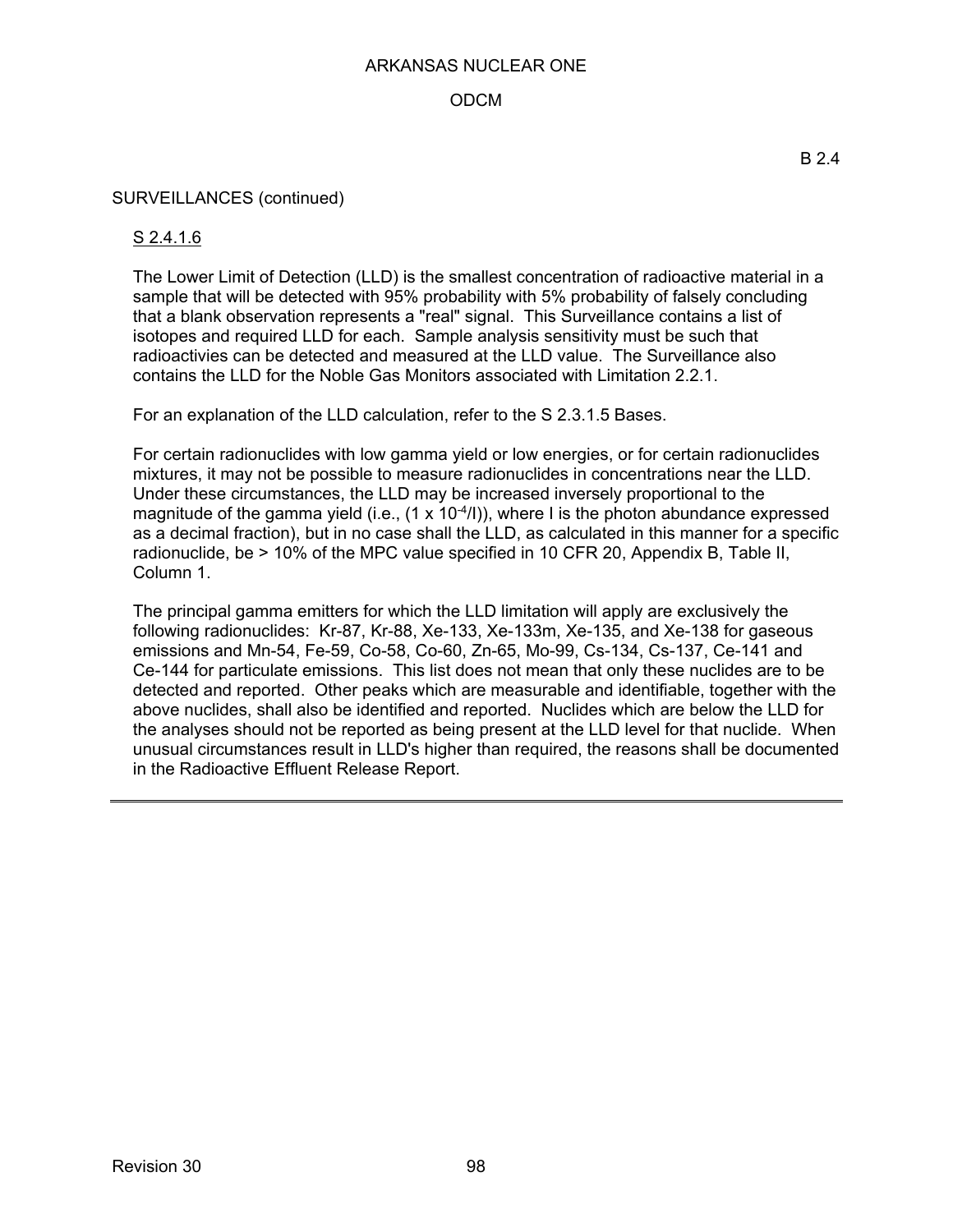### ODCM

#### B 2.5 RADIOLOGICAL ENVIRONMENTAL MONITORING

#### B 2.5.1 Environmental Sampling

#### BASES

#### BACKGROUND

The ODCM includes, in tables and figures, specific parameters of distance and direction from the centerline of one reactor, and additional description where pertinent, for each sample location required by the Radiological Environmental Monitoring Program. NUREG-0133, "Preparation of Radiological Technical Specifications for Nuclear Power Plants," October 1978, and Radiological Assessment Branch Technical Position (BTP), Revision 1, November 1979, provide guidance with regard to environmental sampling.

With regard to the aforementioned BTP, one airborne sample location should be from the vicinity of a community having the highest calculated annual average ground-level D/Q. Community as defined by Webster's dictionary is people with common interests living in a particular area; broadly: the area itself. The local municipalities of London, Russellville, and Dardanelle are all part of the River Valley community located near Dardanelle Lake and the Arkansas River. The grouping of houses that reside within WSW (highest D/Q) sector are located in London which is part of the River Valley community. Air Station #2 per the above mentioned NRC BTP meets the requirements of being located within the highest D/Q and also in the vicinity of a community. Reference CR-ANO-C-2016-2732.

The approximate locations of selected sample sites are shown on ODCM Figures 4-1, 4-1A, and 4-1B for illustrative purposes. ODCM Table 4-1 lists the approximate distances and directions of the sample stations from the plant.

"D/Q" refers to a radiological deposition rate considering prevalent winds around the site and is used to determine natural settling of effluents from the atmosphere.

#### LIMITATION

This Limitation specifies the sample locations and distances, sample analysis type and frequency, and parameters to be sampled as part of the Radiological Environmental Monitoring Program.

The Limitation is modified by a Note that permits other instrumentation to be used in place of, or in addition to, integrating dosimeters for measuring and recording dose rate continuously. For the purposes of this Limitation, a thermoluminescent dosimeter may be considered to be one phosphor and two or more phosphors in a packet considered as two or more dosimeters. Film badges should not be used for measuring direct radiation.

### APPLICABILITY

The Limitations are required to be met at all times.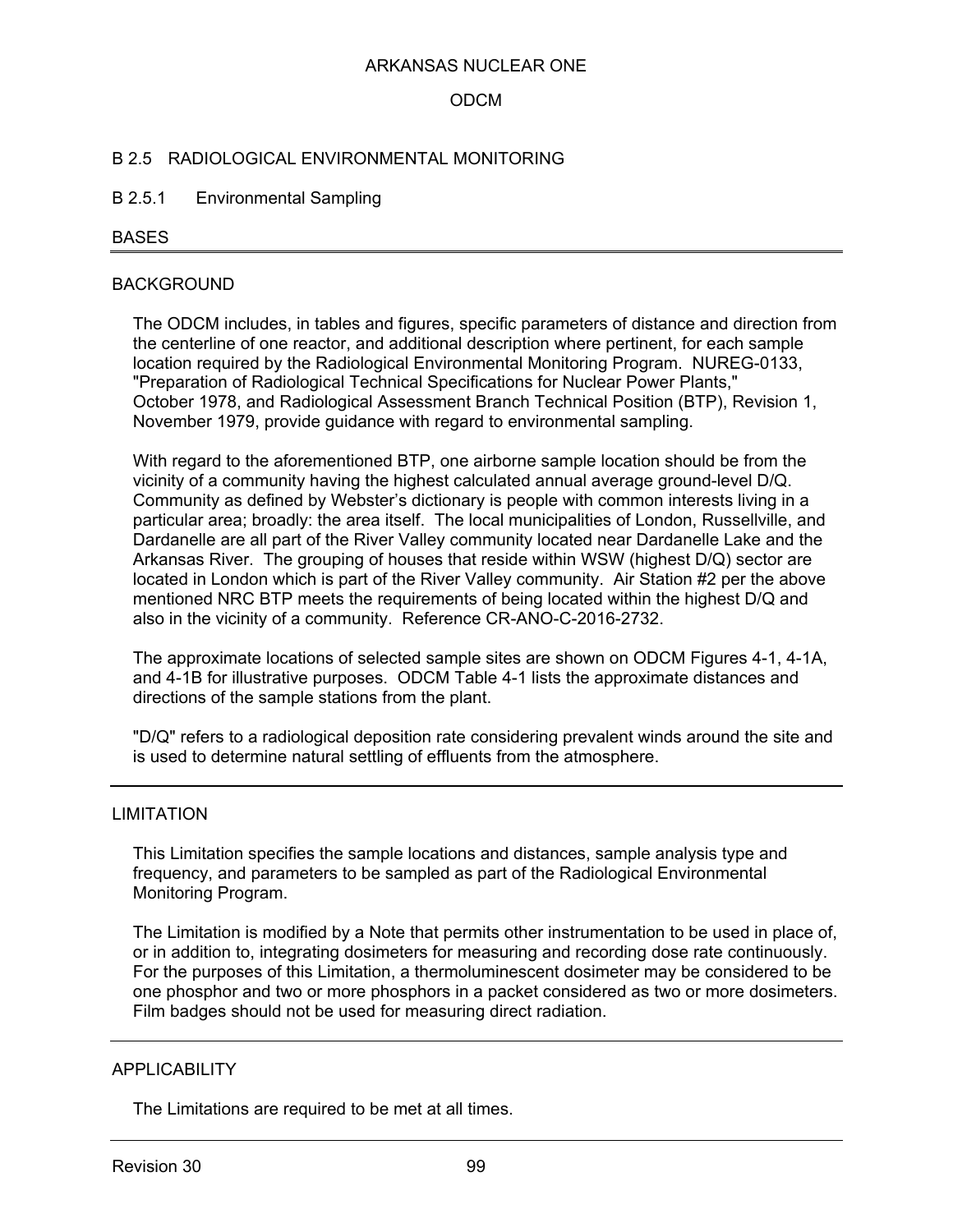### ODCM

## ACTIONS

Because more than one Limitation or Surveillance requirement may not be met at a given time, the ACTIONS are modified by a Note that permits separate Condition entry for each Limitation and/or Surveillance requirement that is not met.

### A.1 and A.2

Deviations are permitted from the required sampling schedule if specimens are unobtainable due to hazardous conditions, seasonal unavailability, malfunction of automatic sampling equipment and other legitimate reasons. If specimens are unobtainable due to sampling equipment malfunctions, every effort shall be made to complete corrective action before the end of the next sampling period. All deviations from the sampling schedule shall be documented in the Annual Radiological Environmental Operating Report.

This ACTION lists several items that would result in the intent of the Radiological Environmental Monitoring Program not being met. In addition, this ACTION provides guidance for conditions where radionuclides other than those listed in Table 2.5-2 could result in a noteworthy dose to a MEMBER OF THE PUBLIC. Immediate action is required to restore conditions needed to meet the intent of the Radiological Environmental Monitoring Program. All deviations from the Limitations and Surveillances required to meet the intent of the Radiological Environmental Monitoring Program must be reported in the Annual Radiological Environmental Operating Report. However, the condition need not be reported in the Annual Radiological Environmental Operating Report if reported otherwise (i.e., in accordance with reporting requirements of 10 CFR 20, 10 CFR 50.72, 10 CFR 50.73, or 40 CFR 190).

With the level of radioactivity as the result of plant effluents in an environmental sampling medium at one or more required locations exceeding the limits of Table 2.5-2 when averaged over any calendar quarter, the condition must be reported in accordance with Required Action A.2. The report should include an evaluation of any release conditions, environmental factors or other aspects which caused the limits to be exceeded, and define the actions taken to reduce radioactive effluents so that the potential annual dose to a MEMBER OF THE PUBLIC will remain less than the calendar year limits of Limitations L 2.3.1 and L 2.4.1. When more than one of the radionuclides in Table 2.5-2 is detected in the sampling medium, the information shall be included in the report if:

$$
\frac{\text{Concentration 1}}{\text{Reporting Level 1}} + \frac{\text{Concentration 2}}{\text{Reporting Level 2}} + \frac{\text{etc.}}{\text{etc.}} \ge 1.0
$$

## B.1

In addition to the requirements of Required Actions A.1 and A.2, a new location must be identified and added to the Radiological Environmental Monitoring Program within 30 days when required samples cannot be obtained from designated locations. Note that broad leaf samples are only required when milk samples are unavailable, pursuant to S 2.5.1.8.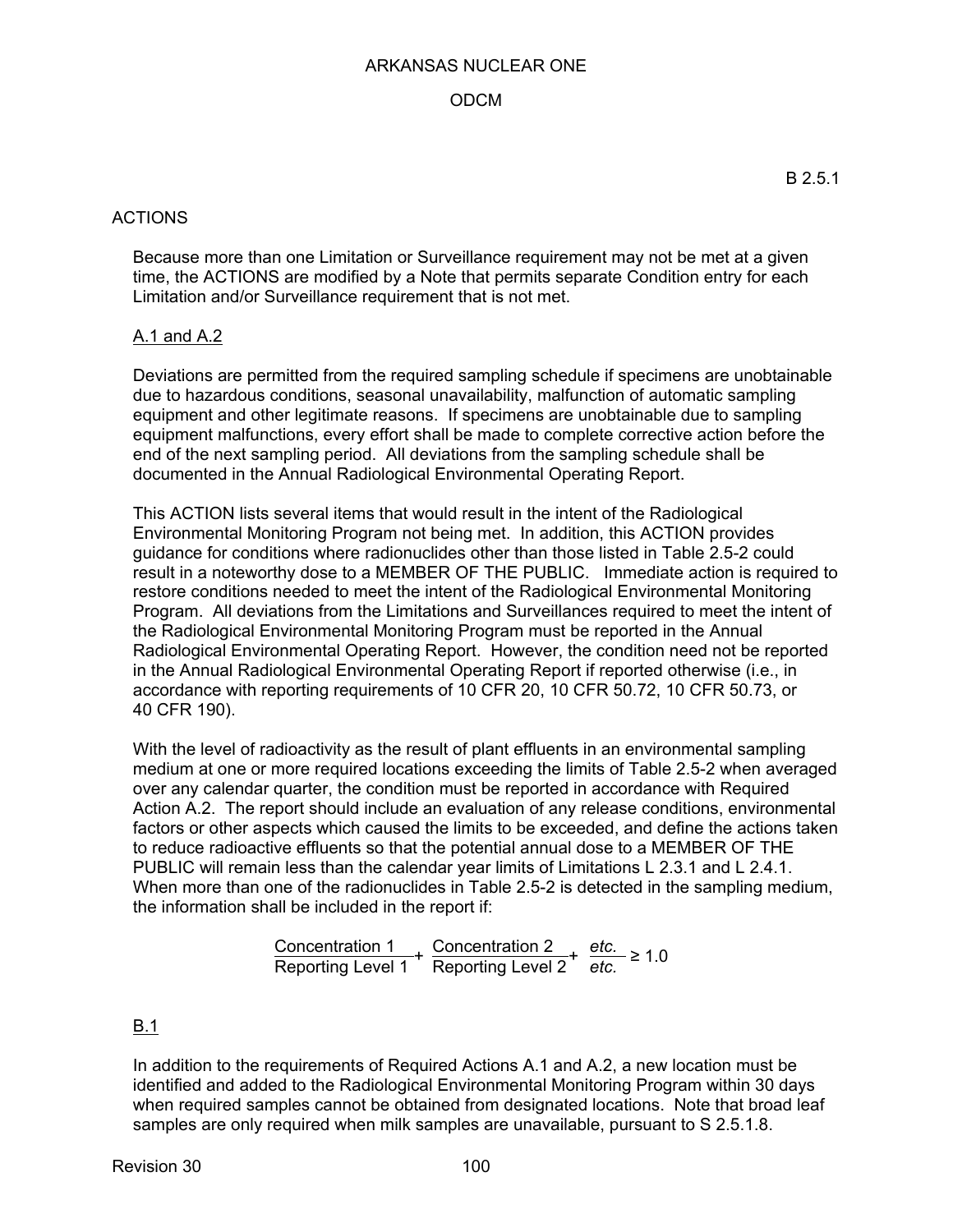## ODCM

### ACTIONS (continued)

## B.1 (continued)

The specific locations from which samples were unavailable may then be deleted from the monitoring program. The cause(s) of the unavailability of samples the new location(s) for obtaining replacement samples shall be identified in next Annual Radiological Environmental Operating Report. The report shall also include a revised Table 4-1 reflecting the new location(s).

### **SURVEILLANCES**

### S 2.5.1.1 through S 2.5.1.8

These Surveillances ensure samples are collected and analyzed at specified frequencies of the parameters, and from the locations, designated in Limitation L 2.5.1. The approximate locations of selected sample sites are shown on ODCM Figures 4-1, 4-1A, and 4-1B for illustrative purposes. ODCM Table 4-1 lists the approximate distances and directions of the sample stations from the plant.

Note that the gross beta analysis of required particulate samplers should not be performed within the first 24 hours following particulate filter change. This is to allow for radon and thoron daughter decay. If it is discovered that the particulate gross beta activity is more than 10 times the yearly mean of control samples for any medium, consideration should be given to performing a gamma isotopic analysis of the individual particulate samples. Also note that particulate samples may need to be collected more frequently than the specified 14-day Frequency due to dust or other accumulation of matter.

Gamma isotopic analysis includes the identification and quantification of gamma-emitting radionuclides that may be attributable to the effluents from the facility.

## S 2.5.1.9

The Lower Limit of Detection (LLD) is the smallest concentration of radioactive material in a sample that will be detected with 95% probability with 5% probability of falsely concluding that a blank observation represents a "real" signal. Table 2.5-1 contains a list of isotopes and required LLD for each. Sample analysis sensitivity must be such that radioactivities can be detected and measured at the LLD value.

For an explanation of the LLD calculation, refer to the S 2.3.1.5 Bases.

### S 2.5.1.10

With the level of radioactivity as the result of plant effluents in an environmental sampling medium at one or more required locations exceeding the limits of Table 2.5-2 when averaged over any calendar quarter, the condition must be reported in accordance with Required Action A.2.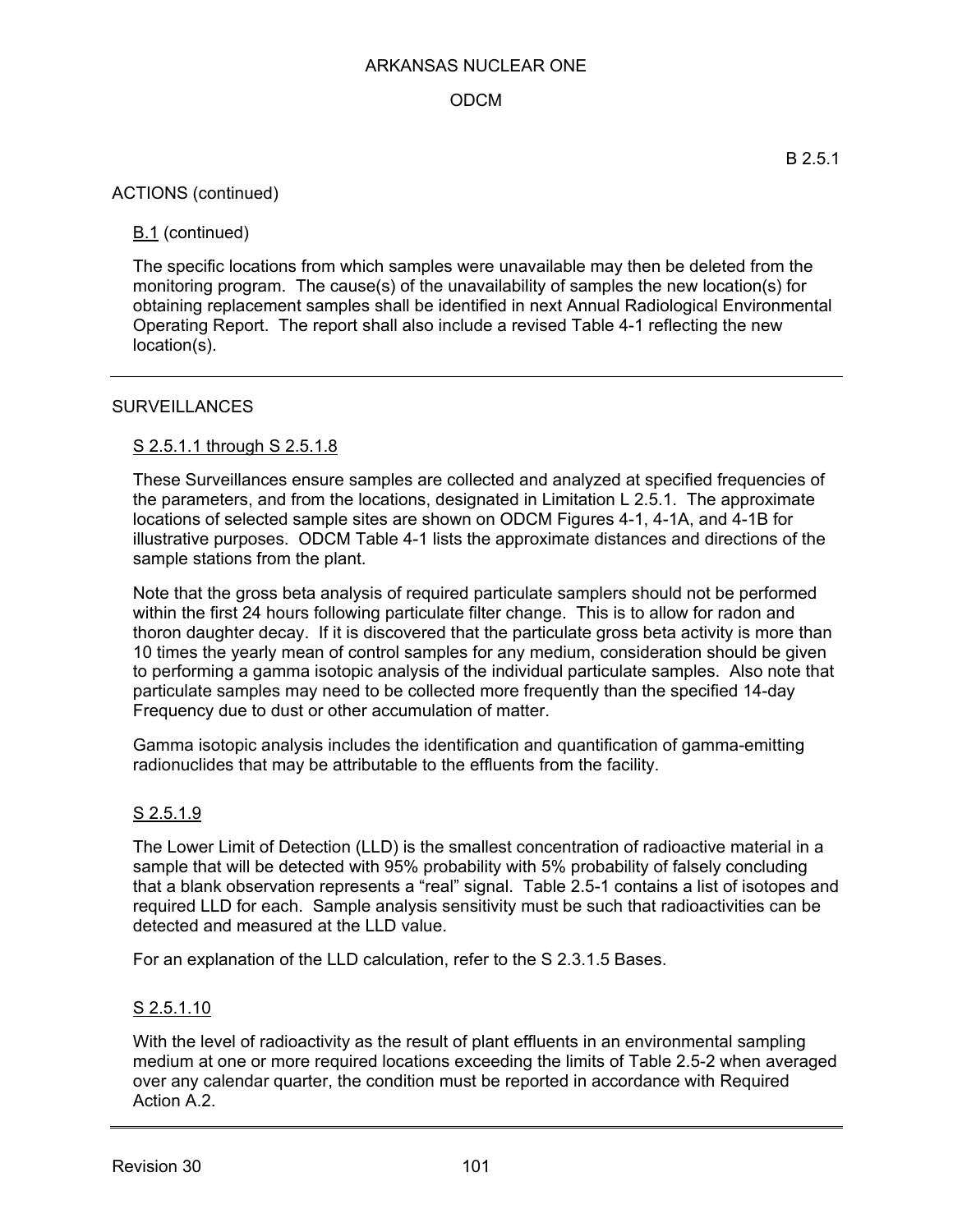#### ODCM

#### B 2.5 RADIOLOGICAL ENVIRONMENTAL MONITORING

#### B 2.5.2 Land Use Census

#### BASES

#### BACKGROUND

The surveys required by this Limitation ensure that changes in environmental conditions as they relate to radioactive effluent releases from the site are identified and accounted for in the overall dose commitment to the public.

#### LIMITATION

This Limitation ensures changes in the use of unrestricted areas are identified and that modifications are subsequently included in the Radiological Environmental Monitoring Program. The census satisfies 10 CFR 50, Appendix I, Section IV.B.3.

Restricting the census to gardens of > 500 ft<sup>2</sup> provides assurance that significant exposure pathway via leafy vegetables will be identified and monitored since a garden of this size is the minimum required to produce the quantity (26 kg/year) of leafy vegetables assumed in RG 1.109 for consumption by a child. This minimum garden size was determined assuming 1) that 20% of the garden was used for growing broad leaf vegetation (i.e., similar to lettuce and cabbage) and, 2) a vegetation yield of 2 kg/m2.

The Limitation is modified by a Note that permits broad leaf vegetation sampling to be performed at the site boundary in the directional sector having the highest D/Q in lieu of performing a garden census. "D/Q" refers to a radiological deposition rate considering prevalent winds around the site and is used to determine natural settling of effluents from the atmosphere.

#### **APPLICABILITY**

The Limitations are required to be met at all times.

#### ACTIONS

Because more than one new sample location may be identified during a given census, the ACTIONS are modified by a Note permit separate Condition entry for each new location identified.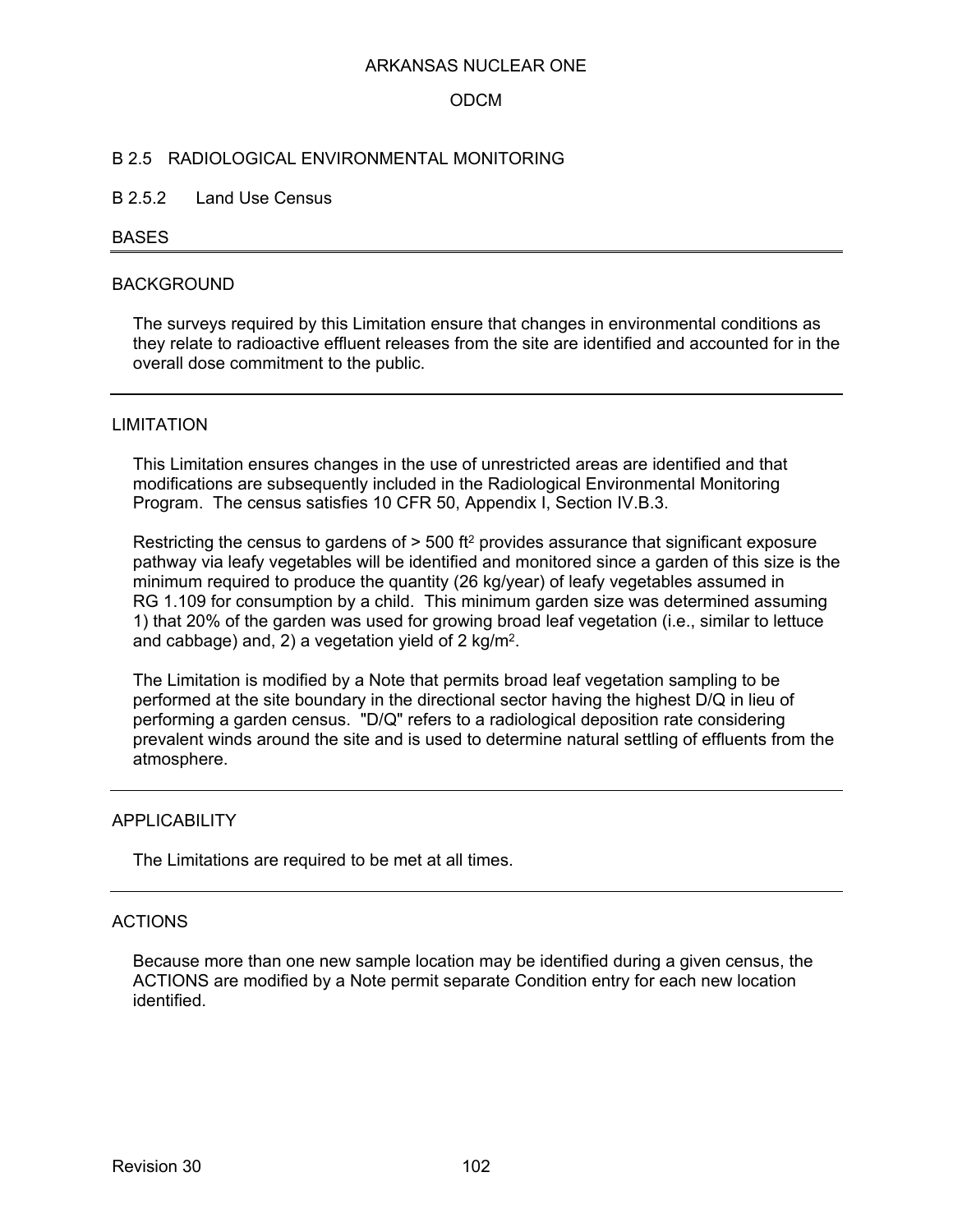## ODCM

ACTIONS (continued)

### A.1, A.2.1, and A.2.2

When new locations are discovered that indicate higher radioactivity levels than current locations being sample pursuant to Limitation L 2.5.1 or if radioactivity levels at a new location are projected to exceed 40 CFR 190 limits (with regard to I-131, H-3, and particulate sources), a condition report must be immediately initiated. Initiating a condition report will ensure reporting criteria is evaluated for the given condition. Regardless of any other report, the new location must be included in the next Annual Radiological Environmental Operating Report.

In addition to the requirements of Required Action A.1, the new location must be added to the Radiological Environmental Monitoring Program within 30 days. Following October 31 of the year in which the census is taken, the old sample location in this same pathway may be deleted from the Radiological Environmental Monitoring Program. This is expected to be performed within 90 days following the October 31 limit.

### **SURVEILLANCES**

#### S 2.5.2.1 through S 2.5.2.2

The land use census must be performed every 24 months and between the dates of June 1 and October 1 of the given year. The results of the census must be reported in the next Annual Radiological Environmental Operating Report.

The Surveillance requirements are modified by a Note that prevents the use of S 2.0.2. Therefore, the 25% Frequency extension associated with S 2.0.2 cannot be applied to the Surveillances associated with this Limitation. This is because the Frequencies are associated with strict performance and reporting dates which cannot be exceeded.